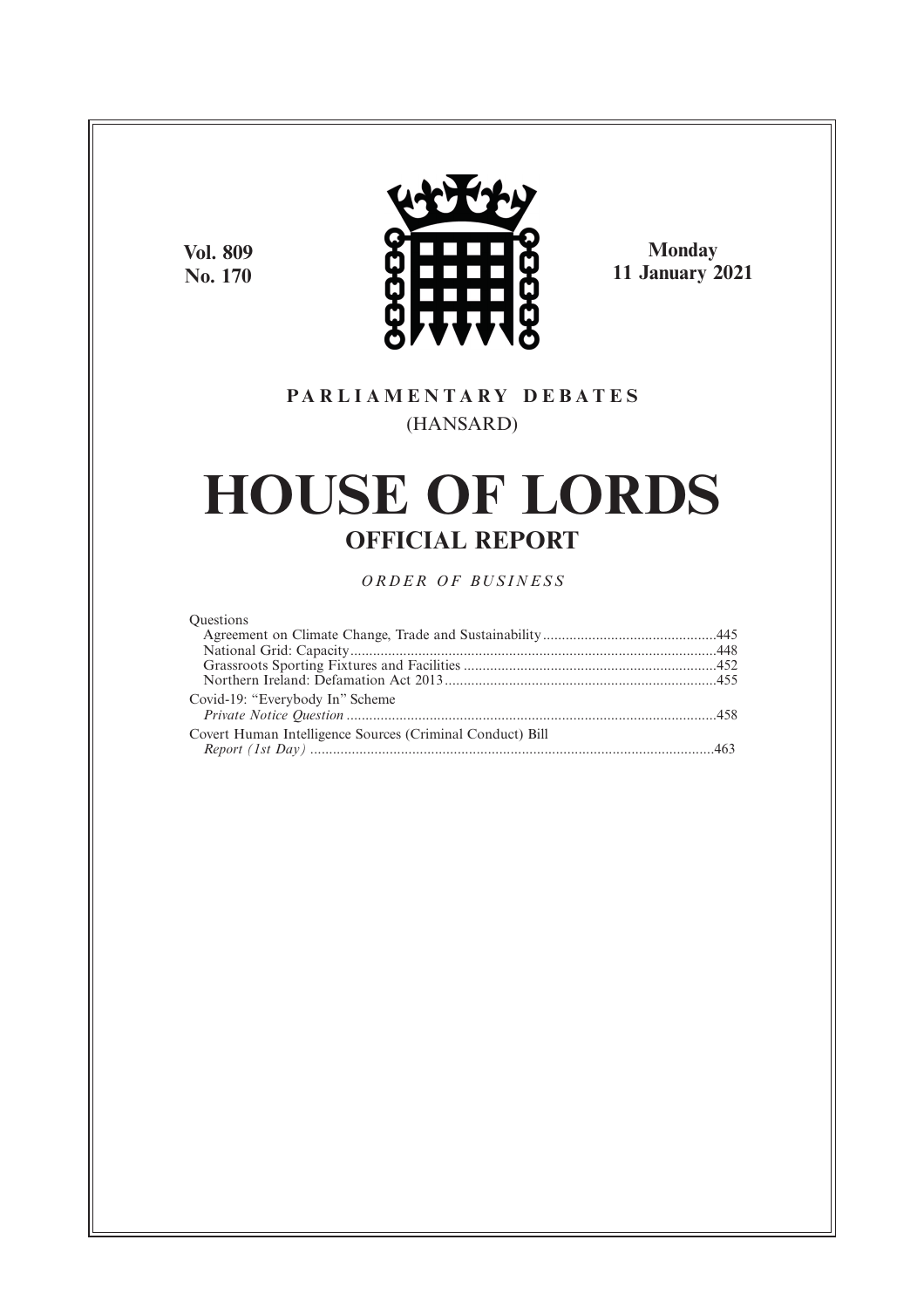Lords wishing to be supplied with these Daily Reports should give notice to this effect to the Printed Paper Office.

No proofs of Daily Reports are provided. Corrections for the bound volume which Lords wish to suggest to the report of their speeches should be clearly indicated in a copy of the Daily Report, which, with the column numbers concerned shown on the front cover, should be sent to the Editor of Debates, House of Lords, within 14 days of the date of the Daily Report.

> *This issue of the Official Report is also available on the Internet at* https://hansard.parliament.uk/lords/2021-01-11

In Hybrid sittings, [V] after a Member's name indicates that they contributed by video call.

The following abbreviations are used to show a Member's party affiliation:

| <b>Abbreviation</b> | <b>Party/Group</b>                 |
|---------------------|------------------------------------|
| CВ                  | Cross Bench                        |
| Con                 | Conservative                       |
| <b>DUP</b>          | Democratic Unionist Party          |
| GP                  | Green Party                        |
| Ind Lab             | Independent Labour                 |
| Ind LD              | Independent Liberal Democrat       |
| Ind SD              | <b>Independent Social Democrat</b> |
| Ind UU              | Independent Ulster Unionist        |
| Lab                 | Labour                             |
| Lab Co-op           | Labour and Co-operative Party      |
| LD                  | Liberal Democrat                   |
| LD Ind              | Liberal Democrat Independent       |
| Non-afl             | Non-affiliated                     |
| PC.                 | Plaid Cymru                        |
| UKIP                | UK Independence Party              |
| UUP                 | <b>Ulster Unionist Party</b>       |
|                     |                                    |

No party affiliation is given for Members serving the House in a formal capacity, the Lords spiritual, Members on leave of absence or Members who are otherwise disqualified from sitting in the House.

© Parliamentary Copyright House of Lords 2021,

*this publication may be reproduced under the terms of the Open Parliament licence, which is published at www.parliament.uk/site-information/copyright/.*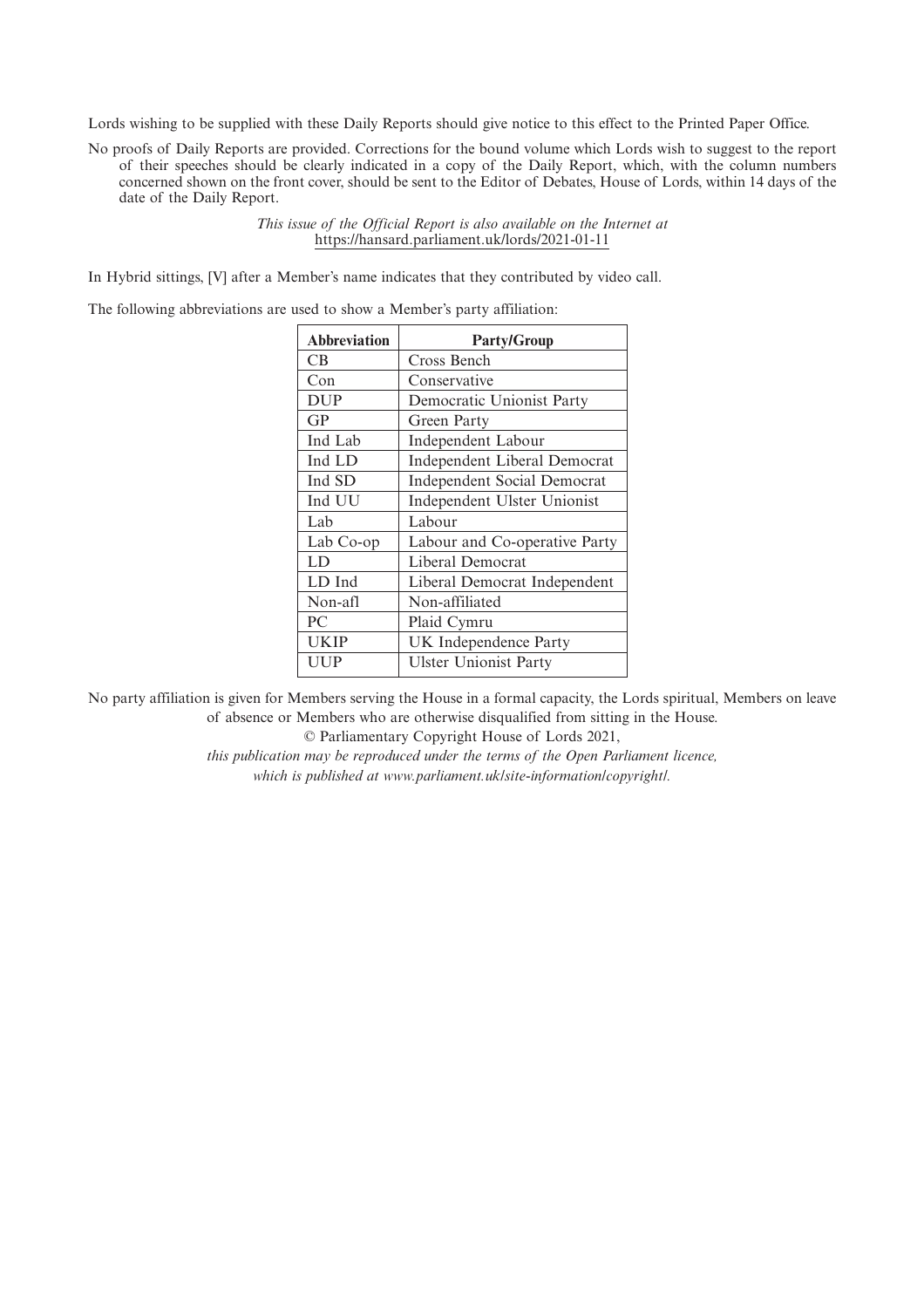## House of Lords

*Monday 11 January 2021*

*The House met in a hybrid proceeding.*

*1 pm*

*Prayers—read by the Lord Bishop of Birmingham.*

## **Arrangement of Business**

*Announcement*

*1.06 pm*

**The Lord Speaker (Lord Fowler):** My Lords, Oral Questions will now commence. Please can those asking supplementary questions keep them short and confined to two points. I ask that Ministers' answers are also brief.

## **Agreement on Climate Change, Trade and Sustainability** *Question*

*1.07 pm*

## *Asked by Baroness Bennett of Manor Castle*

To ask Her Majesty's Government what plans they have to support the initiative for an Agreement on Climate Change, Trade and Sustainability.

**The Minister of State, Department for Business, Energy and Industrial Strategy and Department for International Trade (Lord Grimstone of Boscobel) (Con):** My Lords, sustainable trade is a priority for the UK as an independent trading nation. We have already liberated more than 100 environmental goods in the UK global tariff and co-sponsored the new plurilateral structured discussions on trade and environmental sustainability in the WTO. We are considering further policy options, including the three policy areas which comprise the Agreement on Climate Change, Trade and Sustainability: environmental goods and services liberalisation, eco labelling, and fossil fuel subsidies.

**Baroness Bennett of Manor Castle (GP) [V]:** I thank the Minister for his Answer. I understand that he will not be able to comment on the outcome, but can he assure me that the UK will seek to have those three measures—ending barriers to trade in environmental goods and services, ending fossil fuel subsidies, and a global eco-labelling scheme—in all future trade deals? Will the UK use its seat on the WTO to get them built into the WTO rules?

**Lord Grimstone of Boscobel (Con):** My Lords, I am happy to confirm to the noble Baroness that that is the case. We consider these subjects to be very important and we always seek to cover them in our negotiations on future free trade agreements.

**The Earl of Caithness (Con) [V]:** My Lords, my noble friend welcomed this agreement in the Trade Bill debate last week. Can he expand on his welcome? Can it be taken as a statement of intent to join, and what steps is the department taking to help businesses trade in a way that lowers their emissions and environmental footprint?

**Lord Grimstone of Boscobel (Con):** My Lords, we are considering seriously the policy areas which underline the agreement; we attach great importance to them. We support further moves in this area and are carefully considering whether we should move forward with this.

**Baroness Boycott (CB) [V]:** My Lords, according to Eurostat figures, our Government spend approximately £10 billion a year subsidising fossil fuels. Do they agree that this is both outdated and extremely damaging, and should be phased out? Can the Minister update me on the Government's plans in this direction?

**Lord Grimstone of Boscobel (Con):** My Lords, the UK has been a long-standing supporter of multilateral efforts to promote fossil fuel subsidy reform. There is some technical disagreement as to exactly what comprises a fossil fuel subsidy. For example, we would not want the £200 winter fuel payment that we make to pensioners to be included as a subsidy. Some debate is still going on about the coverage of this matter.

**Lord Reid of Cardowan (Lab) [V]:** My Lords, on 1 September, the Minister for Trade Policy claimed:

"Having left the EU, the UK has a unique opportunity to design a set of policies to tackle climate change."

He added that the Government were actively exploring trade policy options to support ambitious action in this direction. What is the nature of this exploration and what contact have we had with any of the parties to the agreement?

**Lord Grimstone of Boscobel (Con):** My Lords, as I said earlier, we consider this subject to be very important. At the March 2020 WTO General Council, the Secretary of State for International Trade announced that the environment, including climate, was one of the three key priorities for UK ambition and leadership in its position as an independent member of the WTO.

**Lord Purvis of Tweed (LD):** My Lords, I welcome the fact that the Government are considering closely the three policy areas referred to. I am also glad that the Minister keeps me informed of the discussions with New Zealand on a trade agreement. Given this very good proposal from the New Zealand Government, is there not an opportunity in the forthcoming trade agreement with New Zealand that we all hope for to make advances in these three key areas? If global Britain means anything, our trade agreement with New Zealand would be a very good place to start working on these three areas in particular.

**Lord Grimstone of Boscobel (Con):** My Lords, as always, the noble Lord is correct in these matters. We have a close relationship with New Zealand on trading matters; we tend to think alike. We certainly hope to advance these matters during our negotiations.

**Lord Stevenson of Balmacara (Lab) [V]:** My Lords, does the Minister agree that if the UK were to accede to the ACCTS, it would go a long way to demonstrating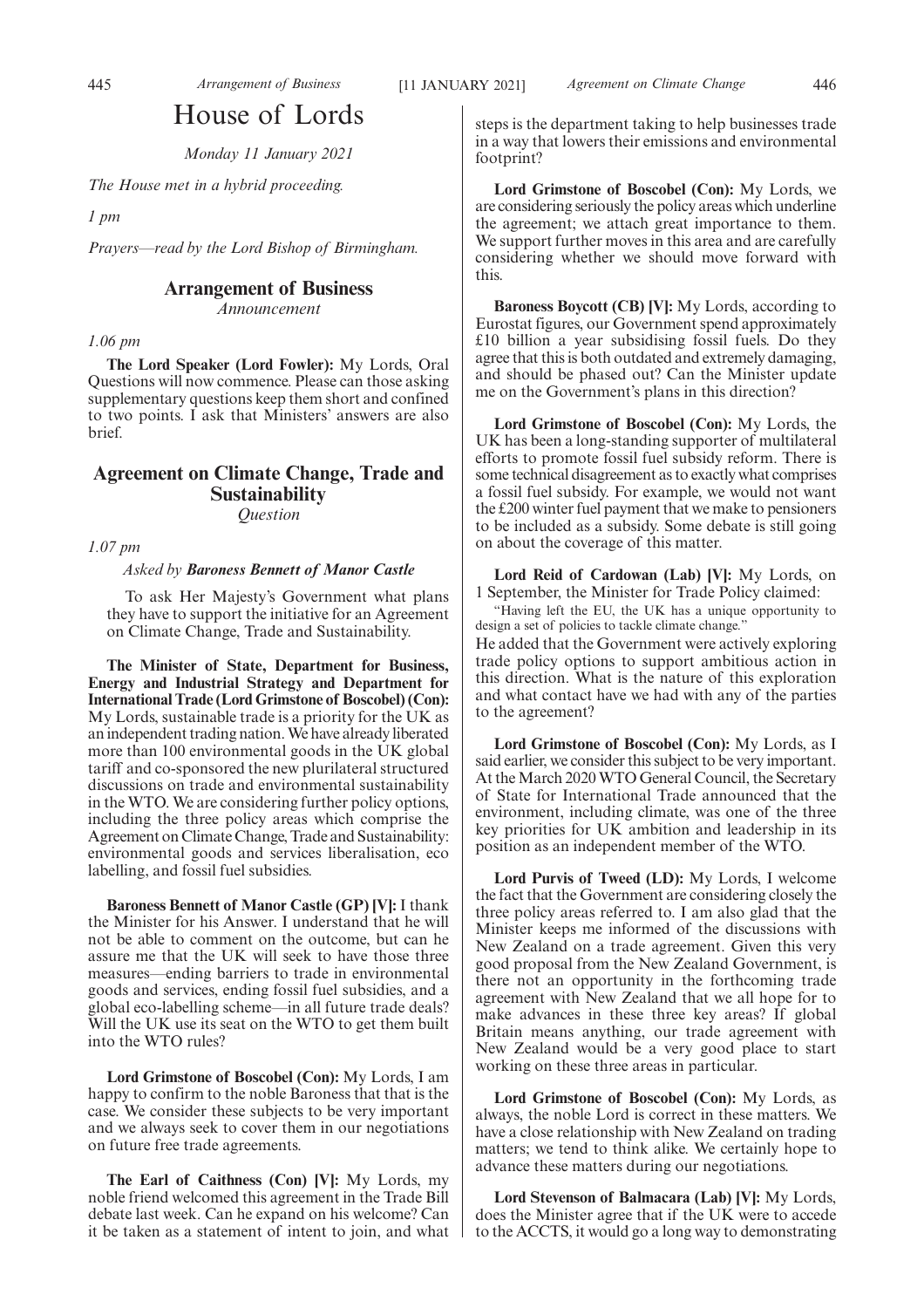[LORD STEVENSON OF BALMACARA]

to a doubting world our commitment to honouring the level playing field clauses contained in the EU-UK Trade and Cooperation Agreement?

**Lord Grimstone of Boscobel (Con):** My Lords, I endorse the noble Lord's point. Obviously, the decision on whether to join these negotiations has some technical aspects. We very much accept the principles underlying this agreement but some of the fine print still needs to be considered and examined.

**Lord Vaizey of Didcot (Con):** My Lords, I will try not to echo the noble Lord, Lord Reid, by taking a phone call during my question, but I will do so somewhat by saying that, given that three of the signatories to the agreement are European countries that are not members of the EU, does this not provide Brexit Britain with a golden opportunity to lead the non-EU European environmental trade policy response?

**Lord Grimstone of Boscobel (Con):** My Lords, as this matter is now entirely within our competence, we absolutely intend to use our freedom to be one of the leading countries in the world in this area and, hopefully, set an example that other countries may follow.

**Lord Singh of Wimbledon (CB) [V]:** My Lords, the initiative on climate change, led by a group of smaller countries, is timely and commendable. Does the Minister agree that the UK is well placed to lead on turning sentiment into reality by pressing for trade and development policies bound tightly to agreed global constraints, in order to protect the environment, which sustains us all?

**Lord Grimstone of Boscobel (Con):** My Lords, the noble Lord is completely right to make this point. We want our generation to be the first to leave the world in a better state than we found it. Working on agreements such as this is an important component of that.

**Baroness Blackstone (Ind Lab):** My Lords, do the Government anticipate any problems in complying with the commitment made by the ACCTS countries to abolish tariffs on environmental goods and services?

**Lord Grimstone of Boscobel (Con):** My Lords, we have already abolished tariffs on, I think, 100 new environmental goods and services. We keep this subject under close review and consult the relevant bodies on it. Where we can do further liberalisation, we would like to do so, of course.

**Lord Oates (LD):** Can the Minister tell the House what measures the Government intend to take to ensure that the fundamental rights and values of nature that lie at the heart of the Terra Carta, or earth charter—Prince Charles's excellent initiative, launched today—are reflected in the UK's approach to future trade agreements?

**Lord Grimstone of Boscobel (Con):** My Lords, when I heard reports of this initiative this morning, I thought it was timely, happening as it is on the day of this Question. I very welcome it and we look forward to building on it.

**Baroness McIntosh of Pickering (Con) [V]:** My Lords, will my noble friend take this opportunity to confirm once again that we will maintain high standards in environmental protection, food safety and animal welfare? It is concerning that the ban on neonicotinoid pesticides—intended to protect bees—has been extended for only a limited period. Can the Minister assure the House that we will hold to the high standards we enjoyed while we were members of the European Union?

**Lord Grimstone of Boscobel (Con):** My Lords, absolutely; I am happy to give that assurance on these important areas. We certainly did not see that an advantage of leaving the European Union would be that we could lower standards in these areas.

**The Lord Speaker (Lord Fowler):** My Lords, all supplementary questions have been asked. We now come to the second Oral Question.

## **National Grid: Capacity** *Question*

## *1.16 pm*

## *Asked by Viscount Hanworth*

To ask Her Majesty's Government what assessment they have made of the capacity of the National Grid; and what plans they have to commission the construction of small modular reactors to address any capacity issues identified.

**Baroness Bloomfield of Hinton Waldrist (Con):**Capacity margins for this winter are healthy, and we remain confident that electricity security can be maintained under a wide range of scenarios. Through the capacity market, we have secured our main tool for ensuring security of supply—the capacity needed to meet forecast peak demand—up to 2023-24.

On the second part of the noble Lord's Question, we anticipate that SMRs will be deliverable in the UK by the early 2030s, when we also aim to demonstrate the next generation of AMRs.

**Viscount Hanworth (Lab):** I thank the Minister for that Answer. According to the climate change committee, a quadrupling of low-carbon power generation will be required if we are to meet the 2050 target for decarbonising the economy, and a very substantial part of the power will come from nuclear. Do Her Majesty's Government still believe that the construction of nuclear power stations can be led and financed by private consortia, or do they now conceive that, as in the case of the first generation of nuclear power stations, they must be financed preponderantly, if not entirely, by public funds? The best native technology for nuclear power generation is the Rolls-Royce project to develop a small modular nuclear reactor. Do Her Majesty's Government have plans to increase their very limited financial support for this enterprise?

**Baroness Bloomfield of Hinton Waldrist (Con):** There was a number of questions there; I will do my best. Having consulted, we still believe that the regulated asset base model is the best way of financing large-scale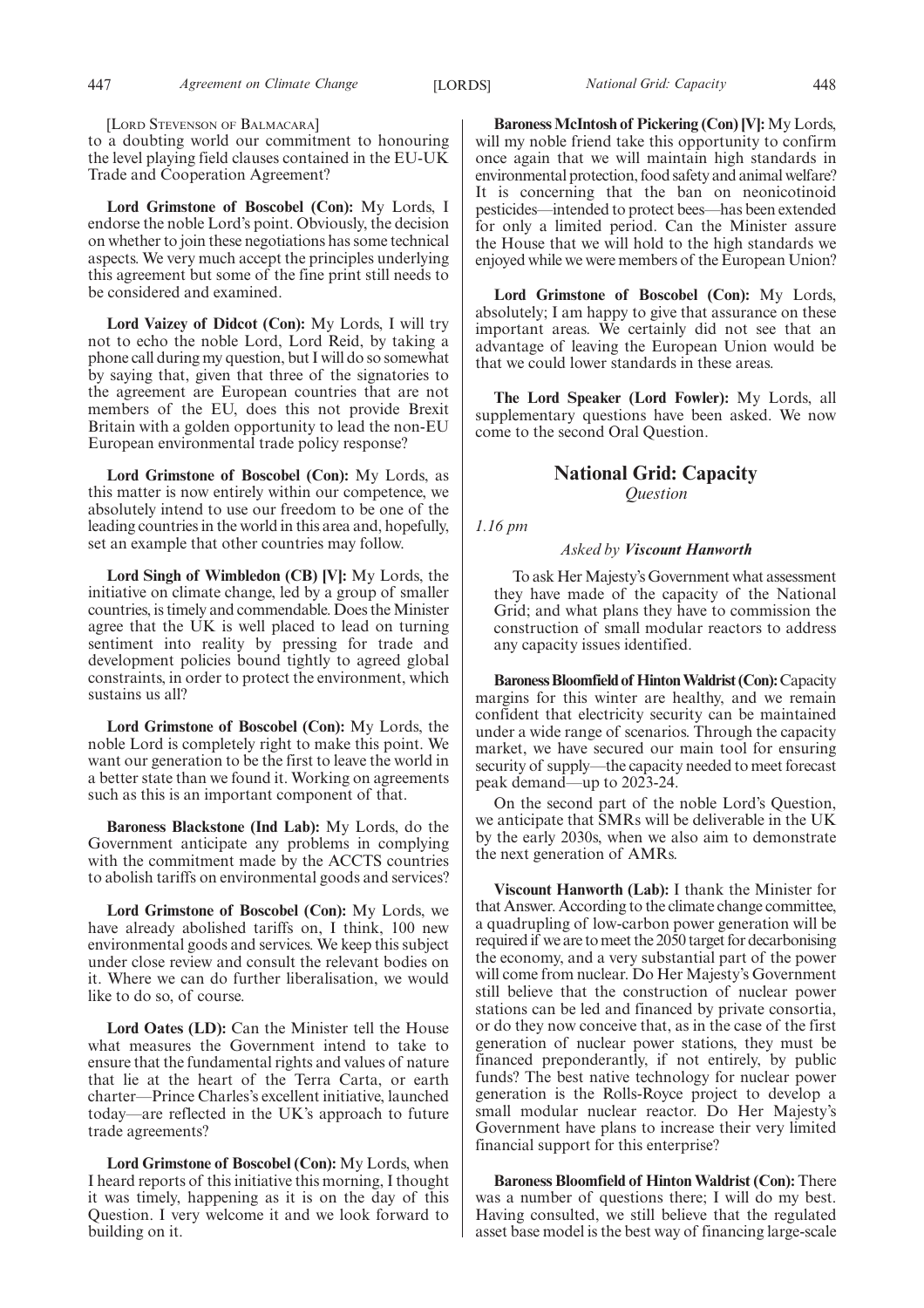nuclear projects. As we said in the energy White Paper, we are absolutely committed to producing at least one new plan for a large nuclear project. On SMRs, the £385 million allocated to advanced nuclear technologies in the energy White Paper is a significant amount; we are committed to it and we support the Rolls-Royce consortium wholeheartedly.

**Lord West of Spithead (Lab):** My Lords, I am a strong supporter of the need to develop and deploy small modular nuclear reactors, which should be designed and built in the United Kingdom. However, we also need some large nuclear power stations. Hinkley Point B and Hunterston B will both close in 2022, and time is running out. Nuclear is crucial for the provision of round-the-clock, weather-independent, low-carbon electricity as the demand for electricity soars. The building and commissioning of Sizewell C is now a matter of urgency; we need to proceed, but with minimal and reducing Chinese involvement. How many large nuclear power stations does the current energy policy plan for the UK? Bearing in mind the risks of Chinese involvement, can the Minister confirm that we will not proceed with Bradwell B—the Chinese reactor—but instead revive Japanese options such as Wylfa in Anglesey?

**Baroness Bloomfield of Hinton Waldrist (Con):** The noble Lord, Lord West of Spithead, is always a great proponent of large nuclear, and I agree that we are likely to need significant, large nuclear capacity in order to meet our carbon reduction commitments at the least cost. We will continue to engage with all viable companies and investors on their proposals for future projects, including all of the Sizewell C and other projects. The UK welcomes foreign investment in our infrastructure. However, all investment involving critical infrastructure, which includes nuclear, is subject to thorough scrutiny and needs to satisfy our robust legal, regulatory and, indeed, national security requirements.

**Baroness Bowles of Berkhamsted (LD) [V]:**Can I ask the Minister a little more about the timings for when small modular reactors, advanced modular reactors and fusion may come on stream? Is there a sufficient commercial time window for generation III before it gets overtaken by the advanced modular reactors if it is not actually up and running until 2030, which is later than some projections for other countries?

**Baroness Bloomfield of Hinton Waldrist (Con):** There is only one SMR that is scheduled for production before 2028, which is in Canada, and that may well slip anyway. As set out in the energy White Paper, our aims are operational SMRs by the early 2030s, a demonstrator AMR also by the early 2030s, and a commercially viable fusion plant by 2040. We see these advanced nuclear technologies as complementary, given strong synergies between their supply chains and the multiple roles they could perform in the energy system.

**The Lord Speaker (Lord Fowler):** The noble Lord, Lord Trefgarne, is next. No? I call the noble Lord, Lord Ravensdale. Is the noble Lord there?

**Lord Ravensdale (CB) [V]:** My Lords, I declare my interests as in the register. The energy White Paper commits to opening the generic design assessment to SMR technologies this year. Can the Minister say how many GDA slots will be available—by that I mean how many SMR designs will be able to be supported through GDA—and at what point in the year will SMR GDA open?

**Baroness Bloomfield of Hinton Waldrist (Con):** I cannot give a specific answer on how many designs will be expected to be announced, but we are currently finalising arrangements to open the generic design assessment. We will provide more information in due course. Our aim is to invite applications to BEIS in quarter 2 of this year. In the meantime, the Government have announced £40 million for developing regulatory frameworks and supporting the supply chains for SMRs in the United Kingdom.

**Lord Grantchester (Lab) [V]:** SMRs have the potential to help reach the UK's net zero targets. How many SMRs are typically needed to be operational by 2050 to make a meaningful contribution to net zero? What are the cost savings, as well as UK job creations, of SMRs and current nuclear reactors?

**Baroness Bloomfield of Hinton Waldrist (Con):**Analysis in BEIS released alongside the energy White Paper demonstrates that in a low-cost system, the UK could need between 5 and 15 gigawatts of nuclear capacity. However, it is for the market to determine the best solutions for very low emissions, and reliable supply at the lowest cost to consumers. On job creation, the Rolls-Royce consortium believes that a UK SMR programme could support up to 40,000 jobs, and that each SMR would be capable of providing power for 750,000 homes.

**Baroness Scott of Needham Market (LD) [V]:**My Lords, the energy White Paper detailed many areas that will require legislation in order for them to go ahead. For example, to ensure that the grid has adequate capacity for the 40 gigawatts of wind power that the Prime Minister has promised by 2030, work needs to begin soon. Can the Minister say when an energy Bill will be before us?

**Baroness Bloomfield of Hinton Waldrist (Con):** The noble Baroness asks, on the surface of it, a perfectly straightforward question, to which I would love to be able to give an equally straightforward answer. The most I can say is that following the long-awaited but much-welcomed energy White Paper, an energy Bill will be introduced as soon as parliamentary time allows. The measures will intend to realise the ambitions and policy commitments set out in the White Paper, as well as to drive forward the transition to net zero.

**Lord Wigley (PC) [V]:** Will the Minister confirm that the Government are standing by their earlier commitment—of central relevance to these issues namely, to locate the proposed national thermal hydraulics facility in Anglesey?

**Baroness Bloomfield of Hinton Waldrist (Con):** The noble Lord is absolutely correct; the commitment to build the national thermal hydraulics facility was made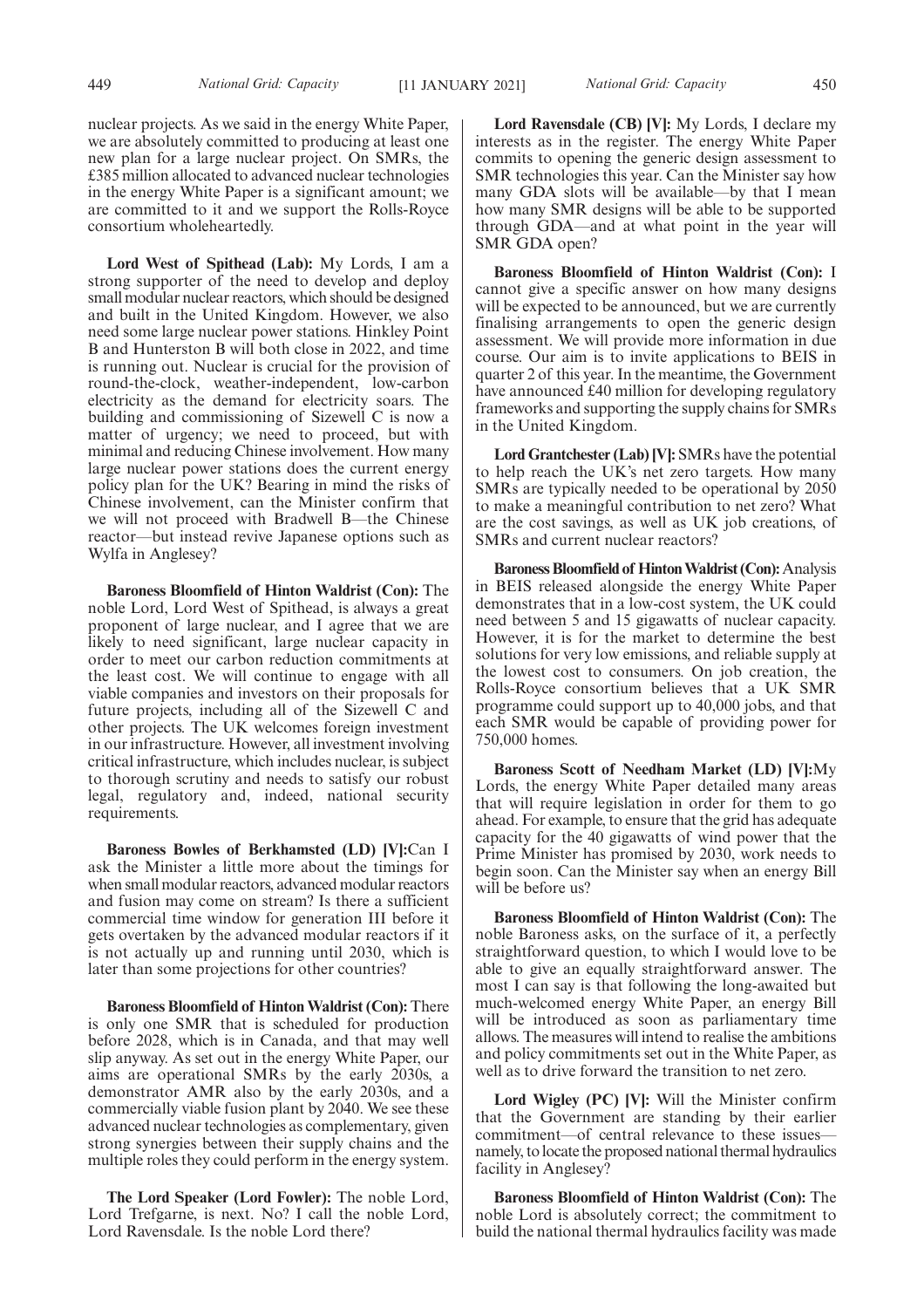[BARONESS BLOOMFIELD OF HINTON WALDRIST]

when we launched the nuclear sector deal in November 2018. It remains the Government's ambition to do so. The issues recently identified, which have resulted in conversations about this, relate to the need of the Rolls-Royce-led UK SMR consortium to have a slightly larger facility delivered sooner than had been proposed in Ynys Môn. The UK and Welsh Governments are in discussion about how to resolve the planning and timing issues quickly, and they may be able to start the construction of just the facility needed for the Rolls-Royce machine before they proceed with the rest of the site.

**Lord Duncan of Springbank (Con):**I draw the House's attention to my register of interests. The UK Government are committed to a gigawatt-scale nuclear future, but there are now some 72 SMRs in 18 countries. What can we learn from the work that is being done elsewhere, and how can we facilitate the exchange to ensure that we are benefiting from the pace of the fastest in the moving camel train?

**Baroness Bloomfield of Hinton Waldrist (Con):** My noble friend is absolutely right that the UK is still one of the front-runners of the development of SMRs, because we acknowledge that SMRs and, indeed, advanced modular reactors will also play an important role as a low-carbon source. The Government announced a £385 million advanced nuclear fund in the energy White Paper, which will support the research and development of both SMRs and AMRs. Of course, we watch with interest the development of other research projects abroad.

**The Lord Speaker (Lord Fowler):** We will continue for a further 60 seconds because of the earlier problem.

**Lord Craig of Radley (CB) [V]:** My Lords, will increased electricity demand require a national grid to place greater reliance on existing submarine power supplies from France, Belgium, the Netherlands and/or southern Ireland? What impact on cost arises following the UK's departure from the European Union? Will this lead to reconsideration of the future interconnector links planned with Norway and Denmark?

**Baroness Bloomfield of Hinton Waldrist (Con):** Interconnection remains an important part of the UK's energy strategy, delivering lower costs, increased energy security and better integrated low-carbon generation. The UK-EU Trade and Cooperation Agreement provides for new, efficient electricity trading arrangements over these interconnectors, making electricity more affordable for consumers. Future projects to Norway and Denmark are under construction, with the North Sea link due to complete in autumn this year, and the Viking link due for completion in late 2023.

**The Lord Speaker (Lord Fowler):** My Lords, the time allowed for this Question has now elapsed. We come to the third Oral Question.

## **Grassroots Sporting Fixtures and Facilities** *Question*

*1.28 pm*

## *Asked by Baroness Morgan of Cotes*

To ask Her Majesty's Government what steps they are taking to permit (1) the resumption of grassroots sporting fixtures, and (2) the re-opening of sports facilities.

**TheParliamentaryUnder-Secretaryof State,Department for Digital, Culture, Media and Sport (Baroness Barran) (Con):** My Lords, sports and physical activity are vital for our physical and mental health, and important weapons in our fight against coronavirus. However, we have now had to take decisive action to enter a national lockdown, to save lives and to protect the NHS. We will make the return of grassroots sports and the reopening of facilities an immediate priority as soon as it is safe to do so.

**Baroness Morgan of Cotes (Con) [V]:** I thank my noble friend for her Answer; we understand the public health crisis that is upon us. Research for Sport England demonstrates the many positives of community sport and a more active lifestyle. As my noble friend said, we need people to be able to build resilience to Covid, and to tackle longer-term challenges relating to obesity and mental health. Sport and an active lifestyle do that. Can the Minister say when, in England, sports such as golf and tennis, which enable social distancing, as well as outdoor activities for children under 12 —still allowed in Scotland—will be prioritised for reopening?

**Baroness Barran (Con):** As my noble friend knows, I cannot give her an exact date on which those sports will reopen, but in recognition of the importance of physical activity, outdoor exercise within households, or with one other person from another household or your support bubble, is still permitted once a day in your local area. That obviously includes things such as walking, running, swimming and cycling.

**Lord Hunt of Kings Heath (Lab) [V]:** My Lords, picking up the theme of the Question from the noble Baroness, Lady Morgan, before the pandemic, 20% of children aged between 10 and 11 were obese, with a further 14% overweight, and only 46% of children and young people were meeting the recommended level of physical activity. The CEO of ukactive has reported that during the previous lockdowns physical activity levels fell sharply and significantly. The Minister has said today that it is a priority to get these sports facilities open when they can, but is there also a concerted plan, with resources, to boost and increase physical activity among young people?

**Baroness Barran (Con):** The noble Lord is right to highlight the importance of physical activity among young people. We are grateful for all the action of Sport England and others to encourage that, both at the moment and, I am sure, well into the future. The noble Lord may be pleased to hear that, last week, specific clarification was made about the status of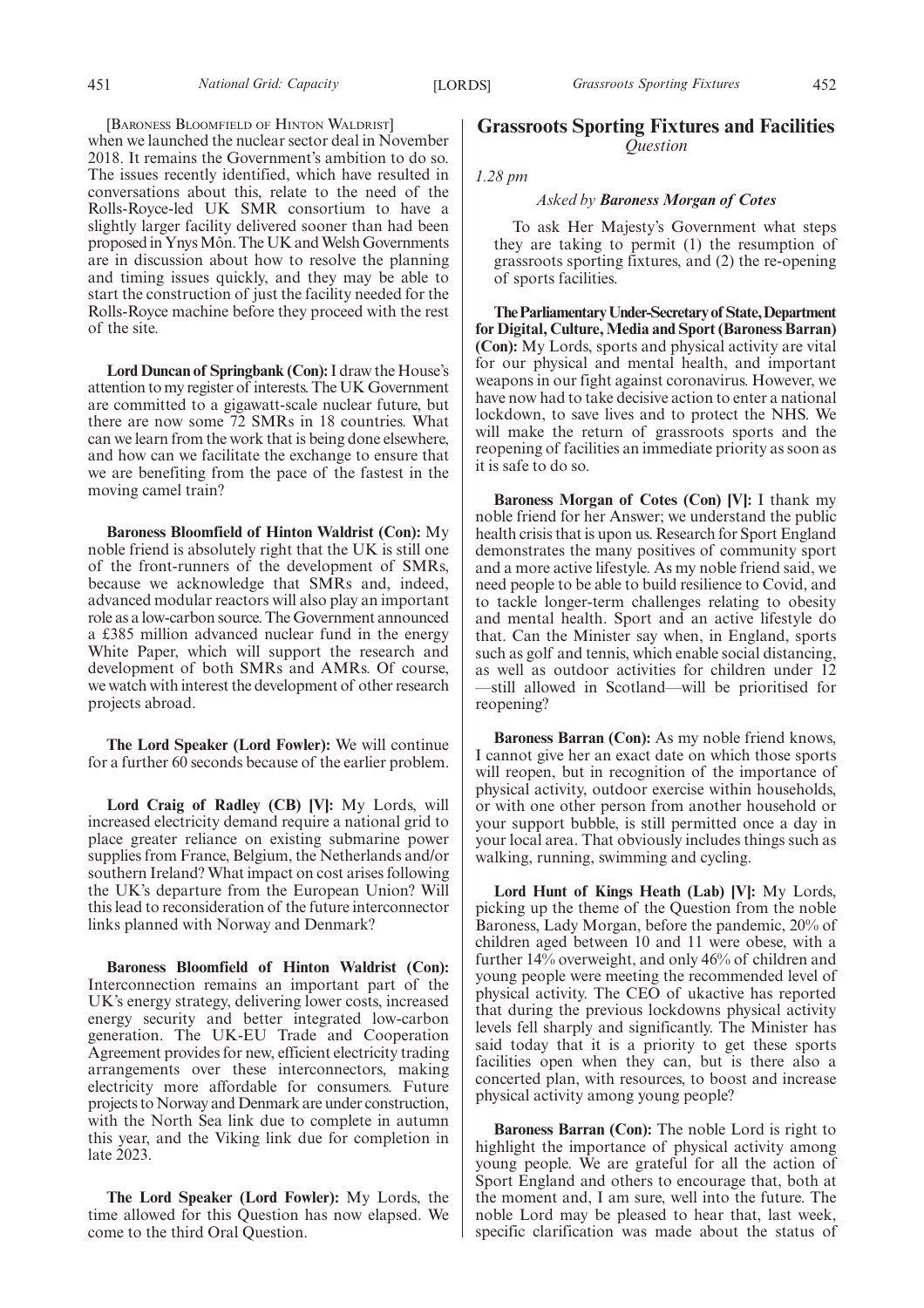youth workers, many of whom will be carrying out sporting activities with particularly vulnerable young people; they have been confirmed as key workers.

**Lord O'Shaughnessy (Con):** My Lords, I want to carry on the theme of grass-roots sport for schoolchildren. I live in London and when we were in tier 4, before the national lockdown, guidance went out from the department about what sort of activities could continue, but it caused great confusion at the local level. One local rugby club was open and another was not, and the football club was not sure what to do. Given that this patchwork of provision cannot be sustained if we are to get young people exercising after the lockdown, I encourage my noble friend's department to give much more direct guidance about what can be done, so that we see that provision come back at the earliest possible opportunity.

**Baroness Barran (Con):** I thank my noble friend for highlighting those specific examples. If he can share more such examples with me and with officials, we can make every effort to ensure that there is clarity, so that when we do bring back grass-roots sport, the maximum number of children and adults can benefit.

**Lord Addington (LD):** My Lords, does the Minister agree that it is not only children but young adults and middle-aged people who are the backbone of amateur sport? We must ensure that these people are given some encouragement and we must assist the governing bodies in ensuring that they know that they can get back to training to play that sport. Habits have been broken by people not being able to take that up and other habits have come in their place. There must be a coherent effort to keep a sufficient core to allow these activities to continue.

**Baroness Barran (Con):** The noble Lord is right. My honourable friend the Minister for Sport has been very clear in his statements about valuing the role of just the people who the noble Lord refers to.

**Lord Hayward (Con) [V]:** My Lords, following on from my noble friend Lady Morgan's Question, given the need for social distancing, minimising sporting physical effort and protecting mental health, can my noble friend clarify why angling and cycling are acceptable as outdoor pastimes but golf is not?

**Baroness Barran (Con):** The noble Lord is not alone in his concerns about golf. He will be aware that a petition on that subject will be debated in the other place shortly. However, the answer is that, in the interests of public safety, we are allowing those activities which take place on public rather than private land.

**Baroness Grey-Thompson (CB) [V]:** My Lords, I declare an interest as chair of ukactive. While grass-roots sport and fixtures are vitally important, what provisions have Her Majesty's Government made for opening up other leisure provisions which are so important for the long-term health of our nation?

**Baroness Barran (Con):** As the noble Baroness knows, my colleagues within the department are constantly in conversation with other parts of the sport and leisure sector. We announced a £100 million support package for local authority leisure centres and continue to work on plans in that area.

**Lord Bassam of Brighton (Lab) [V]:** My Lords, competitive sport below the elite level faces continued disruption due to the current lockdown, so given the evidence that other noble Lords have referred to—that earlier lockdowns led to a falling off of participation in sports—what plans have the Government got to develop a national sports recovery plan? Will the Minister commit to ensuring early consultation with all the relevant sports organisations in developing a recovery plan, so that we can get our nation playing again? Will the Government look at financial support, further to the winter survival package which was announced prior to Christmas, covering sports affected by the ban on spectators?

**Baroness Barran (Con):** I can only agree with the noble Lord about the importance of keeping our nation active and those involved in sport having a chance to continue to do so. That is why we have kept those restricted options open, as I referred to already, on public land, which has not been the case in some other areas. Obviously, there are initiatives such as Join the Movement from Sport England. I reassure the noble Lord that we are in constant consultation with the key governing bodies about the future of sport and the funding required.

**Baroness Uddin (Non-Afl):** My Lords, sport is a lifeline of physical activities and mental well-being in areas where there is endemic housing overcrowding. I am therefore delighted that the Government are recognising youth workers as essential workers, because they have a vital role. I commend to the Minister and the House the work of London Tigers, under the leadership of Mesba Ahmed and Polly Islam, who have played an outstanding role in Tower Hamlets and elsewhere. Will the Minister look at their work and see the outstanding example they have set and perhaps consider it applicable elsewhere in grass-roots level community sports?

**Baroness Barran (Con):** I would be delighted to look at their work. We are keen that everyone in this country has an opportunity to play and to enjoy sport.

**Lord Jones of Cheltenham (LD) [V]:** Are the Government aware of the impact that the pandemic has had on grass-roots cricket? I declare an interest as president of Overbury Cricket Club, which has followed all the rules and, as a result, lost considerable income from cancelled fundraising events. To conserve this delightful and historic tradition, will the Minister look at ways of providing financial support to help local cricket clubs survive, particularly those in villages, where they are often one of the focal points of the local community?

**Baroness Barran (Con):** We share the noble Lord's concern about local grass-roots organisations such as cricket clubs, but we have already provided considerable support across the economy and to those with charitable status.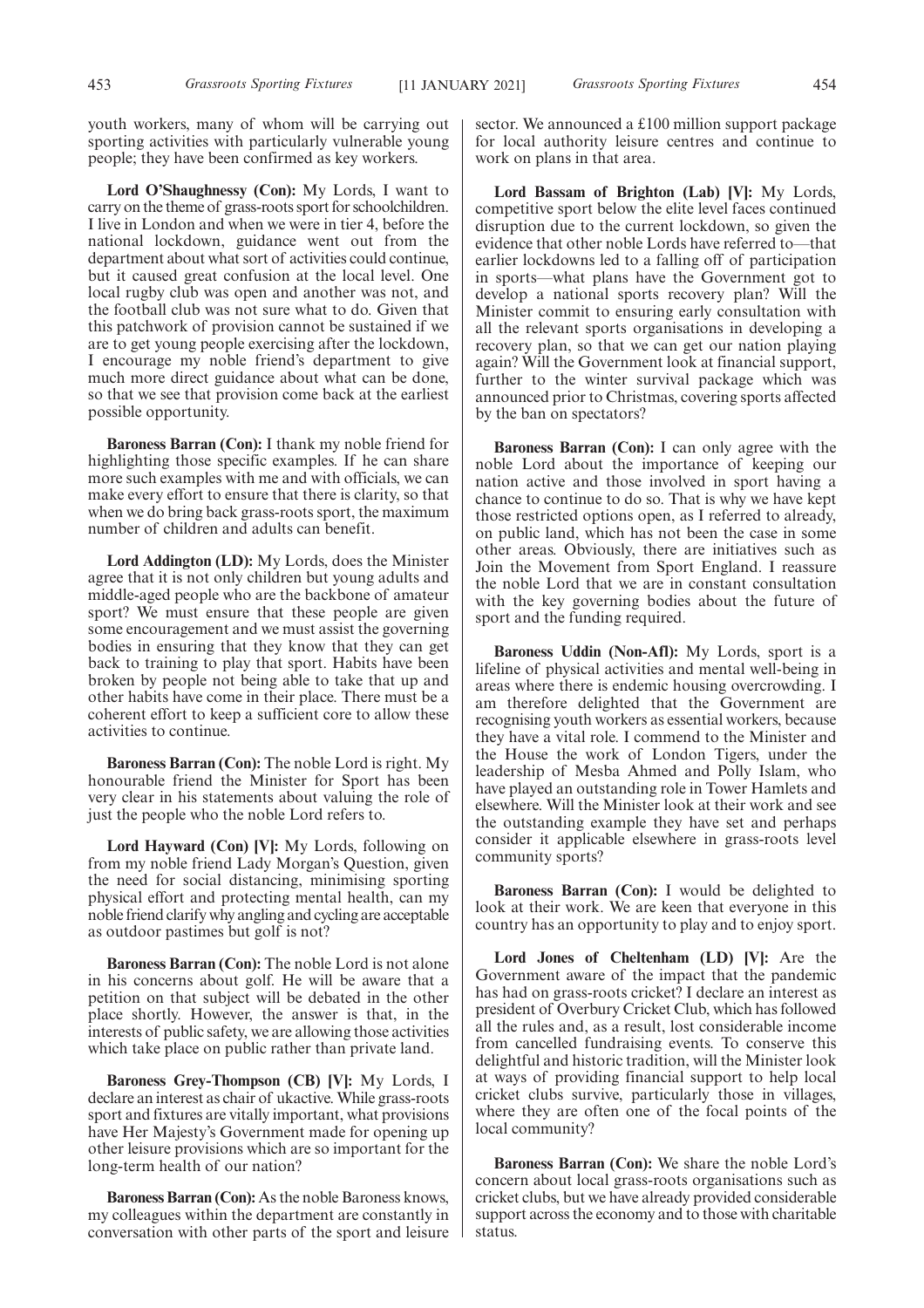**The Lord Speaker (Lord Fowler):** My Lords, the time allowed for this Question has elapsed. We now come to the fourth Oral Question.

## **Northern Ireland: Defamation Act 2013** *Question*

*1.39 pm*

#### *Asked by Lord Lexden*

To ask Her Majesty's Government what recent discussions they have had with the Northern Ireland Executive about extending the Defamation Act 2013 to Northern Ireland.

**The Advocate-General for Scotland (Lord Stewart of Dirleton) (Con):** My Lords, no recent discussions have taken place on this issue. The civil law of defamation is a devolved issue and the development of the law in this area is a matter for the Northern Ireland Executive. I understand that the Northern Ireland Minister of Finance recently updated the Assembly on this matter. He noted that work is under way to review defamation law, and this will inform legislative change under the next mandate of the Assembly.

**Lord Lexden (Con):** During a debate on this subject which I initiated in 2013, I asked a question sent to me by a leading Belfast solicitor. More than seven years on, I will ask the question again. Why should the citizens and journalists of Northern Ireland not be afforded the same protection as those in the rest of the United Kingdom, whether they are expressing opinions online or holding government to account? Secondly, will the Government extract from the Northern Ireland Executive clear reasons—cogent and convincing reasons, I hope—for the long delay in extending the benefits of this landmark human rights legislation to our fellow countrymen and countrywomen in Northern Ireland, who have been given no explanation by the Executive?

**Lord Stewart of Dirleton (Con):**My Lords, I respectfully echo my noble friend's views on the benefits flowing from the legislation to which he refers. I remind the House that, under the Sewel convention, Parliament remains sovereign. However, the United Kingdom Government will not normally pass primary legislation relating to areas in which a devolved legislature has legislative competence, except with the agreement of that devolved legislature. The Northern Ireland Executive must have the scope to set their own priorities for legislation, but I can reassure my noble friend that the work on the law of defamation in Northern Ireland put in place by the Assembly recommenced in February 2020.

**Baroness Ritchie of Downpatrick (Non-Afl) [V]:** My Lords, what work has been done by the Northern Ireland Executive on updating the defamation laws in view of the fact that the Northern Ireland Law Commission has indicated that there are six times as many claims for defamation in Northern Ireland as in other regions in the UK, thereby highlighting the need to update our defamation laws?

**Lord Stewart of Dirleton (Con):** My Lords, the noble Baroness has, to a certain extent, been answered by my answer to my noble friend Lord Lexden. Work on the matter recommenced as of February 2020. As to the statistic which the noble Baroness puts forward on the comparative number of defamation actions, I put the question to officials and am satisfied with the answer that, despite concern that a libel tourism industry might arise in the law of Northern Ireland, this has not taken place.

Lord Garnier (Con): I declare my interest as a media law practitioner at the Bar of England and Wales and the Bar of Northern Ireland but not, as my noble and learned friend will be glad to hear, as a member of the Scottish Bar. That said, will he accept that, although the 2013 Act confuses the difference between a defamatory statement and one that is actionable, among other positive things it enacted the serious harm rule, the public interest defence, the website operators defence and the single publication rule adjusting the limitation period, and it widened the ambit of reporting provision? Will he further agree that, so long as the Act does not apply to Northern Ireland, freedom of expression and freedom to criticise those in positions of power and influence are curtailed in what is, and I trust will remain, an integral part of the United Kingdom?

**Lord Stewart of Dirleton (Con):** My Lords, in relation to the matters raised by my noble and learned friend, although extension of the provisions of the Defamation Act 2013 might be desirable, existing common law and statute law in Northern Ireland, informed as it is by human rights considerations, is not so deficient as to curtail freedom of expression and the legitimate criticism of those in authority and in positions of power and influence. I note my noble and learned friend's membership of the Bar of England and Wales and the Bar of Northern Ireland but not that of Scotland, and I hope that at some point in the not-too-distant future the opportunity may arise for him to complete a muchdeserved triple crown.

**Lord Loomba (CB) [V]:**My Lords, it is now eight years since the defamation law was changed in England and Wales to bring about a fairer system, and it is nearly five years since the Stormont Executive commissioned a report recommending bringing Northern Ireland into line. Does the Minister agree that making the Northern Ireland legislation consistent is long overdue, and that not applying the serious harm test there is benefiting claimants over respondents and breaching the rule of law?

**Lord Stewart of Dirleton (Con):** My Lords, the noble Lord makes useful points in relation to the benefits flowing from this statute. I repeat my previous answer that the law of defamation is a devolved matter for the Northern Ireland Assembly. I am aware that work relating to a Bill of the sort that applies in England and Wales may shortly restart. Indeed, I can advise the noble Lord that similar provisions are currently under contemplation by the Scottish Parliament.

**Lord Browne of Ladyton (Lab) [V]:** My Lords, the Society of Editors has made clear that meaningful reform of libel laws in Northern Ireland is part of a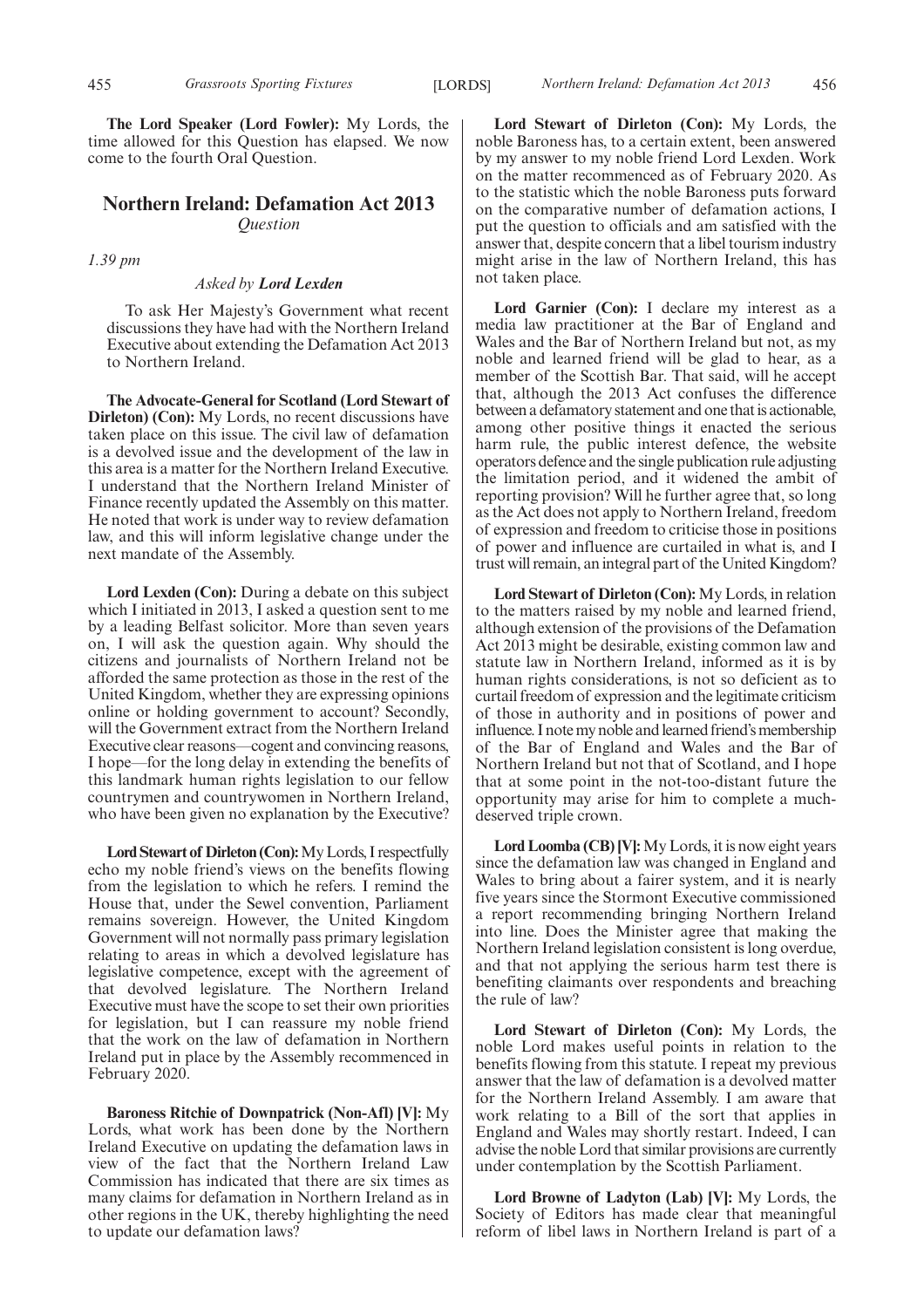broader package of issues that threaten press freedom and freedom of speech there. There are the issues of media plurality, the use of private injunctions to try to stifle legislation and, more worryingly, continuous online abuse and paramilitary threats to journalists. Surely this is a shared responsibility between the UK Government and the devolved Administration. I understand that the Government are not discussing libel laws with the Northern Ireland Executive, but what are they discussing with them to try to resolve these problems?

**Lord Stewart of Dirleton (Con):** My Lords, as I say, the matter is a priority for the Northern Ireland Assembly. There are discussions between it and the UK Government, albeit that I am not aware of their specific focus regarding defamation. It is a pleasure to reply to the noble Lord; I followed him in this place as I followed him at the Scots Bar, and it seems not too long ago that he and I were sweating over our books in Parliament Hall in preparation for our exams.

**Lord McNally (LD) [V]:** My Lords, I declare the interest that I was the Minister who carried through the 2013 legislation as Minister of State at the Ministry of Justice. I am pleased to have heard how well it has worked, and I pay tribute to Simon Singh and the late Lord Lester of Herne Hill in helping me to get that legislation through. I want to put a thought to the Minister. As he rightly says, this is a devolved matter but, remembering that it was the DUP that blocked the legislation last time, does he not think those who are most committed to the union would have a really vested interest in demonstrating that Northern Ireland was in step with the rest of the United Kingdom in important legislation such as this?

**Lord Stewart of Dirleton (Con):** In my view, my Lords, commitment to the union is not best expressed by railroading the devolved Assembly into a particular course of action.

**Lord Caine (Con):** My Lords, does the fact that, uniquely in these islands, Northern Ireland has a Government but currently no Official Opposition not place an even greater burden on journalists to scrutinise Ministers and hold them to account? To do that effectively, they need the same legal framework and protections as those in the rest of the United Kingdom. Would not the quickest route to achieving that be for the Northern Ireland Assembly to get behind the Private Member's Bill on this matter that is shortly to be introduced by my Ulster Unionist colleague Mike Nesbitt?

**Lord Stewart of Dirleton (Con):** My Lords, freedom of expression and the ability to hold Ministers to account on matters of public interest are of course of the greatest importance, and I am sure that the Northern Ireland Assembly will wish to consider the position carefully in considering that Private Member's Bill and any measures that the Northern Ireland Executive may themselves bring forward.

**The Lord Speaker (Lord Fowler):** My Lords, the time allowed for this Question has elapsed, and that brings Question Time to an end.

*1.50 pm*

*Sitting suspended.*

## **Arrangement of Business** *Announcement*

*2 pm*

**The Deputy Speaker (Lord Lexden) (Con):** My Lords, the Hybrid Sitting of the House will now resume. I ask Members to respect social distancing. For the Private Notice Question on the national lockdown and homelessness, 15 minutes will be available and I call the noble Baroness, Lady Grender.

## **Covid-19: "Everybody In" Scheme** *Private Notice Question*

*2.01 pm*

#### *Asked by Baroness Grender*

To ask Her Majesty's Government, further to the restrictions in place to address the COVID-19 pandemic, whether they plan to reinstate the "Everybody In"scheme in England to provide shelter for homeless people; and if not, why not.

**The Minister of State, Home Office and Ministry of Housing, Communities and Local Government (Lord Greenhalgh) (Con):** On 8 January, the Government set out further support for people who sleep rough as part of our ongoing, world-leading work to protect rough sleepers. In the light of the new strain, we are asking all local authorities to redouble their efforts to accommodate rough sleepers, backed by £10 million. We are also asking areas to use this opportunity to make sure that all rough sleepers are registered with a GP and factored into local area vaccination plans, in line with the JCVI prioritisation for vaccinations.

**Baroness Grender (LD) [V]:** Everyone In was a success, with great leadership from the noble Baroness, Lady Casey, refusal to resort to the dangers of night shelters and all sectors working together. Should not that success be repeated? What guarantee can the Minister give that this time, with increased transmissibility and local authorities going broke, no one will be refused a safe room and a roof? Does he agree that it is no longer "Everyone In" if rough sleepers are refused emergency help in this lockdown?

**Lord Greenhalgh (Con):** My Lords, Everyone In was a tremendous programme, which is why it continues to be in place. I would point to the fact that 33,000 people had been helped and supported to the end of November. We continue with this programme in place to build on the success that has saved many lives in the course of the pandemic.

**Lord Boateng (Lab) [V]:** My Lords, many destitute asylum seekers, particularly those whose appeals have been refused and who have no recourse to public funds, find themselves homeless and turned away by local authorities. The Jesuit Refugee Service, the West London Mission and others are doing a great job, but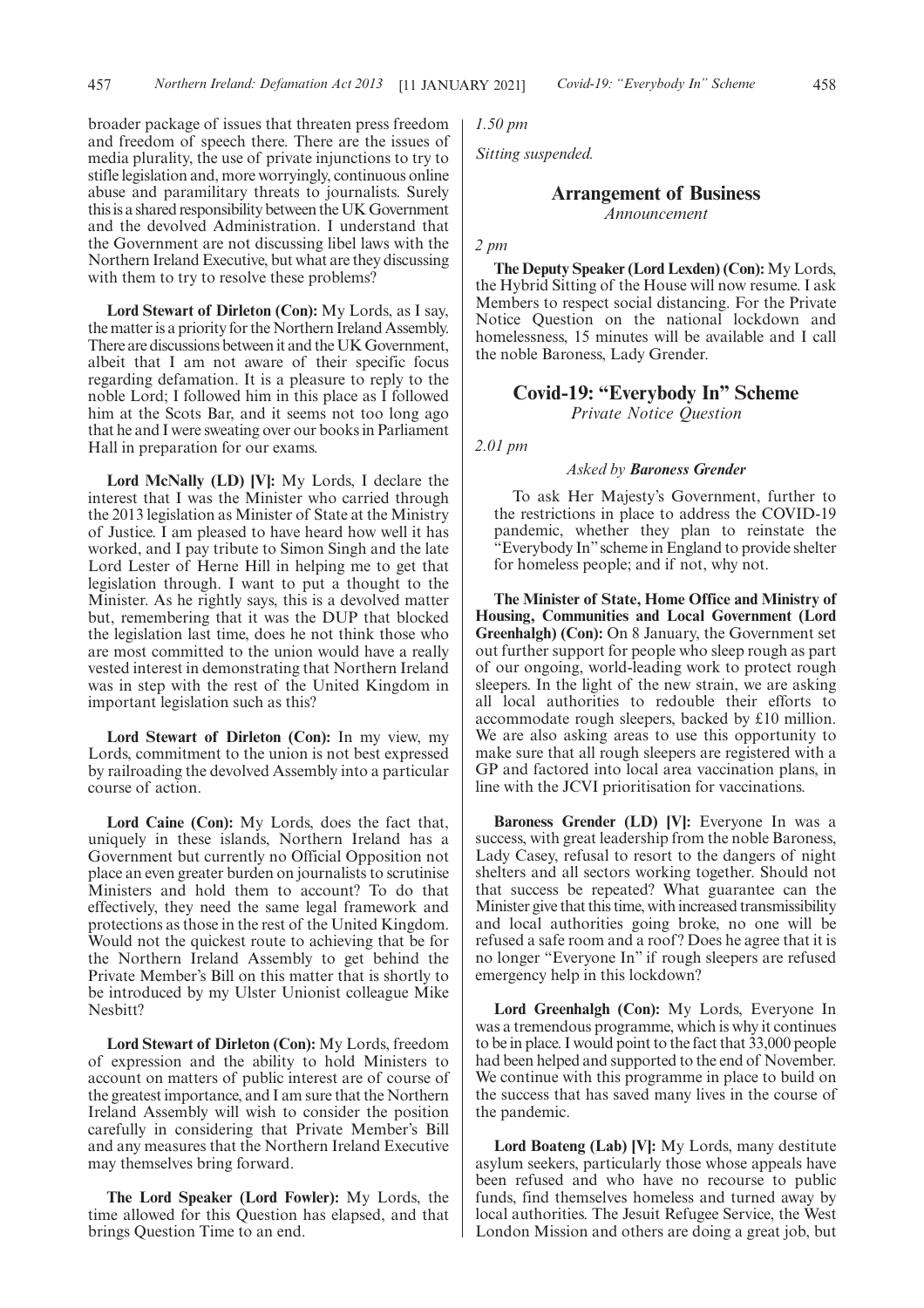#### [LORD BOATENG]

the public health danger is real. Will the Government commit to ensuring funding for accommodation for everyone who needs it throughout the pandemic, irrespective of their immigration status? If not, why not, if we are all in this together?

**Lord Greenhalgh (Con):** My Lords, I would point to the Statement I made on local government finance, where we saw core spending power increasing by 4.5%. The derogation to London around no recourse to public funds has been widened to the rest of the country, so that local authorities can show the local leadership required to safeguard communities, including rough sleepers with no recourse to public funds.

**Lord Bird (CB) [V]:** I commend the Government on their last efforts, which I was involved in. It was a wonderful opportunity to be told about the policy and the work that was going on. Unfortunately, in spite of what the Minister has said, there is no sense of policy, in the sense of all things being joined up and co-ordinated. I have received no information in the same way that I was kept up to speed on the last occasion. There is a sense that "We did it last time but we're not doing it again this time." The Government really need to be selling this and pushing it forward, so that we can understand when it is working and when it is not.

**Lord Greenhalgh (Con):** My Lords, there is no greater salesman than the noble Lord, Lord Bird, but I would point out that we are backing up a commitment to end rough sleeping and to tackle homelessness with more cash. The total amount set in the current financial year is a little over £700 million; next year, we have committed £750 million towards wider homelessness duties and to end rough sleeping. That commitment is an increasing amount of money for this endeavour.

**Lord Marks of Henley-on-Thames (LD) [V]:** My Lords, last week's SI number 15 will permit evictions for six months' rent arrears. That is a harsh change from the present rules, which require nine months' arrears and, importantly, disregard arrears accrued since the start of the first lockdown, which the new rules will not. Robert Jenrick promised last March that

"no one should lose their home as a result of the coronavirus epidemic".

Will not this change clearly break that pledge and increase homelessness at this very dangerous time?

**Lord Greenhalgh (Con):** My Lords, I think we would all accept that a full six months still amounts to egregious rent arrears, so we do not agree with the noble Lord on that point. It is important to get a fair balance between the interests of those who are tenants and those who are landlords. We believe that that fair balance will be achieved by this change with regard to rent arrears.

**Lord Lancaster of Kimbolton (Con):** My Lords, one particularly impressive aspect of the Everyone In programme was the opportunity it gave local authorities to deliver a wraparound programme for homeless people. What assessment has my noble friend made of the number of people who have been transitioned into a home of their own, and what opportunity might this give for the future?

**Lord Greenhalgh (Con):** I thank my noble friend for highlighting the importance of the wraparound care required to get people into settled accommodation. I would point to the budget of £433 million over three years to enable people to move from temporary accommodation into more settled accommodation. We are talking about having supported around 33,000 people, with nearly 10,000 in emergency accommodation. Those are substantial numbers and there is no doubt that this programme has saved lives.

**The Lord Bishop of Manchester [V]:** I thank the Minister for his replies to date and for his personal commitment to tackling homelessness in this country. He has already referred to the fact that many homeless people are at high risk of respiratory disease, including coronavirus. Will he encourage Her Majesty's Government to prioritise the vaccination of all homeless people as a cohort, including those who do not fall neatly into one of the existing priority groups?

**Lord Greenhalgh (Con):**My Lords, the most important thing is to define terms. Certainly "rough sleepers" are very much considered to be a priority category. The right reverend Prelate makes a case for whether we should consider the broader category of those with a statutory duty to be housed, who may be in accommodation but not settled accommodation. I will take this forward and see how we can make sure that the vaccination goes to the most needed groups, which I am sure is the point behind the question.

**Lord Kennedy of Southwark (Lab Co-op):** My Lords, I refer the House to my relevant interests as set out in the register. On the Minister's responses, the solutions are by no means world-class, world-beating or worldleading; they are extremely disappointing. We had people sleeping rough on our streets last week and last night, and we will have them again tonight. If the Minister goes to Waterloo Station, he will see a whole group of tents there, with people sleeping under the bridge between the station and Waterloo Road. The Prime Minister and members of the Government tell us that this pandemic is serious; it is deadly serious, and lives will be lost. There is no justification for not getting every single homeless person off the street today. They have particular vulnerabilities and we must do this, because we are not doing what we did last time.

**Lord Greenhalgh (Con):**The noble Lord has reminded me to declare my residential and commercial property interests as set out in the register. I thank him for that. I understand where he is coming from. As a Government we have a moral mission to end rough sleeping. That is not an easy task, as the noble Lord knows, but we will do our utmost. The first thing is to prioritise the cash, with escalating amounts of money to do precisely that. We will need the support of local government. He points to Waterloo, and I know that is in the noble Lord's "patch", if you like, so we need the support of the London Borough of Southwark to show the leadership required to deal with this issue.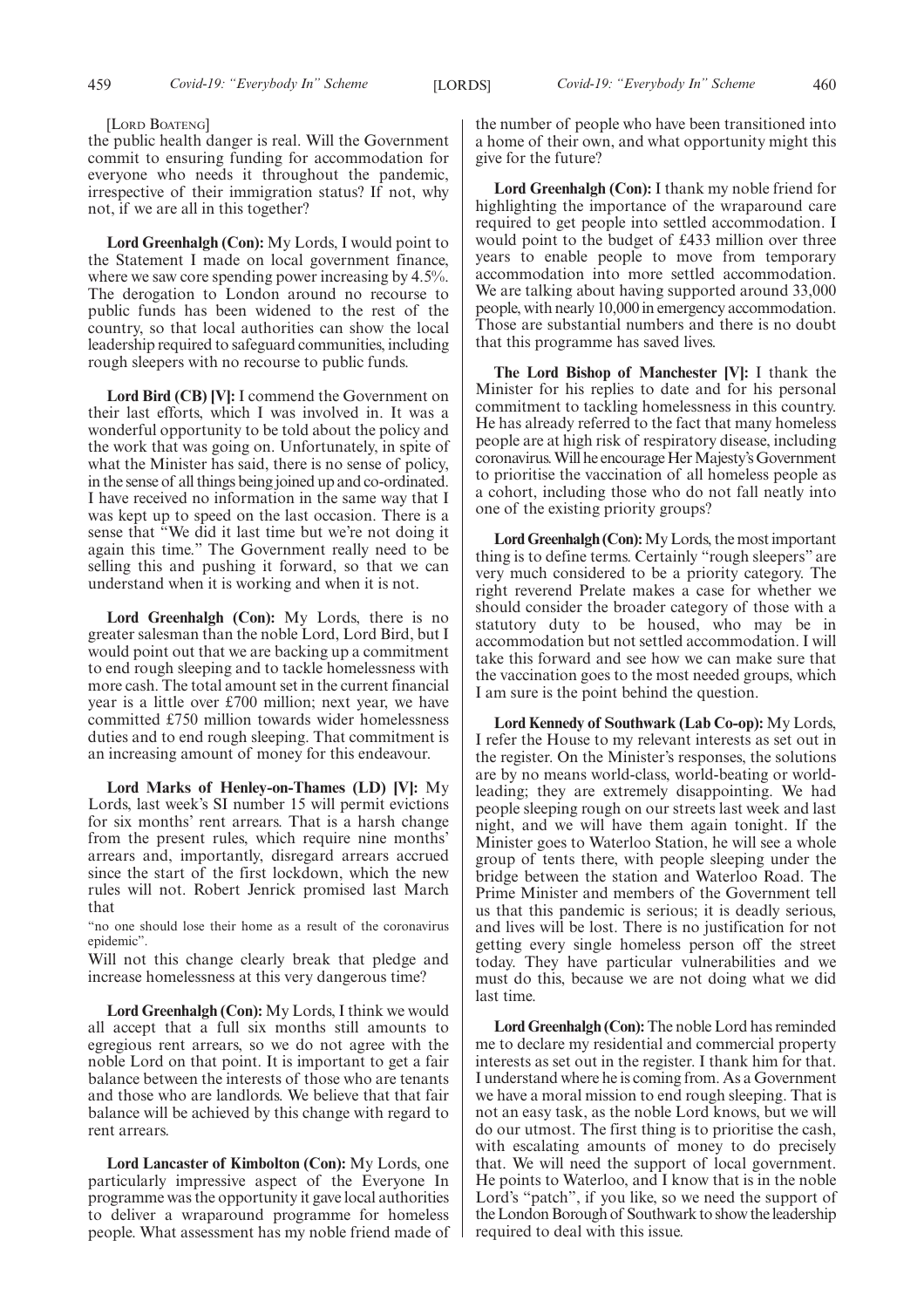**Lord Crisp (CB) [V]:** My Lords, I too congratulate the Government on the progress made with this scheme and campaign, but like others I am disappointed it is not being followed through as wholeheartedly as it might be. I will ask two questions relating to health. The first is: what evidence is there of homeless people and rough sleepers unwittingly transmitting the virus? Secondly, have the Government assessed how many homeless people have had the virus or have been admitted to hospital?

**Lord Greenhalgh (Con):** Those are very detailed questions and the noble Lord deserves a proper written answer with the information, such as I can find it. I met the vaccine tsar Nadhim Zahawi last week and rough sleepers are very much a priority cohort to ensure that they get timely vaccinations.

**Baroness Bakewell of Hardington Mandeville (LD) [V]:**My Lords, local authorities did an amazing job during the last lockdown, with many rough sleepers saying they felt valued for the first time. We are now in the depths of winter and many rough sleepers are extremely vulnerable to Covid-19. I welcome the Everybody In funding, but will this cover those who are suffering with addictions—sometimes more than one addiction—and are very vulnerable, especially in rural areas?

**Lord Greenhalgh (Con):** Vulnerability is incredibly important to understand. That is why the Government have put £10 million on the table for local authorities, which know their communities best, to come up with plans to target those rough sleepers and give them the wraparound care needed. That is how we will proceed: in partnership with local leaders at a local level.

**Lord Young of Cookham (Con):** My Lords, like others, I welcome the Government's instruction on Friday to local authorities to redouble their efforts to accommodate those sleeping rough. This will help achieve the target by 2024. Might I ask my noble friend about numbers? In 2019 the Government estimated the number of rough sleepers to be 4,000. As a result of Everybody In, we now know that, of the 15,000 people supported, 7,000 people had been sleeping rough. Does this not underline the need for a better measurement of rough sleepers if we are going to hit our target?

**Lord Greenhalgh (Con):** My Lords, I thank my noble friend because I agree that, through this pandemic, we have got much more of a grip of the quantum involved if we want to end rough sleeping. We also know there are people who may not be rough sleeping in the truest sense of the word—but they are sofa surfers on the edge of being rough sleepers. Understanding more about the cohort and what it will take to resource this is the only way to deliver on the Government's moral mission to end rough sleeping for good.

**Baroness Armstrong of Hill Top (Lab) [V]:** My Lords, I am sure the Minister will agree that Housing Justice has done a fantastic job in providing winter night shelters, with the rolling church model being central—particularly for those with no access to public funding. However, while the people involved should be commended and thanked, this model is not adequate during a pandemic. There is likely to be only one or two toilets and inadequate washing facilities, and people must move on each day. Can the Government guarantee there will be sufficient safe accommodation to close the night shelters and ensure that every rough sleeper is housed safely? We managed to do it the first time around. Will the Government show the leadership necessary to ensure it this time around?

**Lord Greenhalgh (Con):** My Lords, I thank the front-line workers in those night shelters. It is important that we recognise that, in the current pandemic, they are putting themselves at risk. They need to be prioritised in the same way that we prioritise those working in the National Health Service and other care workers. There is a real commitment to getting people off the streets, into a Covid-secure and safe setting, and then to finding them the right accommodation. That is backed up by more cash than ever to ensure that we do, in time, end rough sleeping.

**Lord Harries of Pentregarth (CB) [V]:** The city of Manchester has been remarkably successful in rehousing rough sleepers. There were 356 long-term rough sleepers three years ago. Of those, 79% are now in housing and a percentage of them are receiving appropriate help for mental health and drug- or alcohol-related problems. What lessons can the Government learn from the policy of the city of Manchester to pass on to other local authorities?

**Lord Greenhalgh (Con):** I am delighted that the noble and right reverend Lord raised the excellence of the city of Manchester. That is an example of fantastic local leadership—fantastic. Sir Richard Leese, a long-time leader of the city of Manchester, is a fantastic local leader. Sir Howard Bernstein is a fantastic chief executive. What the city of Manchester does today is what other local authorities should do tomorrow. That is the message of the city of Manchester.

**Lord Bourne of Aberystwyth (Con) [V]:** My Lords, I congratulate the Government on the success of the first rollout of the Everybody In scheme. It was highly successful and I hope that we are able to replicate that in the second rollout of the scheme. I would like to ask the Minister about vaccination, which he has referenced. What percentage of those accommodated through Everybody In in the first phase have registered with GPs so that we can ensure the vaccine rollout for this essential group? Unless we ensure that these people are registered, they will, I regret, slip through the system. I am sure the Government are on to it, but I would welcome some stats to back that up.

**Lord Greenhalgh (Con):** I thank my noble friend for testing my statistical knowledge. Rather than plucking a number out if the air in my current disposition—where I cannot see particularly well—I would prefer to write to my noble friend on that matter. He is right; we do understand this, we have gripped the problem and we will provide the numbers to back that up.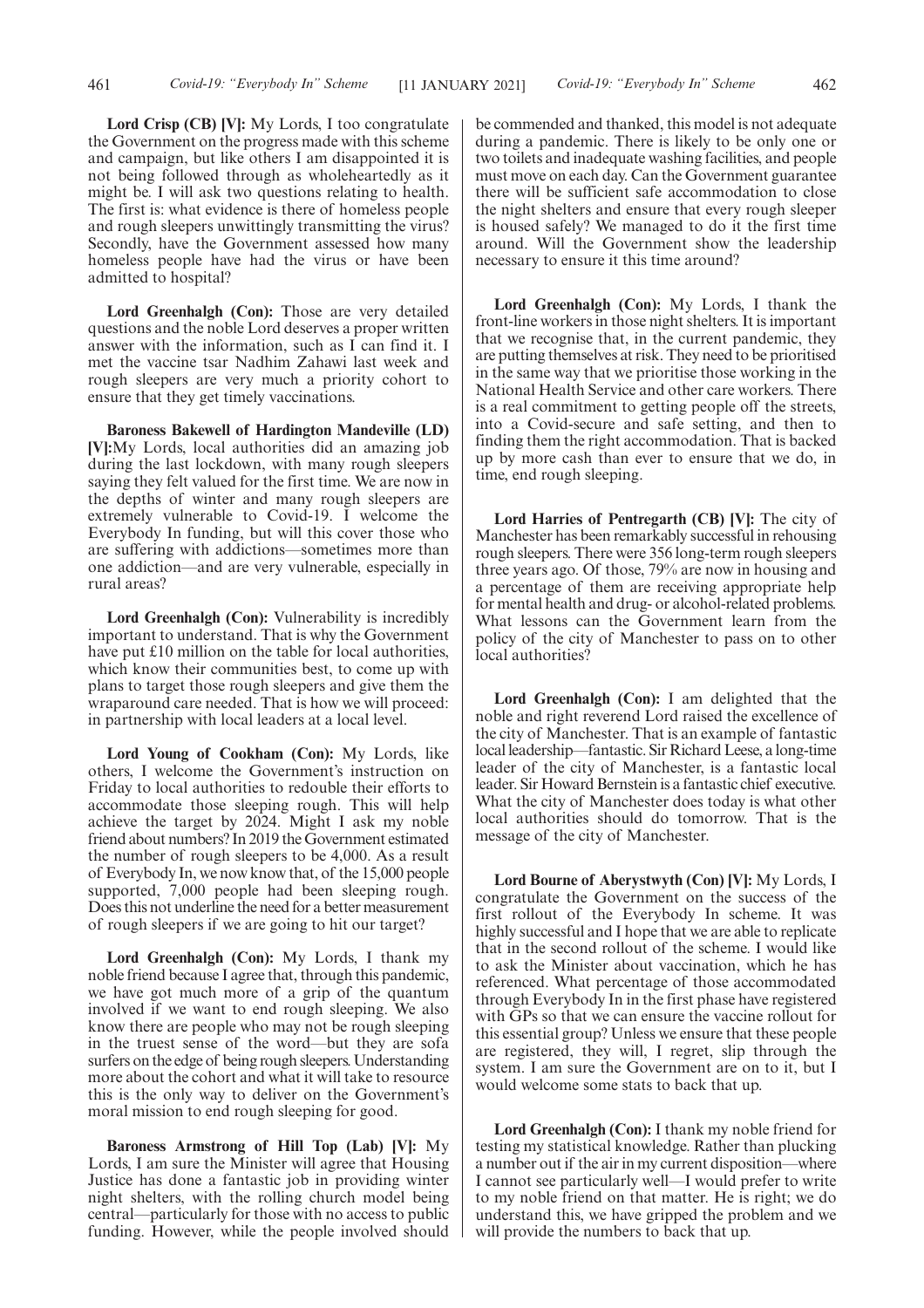## **Arrangement of Business**

*Announcement*

### *2.17 pm*

**The Deputy Speaker (Lord Lexden) (Con):** My Lords, we now move to the next item of business. I will call Members to speak in the order listed in the annexe to today's list. Interventions during speeches or "before the noble Lord sits down" are not permitted, and uncalled speakers will not be heard. Other than the mover of an amendment or the Minister, Members may speak only once on each group. Short questions of elucidation after the Minister's response are permitted but discouraged. A Member wishing to ask such a question, including Members in the Chamber, must email the clerk. The groupings are binding and it is not possible to de-group an amendment for separate debate. A participant who might wish to press an amendment other than the lead amendment in a group to a Division must give notice, either in the debate or by emailing the clerk. Leave should be given to withdraw amendments. When putting the question, I will collect voices in the Chamber only. If a Member taking part remotely wants their voice accounted for if the question is put, they must make this clear when speaking on the group. We will now begin.

## **Covert Human Intelligence Sources (Criminal Conduct) Bill** *Report (1st Day)*

*2.19 pm*

#### *Clause 1: Authorisation of criminal conduct*

## *Amendment 1*

## *Moved by Baroness Chakrabarti*

**1:** Clause 1, page 1, leave out line 17

Member's explanatory statement

This amendment is linked to the amendment in name of Baroness Chakrabarti at page 1, line 19.

**Baroness Chakrabarti (Lab) [V]:** My Lords, I shall be speaking to Amendments 1 and 2, which are linked. For the avoidance of doubt, I shall be pressing Amendment 1 and, if necessary, Amendment 2, but they are linked. They are for the purposes of removing the total criminal and civil immunity for undercover agents authorised under this measure and would replace that with public interest defences and public interest consideration.

This seems to me, first, to better reflect in the new statute the status quo in our law and practice, which was originally advanced publicly as the motivation for this legislation. Secondly, therefore, it seems to me to create a better, safer balance between, on the one hand, empowering undercover agents to protect their cover when engaging in very important life-saving undercover operations of a kind that we have heard about at length during the passage of the Bill—and, on the other, protecting all of us, especially wholly innocent citizens, from potentially grave crimes and abuses of power by undercover agents for many years into the future. I remind noble Lords that we are not just talking about intelligence and police officers; we are talking about a much larger number of agents of the state who are members of the community, including the criminal community, whose co-operation is, of course, sometimes rightly sought by state agencies.

At this point in the proceedings, I thank the Minister, the new Advocate-General for Scotland, who is not due to speak in this debate, for his wholly courteous engagement with these amendments, both publicly and privately. By doing so, I emphasise the importance of our ability to disagree well and in good faith with each other, in this Chamber at least.

I have been a student of constitutional law all my adult life, and, in particular, I am an admirer of attempts at embedding the rule of law in great old democracies such as the United Kingdom and the United States. I am sure that I am not alone in still feeling quite shaken by the scenes from the American Capitol last week. They demonstrate, to me, at least, that this is no time for complacency when it comes to democracy and the rule of law; it is no time for any complacency on either side of the Atlantic, even on the part of those public commentators who have said that no such scenes and grave abuses of executive power could ever transpire here. That is not a sensible position.

While I have greatly benefited from the wisdom of all sides of your Lordships' House during the passage of the Bill, I have just occasionally found some speeches a little complacent when noble Lords have discussed abuses of undercover agents in our own country in the past—for example, in the context of the "spy cops" inquiry, which is still pending and yet to be concluded or to fully investigate the true extent of abuses by undercover police and police agents over many decades.

Some noble Lords have been very crisp, clear and, sometimes, short in expressing their view that that was the past—such abuses by undercover agents are all in the past and should not be raised as a concern for the future. I know that that is well meant and comes from a place of understandable commitment to aspirations such as public and national security, but these are not times for such complacency—certainly not in the context of legislative scrutiny. As such, I disagree with some of those arguments, but I will be clear that I do not for a moment impugn the good faith or the intentions of those who have advocated the Bill in this precise form, however mistaken I may think them to be.

I regret the "shadowy sources" who chose to impugn my own motives and good faith in pressing these amendments in the *Guardian* this morning. Frankly, I say to those sources, who were sadly reported as being on my own side: they should grow up. Reasonable dissent reasonably put is not disloyalty in a great old democracy such as ours—far from it. With respect, I address opponents of my argument and these amendments, which I do not believe to be wrecking amendments or catastrophic to the principal purpose of the Bill, which is to put criminal authorisations for the purposes of keeping cover on a statutory footing. I say to those who disagree with me: please play the ball—or the argument—and not the woman, or at least put your name, publicly and honestly, to your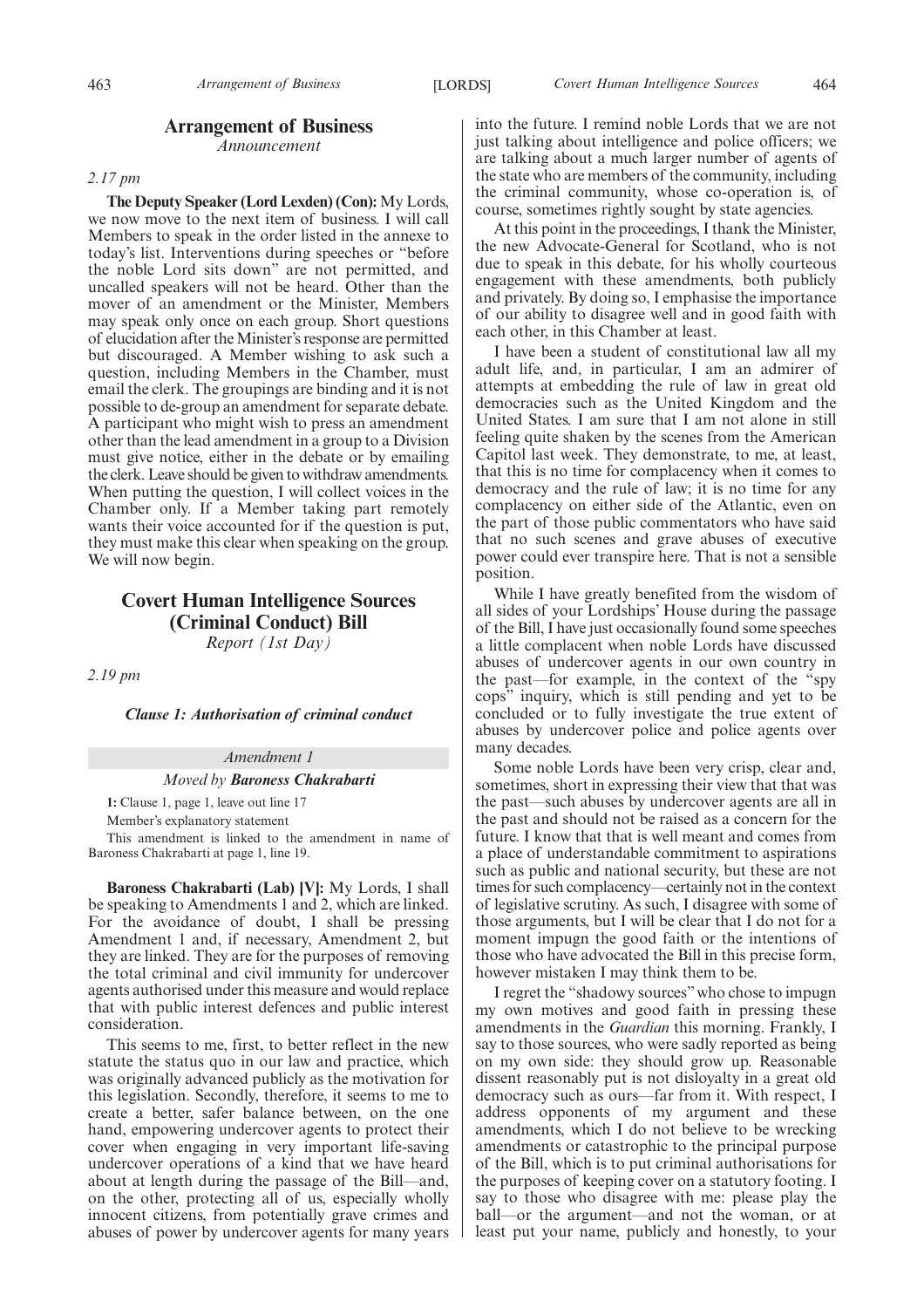I followed this kind of legislation in the realm of home affairs for about a quarter of a century, which makes me very junior in my experience and expertise in your Lordships' House. For my part, at least, as a former government lawyer, a human rights lawyer and campaigner and, much more recently, a legislator, I believe that the Bill, unamended, is one of the most dangerous that I have ever seen presented to your Lordships' House.

The problem is that this is about a very long list of agents—not just officers—of the state, including some from the community and criminal community and some very vulnerable and volatile people. They will now be capable of being authorised by other agents of the state to commit unlimited crimes—with no limit to the types of crime included—and they will be authorised in advance with total impunity from any second-guessing or civil or criminal consequence after the fact. Forgive me, but I find that proposition quite breathtaking in the United Kingdom.

This is why the cross-party, all-party group Justice—I declare an interest as a member of it, and I know that there are other members from across your Lordships' Benches—have advised that the Bill, unamended, contains a number of violations of fundamental human rights, including under the European Convention on Human Rights. The Bill has also drawn heavy criticism from Amnesty International and other advocacy groups for human rights, the rule of law and victims—as well as from a number of former police officers, not least the noble Lord, Lord Paddick, who will speak in a moment, after many decades of police service. It has also drawn heavy criticism from former undercover police officers and agents who have spoken of their own practical experience and why the Bill, unamended, is so dangerous.

That is not to say that the Bill does not have some very good intentions behind it, but we know about the road paved with good intentions. The good intentions are, no doubt, to put a practice that has been implicit on a firmer statutory footing, not least because it has been challenged.

If people are to be put under cover and sometimes even advised to perpetrate crimes to keep their cover—for example, as a member of a proscribed organisation, handling stolen goods or drugs, or committing speeding offences; things that they must necessarily do to keep their cover—and if they are to be authorised to do that by their superiors and handlers, perhaps that should be put on to a firmer statutory footing. That is ultimately the good intention behind this legislation. However, as we have discussed before, the legislation goes much further and creates this total advanced immunity.

## *2.30 pm*

Why is that of particular concern? It is certainly not the status quo whereby people are administratively authorised to keep their cover and the fact that they were authorised would be taken into account by any police officer, prosecutor or court looking at this conduct after the fact. Why does the advance and total immunity go so much further and create such a danger? Well, it is because it will make such a difference to the ethical behaviour of the agent of the state in the heat of the moment. The difference between knowing that you are doing your best, doing right, doing it in the community interest and in an authorised fashion but none the less knowing that you will be held to account, or at least that your actions will be examined after the fact, is a very important ethical constraint on all of us, whether ordinary citizens or uniformed police officers, who, by the way, enjoy no such blanket immunity from the criminal law as is proposed here. It is a very important ethical constraint, and ultimately it is incredibly important, because most undercover agents and their criminal conduct will never see the light of day.

This is not just about criminal immunity, as others have described very eloquently. Civil immunity could deprive victims of criminal activity by these undercover agents. Under the legislation as I read it, something as simple as high-speed driving above and beyond the speed limit, causing death or serious injury to a completely innocent third party, would now lead to no civil liability whatever, which means no recompense for someone who was the victim of authorised conduct under this law. That is unnecessary collateral damage; it is collateral damage too far. Under current arrangements, that would be the case.

The Government, Ministers and noble Lords have yet to point to a single example under the current public interest-type approach of an authorised agent being prosecuted for just doing their job in the public interest. Not a single example has been presented in many hours of debate on this Bill, which begs the question as to why such a breath-taking advance immunity from civil liability or criminal sanction should be in place.

As I have said, Amendment 1 would remove the lawful-for-all-purposes total criminal and civil immunity from the measures in this Bill, and Amendment 2 would replace that blanket immunity with, in effect, a public interest defence, so that any police officer or prosecutor looking at the conduct of an authorised agent would see a de facto public interest presumption against prosecution if the person had clearly acted as authorised, necessarily and proportionately.

Under my amendments, if a rogue prosecutor ploughed on in any event, those public interest considerations would then be open to any court that found itself dealing with such dilemmas. As I have said, these cases just have not been brought. The Government are going too far in addressing a problem that simply does not exist. The only answers that I have ever heard as to why they need to go so far is for the purposes of certainty for these undercover agents committing crimes. But a little bit of uncertainty is a very important incentive to ethical conduct when dealing with what are potentially very serious crimes.

This Bill is very dangerous in its current form. It could be improved today, on Report, without doing harm to its overall scheme or to the underlying intention that Ministers have explained time and again. Amendments 1 and 2 are a very easy and simple way in which to improve the Bill. If we allow it to pass unamended today, with this total advance impunity for agents of the state, a great many of them from all sorts of agencies listed in the Bill, we will open the door to countless abuses of power and scandals in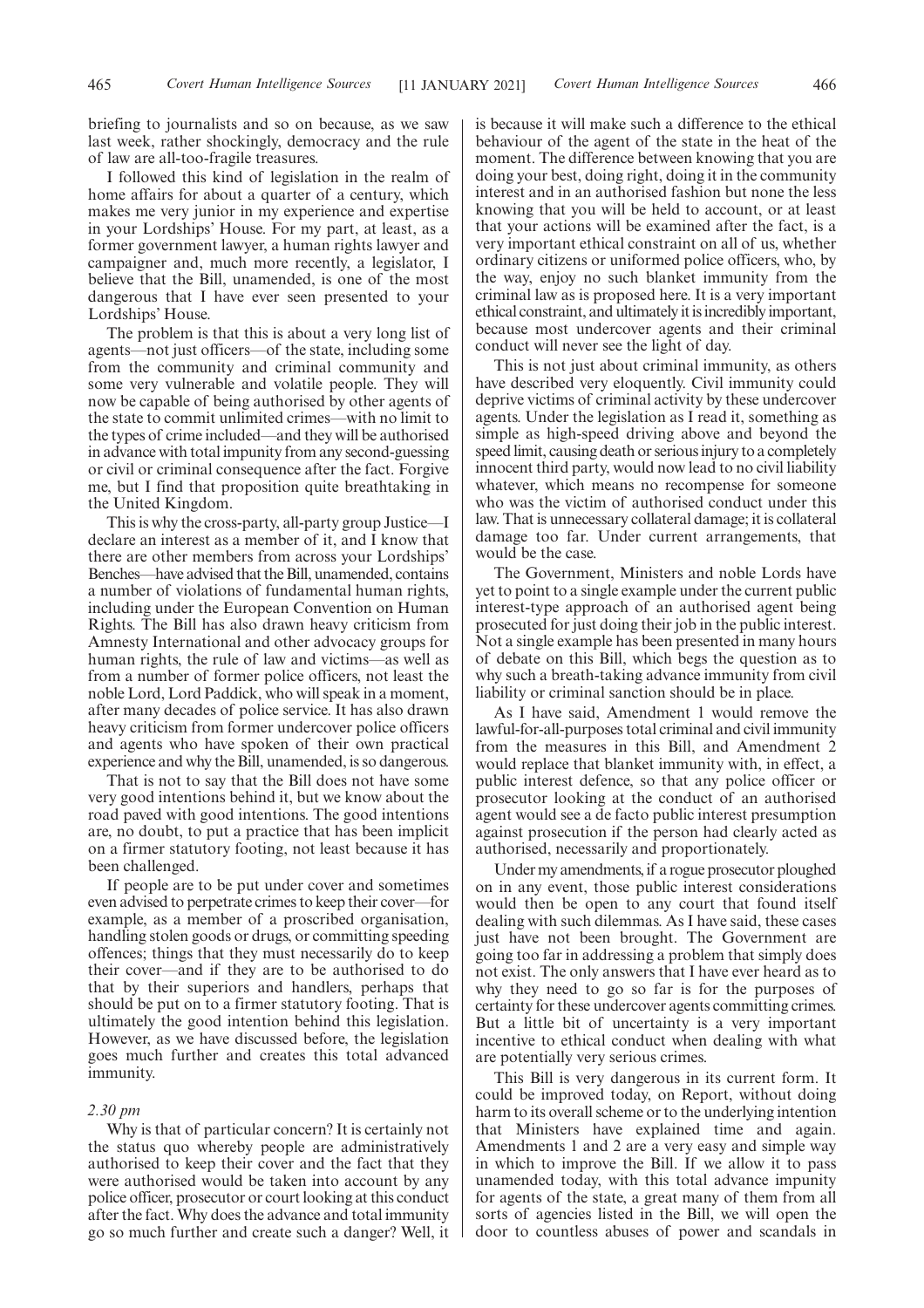[BARONESS CHAKRABARTI]

relation to criminality, and abuses of human rights, potentially for many years into the future. That is not something that your Lordships' House ever wants to do lightly.

**Lord Dubs (Lab) [V]:** My Lords, before I speak to the details of Amendment 3 in my name, I will comment briefly on the speech made by my noble friend Lady Chakrabarti. I am totally with her in saying that there are dangers in this Bill, and some of the amendments are very crucial indeed. I also agree with her that we must always be vigilant to protect the rule of law, human rights and civil liberties. Indeed, she has done that all her life, since the time she ran the organisation Liberty in such an effective manner. I have listened hard to what she has said, and I believe that the most effective safeguards would be some kind of prior oversight to check an organisation before it went ahead. I believe that is probably the most important safeguard. I look forward to debating the amendment to that effect in the next group.

In the meantime, I turn to Amendment 3. Its purpose is to amend the Bill so that victims of criminal conduct carried out under a CCA can access compensation. I speak as a member of the Joint Committee on Human Rights, and I am very much influenced in my contributions to this debate by the conclusions of the committee's report, which has been widely praised across the House. The report noted that the Bill as introduced was potentially incompatible with human rights legislation, specifying:

"Article 1 ECHR requires the UK to secure the rights of all those within its jurisdiction, including the rights of victims of crime. Where a crime also amounts to a human rights violation, the victim has a right to an effective remedy under Article 13 ECHR. A victim also has an Article 6 right "to have any claim relating to his or her civil rights and obligations brought before a court or tribunal.'"

People may ask at that point about the criminal injuries compensation scheme. I put it this way: since the Bill would authorise criminal conduct lawful for all purposes, it would prevent a victim of authorised crime vindicating their rights by bringing a civil claim for compensation. Seemingly, this would also prevent a claim for compensation under the criminal injuries compensation scheme. This is not a novel proposal. The amendment is very close to the regime in Australia, which provides

"indemnification for any participant who incurs civil liability in the course of an undercover operation".

The most usual and commonly quoted example, which my noble friend Lady Chakrabarti mentioned, is when a CHIS is driving a getaway car for a gang at high speed and has an accident. Under the Australian regime, the system would provide indemnification in the course of an undercover operation. In other words, in Australia, a civil claim can be brought against the perpetrator by the victim and compensation secured, but the state will then step in to indemnify the perpetrator against his or her losses. The amendment would ensure that the person authorised to carry out criminal conduct would not suffer the consequences of civil liability. It would also ensure that the victim of that conduct would obtain civil redress, while allowing secrecy to be maintained.

This amendment is fully in keeping with the overall intentions of the Bill, but it would provide an important safeguard. Otherwise, individuals will lose out badly through personal injury or by having their car damaged. At present, they are unable to obtain civil redress, and my amendment would put that right. It is an important but straightforward amendment. The principle is easy and I hope that the Government will find their way to accepting it. I beg to move.

**Lord Anderson of Ipswich (CB) [V]:** My Lords, I shall speak to my Amendments 21 and 22, which are intended to elucidate and, if necessary, reinforce the provision for criminal responsibility and civil recourse that already exists under the scheme in the Bill. I will start with criminal responsibility, which is the subject of sub-paragraphs (a) and (b) of Amendment 21.

Sub-paragraph (a) seeks confirmation that if a public officer who authorises a criminal conduct authorisation wilfully neglects to perform his duty, or wilfully misconducts himself to such a degree as to amount to an abuse of the public's trust, he should be open to prosecution for misconduct in public office. The Bill team has kindly confirmed to me in correspondence that nothing in the statute rules out the prosecution of an authorising officer for, for example, misconduct in public office if the authorisation was corruptly granted. I hope the Minister can confirm this when she responds. The concept of corruption is not as narrow as it may sound. It was elucidated last month by the Law Commission, in its report on misconduct in public office, as applying to the circumstances

"where a public office holder knowingly uses or fails to use their public position or power for the purpose of achieving a benefit or detriment, where that behaviour would be considered seriously improper by a 'reasonable person.'

There is another purpose to sub-paragraph (a): to clarify that a prosecution for misconduct in public office can be brought without the considerable inconvenience of first needing the CCA that was authorised to be declared a nullity. I believe that this follows from the existing text of RIPA and from the Bill. Section 27 of RIPA states that conduct will be lawful if it is authorised and if it is in accordance with the authorisation, but it does not create an immunity for the authorisation of such conduct. Nor is such an immunity created by the new Section 29B(8), which by its own terms is limited to conduct

"authorised by a criminal conduct authorisation",

not conduct authorising a criminal conduct authorisation. I hope very much that the Minister will be able to offer me this second assurance as well.

Moving on to sub-paragraph (b), I accept that it may be more problematic to prosecute an authorising officer for the inchoate offences of encouragement, assistance or conspiracy. If the conduct of the CHIS is rendered lawful by Section 27, it is certainly arguable that there is no crime capable of being incited or being the object of a conspiracy. I believe, however, that the Government agree with me that the immunity falls away altogether, with the result that the CHIS can be prosecuted for the authorised crime and the authorising officer prosecuted for the associated inchoate offences if the CCA has first been declared to be a nullity by a competent court. Depending on the circumstances,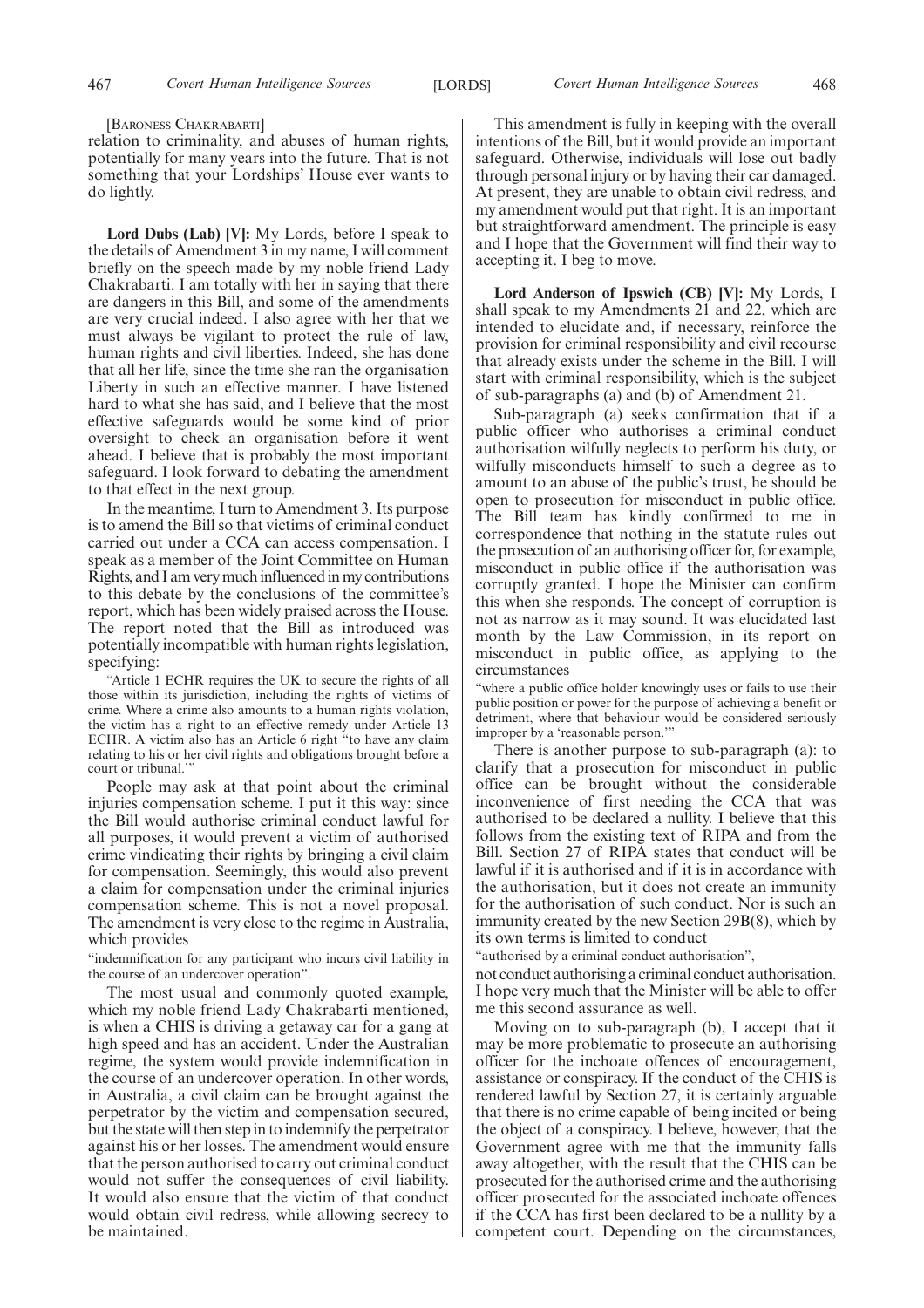that court may be the Investigatory Powers Tribunal, the High Court or indeed a criminal court. The Minister and the Bill team have been extremely helpful in explaining—[*Inaudible*]— and I believe there is nothing between us on this. I should be grateful if the Minister could confirm, thirdly, that this is the Government's understanding.

Of course, the paper possibility of a prosecution means little if the CPS, Crown Office or PPS are not made aware of the circumstances that may make a prosecution appropriate. Important in this respect, it seems to me, are the powers vested in judicial commissioners under the Investigatory Powers Act. [*Inaudible.*]

**Lord Parkinson of Whitley Bay (Con):** My Lords, I am sorry to interrupt the noble Lord, but there is a little bit of interference.

**Lord Anderson of Ipswich (CB) [V]:** [*Inaudible*]—in relation to matters for which a judicial commissioner is responsible. Could the Minister confirm, fourthly, that this is the Government's understanding also?

I move on now, more briefly, as noble Lords may be relieved to hear, to civil recourse for the innocent victim of an authorised crime—[*Inaudible.*]

**Lord Parkinson of Whitley Bay (Con):** My Lords, I do not know if the noble Lord, Lord Anderson, can hear me in the Chamber. I am afraid that we have some interference on the line, so we might need a short adjournment for five minutes while we sort it out.

## *2.45 pm*

*Sitting suspended.*

#### *2.50 pm*

**The Deputy Speaker (Lord Lexden) (Con):** My Lords, I ask the noble Lord, Lord Anderson of Ipswich, not just to resume his speech—we look forward greatly to the rest of it—but, if he would be so kind, to repeat the last few statements he made, because sadly they were inaudible.

**Lord Anderson of Ipswich (CB) [V]:** I am grateful, and apologise for what seems to have been something of a crossed line.

I dealt with proposed new paragraph (a) in Amendment 21, so will move on to proposed new paragraph (b). I accept that it may be more problematic to prosecute an authorising officer for the inchoate offences of encouragement, assistance or conspiracy than for misconduct in public office, but that is because, if the conduct of the CHIS is rendered lawful by Section 27, it is certainly arguable that there is no crime capable of being incited or being the object of a conspiracy.

However, I believe that the Government agree with me that the immunity falls away altogether, with the result that the CHIS can be prosecuted for the authorised crime and the authorising officer prosecuted for the associated inchoate offences, if the CCA has first been declared a nullity by a competent court. Depending on the circumstances, that court may be the Investigatory Powers Tribunal, the High Court or a criminal court. The Minister and the Bill team have been extremely helpful in explaining their thinking on this; I believe that there is nothing between us on this point. I would be most grateful if she could confirm—this is the third confirmation I am asking for—that this is the Government's understanding of the law.

Of course, the paper possibility of a prosecution means little if the CPS, Crown Office or PPS in Northern Ireland are not made aware of the circumstances that may make a prosecution appropriate. Important in this respect are the powers vested in judicial commissioners under the Investigatory Powers Act. Section 231 provides for serious error reports, and Section 232(2) provides for the Investigatory Powers Commissioner to

"provide advice or information to any public authority or other person in relation to matters for which a Judicial Commissioner is responsible",

presumably including the CPS. Could the Minister confirm, fourthly, that this is also the Government's understanding?

I move on, more briefly, to civil recourse for the innocent victim of an authorised crime. I start from the position that some means of compensation should exist for injury or loss caused by a crime committed pursuant to a criminal conduct authorisation, not from the person who was authorised to commit the crime but from the authority which authorised it or from the state more generally. Proposed new paragraph (c) in Amendment 21 seeks confirmation of what I do not believe to be in dispute: that compensation may be obtained from the Investigatory Powers Tribunal in a case brought by an innocent victim. That is the fifth thing I ask the Minister to confirm.

That may, however, not be the most practical of remedies. Judicial commissioners have the power to tip someone off that they may have a remedy in the IPT when they consider that to be in the public interest but, as the noble and learned Lord, Lord Falconer, and I suggested in Committee, there may be very limited circumstances in which that will be possible; there might well be risks to the operation and to the CHIS if unconnected persons were informed that their injuries were attributable to an undercover operative. The judicial commissioners are likely to have that well in mind, hence the importance of Amendment 22, which in the case of injury to an innocent victim would ensure that an application could be made in the normal way to the criminal injuries compensation scheme. That would have the great advantage of affording compensation to the innocent victim without it being necessary to disclose to the victim the status of the person—the CHIS—who inflicted the injury.

In their response last week to the Joint Committee on Human Rights, which was published by the Joint Committee at 11 this morning, the Government state that, having considered the question in detail, they have concluded that

"nothing in this Bill would frustrate a victim's ability to recover compensation for injury or loss through that scheme."

That is certainly encouraging, but I am afraid that the mouth of this particular gift horse needs a little more inspection. If actions committed pursuant to a valid criminal conduct authorisation are, in the words of Section 27(1), "lawful for all purposes", can the Minister explain how injuries caused by such acts can be criminal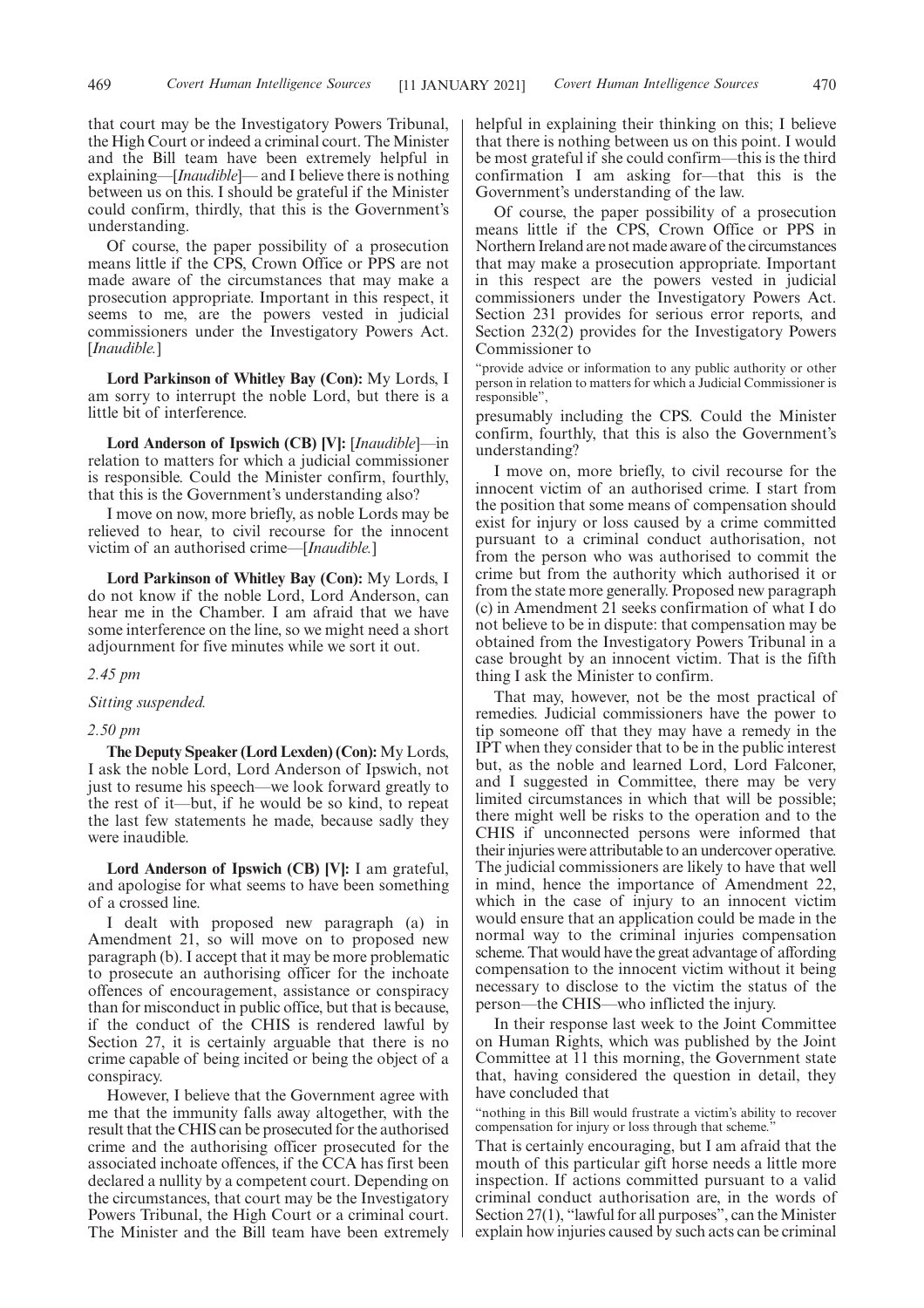[LORD ANDERSON OF IPSWICH]

injuries for the purposes of the compensation scheme? That is the sixth and final assurance I request from the Minister.

There is often an argument for making things clear in statute, even if satisfactory assurances can be given. Accordingly, if the Government accept the thrust of these amendments but have difficulties with the drafting, I shall certainly look constructively on any commitment to come back at Third Reading with revised drafts. I shall listen carefully to what the Minister says in response. Depending on the content of that response, and if no commitment is given to accept these amendments or come back to them at Third Reading, on Wednesday I may test the opinion of the House on either or both of Amendments 21 and 22.

**The Deputy Speaker (Lord Lexden) (Con):** My Lords, the noble and learned Lord, Lord Falconer of Thoroton, who is next on the list, has been replaced by the noble Lord, Lord Rosser.

**Lord Rosser (Lab) [V]:** My Lords, speaking for the Opposition, we support the essence of this Bill. As noble Lords from all sides of the House have said in earlier debates, this Bill addresses a necessary—if at times uncomfortable—reality, which prevents crime and keeps us safe. We pay tribute to those in our security services and elsewhere for the work they do on our behalf.

There has been much discussion in this House on the detail of what is before us. I very much respect the strongly felt concerns raised by my noble friend Lady Chakrabarti. I take what she said, as I do all her contributions, in the constructive spirit in which I know it was intended. However, we have reservations about the effect of the amendments she has tabled. The current status quo is that criminal conduct authorisations are given without formal accountability, and prosecutorial discretion becomes a factor only if a CHIS is caught and arrested for the offence. For the overwhelming majority of cases, prosecutorial discretion never becomes relevant. In the circumstances that a CHIS, having been authorised, is caught carrying out that criminal act, the CPS will be made aware of the authorisation and will not prosecute, on the basis of overriding public interest. The CHIS does not now, and will not under this Bill, have immunity for committing an unauthorised offence.

We therefore believe that the Bill reflects the status quo in practice. We feel that putting this on a statutory footing, with authorisation conferring immunity—with appropriate safeguards—is the best way. We seek to add provisions into the Bill on immunity plus safeguards, including on the function of the Investigatory Powers Commissioner, looking at every authorisation and possible prior judicial authorisation—to which my noble friend Lord Dubs referred—which will preserve the use of CHIS criminal conduct authorisations in the national interest while ensuring that there are safeguards for every authorisation.

#### *3 pm*

I am grateful to the noble Lord, Lord Anderson, for tabling Amendment 21, to which my noble and learned friend Lord Falconer of Thoroton added his name. This amendment allows us to seek assurances on what is surely a critical matter: that an authorising officer cannot grant a malicious, corrupt or improper authorisation, and that should they do so, the authorisation is challengeable and they are liable for their actions.

Amendment 22, also in the name of the noble Lord, Lord Anderson of Ipswich, which has our support, would provide that the criminal injuries compensation scheme would still be an available route for a victim who suffers an injury under authorised conduct. It seems a very sensible and straightforward way to proceed. Like the noble Lord, Lord Anderson of Ipswich, I hope to hear a detailed contribution from the Minister in reply on the right to redress that will be open to an innocent person—[*Inaudible*.] I appreciate the meetings that we have had with Ministers and officials to discuss this vital issue.

Finally, Amendment 32 in the names of the noble Lord, Lord Paddick, and the noble Baroness, Lady Hamwee, would make it explicit in RIPA that a person harmed by conduct under an authorisation—I believe the word used in RIPA is "aggrieved"—would have the right to seek redress from the Investigatory Powers Tribunal. We first raised the issue of victims having redress through the tribunal in the House of Commons and we will support the amendment if it is taken to a vote. I await with interest the Minister's response, not least to the assurances that the noble Lord, Lord Anderson of Ipswich, seeks.

**Lord Paddick (LD) [V]:** My Lords, it is a pleasure to follow the noble Lord, Lord Rosser, and to hear him speak in positive terms about his noble friend, the noble Baroness, Lady Chakrabarti. Before I address the main issues raised by Amendments 1 and 2, let me will clear the decks. My noble friend Lady Hamwee and I have Amendment 32 in this group, as the noble Lord, Lord Rosser, mentioned, and my noble friend will deal that amendment later in the group. I have put my name to Amendments 1, 2, 21, and 22.

The noble Lord, Lord Anderson of Ipswich, proposes Amendments 21 and 22, which seek to clarify the legal extent of immunity that the Bill confers, because, despite debates in Second Reading and Committee, and numerous meetings and email exchanges between Members of your Lordships' House, the Minister and the Bill team, it is still not clear to me and to the noble Lord, Lord Anderson, exactly what the Bill seeks to achieve in terms of immunity. At the very least it shows how complex the Government's proposals are. We support the noble Lord's amendments.

Amendments 3 and 4 seek to limit the legal immunity provided by the Bill. The noble Lord, Lord Dubs, seeks to limit it to criminal liability. The noble Baroness, Lady Jones of Moulsecoomb, wants to ensure that criminals do not profit from the crimes they are asked to commit. We will support these amendments if the House divides on them, but they are both about damage limitation and will, I hope, be pre-empted by Amendments 1 and 2.

All these amendments, and those in the following groups, simply highlight the can of worms that the Government are opening by going way beyond the status quo by giving public authorities the power to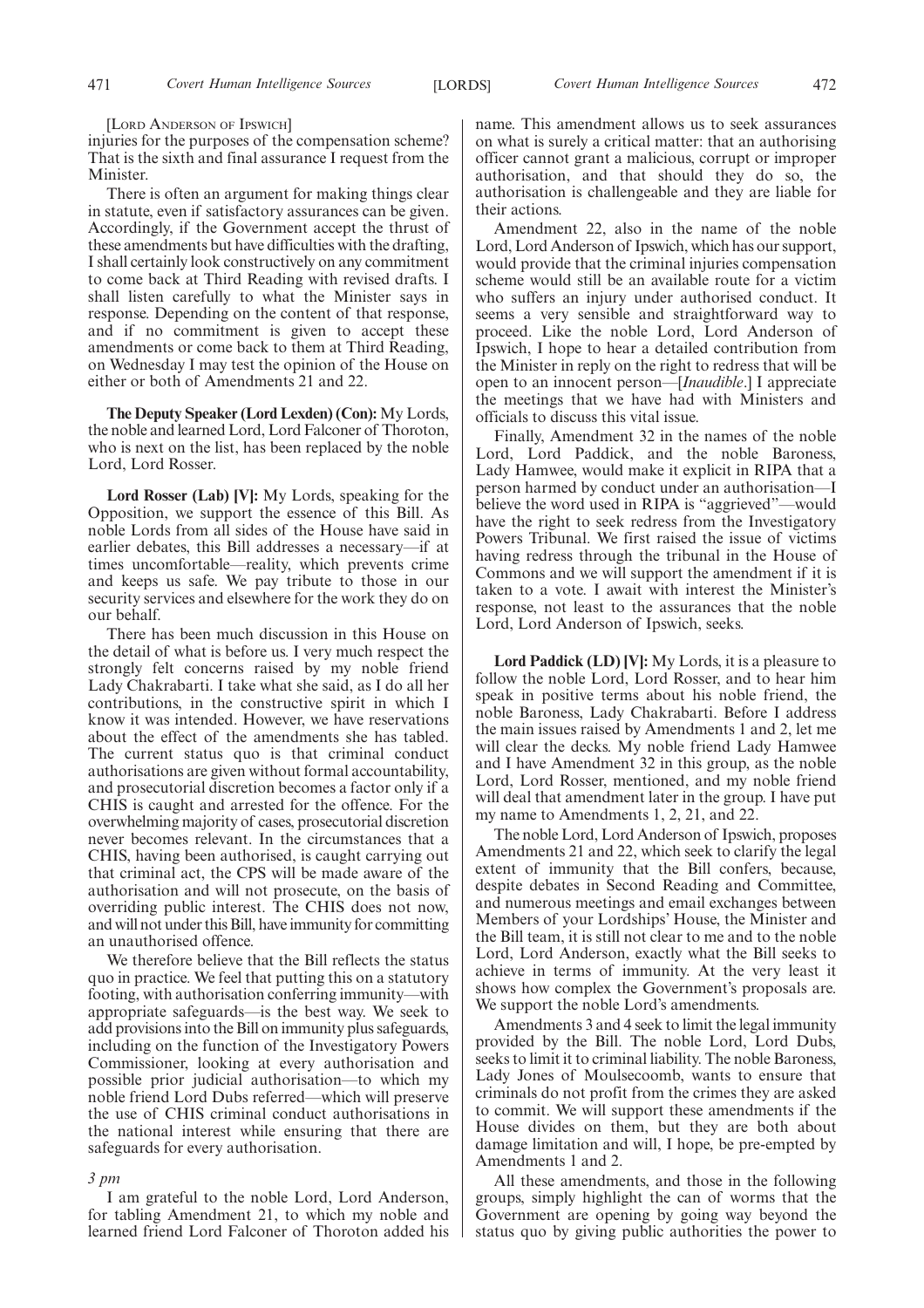grant legal immunity. As the noble Baroness, Lady Chakrabarti, said, Amendments 1 and 2 would remove the ability of public authorities to grant legal immunity to covert human intelligence sources prior to the criminal activity they are being asked to participate in. This would maintain the status quo, where the actions of agents or informants who are properly tasked by public authorities to commit crime are referred to the relevant prosecuting authority, which invariably rules that it is not in the public interest to prosecute them.

We on these Benches accept that that it is undesirable. but necessary to use covert human intelligence sources and that, on occasion, these agents or informants need to be tasked to commit crime. We accept that, because of a legal challenge, it is necessary to put the tasking of covert human intelligence sources to commit crime on a statutory footing.

The noble Baroness, Lady Chakrabarti, set out the dangers of the changes the Government propose. I will take a slightly different angle. A reason often used by Governments for not accepting attempts to change existing law is that they are not necessary. We suggest that the Government have been unable to provide any evidence that a change in the law to provide covert human intelligence sources with legal immunity prior to their being tasked to commit crime is necessary.

In Committee, the noble and learned Lord the Advocate-General for Scotland said that

"noble Lords have accepted—and they have not needed to be persuaded—our position is that it is grossly unfair and unreasonable for the state to ask an individual to engage in difficult and dangerous work to frustrate serious crimes while leaving open the possibility of the state prosecuting them for that very same conduct".

Will the Minister today admit from the Dispatch Box that her noble and learned friend was wrong to say what he did? I, along with many other noble Lords, have said explicitly and openly before the Minister made those remarks that we do not accept the Government's position that this it is "grossly unfair and unreasonable" to leave open the possibility of prosecuting covert human intelligence sources in such circumstances.

The noble and learned Lord went on to say that covert human intelligence sources operate "in the public interest". Many police informants act out of self-interest and for financial gain. I have, as a senior police officer, reluctantly handed brown envelopes stuffed full of £20 notes to criminals to pay them for acting as covert human intelligence sources. They were paid an amount agreed in advance for acting on police instructions. What these informants did undoubtedly was in the public interest, but that was not their primary motivation, as the Minister has suggested.

The noble and learned Lord went on to say that

"we must accept that we have lost intelligence and failed to recruit undercover operatives because we have not been able hitherto to give them confidence that the state will not prosecute them for the things that the state has asked them to do."—[*Official Report*, 24/11/20; col. 171.]

Why must we accept this? Because the Minister said so? Because he has been told by operational partners who have a vested interested that this is the case? Parliament set a very useful precedent on 9 November 2005 when operational partners, backed by the then Labour Government, said that they needed to detain terrorist suspects for up to 90 days without charge. Large numbers of Labour MPs rebelled and joined a united opposition to reject what operational partners, backed by the Labour Government, were asking for. We should do the same today.

We have asked the Government for evidence of how much intelligence has been lost, as the Minister claims; we are told that they cannot produce any evidence. We have asked how many times operational partners have failed to recruit undercover operatives as a result of the status quo; we are told that the Government cannot produce any evidence. We have asked how many times a properly authorised agent or informant has been prosecuted for doing exactly what they were asked to do; we are told they cannot produce such evidence. We have said, "Okay then, just give us one example of where a properly authorised CHIS has been prosecuted for doing exactly what they were asked to do. If it is sensitive, redact the sensitive detail and show us in private if necessary." They cannot even do that.

I suggest that, if we are to make such a monumental legal change, we should have evidence to support that decision. So, what evidence is there to support the Government's case for so dramatically changing the law, so that a police officer can tell an informant to commit a crime, and for that criminal activity to no longer even be a crime—for that informant not to have legally done anything wrong at all, even if innocent people are hurt in the process? The Government's case is simply their assertion, "It's not fair." Seriously? Do the Government think we should so radically change the law because it's "not fair"?

I will quote the Minister again, who said that "my respectful conclusion is to say that the continuation of the status quo is not desirable."—[*Official Report,* 24/11/20; col. 173.] Not desirable? Police officers have to secure the prior authority of both an Investigatory Powers Commissioner and a Secretary of State before they can listen to someone's telephone conversation—and then only if the target is suspected of the most serious criminality. This Bill allows police officers to give an informant total legal immunity to commit any type of crime, with no prior independent authority or oversight, to combat even minor offences. That is the definition of "undesirable".

Parliament rejected the unsubstantiated claims of operational partners in November 2005 and we should reject them now. We support Amendments 1 and 2.

**Baroness Jones of Moulsecoomb (GP):**What a pleasure it is to follow the noble Lord, Lord Paddick, who has demolished the Government's case for handing out immunity like sweeties to criminals. I hope that noble Lords will forgive me if I do not call these people covert human intelligence sources; they are police spies, and we have to be clear about that when we use this language, so that people outside your Lordships' Chamber can understand what we are talking about.

I shall speak in support of Amendments 1 and 2, which I have signed, but quite honestly, as the noble Lord, Lord Paddick, has said, all the amendments here are simply damage limitation. I am staggered that the government lawyers have actually allowed this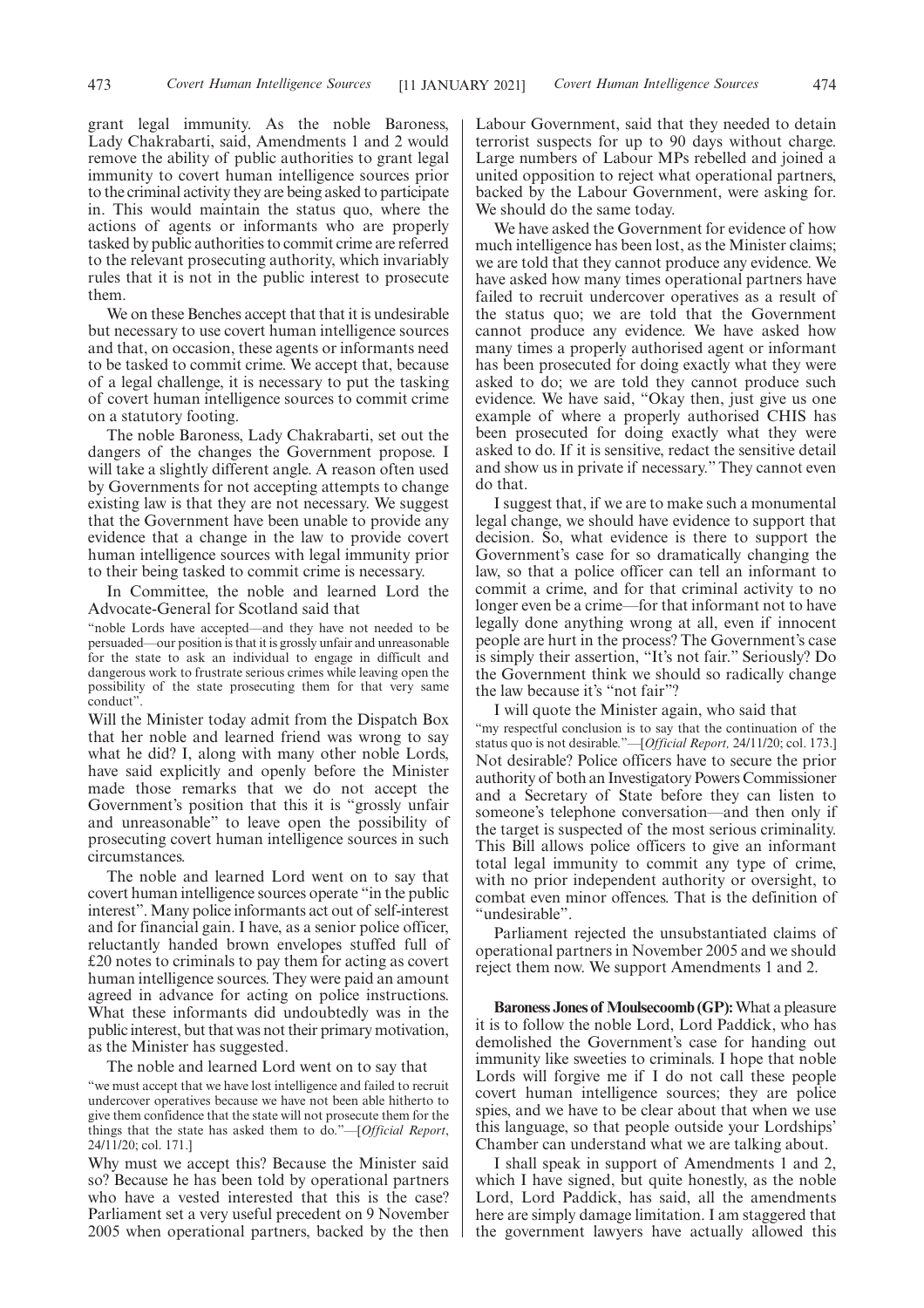[BARONESS JONES OF MOULSECOOMB]

legislation to be presented to your Lordships' House. It is appalling. I liked the comments from the noble Lord, Lord Rosser, about the noble Baroness, Lady Chakrabarti. Her stance on this is not factionalism; it is a principled stance by a lawyer who understands civil liberties and human rights, and we could all learn from that.

I will focus specifically on my Amendment 4. It might seem a little less powerful or important than the other amendments that we are coming to today and on Wednesday, but I think it is quite important. We will be authorising criminals—or officers, or police spies, or whoever they are—to make money by criminal activities and then keep that money. I would like those profits to be recoverable through the Proceeds of Crime Act 2002. I would like a proper, clear answer from the Minister on this. I have asked multiple times since Second Reading but have not yet had an answer on how the Government will recover the profits made by a police spy under a criminal conduct authorisation, or CCA.

## *3.15 pm*

For example, a drugs informant could be authorised to sell drugs as part of an investigation of those higher up the chain. Can the informant keep the money that they make from selling those drugs? What if somebody involved in a criminal enterprise of slavery and trafficking is authorised to continue their role in order to catch the organisers? Can the informant keep the money that they make from people trafficking—the money that they are paid as a result of what would be criminal activity but for the fact that they have a criminal conduct authorisation? In effect, this Bill would create a back-door, off-the-books way for police, intelligence services and other agencies to fund their spies.

The only answer that I have had from the Government—which is a bit shabby, considering that I asked this question directly several times—was in an all-Peers letter dated 3 December, where the Minister said that criminal conduct which takes place outside of the scope of a criminal conduct authorisation, where as a result a police spy may accrue benefits by continuing to make illicit profits alongside their work as a spy, would still be criminal conduct for the purposes of the confiscation regime in the Proceeds of Crime Act, and unlawful conduct for the purposes of the civil recovery regime, and such benefits could be liable to be recovered under either of those regimes.

That actually does not answer my question: it is quite long but it does not answer my question. I need to know how conduct within a criminal conduct authorisation—or CCA—and any resulting profits will interact with the Proceeds of Crime Act. I need to know whether and how the Government will recover those profits. So far, my question has been totally ignored and the response—because it was not an answer—discussed only conduct that is outside a criminal conduct authorisation. This suggests to me that the Government are happy to allow criminals to benefit; therefore, this issue has to be probed further. Criminals will be allowed to keep any proceeds of a crime if the handler has authorised the crime—surely that is a complete anomaly. I would like to know exactly what the Government are thinking. I would be grateful if the Minister could answer my question about how profits made within a criminal conduct authorisation, which would otherwise be illegal, will be recovered. Otherwise, something quite corrupt is happening here; a handler can authorise a spy who could be an officer or a criminal already to keep money, and profits, from a crime. This has to be exposed and I really want an answer to my question.

**Baroness Ritchie of Downpatrick (Non-Afl) [V]:** My Lords, it is a pleasure yet again to follow the noble Baroness, Lady Jones of Moulsecoomb. I support Amendments 1 and 2 in the names of the noble Baronesses, Lady Chakrabarti and Lady Moulsecoomb, the noble Lord, Lord Paddick; and I too am a signatory to Amendment 1. Amendment 2 seeks to preserve the current legal status quo, whereby those authorised to engage in criminal activity are not rendered immune from either civil or criminal liability. Instead, compliance with an authorisation will be relevant to any public interest consideration to prosecute, any existing legal defences and any court considerations as to civil liability and/or damages.

I feel that the existing legislation that we are debating seeks on the one hand to regulate in statute the use of covert human intelligence sources and, on the other hand, gives CHIS and their handlers a licence to kill. The recruitment of agents is undeniably necessary as part of intelligence-led policing; any such recruit should be a fit person, properly recruited, with free and informed consent and operating to human rights standards in police-led operations.

I listened very carefully to the words of the noble Baroness, Lady Chakrabarti. I recall saying in Committee that Northern Ireland has a particular experience to note in this whole area of using handlers and agents—not police officers but agents—and some of them were linked to criminal and paramilitary activities. We are a living example of what happens when the state, or the state through its agents, commits serious crimes, including murder. For that reason, I make a special plea to the Minister to consider these amendments and the Bill as currently drafted and to ensure that all protections are put in place to prevent any nefarious activity and any misuse of activity by handlers.

One example is the continuing investigation into the agent known as Stakeknife. Probably dozens were murdered on the instructions of those in command and control of the IRA with the knowledge and approval of those in command and control of a British security agent. Another example is Ken Barrett, a British agent involved in the murder of the lawyer Pat Finucane, which a former British Prime Minister, David Cameron, conceded had involved shocking levels of collusion—a fact reiterated at the end of November by Brandon Lewis, the current Secretary of State for Northern Ireland. There is also the example of Mark Haddock, an RUC Special Branch agent believed to have been involved in more than 20 murders.

I say to the Minister that Northern Ireland is a lesson from history, which the Government should take heed of in respect of the Bill. Serious crimes and murder committed by state agencies, or the agents of the state, lead first to a generation of victims and survivors, secondly to alienation, and thirdly to conflict.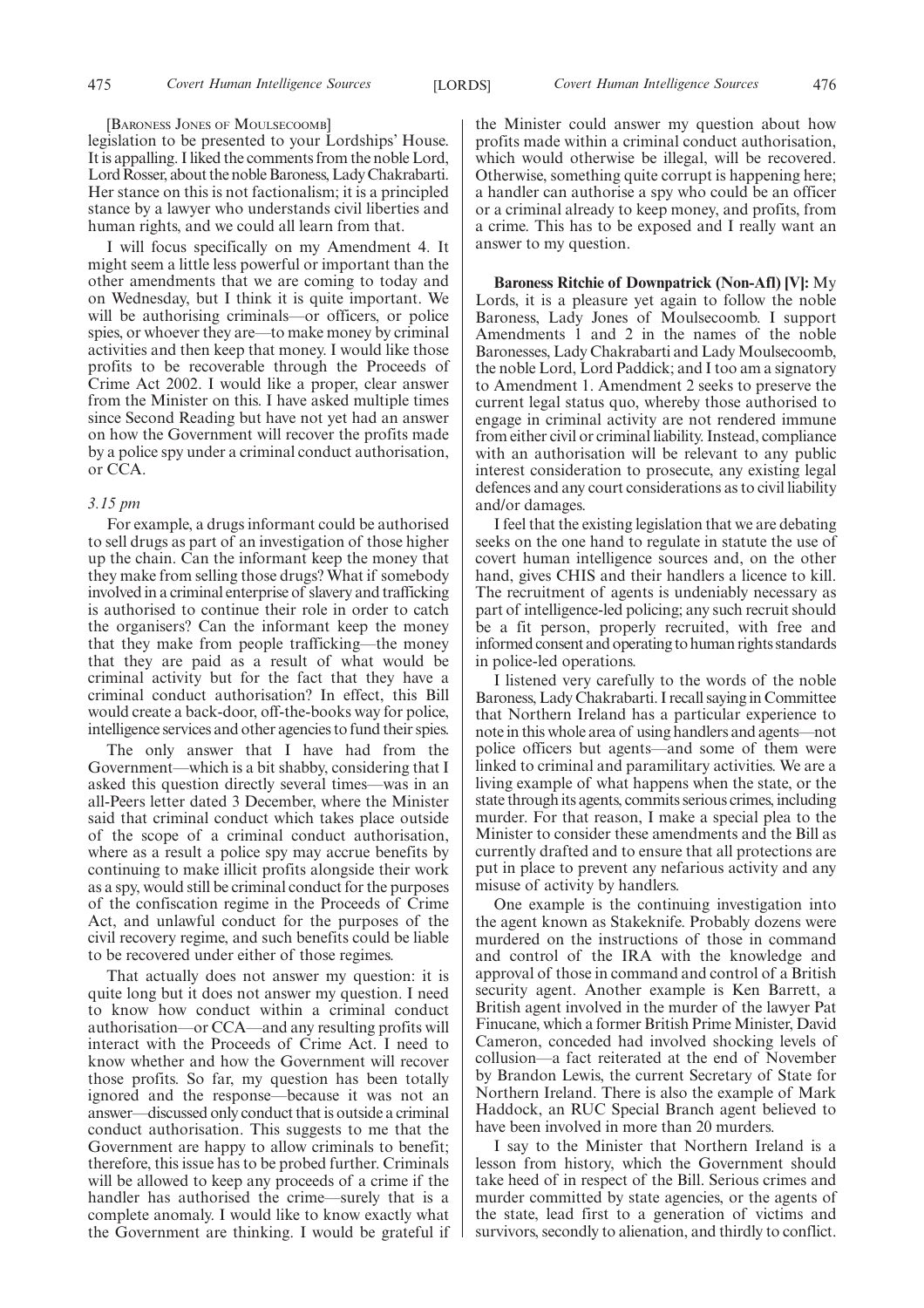Yet this legislation, as drafted, would allow agents to commit serious crimes with extravagant powers given to handlers and a severe deficit in relation to authorisation and post-operational accountability. Hence the need for Amendments 1 and 2 to curb such illegal activity and to ensure that those who commit crimes are not immune from prosecution.

It is worth remembering that one of the 175 recommendations on new policing arrangements in Northern Ireland back in 1999—accepted but not addressed—was:

"There should be a commissioner for covert law enforcement in Northern Ireland."

Maybe it is time to give this consideration now if the Government insist on pressing ahead with the Bill unamended. The noble Lords, Lord Dubs and Lord Rosser, referred to the need for prior oversight; this is one avenue that would facilitate prior oversight, albeit in the Northern Ireland context. As a result, there is no dedicated Northern Ireland covert oversight agency, and the UK arrangements to interrogate phone tapping or search authorisations should be more extensive.

I believe—I say this rather advisedly—that this legislation compounds the problem, with even less oversight of the authorisations that would arise under its provisions than is the case currently. The Bill is deeply problematic, and it could work against the need to tackle criminality and paramilitarism. Hence the need to ensure that those authorised to engage in activities are not rendered immune from prosecution, and hence the need for both amendments, calmly presented by the noble Baroness, Lady Chakrabarti, which I urge the Minister to accept. I hope that the Minister can respond in favourable and positive terms. I support both amendments and, if pressed to a vote, I will support them.

**Baroness Massey of Darwen (Lab) [V]:** My Lords, I shall speak to Amendment 3, which seeks to ensure that victims of criminal conduct carried out under CCAs can access compensation. My noble friend Lord Dubs has covered this amendment comprehensively, so I will simply add a few words of support. Like my noble friend Lord Dubs, I speak as a member of the Joint Committee on Human Rights, whose legislative scrutiny report on the Bill was published last November. I am pleased that the Government have published their response to that report today. We shall no doubt refer to it during our deliberations on the Bill.

This amendment relates to paragraphs 104, 107, 108 and 110 of the Joint Committee on Human Rights report. Its purpose relates to rights under the European Convention on Human Rights, and it mirrors the system in Australia which

"provides indemnification for any participant who incurs civil liability in the course of an undercover operation",

as described in paragraph 110 of the Joint Committee on Human Rights report. It states:

"The effect of this provision would be to ensure that the participant (i.e. the CHIS) would not suffer the consequences of civil liability, but it would also ensure that the victim of the conduct would obtain civil redress while secrecy is maintained."

I think the amendment is clear and I look forward to the Minister's response.

**Lord Cormack (Con) [V]:** My Lords, I also think the amendment is clear, which is why I was glad to add my name to it. I would like to begin, however, by referring to the noble Baroness, Lady Chakrabarti. Anyone who knows anything of her work would not begin to challenge or dispute her integrity or motives. I am very glad that the noble Lord, Lord Rosser, made that plain even though he found items within her amendments with which he could not agree. That is a very honourable position to take.

The noble Baroness, Lady Chakrabarti, was very right to remind us at the beginning that we cannot take democracy or the rule of law for granted. She pointed to some of the events on the other side of the Atlantic, in the greatest of all democracies, that have disturbed us all. When you can have a position where the President of a country disputes the right of his successor to succeed him, and seeks to rabble rouse, we all have to take stock and realise that that could happen here. I do not think that it will, but we have to be very careful indeed. But, of course, it could not quite happen here—three cheers for a constitutional monarchy, where the head of state is totally removed from party-political considerations.

It is wrong that someone who suffers as a result of the actions of a CHIS—a horrible phrase—should not be properly compensated. It need not be a deliberately inflicted injury or wound; it could be the result of a car chase. We have all read in the last two or three years several accounts of people out innocently about their Sunday afternoon's business of a walk in or to the park who have been killed or mutilated by someone driving a vehicle recklessly. Of course, it could happen even if the vehicle is not driven recklessly. I very much hope that my noble friend the Minister, when she replies, will be able to give us a good answer on this one.

Perhaps the answer lies in the acceptance, if not of this amendment, of Amendment 22, so clearly spoken to by the noble Lord, Lord Anderson of Ipswich. It would be quite wrong if the Bill goes on to the statute book without something in it to make it absolutely clear that people who suffer innocently are to be adequately compensated. Whether it is by means of the criminal injuries compensation board, as the noble Lord, Lord Anderson, suggested, or some other way does not matter so much. I favour his way, but it must be clear beyond any peradventure.

#### *3.30 pm*

I referred in Committee to our swimming in murky waters on this Bill. Nothing brought that home more clearly this afternoon than the impassioned speech of the noble Lord, Lord Paddick, who talked about his personal experience of handing out brown envelopes stuffed with cash to members of the criminal fraternity for what they had done to help solve a greater crime. However, while we accept that, we must also accept—I say this very gently to the noble Baroness, Lady Jones of Moulsecoomb, for whom I have high regard—that we are not just dealing with police spies. We are also dealing, in the very deep waters of international relations, with those whom in an earlier debate the noble Baroness, Lady Manningham-Buller, reminded us are among the bravest of the brave. I do not particularly like the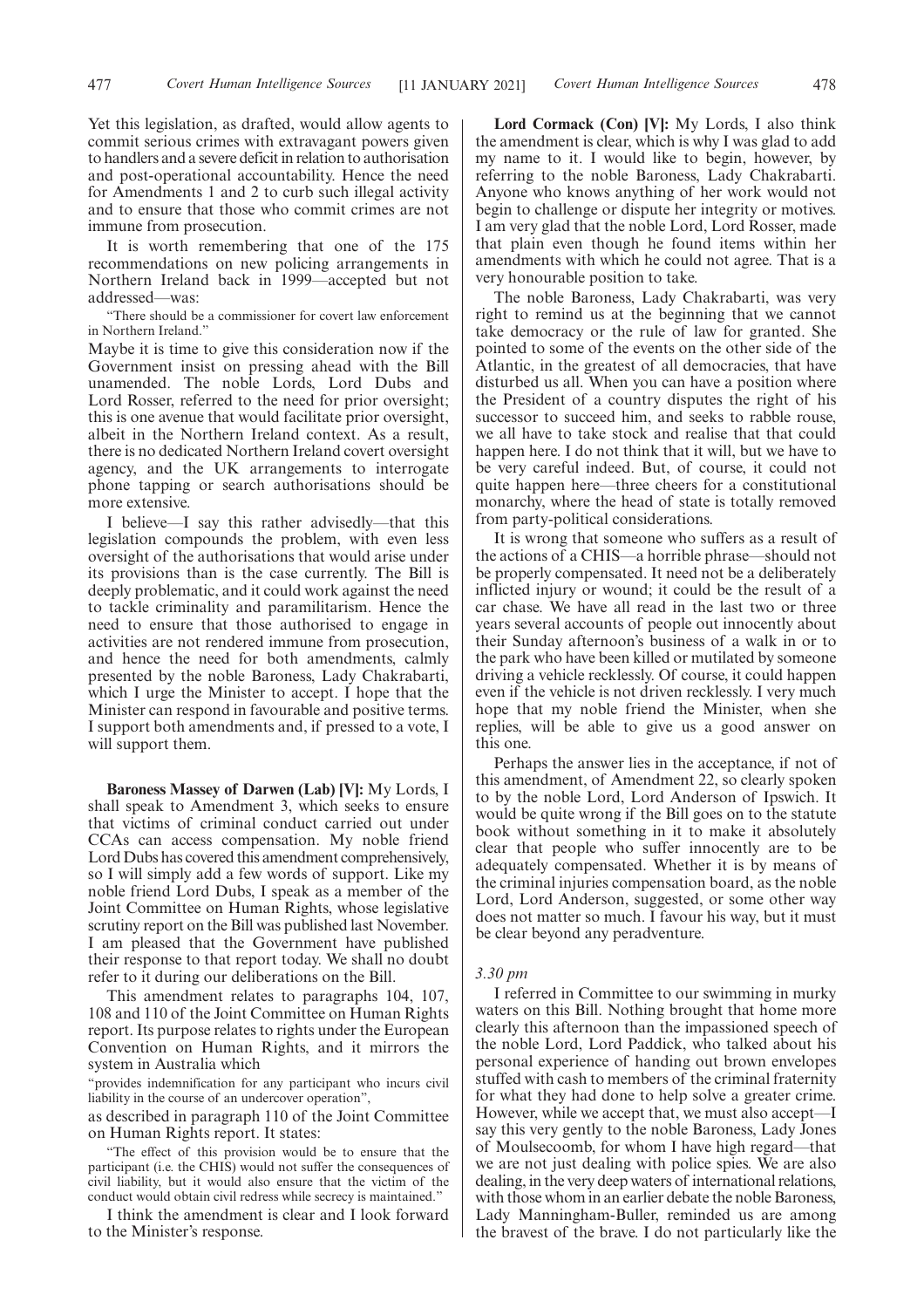#### [LORD CORMACK]

Bill but I utterly accept the necessity for it. I hope we can improve it on Report and that, in the context of these amendments, we can make it abundantly plain that anyone who suffers as the result of an action of a CHIS, deliberate or otherwise, will be adequately and properly compensated.

**Lord Thomas of Cwmgiedd (CB) [V]:** It is a privilege to follow the noble Lord, Lord Cormack, and I associate myself with his remarks about the noble Baroness, Lady Chakrabarti, and her desire to clarify and improve the Bill. In no way should her motives or actions be impugned.

Because this will be a long debate, I will speak only briefly about Amendments 21 and 22, to which I have added my name. If we are to legislate and to put this regime on to the statute book, we must have absolute clarity. The amendments establish that degree of clarity in relation to criminal and civil responsibility. I attach particular importance to the issue of criminal responsibility because in such a matter, it is very important that we keep alive elements of deterrence to show that the law can act swiftly and clearly if people corruptly misconduct themselves in public office or go much more seriously into criminality in authorising crimes. The noble Lord, Lord Anderson, set out with admirable clarity the changes that are required. I would not think that assurances given by a Minister would be adequate in this case. A statutory regime must start and end with a statute.

**Lord West of Spithead (Lab) [V]:** My Lords, the Intelligence and Security Committee, which I sit on, welcomes the introduction of this Bill to Parliament. We strongly support the principle behind the legislation. Covert human intelligence sources, or agents, provide invaluable information to assist the security and intelligence agencies in their investigations. They play a vital role in identifying and disrupting terrorist plots. They save lives. In working undercover, CHIS need to be trusted by those they are reporting on, so that they can gain the information the authorities need. This may require them to act in a certain way. Put simply, if they are to be believed to be a gang member, they need to act like a gang member. If they do not, it is no exaggeration to say that they could be killed. CHIS may therefore need to carry out criminal activity to maintain their cover. Their handlers must be able to authorise them to do so in certain circumstances and subject to specific safeguards. The Bill places the existing powers that certain organisations have to authorise such activity on an explicit statutory basis. We believe that there is a need for such authorisations and we have seen real examples where this has saved lives.

For these reasons, I oppose Amendments 1 and 2. CHIS who have been asked by the state to commit criminal acts should have some certainty that they will be afforded protection from prosecution—now of course on a statutory basis, not the informal basis on which it was done before. When carrying out often dangerous work on behalf of their authorising organisations, they need that certainty.

Having said that, I am reassured that the Bill does not prevent the prosecuting authorities considering a prosecution for any activity outside the specific conduct authorised in the CCA. That properly authorised conduct is now lawful makes it all the more important that these provisions be subject to rigorous safeguards and oversight. In that vein, I strongly support Amendments 21 and 22 in the name of the noble Lord, Lord Anderson.

**Lord Naseby (Con) [V]:** My Lords, it is a privilege to follow the noble Lord, Lord West. I am not a lawyer but I have had the privilege to serve in both Houses for nearly 50 years now, and prior to that I was in Her Majesty's forces. I specialise globally in south and south-east Asia, where I worked for a number of years. I am essentially a practical man. I have suffered a death threat from the IRA, so I have seen the rough side of political life as well.

We need to understand what it is that we ask the men and women to do who safeguard our communities, our society, our country. That cannot possibly be an easy job. It is a very taxing job and we need it to be done within a framework of surveillance and some control, but not such that they are restricted or confined, as the noble Lord just pointed out. There is a practical side. It would never work if you went too far that way, and frankly, Amendments 1 and 2 do that. I am not reassured by the views of Justice. I am particularly not reassured by the stated views of some of the NGOs and others in what I would call the human rights vehicle. Therefore, I will not support Amendments 1 and 2.

I understand why Amendment 3 has been tabled. As I read it, it seems to weaken the current situation, but I will listen to what my noble friend the Minister has to say. I also understand why Amendment 4 was tabled, but perhaps it would undermine the Bill in a way that is not obvious to me, as a non-lawyer.

Turning to Amendment 21, the noble Lord, Lord Anderson, is a very persuasive and clearly very thorough lawyer, and I am pleased to hear that he has had discussions with my Front Bench. I shall listen with care to what the Minister says on Amendment 21 in particular. However, I urge all of us to reflect on the reality of life today. We live in a very difficult world, and we need to make sure that the honest, genuine people who want to help maintain the security of our country and to keep our people safe can do their job properly, so that our society can flourish.

**Lord Rooker (Lab) [V]:** My Lords, I am very pleased to follow the noble Lord, Lord Naseby.

I see that the clear intention behind Amendments 1 and 2 is to abandon the concept on which the Bill is based and maintain the current legal status. I have read the briefing from Justice. I am not a lawyer, but it is not clear to me. To describe CHISs as often

"ordinary untrained members of the public"

or even seasoned criminals is undermined by virtually all the case studies in the business case provided to all Peers in the past few days. I have missed one speech this afternoon, but to the best of my knowledge, nobody has referred to any of the case studies. I will not go into detail on this group, but I will probably refer to them in the next group. But referring to CHISs in this way is almost emotive and misleading rather than being clear.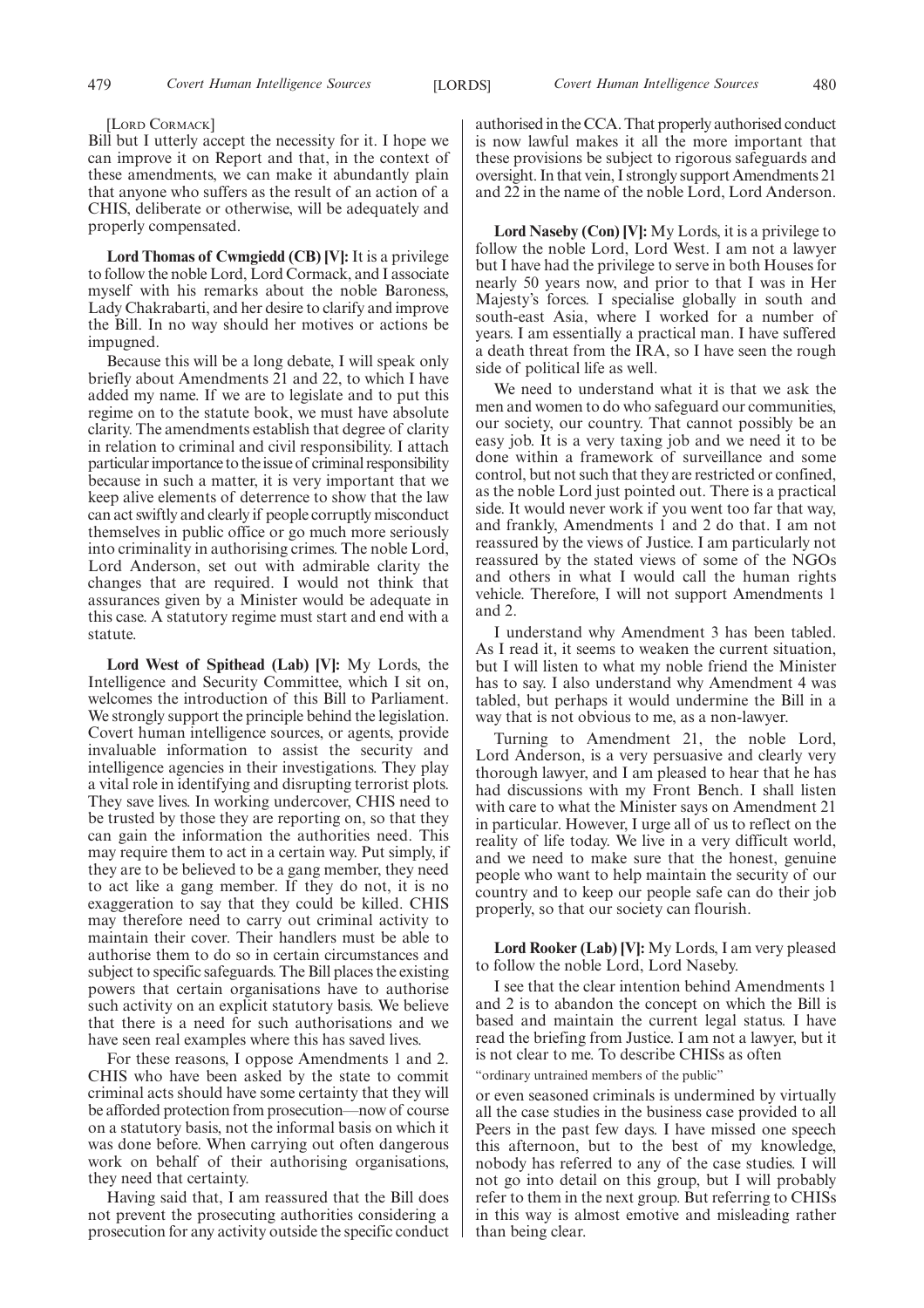As I understand it, the current procedure to safeguard the covert human intelligence source includes the fact that the CHIS must give informed consent. The criminal conduct authority is specific and must be understood by the CHIS. The authorising officer must assess that the CHIS is capable of carrying out the activity safely. The handler, of whom I understand that there are almost always two per CHIS, is responsible for the CHIS's security and welfare. The handlers in turn are supervised by the controller, and the authorising officer not the handlers nor the controller—is responsible for granting the CHIS authorisation under RIPA.

I have heard one or two speeches today in which the process has seemed to be that the handlers are doing everything: authorising and in control of everything. This is not the case. Of course, the authorising officers cannot authorise themselves. In addition, a whole range of other people is involved: operational security advisers, looking at the activities planned; legal advisers; and possibly behavioural psychologists. The idea that the CHIS is on their own—which "ordinary untrained" implies—is put to rest in the case studies to which I referred, the fact sheets provided to all Peers and the CHIS code of practice, including the new draft one published this month.

I do not propose to go into any further detail on this, but I can tell your Lordships one thing: I have not the slightest intention of abstaining on Amendments 1 and 2. They should not be in the Bill, and if they are pushed to a vote, I will vote against them. It is as simple as that, as far as I am concerned.

The only other point I want to make on this group is in support of Amendments 21 and 22. I listened to the noble Lord, Lord Anderson, in some detail. It was most unfortunate that we needed that short adjournment, but it gave me a chance to reread proposed new paragraphs (a), (b) and (c) while no speeches were being made, so it was useful to that extent.

Given the chain of authorising and managing a CHIS and the management systems involved in the various organisations concerned, it might be thought that the actions envisaged in Amendment 21 would be impossible. It is therefore absolutely right to challenge the idea that conspiracy or malfeasance could not take place: we know they could. It will be incredibly difficult, given the structure involved in managing the CHIS, but it is important that structures are put in place to deal with such an outcome of the actions listed in Amendment 21.

It is self-evident to me that anyone who is damaged should be able to claim compensation. I think the very last point the noble Lord, Lord Anderson, made to the Minister was very telling: how can you claim under the Criminal Injuries Compensation Act if the original authorisation says it is not criminal? I am sure the Minister has come armed with information to answer that, but I look forward with interest to hearing it.

I repeat that I will not vote for Amendments 1 and 2: they should not be anywhere near the Bill, in my view, and the Official Opposition advice to abstain is not correct in the circumstances. I will not: I will vote against.

#### *3.45 pm*

**Lord Thomas of Gresford (LD) [V]:** My Lords, it is always stimulating to follow the noble Lord, Lord Rooker—although I disagree with him, which is unusual. I add my support to the amendments in this group which seek to ensure that immunity from criminal and civil liability for criminal acts cannot be given by the authoriser or controller of covert agents—including "police spies", as the noble Baroness, Lady Jones, would have them—simply on his own initiative. I adopt all that has been said by previous speakers in favour of these amendments.

I know something of the current status to which the noble Lord, Lord Rooker, referred. I took part in the trial of a covert agent held in camera over many weeks. He was convicted of going beyond his authorisation, and he was not given immunity—nor, in my view, should he have been. I shall focus, however, on Amendment 22, which seeks to ensure that victims of violent crime are not rendered ineligible for criminal injuries compensation by reason of the fact that the crime was the subject of a criminal conduct authorisation.

I had seven years' experience on the Criminal Injuries Compensation Board when it was non-statutory. I supported the scheme because it recognised the duty on the state to compensate victims of crime and did so fairly, having regard to a number of factors, including the degree to which the victim might himself have been culpable in bringing the injuries upon himself.

In 1983, Mrs Thatcher's Government promoted and ratified the European Convention on the Compensation of Victims of Violent Crimes. Article 2 provides that the state shall compensate

"those who have sustained serious bodily injury or impairment of health directly attributable to an intentional crime of violence".

It further provides that

"the dependants of persons who have died as a result of such crime"

shall be similarly compensated. The second paragraph of Article 2 states:

"Compensation shall be awarded … even if the offender cannot be prosecuted or punished."

To my mind, that fully covers the position we are discussing in Amendment 22 and helps deal with the doubts expressed by the noble Lord, Lord Dubs. The European convention is made not by an institution of the European Union but by the Council of Europe, which we helped found in 1949 and of which 47 states are members, including Russia.

Of course, the institution of the European Convention on Human Rights is also governed by the Council of Europe, and it has been under attack by the Conservative Government. As I mentioned in my small contribution to the debate on the deal last Friday, the Government face a difficulty if their independent commission recommends that we resile from that convention. Article 136 of Title XII of Part 3 of the UK/EU deal provides that in the event the UK Government "denounced" the European covenant on human rights, all the security provisions—co-operation on the exchange of data, extradition arrangements, and so forth—which are set out in Part 3 would automatically cease to have force. It is not merely giving grounds for the EU to terminate these arrangements: they automatically expire.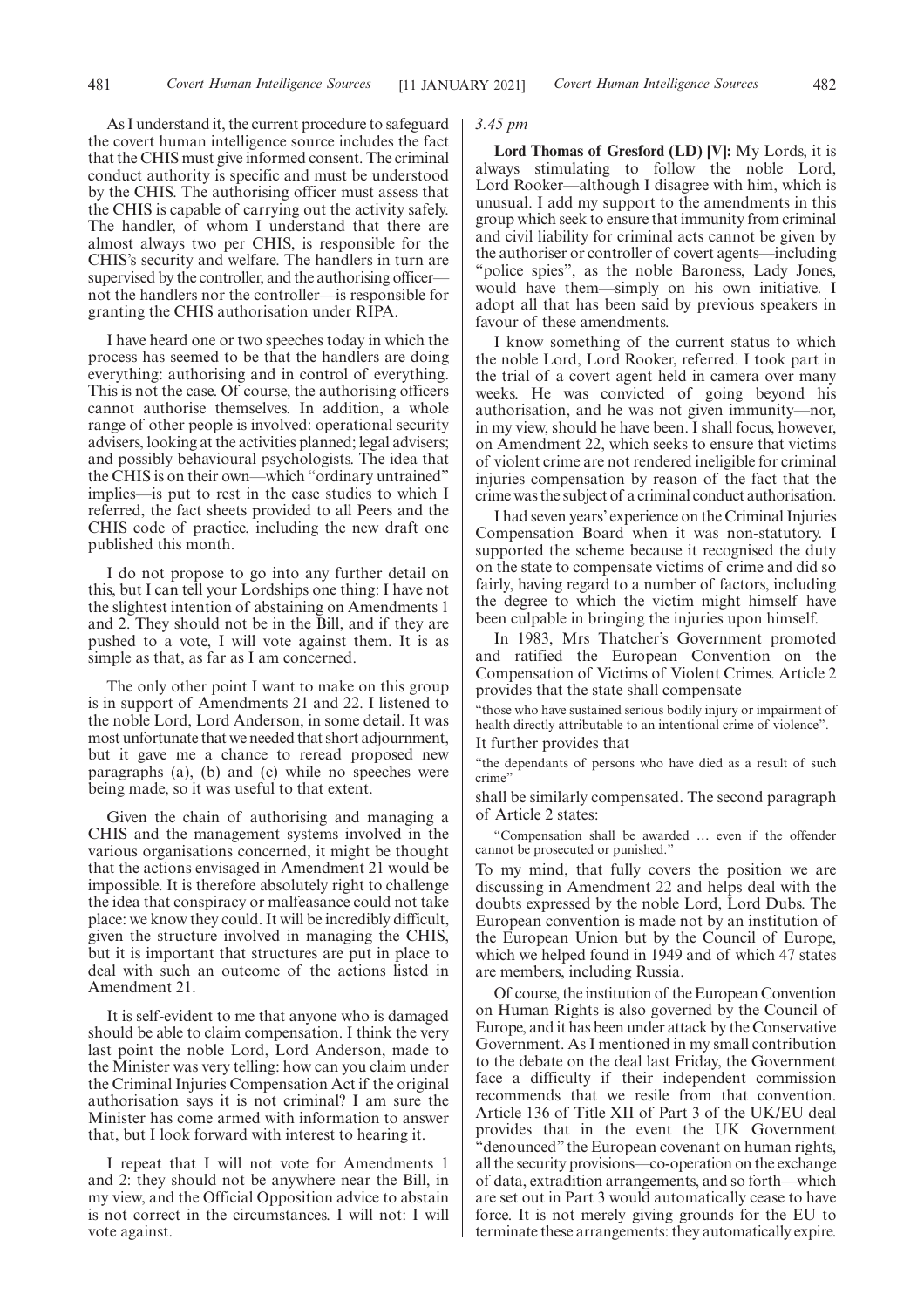[LORD THOMAS OF GRESFORD]

But there is nothing in the deal about the European Convention on the Compensation of Victims of Violent Crimes, and I assume that it will still be in full force.

Despite the Government's attitude towards treaties and institutions in Europe, I sincerely hope that they will accept Amendment 22 on the basis that it is essential if the UK is to abide by the terms of the convention and for the compensation of victims of crime that it requires to be paid.

Of course, the criminal injuries scheme is for physical injuries, as it says on the box. It is perfectly possible that the crimes authorised under these provisions would cause financial harm. That is the purpose of Amendment 32: to ensure that the Investigatory Powers Commissioner would be able to award compensation to victims of financial fraud. This is the other side of the coin, and I support it. Perhaps I may join the noble Lord, Lord Anderson, in examining the teeth of the gift horse which the Government offered this morning in their response to the Joint Committee on Human Rights.

**Baroness McIntosh of Pickering (Con) [V]:** My Lords, I am delighted to follow the noble Lord, who speaks with great authority and experience in these matters. Although I do not always agree with the noble Baroness, Lady Chakrabarti, I will defend her right to say what she thinks and table her amendments to the hilt.

I support the sentiments behind Amendment 22, as expressed so eloquently by the noble Lord, Lord Anderson. I hope that, in summing up, my noble friend the Minister will clarify the Government's position and perhaps come up with some thoughts and words from them. I take this opportunity to thank my noble friend for her letter last week and for the personal briefing that she kindly arranged for me on aspects of the Bill about which I had concerns. I am very grateful for that.

However, my noble friend's letter makes no reference to the question of criminal injuries and compensation for victims of violent crime where the crime has been committed through activity that is the subject of a criminal conduct authorisation. My starting point on this issue was referred to by the noble Lords, Lord Dubs and Lord Anderson: paragraphs 15 and 16 of the original report, the scrutiny undertaken by the Joint Committee on Human Rights in November last year and the Government's response, which I confess I have not had time to digest in full.

The real issue here is that we are granting immunity from prosecution to those who carry out actions and behaviour under the Bill. That leaves the question of the ramifications for victims who suffer in the circumstances outlined by noble Lords, which I do not need to repeat. I will take this opportunity, if I may, to gently nudge my noble friend the Minister to go further—as requested by the noble Lord, Lord Anderson, and others—and explain specifically the position of victims of what is currently considered a crime but would be granted immunity under this Bill. For example, a person may have been severely injured and requires compensation, as would normally be the case through recourse to the Criminal Injuries Compensation Authority.

I believe that this is a grey area that should be tidied up before the Bill leaves Parliament. I hope that my noble friend will meet the requirement to seek satisfaction and clarification in this regard.

**Lord Judd (Lab) [V]:** My Lords, I speak in support of Amendments 3 and 4. If I may so, my noble friend Lord Dubs covered very well the arguments in support of his Amendment 3. Amendment 4 seems self-evidently right and should not cause controversy.

It is not possible to speak to these amendments without referring to the important speech made by my noble friend Lady Chakrabarti. Unfortunately, given the nature of human affairs, it is necessary to have as part of our defence of society provisions of the kind that we are discussing. We ought to put on record our appreciation of the courage of the many people who undertake such work on behalf of us all. Many of us, including our family and friends, probably enjoy the life that we take for granted because of the work that is unfortunately necessary in this sphere. The people who do that work should not feel that they do it under sufferance; they should feel that they are doing it with the full support of society as a whole because of its essential nature.

Having said that, it is crucial that, in the organisations operating in this area and responsible for this work, there is a culture—I cannot emphasise that word strongly enough—that never forgets that the essence of a society that is being protected is one in which accountability, transparency, the rule of law and human rights are essential: that is, they are not nice tea party things to be in favour of but essential elements, the muscle, in building the kind of society that we want in the interests of everybody. That culture is essential.

I want to take a moment to refer to events across the Atlantic to show just how important that culture is and how easy it is to start stepping away from the disciplines that are necessary to uphold it. Of course, in the kind of society that we want to protect, when the going is most difficult and the challenges are at their greatest, it is more important than ever to have at the kernel—the essence—of all that takes place a kind of conviction and philosophy for the culture to which I am referring. That is not weak. It is not a lovely liberal idea. It is an absolute necessity. In the same way, those who forged the Universal Declaration of Human Rights just after the Second World War were not sentimentalists in any sense; they were people who had seen and experienced the horrors of the Second World War, and were determined to build into our society disciplines and elements that were essential for its protection.

I say that, because such a culture is crucial. We must never slip into a situation in which we begin to justify the provisions in the Bill as a convenience for activities that cannot be fully reconciled with the points that I have underlined. That is essential, which is why what my noble friend Lady Chakrabarti said in introducing her amendment, for which I am grateful, is so essential for us all. We must evaluate for ourselves whether her formula is the best one, but all I can say is that it is essential—and long may it continue—that we have her strictures with us.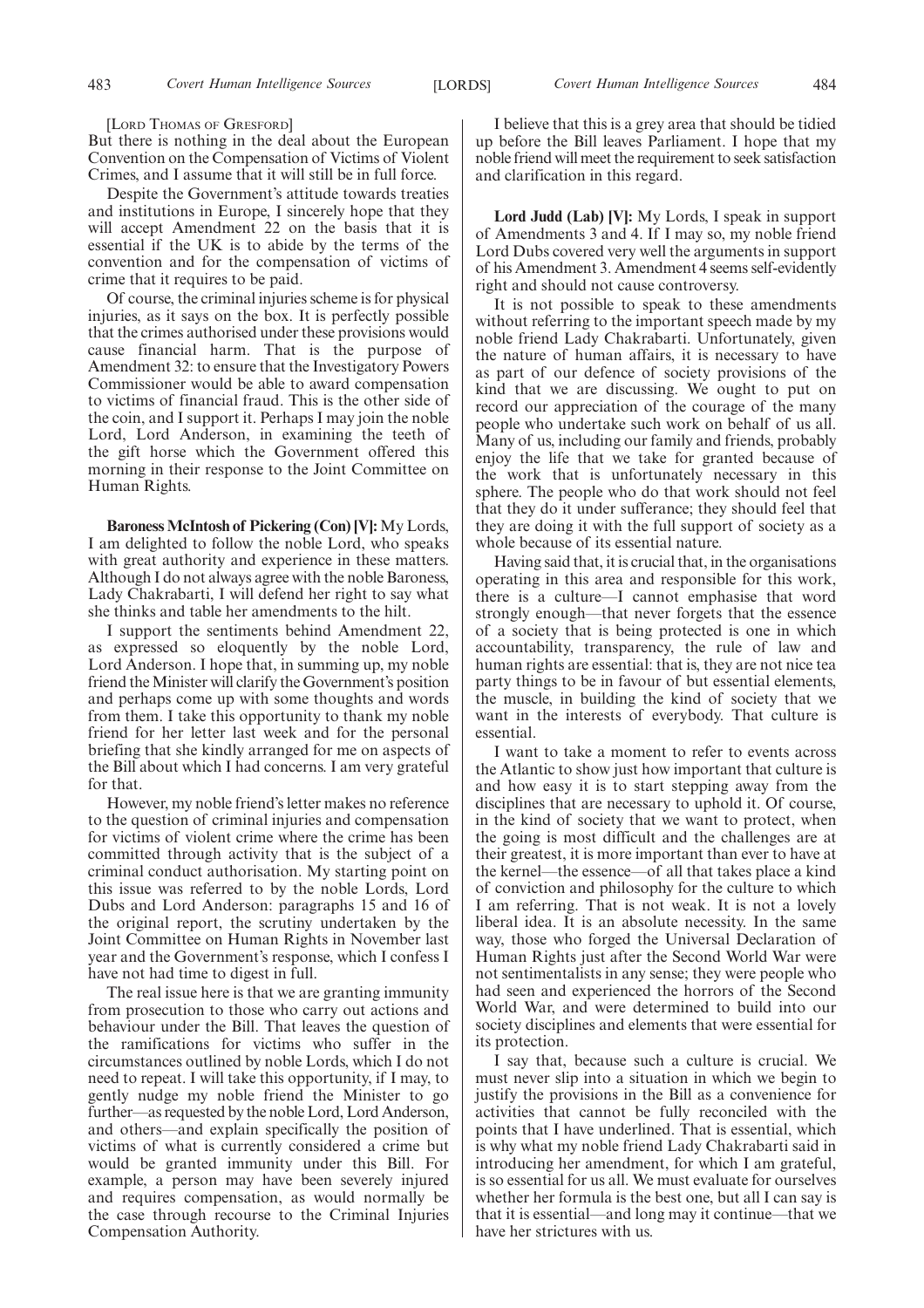I strongly support Amendments 2 and 3, and hope that what I have said underlines the value of what my noble friend Lady Chakrabarti said.

#### *4 pm*

**Baroness Kennedy of The Shaws (Lab) [V]:** My Lords, I echo the grave concerns of many Peers. I also endorse what has been said about the good faith of my noble friend Lady Chakrabarti and her commitment to civil liberties. That has been the imprimatur—the standard she has been the bearer of in her professional life.

We should recognise the importance of discussing the rule of law and how we have to be the guardians of it even when we recognise the need for the state to make use of agents. I hope the House will note the serious risks of introducing law that grants immunity to informants, agents and spies. My great regret is that the Bill lumps together the needs of different kinds of agency. The requirements of, for example, the security services are distinctly different from some of the other agencies they have been lumped together with in the Bill. Perhaps our attitudes to those different needs should be distinctly different too.

Let me assure noble Lords that from my work in the courts over the years involving national security, I accept the vital need for the police and security services to use covert operatives in their investigations, particularly into serious crime. I accept that there are times when, to maintain their cover, agents or informants have to be involved in criminal activity. The status quo, which I would like to see preserved, has security service guidelines that provide an appropriate balance between the necessity of certain law enforcement operations and the public's legitimate expectation that informants and agents be deterred from acting with abandon and—if they go beyond what has been agreed and commit criminal offences—to be held accountable for their actions.

My noble friend Lady Chakrabarti mentioned that a level of uncertainty is quite curative; it is important for someone to be made to think, and not to feel they have the impunity of immunity. These issues are of serious importance to us, because they are about maintaining the moral equilibrium of ensuring that the law applies equally to all. That is what the rule of law is about. Let me make it clear to noble Lords: this is not some mild thing. The Bill will change the legal landscape that says we are all accountable to the law and nobody is above it. Having immunity for certain people means there is a greater sense of the weight of what people are involved in.

I have seen, in all my years of practising in the courts, that there are times when these matters go before the prosecuting authorities and no prosecution of informants or agents is forthcoming because it is not in the public interest to proceed. That is the better way of dealing with this. It is the better way of maintaining that commitment to the social contract we made that we are all answerable to law, save in exceptional circumstances, when their controllers—those who run agents in the field or deal with informants—step forward to give reasons why a person should not be prosecuted, explaining the circumstances in which crimes were committed. It is the granting of immunity that

changes, in a fundamental way, relationships and the rule of law. That is why I am concerned and will support the amendment of my noble friend Lady Chakrabarti.

I am president of the JUSTICE Council—its advisory council—and it is not an organisation that goes into these things lightly. Huge care and consideration are given to the positions JUSTICE takes on matters of law and legislation going through these Houses. JUSTICE recommends that this House should be very cautious before throwing away the perfectly reasonable guidelines and provisions that currently exist and giving operatives certainty of never being prosecuted for what they do, when they may say, "I demand to be told that I will never be prosecuted for what I am doing".

I am very concerned about this Bill. I will be supporting my noble friend Lady Chakrabarti. I regret that I cannot take the position of my party in abstaining—this is too important to me. I am a lawyer and have spent my life in the law. I head an institute of human rights; I created, at Oxford, an institute of human rights; I believe in the rule of law. We are a nation that stands for the rule of law in the world and, by God, having watched what happened in the United States recently, the need for a nation to stand for the rule of law is vital.

I regret that we are going down this road. I do not believe that this legislation is necessary in the way others seem to think it is; we could have refined this in a better way. I will be voting with my noble friend Lady Chakrabarti, and I will be adding additional amendments later if these do not succeed, as I suspect is likely.

**Baroness Bryan of Partick (Lab) [V]:** My Lords, it is a privilege, if not somewhat intimidating, to follow my noble friend Lady Kennedy of The Shaws. But it does give me the confidence to believe that some of the points I am making are probably accurate and worthy of consideration.

We have been told that the purpose of the Bill is to bring the operation of CHIS out of the shadows and put existing practice on a clear and consistent statutory footing. This Bill, however, goes much further than existing practice by allowing prior immunity. The current regulation on "Immunity from Prosecution"in Section 71 of the Serious Organised Crime and Police Act 2005 states that

"immunity notices can only be granted in respect of offences which have already been committed."

There are many reasons why immunity should only be applicable to offences already committed, and we have not been given convincing reasons why this should change. There are occasions when it is in the public interest not to prosecute someone for a crime they have committed, but that does not change that there was a crime and, almost certainly, a victim. The Bill changes that: by giving prior immunity, it makes what in other circumstances would be a crime no longer a crime. The effect of issuing a CCA will commit the action of an undercover operative to

"be lawful for all purposes."

There are some principles in law that even a lay person like me can understand. One of them is the rule of law, which the *Oxford English Dictionary* defines as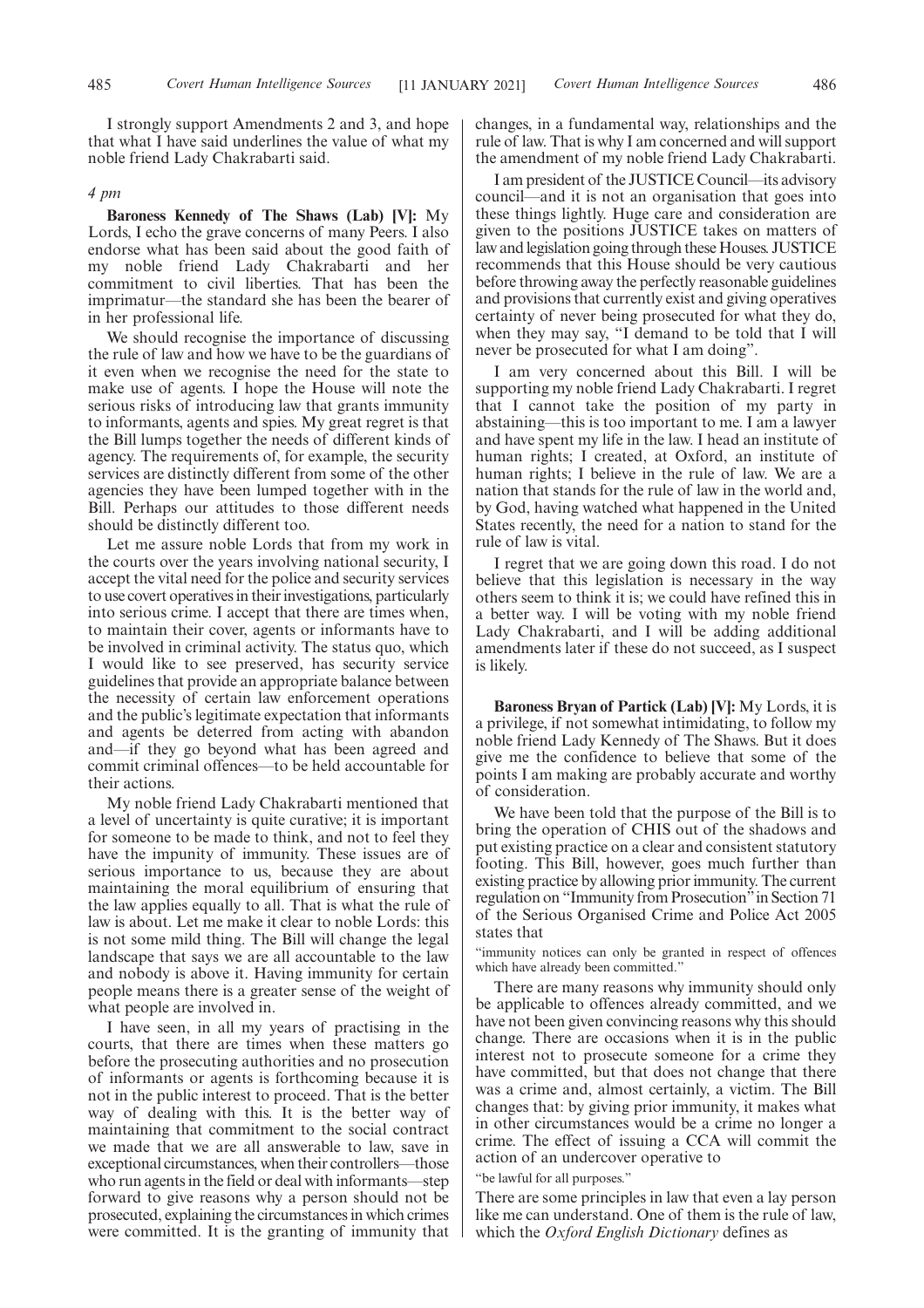[BARONESS BRYAN OF PARTICK]

"the principle whereby all members of a society (including those in government) are considered equally subject to publicly disclosed legal codes and processes."

If this Bill becomes law in its current state, it will undermine that basic principle.

As the noble Lord, Lord Paddick, pointed out, some of the amendments in this group attempt damage limitation by mitigating the effect of granting prior immunity. They should be supported, but the key amendments are Amendments 1 and 2 in the names of the noble Baronesses, Lady Chakrabarti, Lady Ritchie of Downpatrick and Lady Jones of Moulsecoomb, and the noble Lord, Lord Paddick, who have all spoken persuasively on them.

I think we can predict that, if the Bill goes ahead in its current state, there will be public inquiries in the years to come into the behaviour that it will have permitted, and they will reveal even more horrific stories than those being exposed in the current Undercover Policing Inquiry.

No one is denying that undercover activities are necessary, and that they will sometimes involve using criminals, but that makes it even more important that their actions are constrained rather than given carte blanche. Those of us who are concerned about this are not being awkward or indulging in conspiracy theories; our concerns are based on the actual experience of undercover activities that have resulted, at the most extreme, in murder and rape and, quite commonly, in the destruction of innocent people's lives. I asked the Minister at Second Reading and again in Committee—and I ask it again today—whether she can give an example of when an undercover operative has been prosecuted after receiving legitimate authorisation.

If we were to read in the daily papers that the director of Amnesty International was hugely worried about a Government introducing deeply dangerous legislation that gave disturbing powers to their secret service, I am sure we would all be concerned and wonder which totalitarian regime she was talking about. However, that is what she said about this legislation going through our own Parliament. These two simple amendments would stop that happening and I will support them in a Division.

**Lord Hendy (Lab) [V]:** My Lords, it is a great pleasure to follow the noble Baroness, Lady Bryan, in supporting Amendments 1 and 2, moved by the noble Baroness, Lady Chakrabarti, a woman of unimpeachable integrity, as the noble Lord, Lord Cormack, the noble and learned Lord, Lord Thomas of Cwmgiedd, and the noble Baroness, Lady Kennedy of The Shaws, have pointed out. I do not overlook the other signatories to the amendments: the noble Lord, Lord Paddick, who put a case which appears irrefutable, and the noble Baronesses, Lady Ritchie and Lady Jones, who made powerful speeches, as did the noble Baroness, Lady Chakrabarti. My position is that, unless the amendments are passed or accepted by the Government, I shall have no alternative but to vote against the Bill. This is not a matter of petty factionalism, as was disgracefully suggested in a newspaper today; it is a matter of conscience.

Like the noble Baroness, Lady Kennedy of The Shaws, I cannot support a Bill which gives the state the power to grant immunity for crimes to be committed in the future by agents on its behalf. Such immunity is contrary to the rule of law. The rule of law prescribes that all are bound equally to observe it, not least the criminal law. Giving the state the power to exempt its agents prospectively from criminal law is the antithesis of this fundamental principle.

I accept, of course, that every state necessarily deploys undercover agents to protect itself and, indeed, the rule of law. I accept that, in the course of their work, it may be necessary to break the law, including criminal law, but I cannot accept that state agents should be given prospective immunity to do so, no matter how senior or judicial is the person who authorises that criminal conduct.

The evil here is the prospective immunity to be granted, based only on an assessment of possible future situations. A decision to prosecute or not should be made only retrospectively, when the facts and circumstances of the criminal conduct are known. This is the status quo and, as far as is known, it has worked perfectly satisfactorily, as the noble Lord, Lord Paddick, demonstrated.

#### *4.15 pm*

On the other hand, I see no problem with the state, through the DPP and the CPS, considering after the event whether a prosecution for such criminal conduct is warranted. In doing so, they will apply their experience, discretion and good sense and consider all the circumstances leading to the crime and the objective sought to be attained by it, the proportionality of it to that objective, and the overall justification for it; they will consider the anticipated and actual consequences of the conduct; they will consider any possible defences to such prosecution, including whether the conduct is criminal if its object was to prevent a greater crime; they will consider the requirements of the European convention; and, above all, they will consider whether it is in the public interest to prosecute.

Noble Members have made the point that this Bill does not confine CCAs to professional undercover officers of the state, responsible, trained and alive to the requirements of the rule of law. The Bill will grant CCAs to lay persons, often or usually criminals, deficient in civic responsibility and careless of the demands of the rule of law, as some of the recipients of the brown envelopes described by the noble Lord, Lord Paddick, must have been. Many will have only the weakest grasp of the limits of the criminal conduct authorised by their CCA. They should not be given carte blanche; it is right that they should fear that their conduct will be scrutinised by the CPS.

However, let us not forget that the Undercover Police Inquiry, in which I represent a number of trade unions, has revealed that professional law enforcement officers have participated, and were directed by superiors to participate, in conduct which was either criminal or morally reprehensible. One thousand groups, campaigns and unions were spied on. So far, it is not evident that infiltration by police officers acting as covert human intelligence sources gleaned any useful information to prevent crime. As one undercover officer put it, the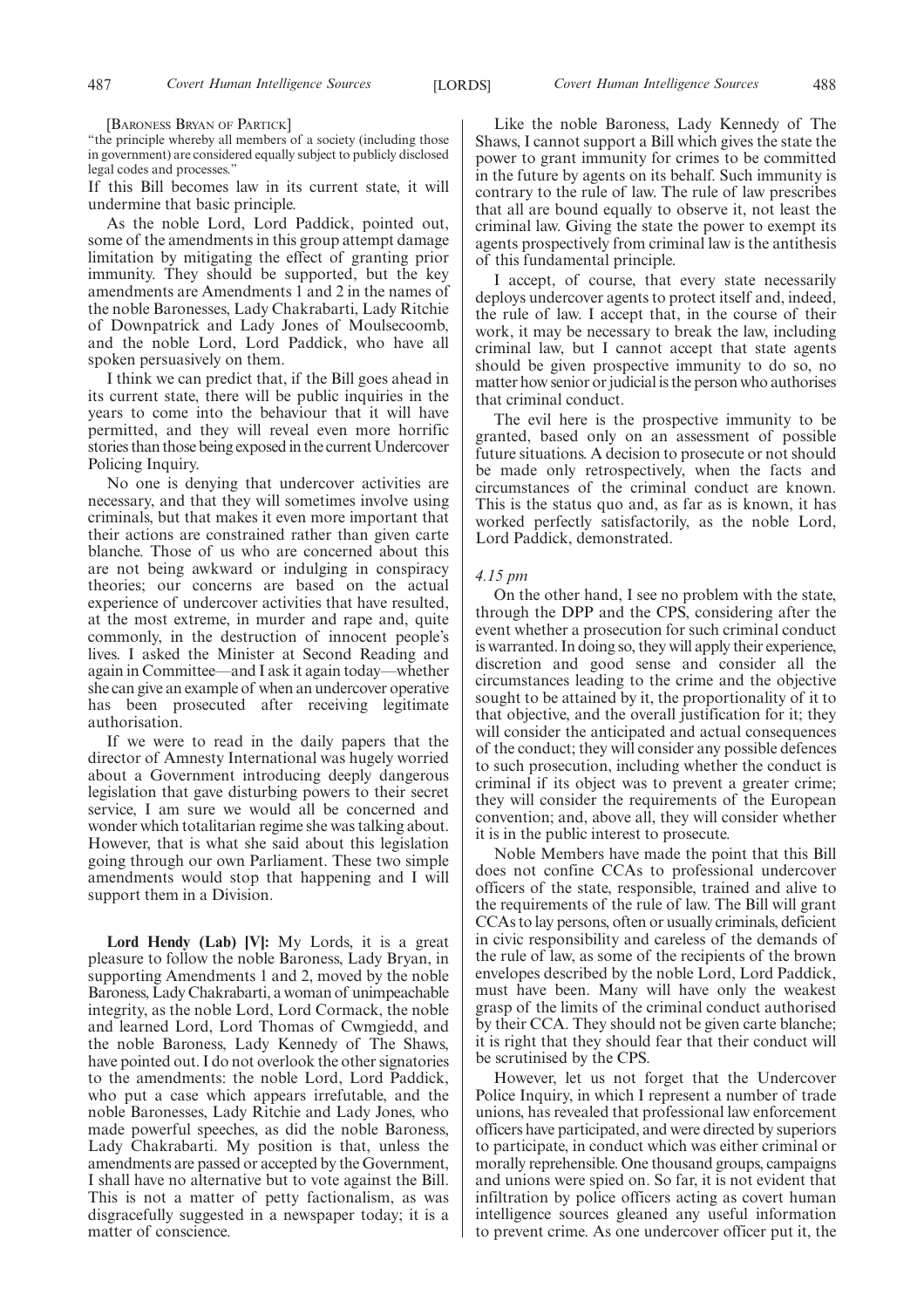So far, I am unaware of any justification for the infiltration of campaigns such as that in response to the murder of Stephen Lawrence or that formed to reopen the convictions of the Shrewsbury building workers. What justification can there have been for the systematic abuse of women, more than 30 of whom were groomed into having sexual and intimate relationships with men with fake identities, fake beliefs and fake personalities? This was not a tactic devised by a couple of coppers who were rotten apples; it was conduct authorised by, and reported to, senior officers in the Metropolitan Police and in MI5. This widespread, reprehensible and unjustifiable conduct over decades inspires little confidence in the issuing of CCAs by such senior officers.

The noble Baroness, Lady Ritchie, has drawn attention to very serious crimes committed by state agents. Against that, it may be superfluous to mention that the Undercover Policing Inquiry has revealed that undercover police committed other crimes; one, for example, is said to have acted as an agent provocateur in planning to firebomb a shop.

I find myself unable to accept the Bill while it contains the provision granting criminal immunity prospectively. Only a retrospective review by a professional prosecutor when all the circumstances are known is tolerable.

As at Second Reading, I wish to add the following, final, point. My understanding is that an undercover police officer may not be instructed by superiors to commit a crime. If the Bill becomes law without the amendments of my noble friend Lady Chakrabarti and her co-signatories, an officer will be refusing to obey a lawful instruction if she or he refuses to commit a crime when instructed to do so by a superior who has obtained a CCA. That will be a disciplinary offence potentially justifying dismissal. In my view, that is a powerful argument against prior authorisation; I think that many rank-and-file officers would not wish ever to be put in that position.

**Baroness Blower (Lab) [V]:** My Lords, it is indeed a great pleasure to follow my noble friends Lady Bryan of Partick and Lord Hendy, and to speak on Amendment 1 in the name of my noble friend Lady Chakrabarti, whose painstaking work, particularly on Amendment 1, both within and outwith the Labour Party, has been an education to me. It comes from a place of absolute lifelong commitment to the rule of law, the necessity of equality before the law, and of course very necessary civil liberties.

I am pleased also to join the noble Lord, Lord Paddick—I congratulate him on an excellent speech—and the noble Baronesses, Lady Jones of Moulsecoomb and Lady Ritchie of Downpatrick, whose names have been added to the amendment.

I am grateful too to Justice, the UK section of the International Commission of Jurists, for its expert and clear briefing, from which I quote. It says that the Bill unamended must fail, given the risk of

"serious violations of the European Convention on Human Rights",

which could set the UK apart from accepted "international" human rights norms"—surely not something that we would wish to do.

As I have said in previous speeches on the Bill, I want to live in a well-regulated society, so I recognise that covert operations and information from covert human intelligence sources are necessary. Accepting that, I also want to live in a society and in a state that fully observes the rule of law—a matter much discussed in your Lordships' House. I want to live in a state in which we are all equal before the law and in which there is one law for all.

Attempts made before the start of the passage of this Bill to claim that its intention and purpose were simply to legislate for the status quo have been shown to be false, as laid out by previous speakers, including my noble friend Lady Chakrabarti. The guidelines in force since 2011 clearly state that an authorisation

"has no legal effect and does not confer on either the agent or those involved in the authorisation process any immunity from prosecution."

Surely that is the very antithesis of what is proposed in the Bill. They go on to state that

"the authorisation will be the Service's explanation and justification of its decisions should the criminal activity … come under scrutiny by an external body."

So the creation of immunity introduced by this Government through the Bill is a deliberate policy decision.

Will the Minister say, in precise terms, how many prosecutions there have been to date of CHIS under the existing guidelines? That question was also asked by my noble friend Lady Bryan of Partick. I associate myself with the attempts of the noble Lord, Lord Paddick, to elicit hard information from the Minister.

Covert human intelligence sources are, in the main, far from being highly trained operatives. Of course some—possibly many—will be, but not all. The individuals to whom I refer are often members of the public, many of whom are seasoned and serious criminals, yet the Bill would have it that such individuals may engage in criminal conduct considered lawful for all purposes. If a covert human intelligence source is granted immunity for any conduct without let, hindrance or potential consequence, the risk to society is indeed grave. Crimes and criminal acts deemed not to be crimes or criminal in advance is a bridge too far—"legal for all purposes" is unacceptable. Where in this is the rule of law, and where is equality before the law?

Further, there is the matter of innocent victims. If, legally, no crime has been committed, given the existence of the CCA, access to redress—whether criminal, civil or through the criminal injuries compensation scheme, which was covered in detail by the noble Lord, Lord Anderson—is removed. It is unacceptable that there is no redress. Victims must have their rights protected, as indeed they are by Article 13 of the European Convention on Human Rights. Amendment 1 would remove immunity and thereby restore access to redress. It would provide that if covert human intelligence sources, under authorisation, carried out criminal activity, they would have a defence and justification, as at present. Such a caveat is necessary. Many noble Lords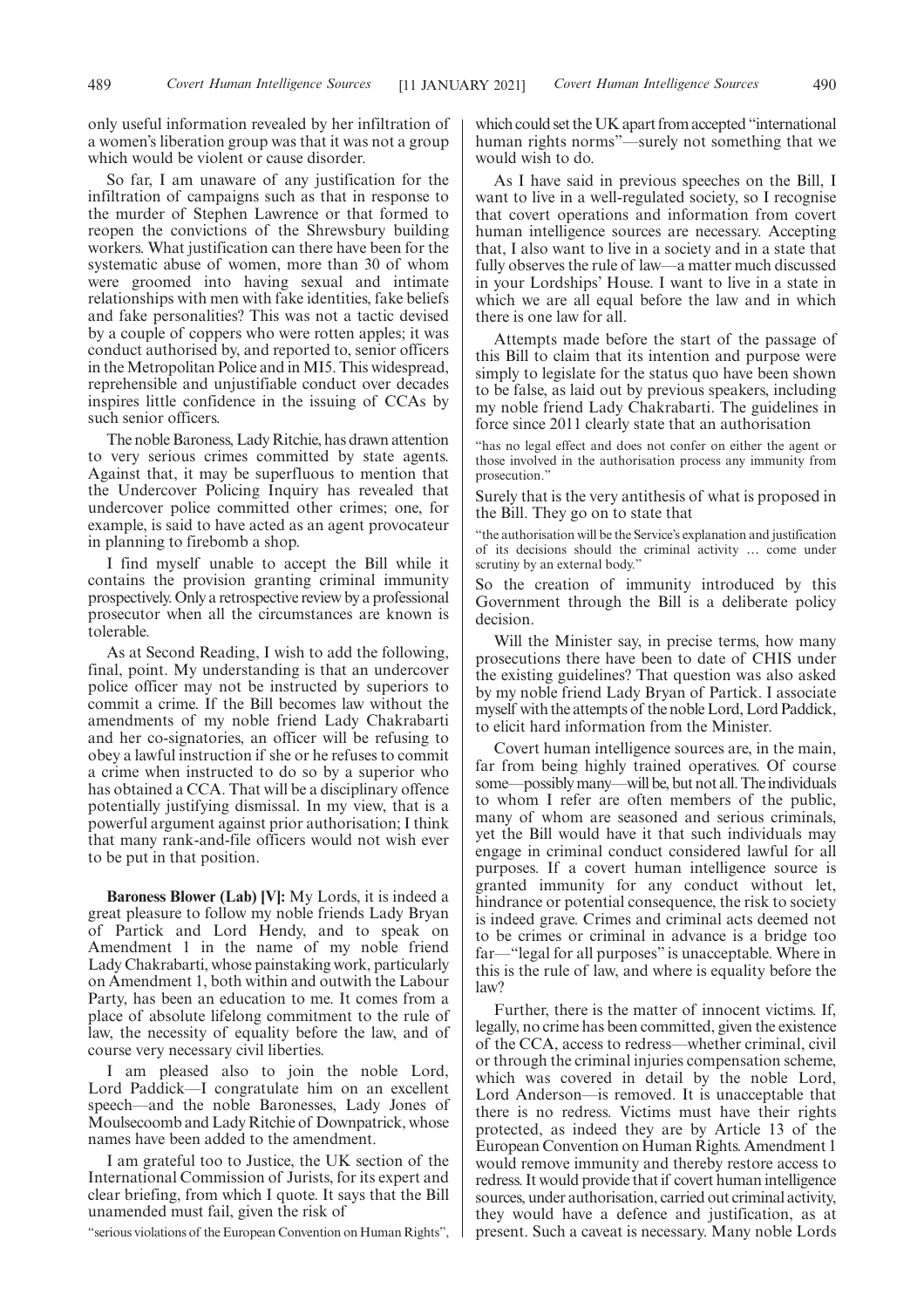#### [BARONESS BLOWER]

far better versed in the law than me take this view. I am pleased to stand with them on this issue. Let us hold to the rule of law and equality before it.

Given the lack of clarity on immunity evident in the Bill, as outlined by the noble Lord, Lord Paddick, and as laid out in the plethora of amendments tabled, and given the damage limitation to which the noble Lord, Lord Paddick, referred, the secure route out of the lack of clarity and out of this damage limitation is to accept Amendments 1 and 2, which I absolutely support and for which I will vote.

**Lord McCrea of Magherafelt and Cookstown (DUP) [V]:** My Lords, the Bill is intended to provide a legal framework for the state authorising its agents to commit criminal offences where necessary. It mainly puts existing practice on a clear and consistent statutory footing. It will insert new Section 29B into Part II of the Regulation of Investigatory Powers Act, creating a criminal conduct authorisation. CCAs may be granted, where necessary, for a specified purpose:

"in the interests of national security … for the purpose of preventing or detecting crime or of preventing disorder; or … in the interests of the economic well-being of the United Kingdom."

Authorisation must be proportionate to what is sought to be achieved. Relevant considerations when considering proportionality include where conduct is part of efforts to prevent more serious criminality and where there are no other reasonable or practical means by which the outcome can be achieved. A covert human intelligence source will never be given unlimited authority to commit any and all crimes. The Bill does not prevent prosecutors considering a prosecution for any activity outside the authorised activity.

The use of agents and informers, including the authorisation of some criminal activity, is a legitimate and necessary tool in the fight against terrorism and serious organised crime. This has been accepted by Sir Desmond de Silva and the Investigatory Powers Tribunal. It is worth noting that in December 2019 the tribunal found that the current practice did not breach human rights or grant immunity to those who participate in serious criminal activity. The courts to date have found no breach of human rights in the current practice operated by the Government, MI5 and police forces. Without such tactics throughout the Troubles in Northern Ireland, the terrorist campaign would have been extended and more innocent lives lost.

#### *4.30 pm*

The CHIS remains just as relevant and critical in today's security environment. Last year, MI5 led a particularly successful operation against the so-called New IRA in Northern Ireland, arresting most of its so-called army council. That was a massive success and it will undoubtedly have been down to so-called covert human intelligence sources.

Of course, I agree that there should be a robust framework under which the authorisation of covert personnel engaging in crime can operate. I do not believe that sexual crime or torture can be authorised in any circumstances. Authorising officers must give due regard to a human rights framework in these areas.

Amendments 1 and 2 would ensure that the nature of and compliance with criminal conduct authorisation would be deemed relevant to any decision about criminal prosecution or civil liability. I believe that those who have acted in compliance with a properly devised criminal conduct authorisation should be protected from prosecution. This amendment may have the effect of wrongly keeping the door ajar for prosecution.

Amendment 3 would mean that, instead of a CHIS being immune from civil liability for authorised crime, the state would indemnify or recompense them. I do not come down strongly either way in relation to this amendment. Sources who have acted in accordance with a CCO should not be financially disadvantaged without fair recourse.

Amendment 21 would ensure that the Bill did not exclude prosecution for misconduct in public office of those involved in granting a criminal conduct authorisation or in situations where it is later nullified. I recognise the need for authorising officers to act in adherence to human rights principles. However, it is also important that they are not unfairly disadvantaged compared to other public servants or officials just because they are involved in those decisions. I will listen carefully to how the Minister responds to this amendment.

**Lord Carlile of Berriew (CB) [V]:** My Lords, it is a real privilege to follow the noble Lord, Lord McCrea of Magherafelt and Cookstown. With his immense experience of events in Northern Ireland, he has brought a real reality dose to this debate, and I commend every word that he said to be considered carefully.

The noble Baroness, Lady Chakrabarti, opened this debate with her customary clarity, consistency and commitment. However, it was noticeable that on her side of your Lordships' House very cogent speeches to the contrary were notably made by the noble Lords, Lord West and Lord Rooker, and I agree with both of them.

There are two issues that have not featured very much so far in this debate. One is that, far from dodging the rule of law, Her Majesty's Government have chosen, remarkably, to put CHIS on a fully statutory footing, which makes it more part of the rule of law than outside it. I say particularly to the highly respected lawyer, the noble Lord, Lord Hendy, that there is nothing about the rule of law that prevents something like CHIS being part of the rule of law. Indeed, it is right that the use of CHIS should be carefully circumscribed in that way.

The other issue that I particularly want to mention which I do not think has featured at all so far in this debate is the draft code of practice concerning the authorisation and use of CHIS, which says in paragraph 3.2:

"The 2000 Act stipulates that the authorising officer must believe that an authorisation for the use or conduct of a CHIS is necessary in the circumstances of the particular case for one or more of the statutory grounds listed in section 29(3) of the 2000 Act."

Indeed, if one looks at the paragraphs that follow paragraph 3.2, one sees that the code of practice makes it absolutely clear how careful authorising officers must be in the authorisation of a CHIS, whether just to be a CHIS or to commit a criminal act. Indeed, that code is not merely for guidance; in this instance, at least, it has the force of law.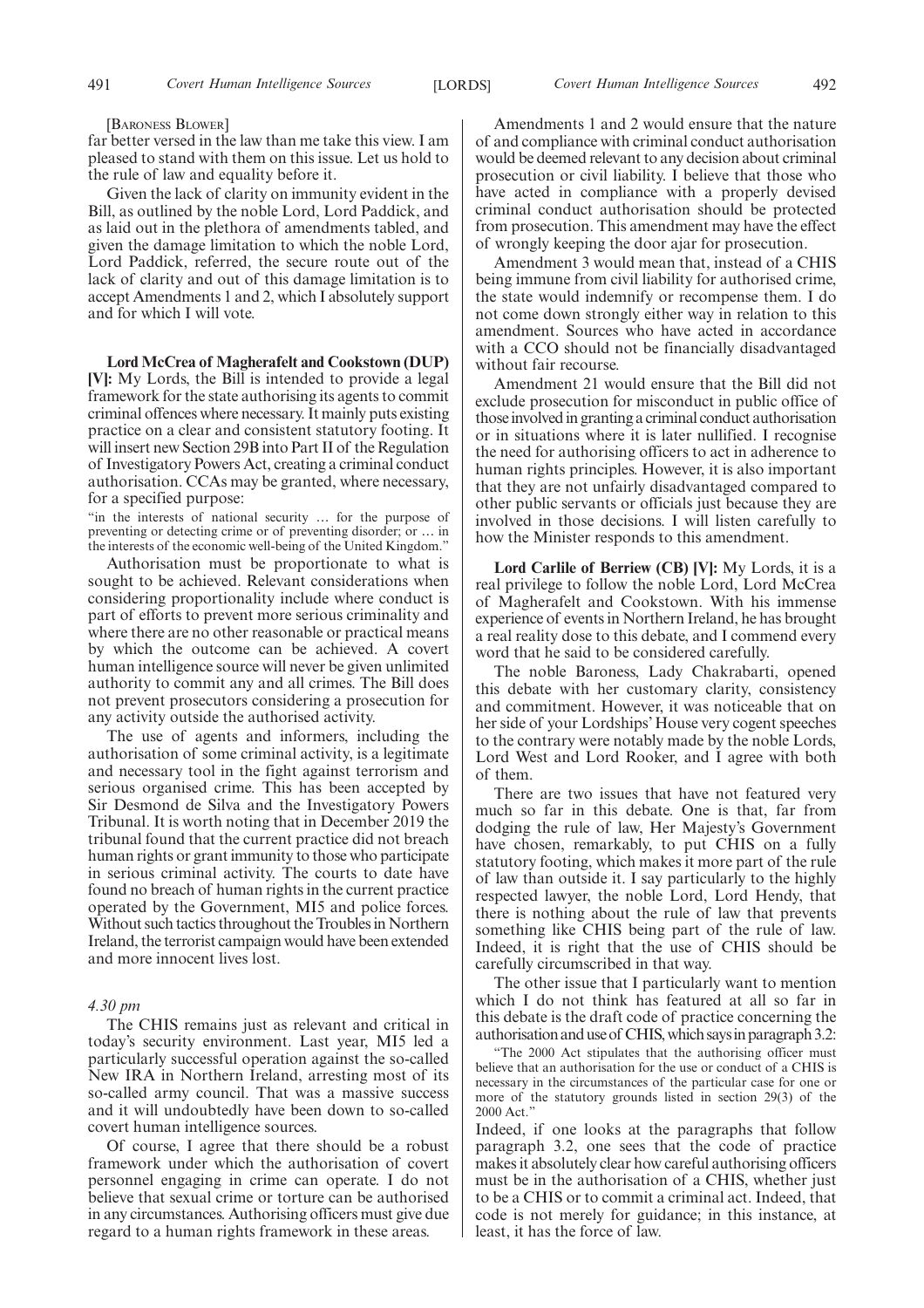To take an example other than those mentioned by the noble Lord, Lord McCrea, let us suppose, and I suspect I am not too far from reality in this, that a CHIS is asked and authorised to participate in acts forming part of a serious robbery in order to bring a major robbery gang to justice, maybe the robbery of a bank or a robbery at an airport. The CHIS has to determine whether to do that.

It is worth adding at this point, and I have some recollection of the way this is done from my time as the independent reviewer of terrorism legislation, that CHIS are not merely chosen randomly in a pub to become covert sources; they are considered with great care. In many cases, behavioural analysis is carried out to ascertain whether the CHIS is going to be reliable and will adhere to the authority that they are given. So someone becomes a CHIS not only if they are willing but if they have been assessed as suitable and it is necessary in the circumstances of the particular case.

So how is the CHIS going to react? These are not normally random people whom one bumps into on the high street; they are people who are usually already involved in crime or are in relationships with criminals; they are certainly involved in a criminal fraternity. What is their first reaction going to be? It is going to be, "If I do this, will I be immune from prosecution or do I run the risk of being prosecuted?" When someone takes the potentially huge personal risk, even to their life, of becoming a CHIS, provided that they are told that they must strictly adhere to their permission and not commit any other criminal offences, otherwise they may well be prosecuted, surely it is reasonable within the rule of law, and in the interests of society, not least in detecting and removing serious crime, for an assurance to be given that they will not be prosecuted.

Indeed, what is the reality of what happens without these clear new proposed laws? A CHIS is asked and authorised to commit a criminal offence. If they are prosecuted, they will naturally be horrified that they are being prosecuted because the public authority asked them to commit the act that they have committed. In the real world, the assurances that they have been given by officers will be certain protection against prosecution and the material of abuse of process applications before the court. However, going through that process is far from clear and far from providing the confidence that CHIS need, so I suggest to your Lordships, and respectfully to those who, with completely honourable arguments, have proposed Amendments 1 and 2, that in fact what is proposed is fairer, clearer and in the public interest.

I now turn briefly to Amendments 21 and 22, moved with great clarity by my noble friend Lord Anderson of Ipswich. Like him, I will be very interested in the Minister's response to this debate. The principle in Amendment 21 is sound: if there is public—I use the word in its broadest sense—corruption in the way in which the CHIS has been authorised to commit the crime, then that public misbehaviour should be capable of prosecution under the broad offence of misconduct in public office. This offence has proved flexible to deal with all kinds of circumstances in which serious and very reprehensible errors have been made by public officers. Indeed, on one occasion, in the Bishop Ball case, it was used to prosecute where some of the indecency offences were out of time—a bishop being in a public office. Amendment 21 seems an entirely sound principle, and I look forward to hearing the Minister's response.

Amendment 22 seems to provide the balance, which has been discussed by many noble Lords, as to how compensation should be given—for it should be given—if people suffer injury as a result of criminal offences committed by CHIS. The Minister may say that these circumstances are provided for under the existing law, but I urge her to the view—she always listens very carefully to what is said—that it would be of benefit to put the principles of Amendments 21 and 22, possibly amended, into the Bill.

Overall, I respectfully suggest that Amendments 1 and 2 should be rejected, and Amendments 21 and 22 accepted in principle.

**Baroness Hamwee (LD) [V]:**My Lords, the level of responses throughout the debates on the Bill indicates the level of concerns across your Lordships' House, including concern for the rule of law. But there is widespread acknowledgement that it is desirable to put these matters in statute; I do not think that is being denied.

The preservation of the status quo as regards the place of the Crown Prosecution Service in the criminal justice system is because the status quo—the CPS—has our confidence, and we support Amendments 1 and 2. There is a reason why we are so often advised to leave alone what is working. The DPP is able to consider, and is accustomed to considering, the detail of each case, including whether the individual concerned is an untrained member of the public. I agree that agents are not generally naive young things met in a supermarket queue, or wherever; they are not random choices. Like the noble Baroness, Lady Kennedy of The Shaws, I regret that such a range of CHIS, and thus of criminal conduct authorisations, is combined for the purposes of this debate.

In Amendment 2, the proposed new subsection (3B) sets out a clear sequence. It addresses the principle of whether a CCA can sidestep the detailed considerations to be applied, rather than rewriting those considerations—or rather, writing them differently—as Amendment 3 does. Most importantly, it applies the well-established principles underlying the decision to prosecute. I am very pleased that the noble Baroness, Lady Chakrabarti, is pursuing the issues of practicality and ethics.

## *4.45 pm*

We support Amendment 21; it neatly deals with concerns about the responsibilities and liabilities of controllers and handlers, both criminal and civil. It is very helpful to be reminded that our law—some might describe it as our legal ecology—includes the underlying notion of how to conduct oneself in public office, and the offence of misconduct in that office. Civil liability, when looked at from the other end of the telescope, is the right of someone aggrieved, injured, or who has suffered collateral damage, to access compensation. In Committee, my noble friend Lord Paddick referred to an injured security guard, and we have had other examples. We are happy to support any amendment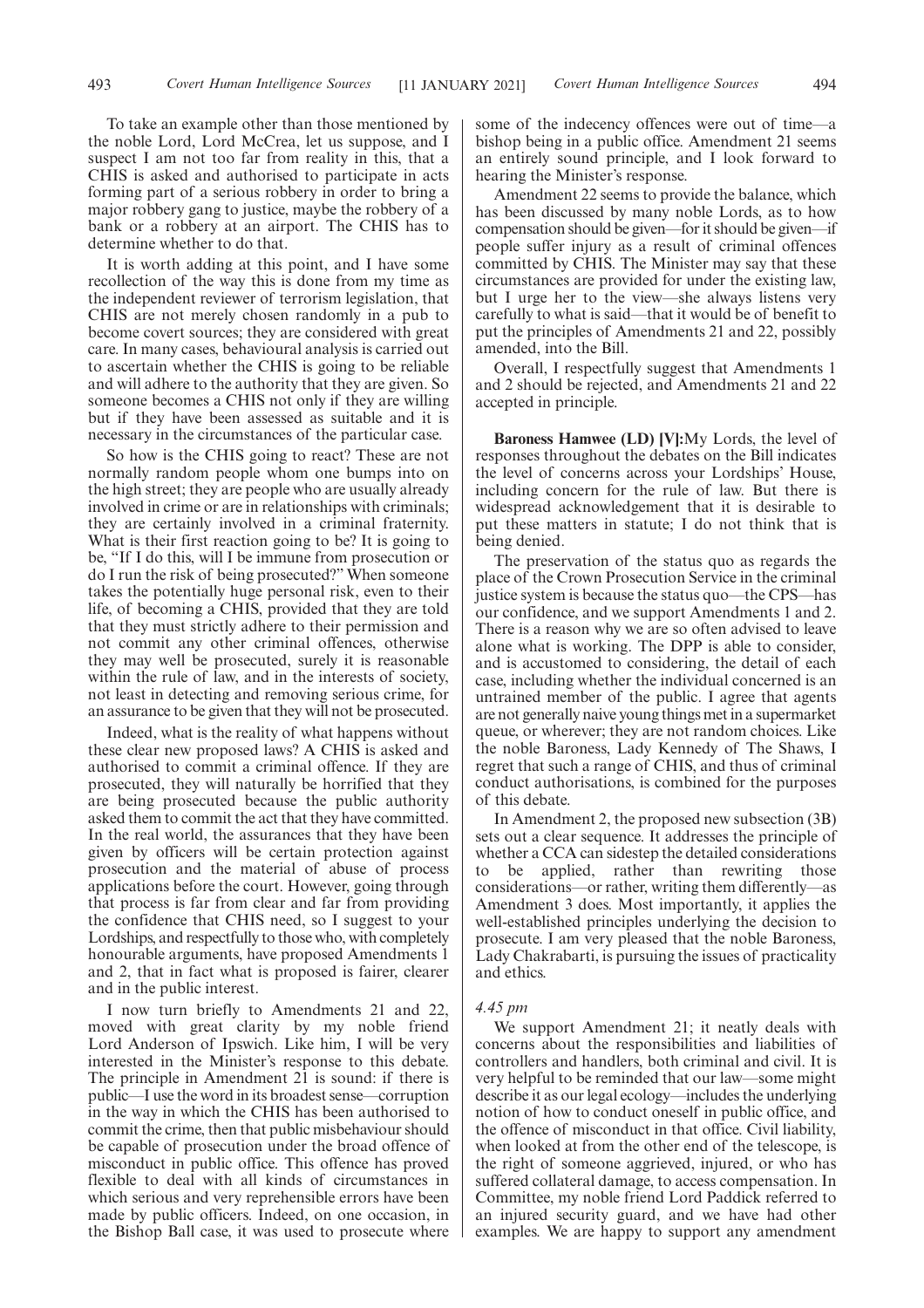[BARONESS HAMWEE]

that achieves that, although we have difficulty with Amendment 3 because it accepts the phrase "lawful for all purposes".

We tabled Amendment 32, which amends RIPA, under which the tribunal has the power to make an award of compensation. RIPA is—or will be—the basis for CCAs and the tribunal is, by definition, familiar with investigatory powers. It can deal with hearings involving sensitive matters in an appropriate way. It seems the right home for this, though I acknowledge the practical considerations that have been mentioned.

Section 29B will be new to RIPA, even though authorisations are not new. We are not happy to rely, for this purpose, on the Advocate-General's explanation in Committee that,

"An authorisation must consider and minimise the risk of impacting those who are not the intended subject of the operation",— [*Official Report*, 24/11/20; col. 185.]

nor—again for this purpose—that they will be, in the Advocate-General's words, "tightly bound". That is not the point.

Unless the issue of redress has been dealt with satisfactorily by the time we reach Amendment 32 in the Marshalled List, I intend to move it and seek the opinion of the House. We tabled it before the noble Lord, Lord Anderson of Ipswich, tabled his Amendment 22. If the criminal injuries schemes include the injuries in question—the amendment uses the words "not excluded"—we welcome that. The Advocate-General indicated in Committee that he did not have information regarding the schemes, and that he would write. My noble friend and I had not heard until publication this morning of the Government's response to the JCHR's report—apart from an email which the noble Lord, Lord Anderson, copied to us, in which a Home Office official wrote, "The Bill does not in practice interfere with the operation of the scheme." I read that as a bit topsy-turvy, and certainly not enough; we want it to be clear in the Bill.

I am with the noble Lord, Lord Anderson: the gift horse needs a bit more to chomp on. We support there being clear provision in the Bill to deal with the problem of "lawful for all purposes".

**The Minister of State, Home Office (Baroness Williams of Trafford) (Con):** My Lords, I thank all noble Lords who have taken part in this debate, which I think has gone on now for over two and a half hours, signalling the importance of this subject and this Bill. The noble Baroness, Lady Chakrabarti, started off by really pressing the importance of parliamentary democracy and the rule of law. She was, of course, supported in that endeavour by the noble Baronesses, Lady Kennedy of The Shaws, Lady Bryan of Partick, Lady Blower, and my noble friend Lord Cormack. I agree absolutely wholeheartedly with those sentiments of democracy and the rule of law.

However, it also led me to reflect, thinking about events the other day on Capitol Hill, on some of the events that have taken place close to our Parliament in the last few years. The noble Baroness will recall her erstwhile colleague John McDonnell, saying:

"Parliamentary democracy doesn't work for us … we used to call it insurrection. Now we are polite and say, 'direct action'. Let's get back to calling it what it is. It is insurrection. We want to bring this Government down by whatever mechanism we have.

I stand by the principles of democracy and the rule of law, and that there can be no departure from them. The noble Lord, Lord Carlile, whom I do consider my noble friend, posits some of the points that noble Lords have made about whether we are dodging the rule of law. We are not. We are putting covert human intelligence sources engaging in criminal conduct beyond statutory doubt in the Bill.

I will begin with Amendments 1 and 2. The question of whether properly authorised conduct should be rendered lawful or left open to prosecution was discussed at great length in Committee. I have listened very carefully to the points made by noble Lords on this issue, and to the views of operational partners, and the Government's view is that the approach in the Bill as drafted is the right one. It seems unfair and unreasonable for different approaches to be taken here from those for other investigatory powers, such as interception and equipment interference, where otherwise criminal conduct is rendered lawful by properly granted authorisation.

In response to the remarks of the noble Lord, Lord Paddick, regarding the assertion of my noble and learned friend the Advocate-General for Scotland and I thank the noble Lord for giving me notice that he would be making this point—that all noble Lords agree with this position, clearly, if he does not, then it is not the case. However, I hope that most noble Lords can see the merit of the Government's position on this issue. Covert human intelligence sources operate in the background and take great personal risks to keep the wider public safe from harm. It seems a disservice to them to expect them to carry out this activity and not provide them with the appropriate protection for doing what they were asked to do.

Noble Lords are all aware, and I think appreciate, that we are limited in what we can say publicly about this tactic, so I am afraid that I cannot go any further. What I can say is that we risk damaging the future operation of this tactic if we take the approach suggested in these amendments. At the end of the day, CHISs are humans. Each CHIS is one of us and not a machine that can be switched on and off. We must do what we can in this Bill to protect them in exchange for the work that they do on our behalf to protect us.

Amendment 3 seeks to remove the exemption from civil liability for CHIS criminal conduct. Let me start by setting out the legal position in RIPA. The effect of a valid authorisation under Part 2 of RIPA is that authorised conduct is rendered

"lawful for all purposes"

by Section 27. Section 27 sets out a requirement for the conduct to be in accordance with an authorisation in order for it to be made lawful for all purposes. Where a court finds that the authorisation under the Bill does not meet the requirements of the new Section 29B, or where the conduct goes beyond what is permitted by the authorisation, it will not be rendered lawful. I will make this point again, as it is very important: an authorisation will have been granted because the authorised conduct was deemed to be both necessary and proportionate to tackle threats such as crime, terrorism or hostile state activity—and,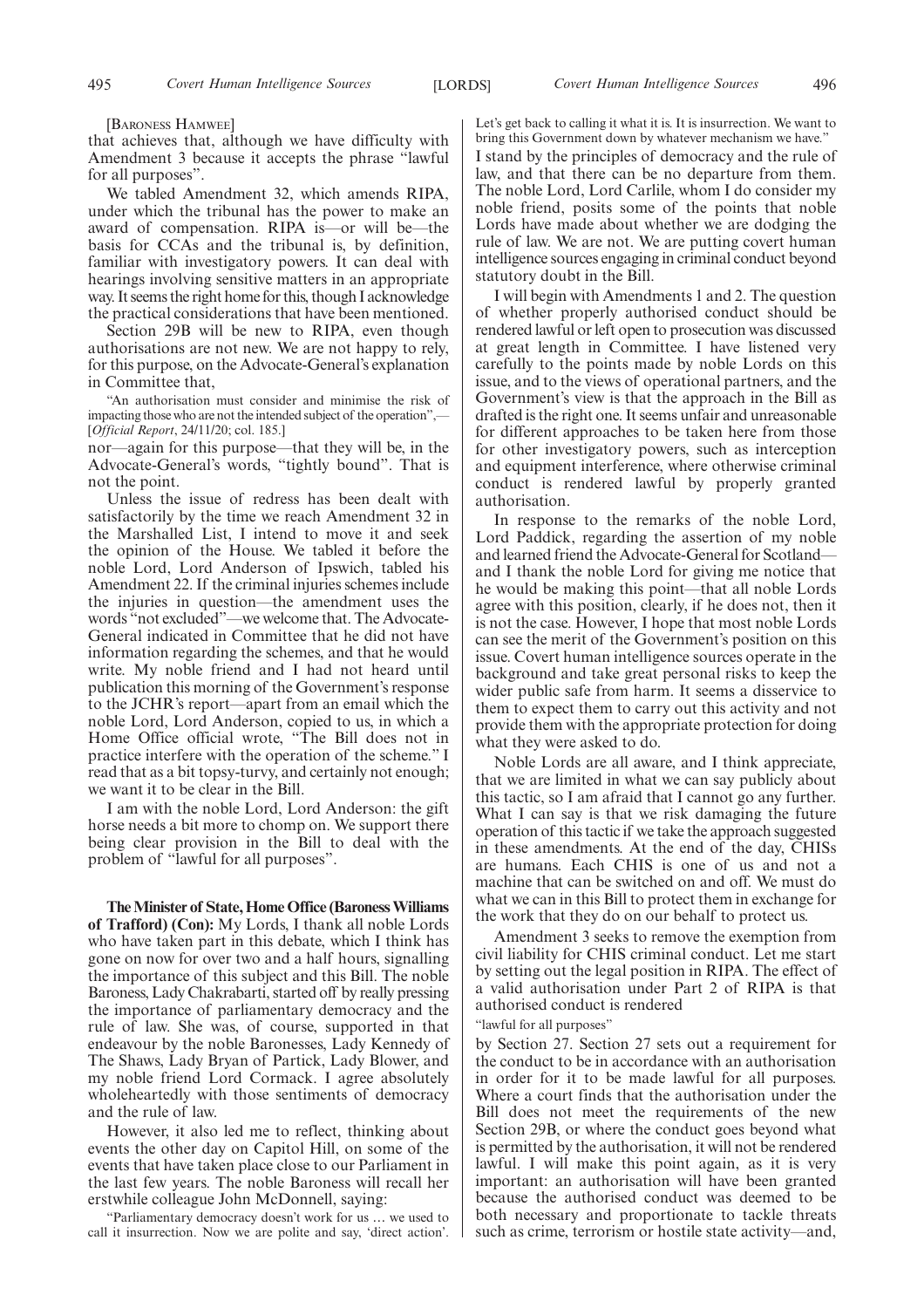as the noble Lord, Lord Carlile, says, it is laid out in the code of practice. Where that authorisation has been validly and lawfully granted, it is right that those criminals or terrorists cannot then sue the CHIS or the state for that same vital activity.

Let me be clear that it is not the intention of the Bill to close off routes of redress where an authorisation has not been lawfully granted, or where a person has been the victim of conduct by a CHIS that was not covered by the tightly bound authorisation. It is right that in these cases appropriate routes of redress remain open to those affected. For example, where the person is a victim of conduct not covered by the tightly drawn criminal conduct authorisation, the authorisation would not offer protection from criminal liability. This would mean that the conduct was not rendered lawful, the person could report the crime in the normal way to the police and the normal routes of redress would be available. The approach that we have taken in the Bill does not leave open the possibility of criminals and terrorists suing public authorities for legitimate and lawful activity, but it will still be possible for innocent people to seek redress where appropriate. That is why the Government cannot accept Amendment 3.

Amendment 32, from the noble Lord, Lord Paddick, seeks to ensure that conduct authorised under the Bill is within the remit of the Investigatory Powers Tribunal. I absolutely assure him that this will already be the case. Section 65 of RIPA sets out that conduct to which Part 2 of RIPA applies falls within the jurisdiction of the tribunal. The Bill creates a new Section 29B which will be inserted into Part 2 of RIPA. Any person or organisation will be able to make a complaint to the tribunal regarding CHIS criminal conduct. The tribunal also has the same remedies available to it as other courts, including the ability to grant compensation. This amendment is therefore not necessary.

Responding to the amendment tabled by the noble Baroness, Lady Jones, on the Proceeds of Crime Act 2002, I should first highlight that CHISs are authorised in essence for the purpose of acquiring information. A CHIS will be authorised to participate in criminal conduct only where it is truly necessary in connection with that overall aim. The proposal to carve out certain activity from the Bill is inconsistent with the approach of the Bill, which is to render properly authorised conduct lawful for all purposes. I assure the noble Baroness that a CHIS could not be authorised for the purpose of legalising an otherwise unlawful profit-making exercise, as it would not be necessary for a statutory purpose.

In Amendment 21, the noble Lord, Lord Anderson, seeks reassurance that the Bill will not provide a blanket immunity that results in improper conduct being excluded from prosecution. I can be very clear on this point. I would expect any improper conduct on behalf of an authorising officer to be picked up by the stringent safeguards that are in place, thereby preventing such an authorisation being granted in the first place. However, if an authorisation did not meet all the requirements of new Section 29B, a court could find that authorisation to be invalid. The conduct would not then be rendered lawful and prosecutions could be brought.

In practice, if the Investigatory Powers Commissioner's Office felt that an authorisation was improperly granted, it would flag up any concerns that it had to the authorising authority. This could include recommending that it refers the conduct to the appropriate authorities. While the primary responsibility for reporting crime rests with the authorising public authority, IPCO could refer a case directly to the appropriate authorities, subject to the process set out in the Investigatory Powers Act. The courts could then decide whether the authorisation was improperly granted and therefore whether it was unlawful.

As a matter of public law, a decision made subject to a discretionary power, such as the decision to issue a criminal conduct authorisation, must be "reasonable". The decision must be rationally open to a reasonable decision-maker in possession of the facts of the case, or it will be unlawful. In terms of the additional reassurance that the noble Lord, Lord Anderson, sought, it is clear that authorising officers must be acting lawfully when properly granting a CCA. That does not prevent a prosecution of that officer for having improperly granted a CCA, including for misconduct in a public office if the authorisation was corruptly granted—but we would expect a court to consider the validity of that CCA as a preliminary issue.

I can also confirm that judicial commissioners have the ability to report conduct directly to prosecutors, subject to the process set out in the Investigatory Powers Act, and that anyone who has been impacted by a criminal conduct authorisation can make a complaint before the IPT. Where that complaint is upheld the IPT can provide redress, including compensation.

#### *5 pm*

I turn to the amendment from the noble Lord, Lord Anderson, on the availability of the criminal injuries compensation scheme for those impacted by a criminal conduct authorisation. The Bill does not, in practice, interfere with the operation of that scheme, which is narrow in scope and available only to a victim of a crime of violence. While I cannot discuss the limits to the conduct that can be authorised under the Bill, I will say again that all authorisations must be compliant with the Human Rights Act. Public authorities cannot act in a way that is contrary to its requirements; for example, if, on the particular facts, an authorisation would amount to a breach of, say, Article 3, it would be unlawful.

There are also protective obligations on the state. Where the state knows of the existence of a real and immediate threat to a person, the state must take responsible measures to avoid that risk. This protective obligation is at the heart of CHIS authorisation. As I said earlier, where a person is a victim of conduct not covered by the tightly drawn authorisation, the authorisation would not offer protection from criminal liability. This includes any claim made under the criminal injuries compensation scheme. I hope that this provides reassurance on both these issues and that noble Lords are content not to press their amendments.

Before I sit down, in responding to this group I also want to take the opportunity to make noble Lords aware of the Government's ongoing discussions with the Scottish Government, which may affect the ability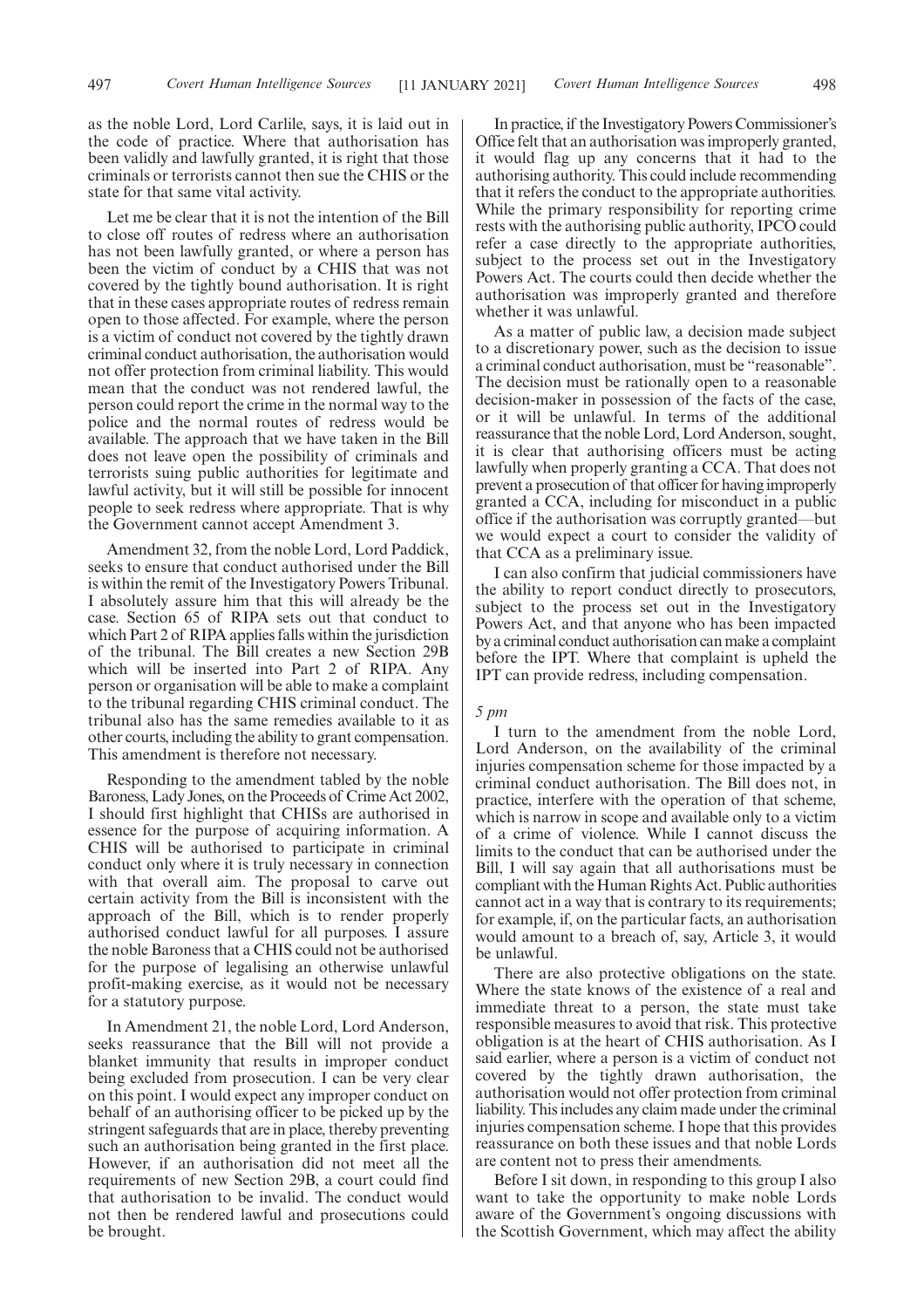499 *Covert Human Intelligence Sources Covert Human Intelligence Sources* [LORDS] 500

[BARONESS WILLIAMS OF TRAFFORD]

to authorise criminal conduct in Scotland for devolved purposes. Discussions on support for a legislative consent Motion have been running in parallel to the passage of this Bill. The Government's preference is for a UK-wide Bill, but it appears that agreement on this may not be possible.

Were the Scottish Government to not recommend consent, then, respecting the Sewel convention, the Government would seek to table amendments at Third Reading which carve out authorisations for devolved purposes in Scotland, and would not move government amendments on Report where they relate to devolved matters. I would appreciate noble Lords adopting a similar position in this scenario, if their amendments relate specifically to RIP(S)A. I have already discussed this matter with the noble Lords, Lord Paddick, Lord Rosser and Lord Kennedy. However, I undertake to write to all noble Lords before the debate on Wednesday outlining the final position, any reasons for the decision and any operational impact that it might have.

**The Deputy Speaker (Baroness Henig) (Lab):** I have received a request to speak after the Minister and to ask a question from the noble Baroness, Lady Hamwee.

**Baroness Hamwee (LD) [V]:** My Lords, with regard to the criminal injuries compensation scheme, the Minister said that the Bill does not "in practice"—I stress those words—interfere with its operation. Can she confirm that it does not interfere with the scheme either in law, as distinct from practice, or as the scheme is currently drawn; in other words, should we regard the term "in practice" as limiting the scope for application to it, which noble Lords have made clear is something that concerns us?

**Baroness Williams of Trafford (Con):** I noticed that the noble Baroness mentioned that point in her speech. The practical application of this will not interfere with the operation of the scheme. She is shaking her head—I do not think she is very satisfied.

**Baroness Chakrabarti (Lab) [V]:** My Lords, I am grateful to everyone who has spoken in this debate and was quite humbled by so many of the speeches—both those I agreed with and many with which I disagreed—not just by the kind remarks about me and my intentions with these amendments, but by the sheer eloquence and experience which so many noble Lords displayed on all sides of your Lordships' House. Please forgive me if I do not pay appropriate tribute to everyone individually, as I am sure your Lordships would not thank me for the amount of time that that exercise would take.

We have been dealing with some difficult realities on this legislation, but also some important principles. That has come across in the nature of this important debate. The noble Lords, Lord Paddick and Lord Naseby, and others, talked about difficult realities from both sides of the argument. The noble Lord, Lord Paddick, gave a speech rooted in being, as far as I noticed, the only former police officer who has spoken on the Bill. His picture of handing out banknotes to undercover agents is not a difficult reality, designed to undermine

the importance of using undercover agents in the community. It is not designed to undermine the difficult reality of some of those people being current or former criminals—or, indeed, having turned terrorist, for that matter. But it is important to demonstrate that not everyone involved in this kind of activity—in the past, present or future—has been or will be of the character or ability of the finest trained officers and agents. There will necessarily be a variation; that is a difficult reality.

I do not say this to criticise the need to have undercover operatives. It just makes the checks and balances in a democracy founded on the rule of law even more important. I say that to those who are flabbergasted at the idea that I should not just take the Government's case studies without looking at any other experience, including that of the noble Lord, Lord Paddick. I think it was the Minister who said, rightly, that undercover agents—or CHIS—are human. They cannot be turned off and on. I absolutely agree; they are human, as we all are, and therefore flawed. They are not robots; they cannot be pre-programmed to cover every situation in the moment. We therefore need to create ethical incentives, not just blanket immunity. We have been dealing with the difficult realities of having to go undercover and keep cover. That will mean engaging in criminal activity, perhaps quite serious criminal activity such as being a member of a terrorist group or dealing drugs, for example.

There are also important principles such as the rule of law, as rightly pointed out by the noble Lord, Lord Carlile, even if he did not agree with my emphasis or my argument. He is right, and so is the Minister, in saying that the clarity and accessibility of the law are important rule-of-law principles. With that in mind, there is great value in putting these matters on a clear statutory footing. This is so that the public at large understand, in a clear statute for all to see, if they look it up, that sometimes undercover agents of the state will be authorised to engage in crime for the purposes of keeping their cover. The noble Lord, Lord Carlile, and the Minister are quite right to say that that is one attempt towards the rule of law.

However, another foundational principle of the rule of law in any jurisdiction anywhere in the world is equality before the law—as expounded by my noble friends Lady Kennedy of The Shaws, Lady Bryan, Lady Blower, Lord Hendy, Lord Judd, and many others. Equality before the law means that there is one law of the land for Prime Ministers, police officersuniformed or undercover—and undercover agents or CHIS. That creates a conundrum for us: how can we respect equality before the law but also authorise criminal activity in certain situations in order to keep us safe? That is a genuine conundrum that I accept we are having to engage with here.

How does our current law tend to grapple with such a conundrum? Generally, this is not done by advance blanket licence or immunity, but by defences. Whether reasonable excuse defences or public interest defences are used, these would be taken into account by an investigating officer, prosecutor or, if necessary—and it does not seem to be very often—by a court after the fact. That is the kind of regime which protects all of us, including officers and agents and people who put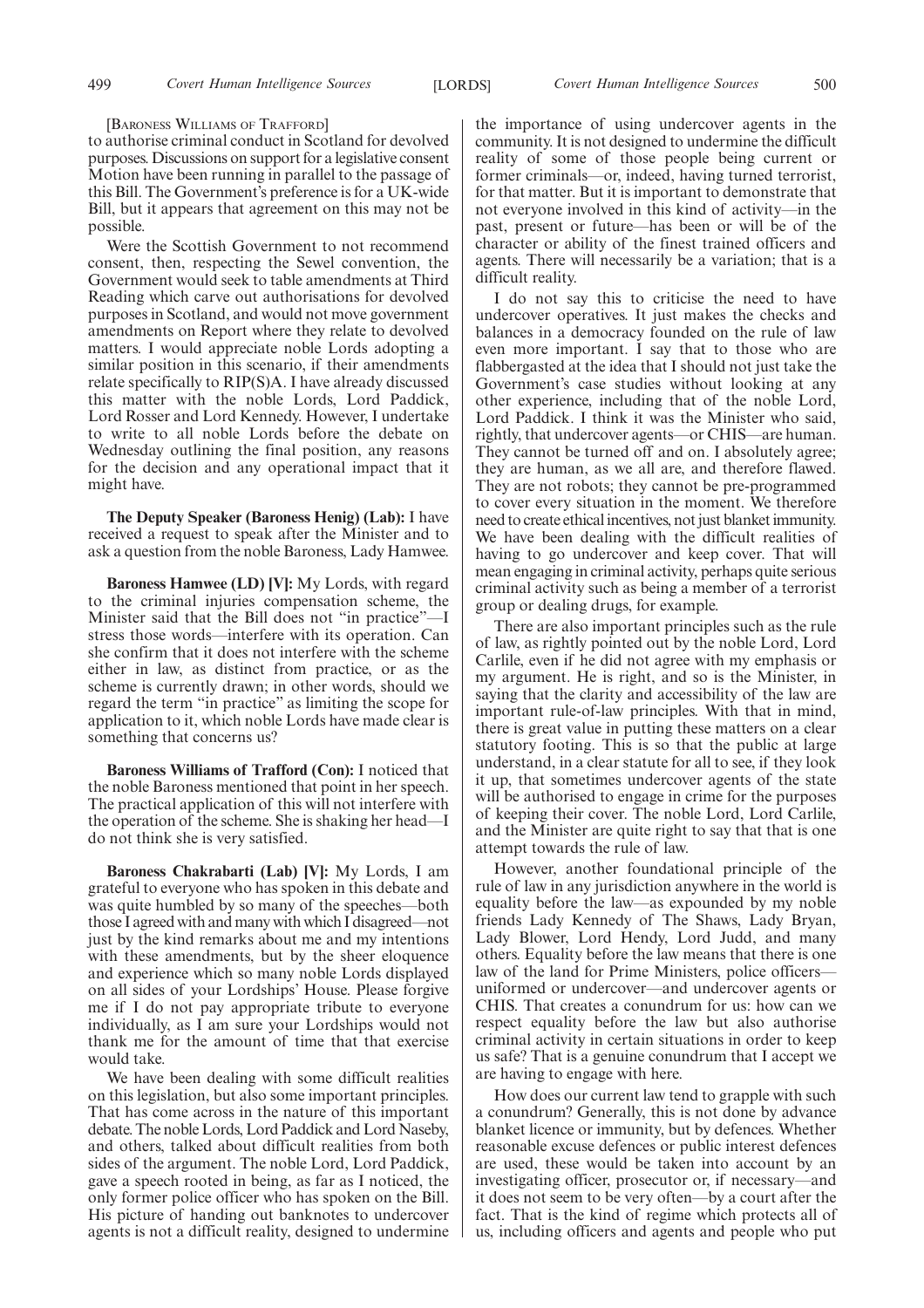themselves in difficult situations in harm's way. This includes the armed police officers who are marksmen and those who protect all of us in your Lordships' House. Those brave uniformed officers, who have sometimes made the ultimate sacrifice to defend your Lordships' House, have used whatever reasonable force they could. They have done this, not with advance immunity, but in the knowledge that they were doing what was right and in the public interest. They have reasonable force defences or reasonable excuse defences, and nobody would dream of prosecuting them in the public interest. If it is good enough—

**Lord Parkinson of Whitley Bay (Con):** I am sorry to interrupt the noble Baroness, but we are making slow progress on the Bill and we have a number of groups to try to reach today. She had time at the beginning of the debate to set out her views. If she would let your Lordships' House know whether she intends to divide, that would be appreciated.

**Baroness Chakrabarti (Lab) [V]:** I think I made my intention to divide clear earlier and I will say one or two sentences more before I close. I have not heard a good enough explanation as to why we should make what the noble Lord, Lord Paddick, called a "monumental shift" in our rule-of-law arrangements. My noble friend Lady Kennedy called it a "dramatic" change to the legal landscape to license criminality with total immunity for some people in advance and to make their activity lawful for all purposes. The stringent safeguards offered by the Minister, such as Article 3, are not going to operate in sufficient detail in the mind of an undercover agent in real time, in the moment, if they are given total immunity. I shall be seeking to test the opinion of the House.

**Lord Parkinson of Whitley Bay (Con):** There appears to be a technical problem with the voting. I suggest that the House adjourn for 15 minutes until it is resolved.

*5.19 pm*

*Sitting suspended.*

*5.34 pm*

*Division conducted remotely on Amendment 1*

*Contents 153; Not-Contents 309.*

*Amendment 1 disagreed.*

## **Division No. 1**

## **CONTENTS**

Addington, L. Adonis, L. Alderdice, L. Allan of Hallam, L. Alton of Liverpool, L. Bakewell of Hardington Mandeville, B. Barker, B. Beith, L. Benjamin, B. Bennett of Manor Castle, B. Berkeley of Knighton, L. Berkeley, L.

Blower, B. Bonham-Carter of Yarnbury, B. Bowles of Berkhamsted, B. Bowness, L. Boycott, B. Bradshaw, L. Brinton, B. Brown of Cambridge, B. Brown of Eaton-under-Heywood, L. Bruce of Bennachie, L. Bryan of Partick, B. Bull, B.

Burnett, L. Burt of Solihull, B. Butler-Sloss, B. Campbell of Pittenweem, L. Campbell of Surbiton, B. Cashman, L. Chakrabarti, B. Chidgey, L. Clancarty, E. Clark of Kilwinning, B. Clement-Jones, L. Colville of Culross, V. Crisp, L. Cromwell, L. Davies of Brixton, L. Desai, L. Dholakia, L. Doocey, B. D'Souza, B. Eames, L. Elder, L. Featherstone, B. Finlay of Llandaff, B. Foster of Bath, L. Fox of Buckley, B. Fox, L. Freyberg, L. Garden of Frognal, B. German, L. Glasgow, E. Goddard of Stockport, L. Greaves, L. Green of Hurstpierpoint, L. Grender, B. Grey-Thompson, B. Hamwee, B. Harris of Richmond, B. Hastings of Scarisbrick, L. Hayman, B. Hendy, L. Hollins, B. Humphreys, B. Hussain, L. Hussein-Ece, B. Janke, B. Jolly, B. Jones of Cheltenham, L. Jones of Moulsecoomb, B. Judd, L. Kennedy of The Shaws, B. Kilclooney, L. Kramer, B. Krebs, L. Lane-Fox of Soho, B. Lee of Trafford, L. Loomba, L. Low of Dalston, L. Ludford, B. Lytton, E. Macdonald of River Glaven, L. Marks of Henley-on-Thames, L. Masham of Ilton, B. McNally, L. Miller of Chilthorne Domer. B.

Murphy, B. Newby, L. Northover, B. Oates, L. O'Loan, B. Osamor, B. Paddick, L. Palmer of Childs Hill, L. Pannick, L. Parminter, B. Pinnock, B. Prashar, B. Prosser, B. Purvis of Tweed, L. Ramsbotham, L. Randerson, B. Razzall, L. Redesdale, L. Rees of Ludlow, L. Rennard, L. Ricketts, L. Ritchie of Downpatrick, B. Roberts of Llandudno, L. Rowe-Beddoe, L. Scott of Needham Market, B. Scriven, L. Sharkey, L. Sheehan, B. Shipley, L. Sikka, L. Singh of Wimbledon, L. Smith of Newnham, B. Somerset, D. Stephen, L. Stern, B. Stone of Blackheath, L. Stoneham of Droxford, L. Storey, L. Strasburger, L. Stunell, L. Suttie, B. Taverne, L. Taylor of Goss Moor, L. Teverson, L. Thomas of Gresford, L. Thomas of Winchester, B. Thornhill, B. Thurso, V. Tonge, B. Tope, L. Tyler of Enfield, B. Tyler, L. Tyrie, L. Uddin, B. Verjee, L. Wallace of Saltaire, L. Wallace of Tankerness, L. Walmsley, B. Warsi, B. Wheatcroft, B. Whitty, L. Willis of Knaresborough, L. Wilson of Dinton, L. Woolley of Woodford, L. Wrigglesworth, L.

## **NOT CONTENTS**

Aberdare, L. Agnew of Oulton, L. Ahmad of Wimbledon, L. Altmann, B. Anderson of Ipswich, L. Anelay of St Johns, B. Arbuthnot of Edrom, L.

Arran, E. Ashton of Hyde, L. Astor of Hever, L. Astor, V. Austin of Dudley, L. Baker of Dorking, L. Balfe, L.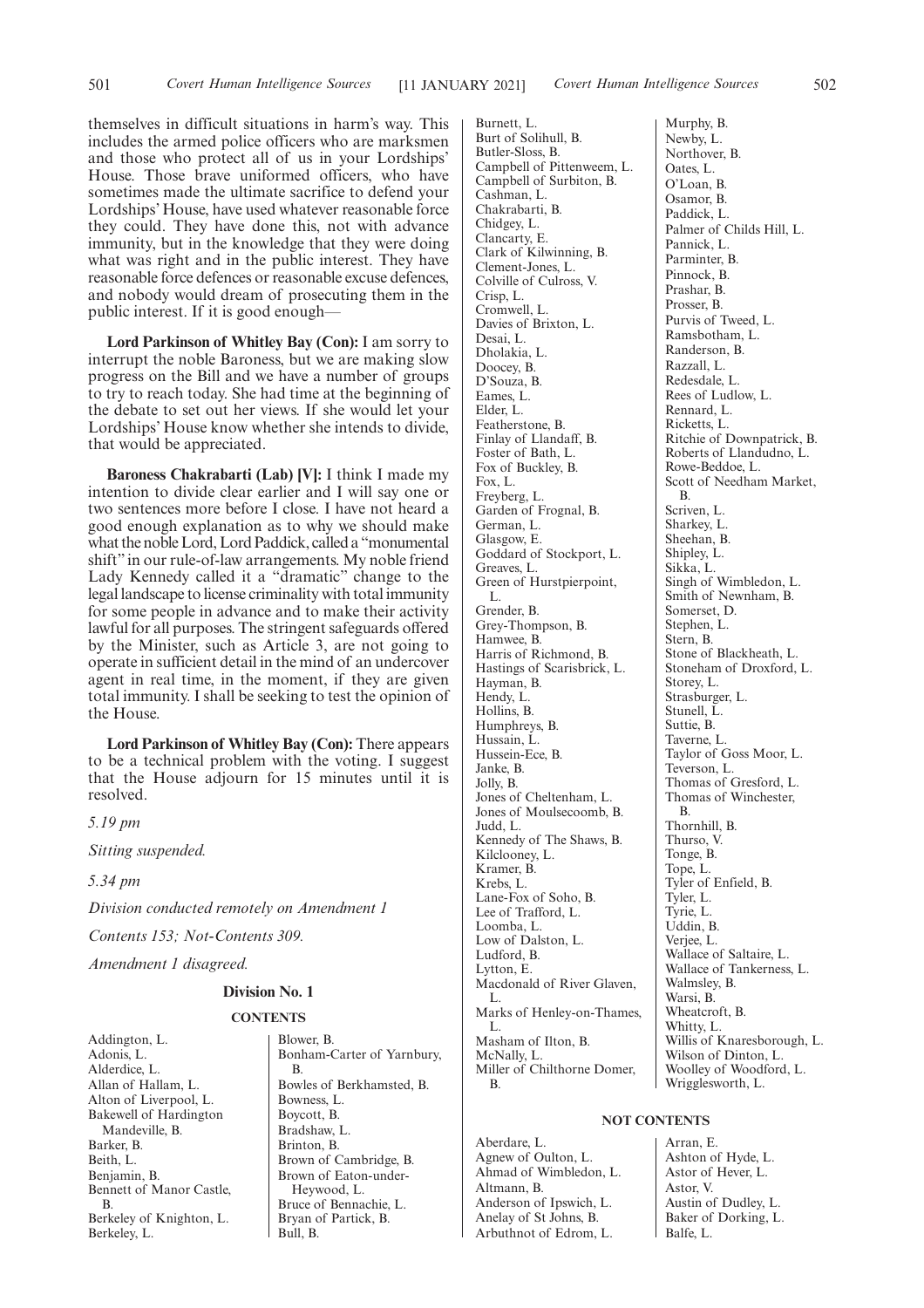Barran, B. Barwell, L. Bates, L. Bellingham, L. Berridge, B. Bertin, B. Bethell, L. Bhatia, L. Bichard, L. Black of Brentwood, L. Blackwell, L. Blencathra, L. Bloomfield of Hinton Waldrist, B. Borwick, L. Botham, L. Bottomley of Nettlestone, B. Bourne of Aberystwyth, L. Boyce, L. Brabazon of Tara, L. Brady, B. Bridgeman, V. Broers, L. Browne of Belmont, L. Browning, B. Brownlow of Shurlock Row, L. Buscombe, B. Butler of Brockwell, L. Caine, L. Caithness, E. Callanan, L. Cameron of Dillington, L. Carey of Clifton, L. Carlile of Berriew, L. Carrington of Fulham, L. Carrington, L. Cathcart, E. Cavendish of Little Venice, B. Chadlington, L. Chalker of Wallasey, B. Chartres, L. Chisholm of Owlpen, B. Choudrey, L. Clarke of Nottingham, L. Coe, L. Colgrain, L. Colwyn, L. Cork and Orrery, E. Cormack, L. Courtown, E. Coussins, B. Couttie, B. Cox, B. Craig of Radley, L. Craigavon, V. Crathorne, L. Cumberlege, B. Davies of Gower, L. Deben, L. Deech, B. Deighton, L. Dobbs, L. Dodds of Duncairn, L. Duncan of Springbank, L. Dundee, E. Dunlop, L. Durham, Bp. Eaton, B. Eccles of Moulton, B. Eccles, V. Empey, L. Erroll, E. Evans of Bowes Park, B. Fairfax of Cameron, L. Fairhead, B. Falkner of Margravine, B.

Fall, B.

Farmer, L. Field of Birkenhead, L. Fink, L. Finkelstein, L. Finn, B. Fleet, B. Flight, L. Fookes, B. Framlingham, L. Freud, L. Fullbrook, B. Gadhia, L. Gardiner of Kimble, L. Gardner of Parkes, B. Garnier, L. Geddes, L. Geidt, L. Gilbert of Panteg, L. Glenarthur, L. Gold, L. Goldie, B. Goldsmith of Richmond Park, L. Goodlad, L. Goschen, V. Grabiner, L. Grade of Yarmouth, L. Green of Deddington, L. Greenhalgh, L. Greenway, L. Griffiths of Fforestfach, L. Grimstone of Boscobel, L. Hague of Richmond, L. Hailsham, V. Hamilton of Epsom, L. Hammond of Runnymede, L. Hannay of Chiswick, L. Harries of Pentregarth, L. Harris of Haringey, L. Harris of Peckham, L. Haselhurst, L. Hay of Ballyore, L. Hayward, L. Helic, B. Henley, L. Herbert of South Downs, L. Hill of Oareford, L. Hodgson of Abinger, B. Hoey, B. Hogg, B. Holmes of Richmond, L. Hooper, B. Hope of Craighead, L. Horam, L. Houghton of Richmond, L. Howard of Lympne, L. Howard of Rising, L. Howe, E. Howell of Guildford, L. Hunt of Wirral, L. Janvrin, L. Jay of Ewelme, L. Jenkin of Kennington, B. Johnson of Marylebone, L. Jopling, L. Judge, L. Kakkar, L. Keen of Elie, L. Kerr of Kinlochard, L. King of Bridgwater, L. Kirkham, L. Laming, L. Lamont of Lerwick, L. Lancaster of Kimbolton, L. Lang of Monkton, L. Lansley, L.

Leigh of Hurley, L.

Lexden, L. Liddle, L. Lilley, L. Lindsay, E. Lingfield, L. Lipsey, L. Liverpool, E. Livingston of Parkhead, L. Lothian, M. Lucas, L. Lupton, L. Mackay of Clashfern, L. MacKenzie of Culkein, L. Mackenzie of Framwellgate, L. Mancroft, L. Mann, L. Manningham-Buller, B. Manzoor, B. Marland, L. Marlesford, L. Maude of Horsham, L. McColl of Dulwich, L. McCrea of Magherafelt and Cookstown, L. McGregor-Smith, B. McInnes of Kilwinning, L. McIntosh of Pickering, B. McLoughlin, L. Meacher, B. Mendoza, L. Meyer, B. Mone, B. Montrose, D. Moore of Etchingham , L. Morgan of Cotes, B. Morris of Bolton, B. Morrissey, B. Morrow, L. Moylan, L. Moynihan, L. Naseby, L. Nash, L. Neuberger, B. Neville-Jones, B. Neville-Rolfe, B. Newlove, B. Nicholson of Winterbourne, B. Noakes, B. Northbrook, L. Norton of Louth, L. O'Neill of Bengarve, B. O'Shaughnessy, L. Parkinson of Whitley Bay , L. Patel, L. Patten, L. Penn, B. Pickles, L. Pidding, B. Polak, L. Popat, L. Porter of Spalding, L. Powell of Bayswater, L. Price, L. Rana, L. Randall of Uxbridge, L. Ranger, L. Rawlings, B. Reay, L. Redfern, B. Renfrew of Kaimsthorn, L. Ribeiro, L.

Ridley, V. Risby, L. Robathan, L. Rock, B. Rogan, L. Rooker, L. Rose of Monewden, L. Rotherwick, L. Saatchi, L. Sanderson of Welton, B. Sarfraz, L. Sassoon, L. Sater, B. Scott of Bybrook, B. Seccombe, B. Selkirk of Douglas, L. Shackleton of Belgravia, B. Sharpe of Epsom, L. Sheikh, L. Shephard of Northwold, B. Sherbourne of Didsbury, L. Shields, B. Shinkwin, L. Shrewsbury, E. Skidelsky, L. Smith of Hindhead, L. Spencer of Alresford, L. Stedman-Scott, B. Sterling of Plaistow, L. Stewart of Dirleton, L. Stirrup, L. Stowell of Beeston, B. Strathclyde, L. Stroud, B. Stuart of Edgbaston, B. Sugg, B. Suri, L. Swinfen, L. Taylor of Holbeach, L. Taylor of Warwick, L. Tebbit, L. Thurlow, L. Trefgarne, L. Trenchard, V. Trevethin and Oaksey, L. Trimble, L. True, L. Truscott, L. Tugendhat, L. Ullswater, V. Vaizey of Didcot, L. Vaux of Harrowden, L. Vere of Norbiton, B. Verma, B. Vinson, L. Wakeham, L. Waldegrave of North Hill, L. Walker of Aldringham, L. Walney, L. Wasserman, L. Watkins of Tavistock, B. Waverley, V. Wei, L. West of Spithead, L. Wharton of Yarm, L. Whitby, L. Willetts, L. Williams of Trafford, B. Wolfson of Tredegar, L. Woodley, L. Young of Cookham, L. Young of Graffham, L. Younger of Leckie, V.

*5.48 pm*

*Amendments 2 to 4 not moved.*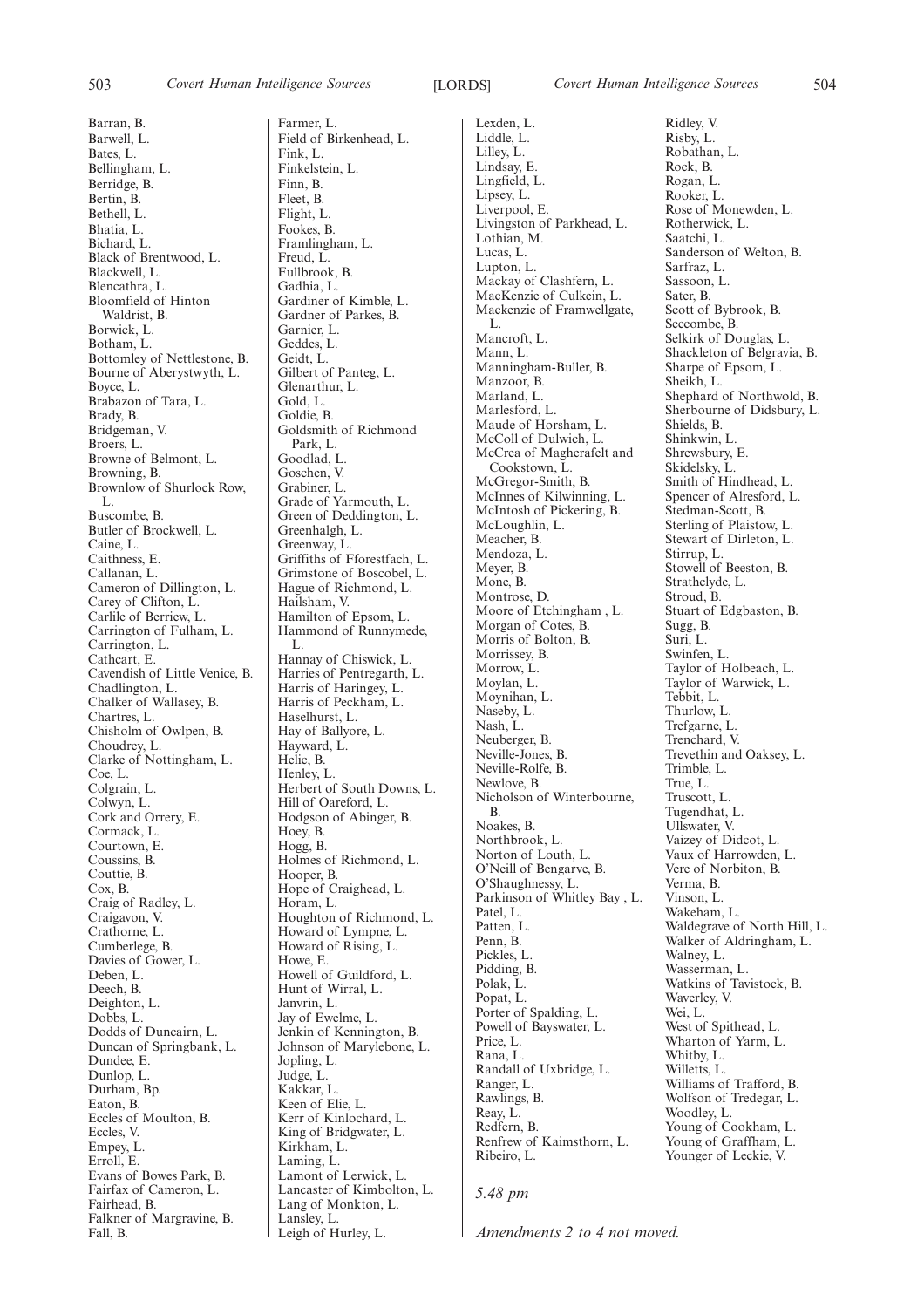**The Deputy Speaker (Baroness Henig) (Lab):** We now come to the group beginning with Amendment 5. I remind noble Lords that Members other than the mover and the Minister may speak only once and that short questions of elucidation are discouraged. Anyone wishing to press this or any other amendment in the group to a Division must make that clear in debate.

## *Amendment 5 Moved by Lord Dubs (Lab)*

**5:** Clause 1, page 2, line 8, at end insert—

"(1A) Authorisations granted under this section require judicial approval in accordance with section 29C."

Member's explanatory statement

This amendment imposes a requirement for prior judicial approval of CCAs (with provision for urgent cases), and relates to the amendment to Clause 1, page 3, line 16 in the name of Lord Dubs.

**Lord Dubs (Lab) [V]:** My Lords, in moving Amendment 5, I shall speak also to Amendment 23, which is grouped with it. I intend to seek the opinion of the House, unless I get a dramatic concession from the Minister at the end of the debate.

These amendments impose a requirement for prior judicial approval of criminal conduct authorisations, with some provision for urgent cases. I speak as a member of the Joint Committee on Human Rights. Our report, which has been widely applauded in this and previous debates on the Bill, has obviously been very helpful, and I am using a lot of information from it. I am also grateful to Justice, which provided a comprehensive report, with proposals for amendments. I am grateful to the Minister, who arranged for my noble friend Lady Massey and myself to have a briefing with some of the officials and senior police officers. We had a detailed discussion, and although it was directed at amendments relating to children which will be discussed on Wednesday, some of it is nevertheless relevant to the amendments that I am proposing today. I think I may quote from that without pre-empting the discussion about children on Wednesday.

The Government claim that prior judicial authorisation is not necessary because:

"The use of CHIS requires deep expertise and close consideration of the personal qualities of that CHIS, which then enables very precise and safe tasking."—[*Official Report*, Commons, 5/10/20; col. 662.]

As I understand it, the Government believe that authorisations are better left to public authorities' delegated authorising officers, who are, supposedly, more equipped to deal with CHIS than judicial commissioners, who are one step away.

However, the noble Lord, Lord Macdonald, the former Director of Public Prosecutions, who has been quoted more than once in this debate, said:

"There is no comfort in allowing senior figures in the police or the intelligence agencies the power to sanction lawbreaking, without the need to first obtain independent warrants from judges or some other authority."

That seems pretty clear.

The use of prior judicial authorisation has, of course, been discussed in the past in relation to RIPA. But in 2016, the European Court of Human Rights held that judicial authorisation

"offers the best guarantees of independence, impartiality and proper procedure.

This is particularly pertinent to surveillance, which is, "a field where abuse is potentially so easy in individual cases and could have such harmful consequences for democratic society". The court concluded that

"it is in principle desirable to entrust supervisory control to a judge".

That is part of the basis of this amendment.

Concerns about whether this is feasible do not carry much weight. There is no reason why judicial commissioners could not review CCAs; they are already well-practised in making complex assessments of sensitive material in an independent, detached manner and at short notice, and they are always very senior judicial figures.

The Select Committee looked at all this. It is very clear that the Bill does not provide for any independent scrutiny of criminal conduct authorisations before they are made and acted upon. The report of the Joint Committee on Human Rights noted that, while the process of granting criminal conduct authorisations would be kept under review by the Investigatory Powers Commissioner, his

"role in the oversight of CCAs is entirely 'after the event' … nor does the Bill provide for the IPC to be informed of authorisations at the time they are made, so that prompt scrutiny can take place." The report further noted:

"The lack of prior independent scrutiny for CCAs under the Bill stands in marked contrast to the procedures in place for other investigatory functions",

such as police search warrants and phone tapping. The former Director of Public Prosecutions, Sir Ken Macdonald—as he then was—has been quoted several times as saying that:

"Under this bill it will be easier for a police officer to commit a serious crime than to tap a phone or search a shed."

This has been quoted so often it must go in the *Oxford Dictionary of Quotations*. The argument in favour of judicial approval is there.

I refer to the Pat Finucane case in Northern Ireland one of a number of cases—which is also mentioned in the report of the Joint Committee on Human Rights. There was a real abuse of powers which under my amendment would, I am pretty sure, have been prevented by a judicial commissioner. That case is very much unfinished business. Indeed, there is a plea, which I fully support, for a full independent review of what happened when Patrick Finucane was murdered by, or with the knowledge of, British agents. That is business for another day but, in the meantime, we have this amendment.

Some of these amendments are so crucial to the working of the Bill that it is difficult not to tread from one into the area of another, but this amendment is fundamental. Prior judicial approval for a CCA is absolutely essential to providing the safeguards which were referred to in the previous debate and which we need before we can allow such a Bill to become law in this country. I beg to move.

**Lord Hain (Lab) [V]:** My Lords, I will speak to Amendment 16 in my name and those of my noble friend Lord Blunkett, a former Home Secretary, the noble Lord, Lord Cormack, and the noble Baroness, Lady Wheatcroft, to each of whom I am grateful. It is a very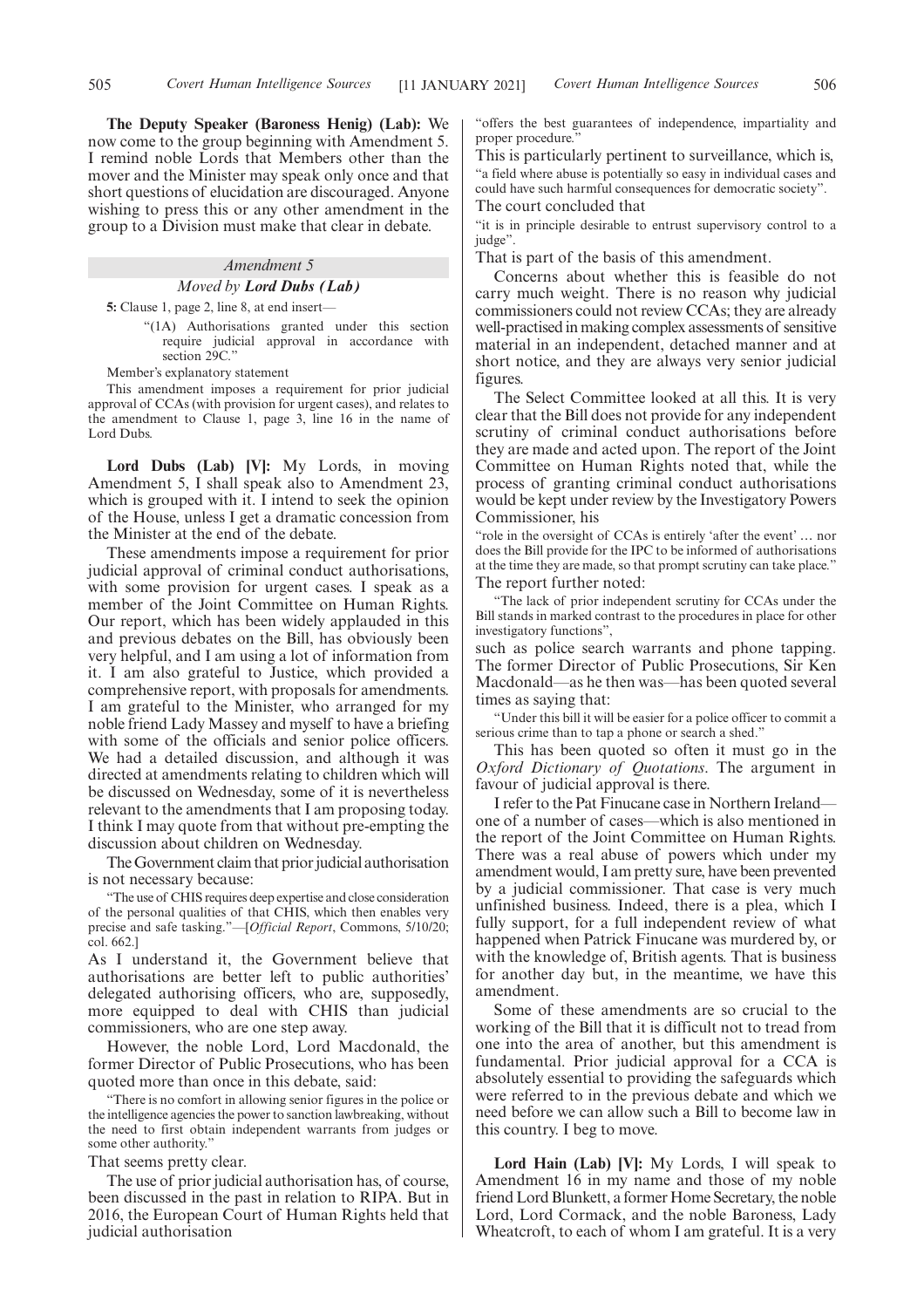#### [LORD HAIN]

straightforward amendment that would add confidence to the deployment of state-employed undercover officers by ensuring that each had to be authorised by a Secretary of State in exactly the same way as existing legislation requires for surveillance operations.

My noble friend Lord Blunkett and I both signed hundreds of warrants for surveillance operations under the Regulation of Investigatory Powers Act 2000, which was updated by this Conservative Government in the Investigatory Powers Act 2016, at a time when the noble Baroness, Lady Williams, was a government Minister, even if not in her current role. In other words, she and her Conservative Government re-enacted legislation requiring Secretary of State authorisation for surveillance, and so it is a puzzle to me why Ministers have not accepted this amendment.

The amendment endorses the identical principle for CHIS or undercover officer deployment in a way that would add to public confidence, which has been badly damaged by evidence that led to the current inquiry on undercover officers established by Prime Minister Theresa May and chaired by Sir John Mitting, a former High Court judge. It was established because the Conservative Government—in which the noble Baroness was a Home Office Minister at the time—felt undercover policing had got out of control and needed to be made more accountable.

The abuses so far revealed in the inquiry's proceedings fully justify the Conservative Government's decision to launch it. I will mention only several. We have learned that the campaign by the noble Baroness, Lady Lawrence, and her family to discover the truth about her son Stephen's brutal racist murder was outrageously infiltrated by undercover officers. Why were they not instead targeting the racist criminals responsible for Stephen's murder? If that deployment had been subject to authorisation by the Home Secretary, would it have happened? I very much doubt it, because surely a question would have been asked of the operational police decision as to why the innocent victims of a vicious racist murder were being targeted and not the criminals responsible.

There are many other examples, including my own personal experience. As confirmed by evidence given to the Mitting inquiry, from 1969 to 1970, a British police or security service officer was at almost every anti-apartheid and anti-racist meeting that I attended, private or public, innocuous and routine, or serious and strategic, such as stopping all white apartheid sports tours and combatting pro-Nazi activity. Why were they not targeting Nazi groups responsible for attacks on black people, Jewish citizens and Muslims?

Why were they not targeting the criminal actions of the apartheid state responsible for, among other things, fire-bombing the London offices of Nelson Mandela's African National Congress in March 1982 and, in 1970, murdering South African journalist Keith Wallace, who had threatened to expose the apartheid security service operations in the UK? In June 1972, why did they show no interest whatever in discovering who in South Africa's Bureau of State Security sent me a letter bomb capable of killing me, similar to those that had killed anti-apartheid leaders across the world?

#### *6 pm*

A warrant procedure would force police chiefs to stop and ask serious questions before recommending authorisation from a Secretary of State, as this amendment requires, preventing policing from slipping from its primary task of preventing crimes into policing politics.

Such authorisation from a democratically accountable Cabinet Minister would surely also have stopped in its tracks the infiltration by an undercover officer, going under the name of Sandra, of the north London branch of the Women's Liberation Front between 1971 and 1973. She explained to the Mitting inquiry that she had failed to discover any useful intelligence whatever. She said that some of the meetings were attended by just two activists. She told the inquiry on 18 November:

"I could have been doing much more worthwhile things with my time."

That is exactly my point.

The purpose of our amendment is to ensure that policing is focused on what should be its real purpose: catching criminals and terrorists, not political activists pursuing causes like women's rights, seen as outlandishly radical 40 years ago but now accepted as mainstream. It is striking that almost every example I could cite, and there are countless others, reveals the abuse of the role of covert human intelligence operatives.

To submit that these are all from history and that all is well today would be deeply complacent. Only last year, when the noble Baroness, Lady Williams, was in her present post, it was revealed that counterterrorism police had put non-violent Extinction Rebellion on their list of terrorist groups. That hardly inspires confidence that they know where the line is between legitimate and illegitimate undercover work. Whatever you may think of Extinction Rebellion's climate change tactics inconveniencing Parliament, for example—is any government Minister seriously suggesting that they are the acts of terrorists like the London 7/7 underground bombers? I trust not.

When I was Secretary of State for Northern Ireland and my noble friend Lord Blunkett was Home Secretary, we signed hundreds of warrants to place terrorists and hardcore criminals under surveillance. Sometimes, and this argument is occasionally used against my amendment, these were in real time. I can think of one occasion when I was happy to be woken up in the middle of the night to prevent Islamist terrorists, one of whom I learned had just shaved his hair in preparation to unleash a bomb on London. I underline that these were essential security and policing operations, yet they required ministerial authorisation, in that case for surveillance. Why? Because, ultimately, it brings ministerial responsibility and therefore accountability. The operational decision, quite properly, was for the police or the intelligence services, but the accountability was ultimately governmental and political.

I believe that the time has come to bring that principle into the sphere of undercover policing, because it has involved far too many abuses for decades. If there is not the same kind of accountability as for surveillance, there may well be even more abuses in future. I have direct experience of how undercover officers can perform vital functions to save lives and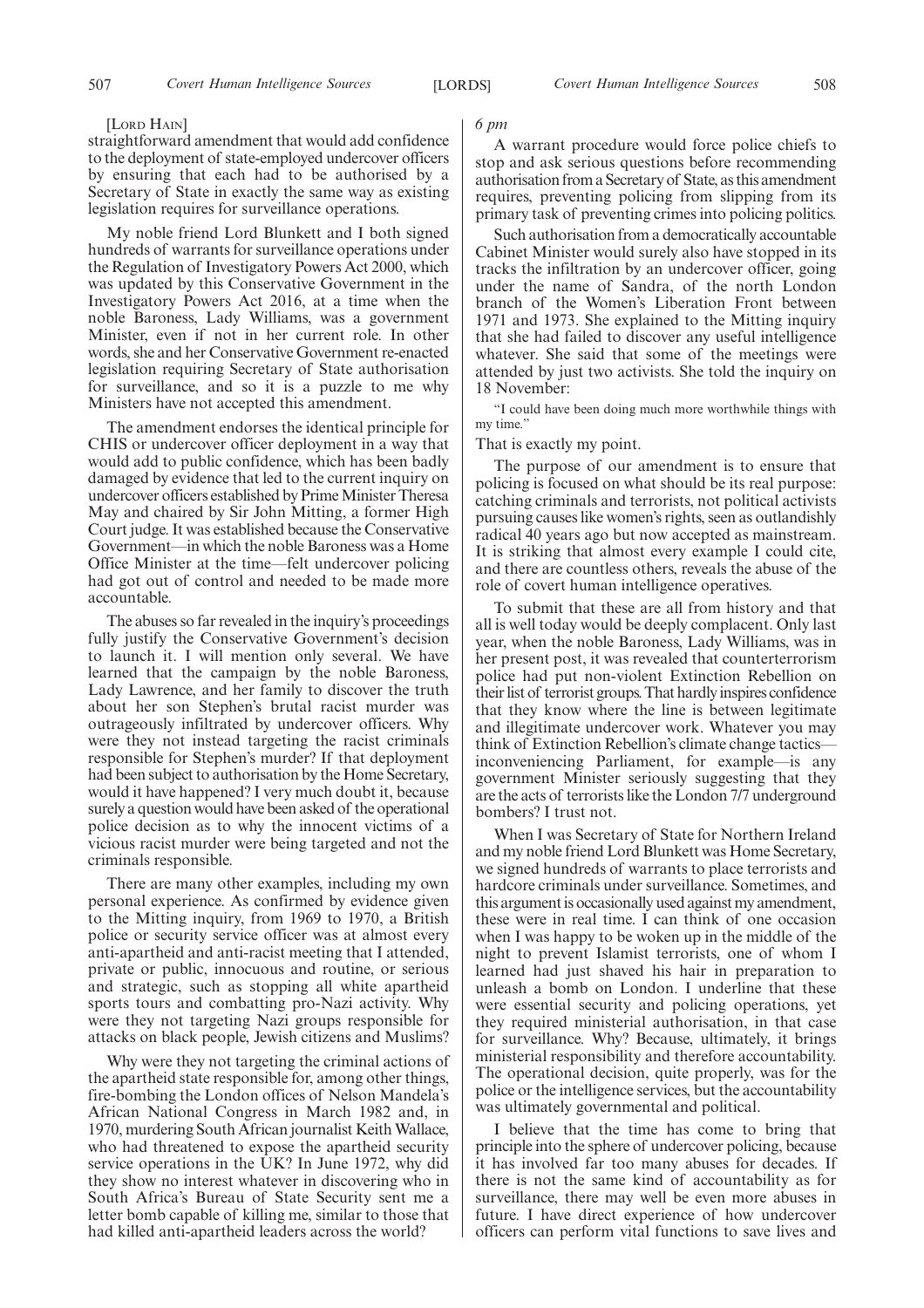The noble Baroness, Lady Williams, was kind enough to invite my noble friend Lord Blunkett and me to discuss our amendment with her last week, and I am grateful for that. It is a mystery that, unless she surprises me, she has not been able to persuade the Home Secretary to accept it, because it would add accountability and therefore—I stress this—legitimacy to CHIS work. Surely we should all share the common aim of deploying the limited resources of undercover police officers, who do dangerous jobs, to catch real criminals, such as drug traffickers, human traffickers, terrorists and criminal gangs, not political activists challenging the prevailing orthodoxy of the time, whether on anti-apartheid, racism, women's rights or climate change. I will await the noble Baroness's reply before I decide whether to beg leave to divide the House on my Amendment 16.

**Lord Anderson of Ipswich (CB) [V]:** My Lords, in speaking to Amendments 33, 37, 44 and 46, which are also signed by the noble and learned Lord, Lord Mackay, and the noble Lords, Lord Butler and Lord Rosser, I first pay tribute to the Minister and the Bill team, who offered to co-operate with me on these amendments and have been as good as their word. They now give more complete effect, in language approved by parliamentary counsel, to the homemade amendments that I moved in Committee. The lead amendment is Amendment 33; Amendment 37 mirrors it for Scotland; and Amendments 44 and 46 are consequentials.

The amendments provide, in summary, not for prior judicial authorisation but for judicial scrutiny of another kind: the real-time notification of authorisations to a judicial commissioner, as soon as reasonably practicable and in any event within seven days. That should be seen very much as an outer limit for notification that should, so far as possible, be in real time. It will be open to the Investigatory Powers Commissioner to encourage not only prompt notification but prenotification for informal guidance, as already occurs in some other surveillance contexts. This might be particularly useful for bodies that do not make frequent use of the power.

The case for real-time notification, as I shall call it, has been put most persuasively by those who signed the equivalent amendments in Committee—the noble Baroness, Lady Manningham-Buller, and the noble Lords, Lord Butler and Lord Carlile. I shall summarise it as briefly as I can.

My immediate reaction to this Bill was to support prior judicial authorisation. I championed the use of prior judicial approval for other investigatory powers in my report *A Question of Trust*, and was delighted to see this in the Investigatory Powers Act 2016. I accept that it might also be feasible in this context, given sufficient judicial training, yet I have reservations about prior judicial approval in this Bill, not only for the pragmatic reason that the Government have so firmly set their face against it. Handling and authorising a CHIS is a highly specialised function that requires a close and dynamic understanding not only of the details of the operation but of the characters of those

involved. That is not something that a judge, let alone a Secretary of State, will necessarily have the capacity to pick up. It differs considerably from the classic judicial exercise of weighing the benefits of tapping a phone or an undersea cable against the associated intrusion of privacy.

The person who tasks a CHIS, including by authorising criminality, effectively takes on a long-term duty of care, not only towards any potential victims of that crime but towards a CHIS for whom exposure could result in injury or death. Perhaps it is for that reason that the American and Canadian models of prior judicial authorisation, both of them inspirations for *A Question of Trust*, are not applied in either country to the tasking of a CHIS to commit crimes.

The main objection offered to these amendments in Committee was to the insufficient sharpness of their teeth. It is true that real-time notification may mean that the judicial commissioners are powerless to stop a particularly rapid deployment. It is also true that criminal deployments of this kind cannot just be turned on and off like a tap, but I say three things in response.

First, precisely the same result may arise under a system of prior judicial authorisation, for such a system, like its equivalents in other areas of investigatory powers, will inevitably involve an urgency procedure: deploy first, seek authorisation later.

Secondly, there is an existing precedent for real-time notification—the deployment of undercover police under the so-called relevant sources order of 2013, which, judging from IPCO's annual reports, works well. The knowledge that a CCA will go straight before a senior judge is a useful discipline for authorising officers. My experience of IPCO, and my own work until last year as Investigatory Powers Commissioner in the Channel Islands, is that the prospect of an interrogation, investigation, recommendations and a possible serious error report are, from the police's point of view, striking enough to encourage a high standard of conduct, but not so intimidating as to encourage the concealment of honest error. Further assurance would be given by Amendment 34 in the name of the noble and learned Lord, Lord Thomas of Cwmgiedd, which I will leave him to develop but which I support for making this explicit in the modern practice of undercover policing.

Thirdly, though the precise mechanism may still be in dispute, it is clear that neither RIPA nor this Bill provides for complete immunity from prosecution for those who authorise criminal conduct. I mentioned earlier the assurance of the Bill team, which the Minister repeated just now, that nothing in the statute prevents the prosecution of an authorising officer for misconduct in public office—for example, a corruptly obtained authorisation. She has also accepted that such immunity as provided by Section 27 of RIPA will be removed if an authorisation is found by a competent civil or criminal court to be either not necessary or not proportionate.

I propose to move these amendments on Wednesday, subject to one point on Amendment 37, the Scottish one. The Minister updated us on engagement with the Scottish Government during the first grouping. Were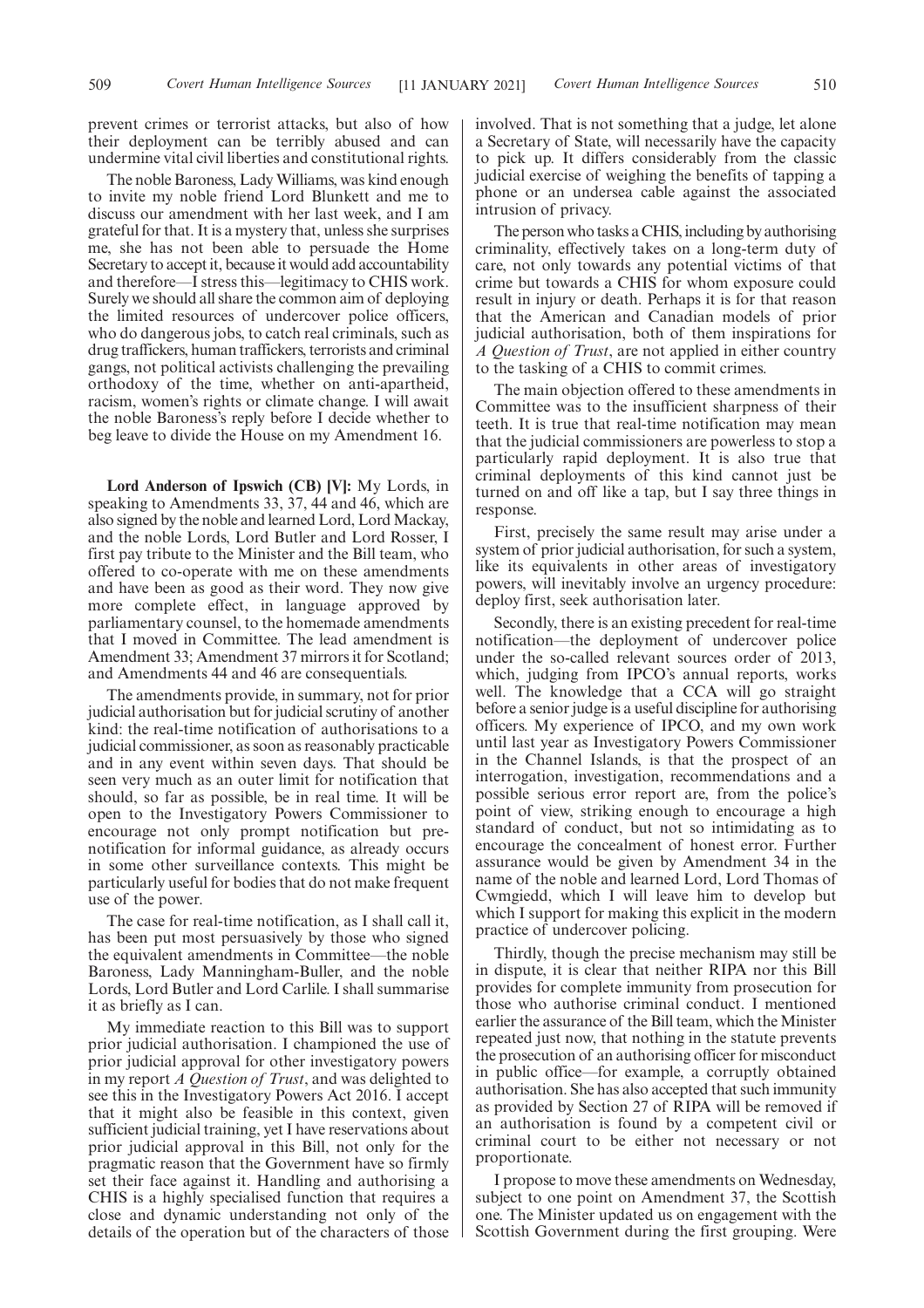[LORD ANDERSON OF IPSWICH]

the Scottish Government to indicate before Wednesday's debate that they would not recommend a legislative consent Motion, with the result that Scotland is carved out of the Bill, I would not wish to move Amendment 37.

**Lord Rosser (Lab) [V]:** Amendments 5 and 23, tabled by my noble friend Lord Dubs, provide for prior judicial oversight. They have the Opposition's support. A criminal conduct authorisation would not have effect until approved by a judicial commissioner, unless it was urgent, in which case it would come into effect immediately but with the proviso that it must receive judicial approval within 48 hours.

Amendment 17 provides that, where a criminal conduct authorisation is granted, the Investigatory Powers Commissioner must be notified of certain details, including the purpose and extent of the deployment, before the CHIS can be deployed. In urgent cases, notification can be given afterwards—as soon as reasonably possible, but within seven days. We will support Amendment 17 in the names of the noble Lord, Lord Paddick, and the noble Baroness, Lady Hamwee. It provides a further form of prior oversight to help ensure that the criminal conduct authorisation will not be used in an inappropriate manner.

We support Amendment 33 in the lead name of the noble Lord, Lord Anderson of Ipswich, which provides that the Investigatory Powers Commissioner must be informed of an authorisation as soon as reasonably practicable, and within seven days at the latest. It also represents a significant improvement in the Bill, in which the noble Lord, Lord Anderson, has played a key role. It enables an effective and powerful independent and impartial check on the use of criminal conduct authorisations, which will help to ensure that the bodies being given the power to authorise criminal conduct by covert human intelligence sources use that power appropriately and lawfully, in the knowledge that they will be held to account, albeit probably afterwards, by the Investigatory Powers Commissioner.

Amendment 34 would make it explicit in the Bill that, if the Investigatory Powers Commissioner thinks an authorisation should not have been granted, the authorisation will be cancelled. We support that. However, there are benefits from prior independent oversight that post-notification oversight does not provide: namely, the opportunity to prevent something out of order occurring before it happens. Prior judicial consideration is about approving or otherwise beforehand what is said needs to happen, and why. Post authorisation, it is about what actually happened and why. Both forms of consideration are important.

The absence of prior independent scrutiny for criminal conduct authorisations under this Bill is not in line with procedures that apply to other investigatory functions, although I appreciate that it has been argued that these investigatory functions are not similar to the authorisation of a CCA. Police search warrants require a magistrate to be satisfied that there are objective reasonable grounds for them. Targeted interception of communications or phone tapping must be approved by the Secretary of State and authorised by a judicial commissioner before being carried out—a double lock which the Investigatory Powers Commissioner says ensures that all investigatory powers warrants issued are necessary, proportionate and lawful. The power to require telecommunications operators to retain communication data for investigatory purposes can be used by the Secretary of State but must be approved by a judicial commissioner.

If these requirements for prior judicial approval, including in some instances a double lock of independent scrutiny, are needed for search warrants, phone tapping and retention of data, surely they are even more necessary for the potentially more damaging human rights violations, including physical violence, that could arise from the authorisation of criminal conduct by a covert human intelligence source.

#### *6.15 pm*

As my noble friend Lord Dubs said, European Court of Human Rights case law indicates that where public authorities are granted exceptional powers with the potential for affecting human rights, which would include criminal conduct authorisations, protection against inappropriate use of those powers is best provided by prior independent scrutiny by a judge. That can help to ensure that the bounds of necessity are not exceeded. As we already know, the risk of inappropriate use of powers, with potentially harmful and unacceptable consequences, is not simply a figment of someone's imagination.

There is therefore a strong case for the amendment moved by my noble friend Lord Dubs, which requires prior judicial approval of a criminal conduct authorisation. It provides a recognised independent and impartial source as the final key part of the approval process. It helps to ensure that there can be full confidence in the procedure and its ability to ensure that a criminal conduct authorisation is necessary and proportionate and does not stray into areas which the Government have said would be excluded from such authorisations, such as legitimate trade union activity. Such prior judicial approval would also provide a strong safeguard against unreasonable authorisations being granted and a check against a CHIS subsequently finding out that their criminal conduct was not covered by a valid criminal conduct authorisation.

Under the JCHR amendment of my noble friend Lord Dubs, the prior oversight would be undertaken by judicial commissioners who support the Investigatory Powers Commissioner. Such judicial commissioners would not be unaware of the issues surrounding the use of covert human intelligence sources; they would be in a position to judge whether the information they were being given about the need for and use of a criminal conduct authorisation added up and met the criteria for such an authorisation. These would also be among the issues the Investigatory Powers Commissioner would need to consider in looking at such authorisations after the event. It would not be spreading information about the activities of covert human intelligence sources across a wider field.

The amendments we are supporting provide for effective pre-judicial and post-judicial scrutiny of criminal conduct authorisations while still enabling such authorisations to be given when the degree of urgency precludes prior judicial authorisation. In so doing, the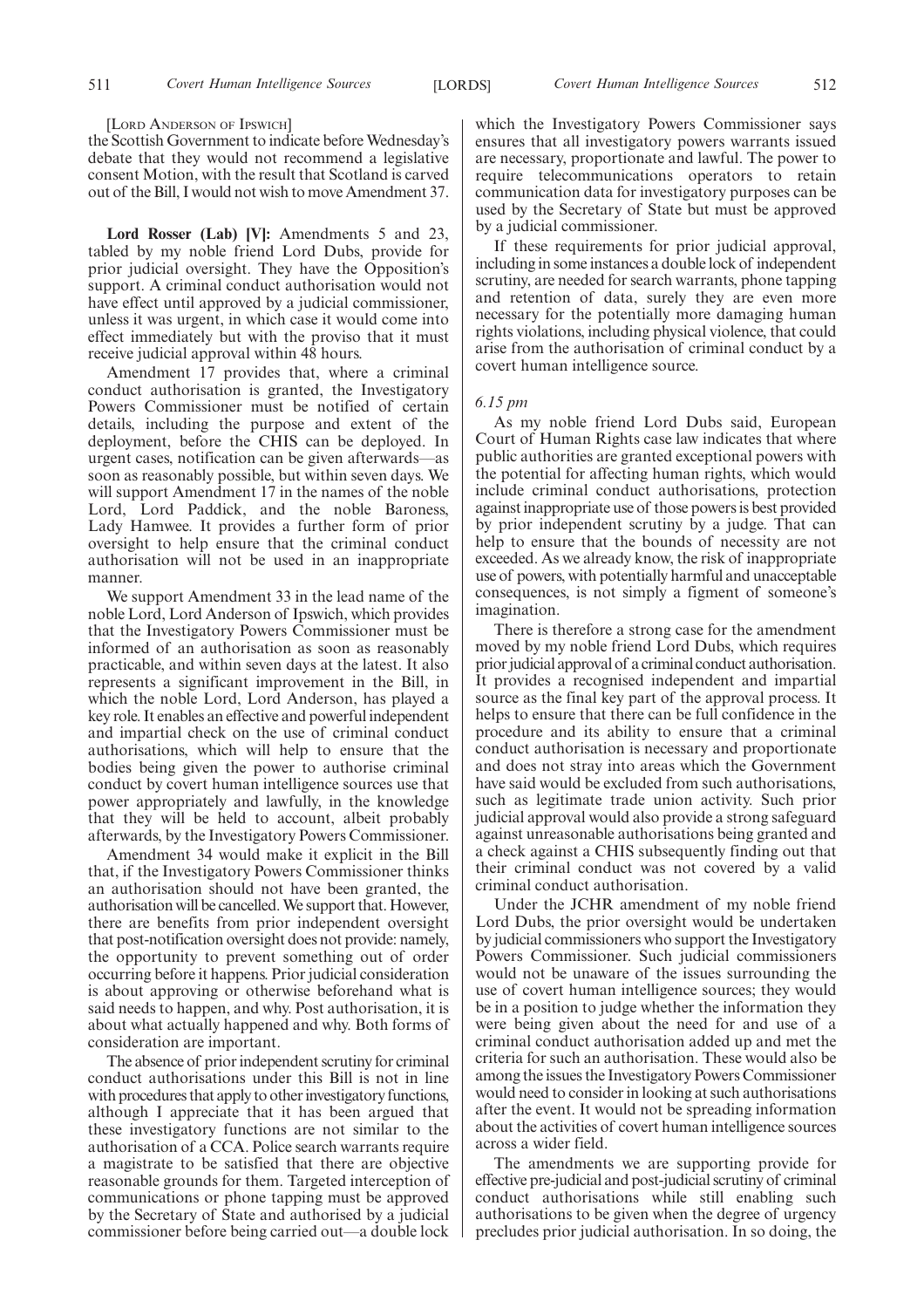amendments provide the balance between the need for flexibility over the procedure for giving authorisations and the importance of prior judicial authorisation to minimise the prospect—in what is otherwise selfauthorisation by an agency or other body—of a potentially ill-judged or incorrect authorisation of criminal conduct by a covert human intelligence source, with all the consequences that might have.

**Lord Paddick (LD) [V]:** My Lords, it is again a pleasure to follow the noble Lord, Lord Rosser. We agree with the arguments he put forward for the need for additional safeguards, beyond what is contained in the Bill. My noble friend Lady Hamwee and I have Amendments 17 and 43 in this group.

Amendment 43 provides for a senior judge to undertake a review of the use of informants and agents and their participation in crime; in other words, to get answers to the questions, "Why do we need this Bill?" and "How far should it go?", questions the Government have been unable to provide any evidence for. Contrary to what the Minister claimed in Committee, this review would not duplicate the oversight that the Investigatory Powers Commissioner provides in his annual review of the current use of the powers under the Regulation of Investigatory Powers Act. Instead, it would answer the questions we have been asking at every stage of this Bill that the Government have been unable to answer.

How widespread is the practice of using agents or informants who have been tasked to participate in crime? Who has been involved? Have they been brave men and women whose sole motivation is the public interest, or have they been people who lack civil responsibility, who do it for money and who have been engaged in very questionable activity—or is it both? The evidence we have heard on this point, arguably from equally reliable sources, has apparently been contradictory. To what extent has immunity from prosecution been a factor in the loss of intelligence and in potential covert human intelligence sources being deterred from helping public authorities? The Government have been unable to tell us, but this review would be able to answer the question—fundamental to the provisions of this Bill—of whether they are all needed. It would also answer the other crucial question: are the safeguards adequate?

That brings me to our Amendment 17. We have heard from Members of your Lordships' House who have had hands-on, practical, operational experience of the issues covered by the Bill, of whom I am only one. I hesitate to use the word "expert" after I was once described as an expert on drugs—a rather dubious accolade—so I shall use the term "practitioners". What we have heard from practitioners are the operational difficulties of prior judicial or ministerial authorisation. Practitioners have highlighted the differences between the existing provisions of the Regulation of Investigatory Powers Act—which relate to the interception of communications—and the new provisions, which relate to the use of covert human intelligence sources tasked to commit crime; I will refer to them as "participating informants".

The former usually involve the use of technology, such as the planting of a listening device or corrupting the software of a mobile telephone or a computer. The stream of information can be turned on and off remotely, without the target even knowing. The latter involves placing someone in an uncontrolled, unpredictable, often volatile situation, where the participating informant often interacts with dangerous criminals and often must use their own initiative to deal with rapidly changing and unpredicted scenarios with no real-time contact with their handlers or authorising officers. The former is passive and controllable intrusion. The latter is interactive and often uncontrollable.

The noble Lord, Lord Anderson of Ipswich, told us in Committee that he had been

"converted to the idea of prior judicial approval"

in the case of communications interception—as he has just restated—but that, again, tasking a CHIS

"requires decisions of a quite different nature based on immersion in the human complexities of fast-changing situations. Those decisions depend on close personal knowledge of a person's character, which will often be unreliable and volatile, and on assessments of the underworld group in which that person is embedded. The authorisation of criminality is simply one part of that complex human relationship."

The noble Lord also said that judges were good at assessing

"the likely operational dividend against the likely intrusive effects".— [*Official Report*, 24/11/20; col. 198.]

Our Amendment 17 is the result of listening to practitioners—and to those like the noble Lord, Lord Anderson of Ipswich, who has experience of being an Investigatory Powers Commissioner—and coming up with a compromise. The amendment allows the practitioners to do what they are good at: use the close personal knowledge of the participating informant's character, assess the underworld group in which that person is to be embedded and define the crimes that the participating informant is to be authorised to commit.

However, once the informant has been granted a criminal conduct authority by the authorising officer, that now participating informant cannot be used or deployed unless the Investigatory Powers Commissioner has authorised use or deployment. The Investigatory Powers Commissioner must consider the purpose and extent of the deployment and the type of criminality, in general terms, that it is anticipated the informant will be participating in. If the informant is not to be used to commit crime, IPC authority is not required. It is only once the informant is authorised to commit crime that IPC authority is needed.

If I may use this analogy, if you want to deploy a missile, you need one level of authority—in this case, the authorising officer. If you want to arm the missile with a warhead, you need another level of authority—in this case, the Investigatory Powers Commissioner. If the purpose or extent of the deployment changes, or the type of criminal activity in general terms changes, the IPC has to re-authorise the use of the participating informant. Contrary to what some critics have said, it would not be the case that, once given, IPC authority would give the authorising public authority carte blanche to use the participating informant at will.

The amendment allows judges, the Investigatory Powers Commissioner and his judicial commissioners, who must hold or have held high judicial office, to do what they are good at: consider the likely operational dividend against the likely intrusive effects, including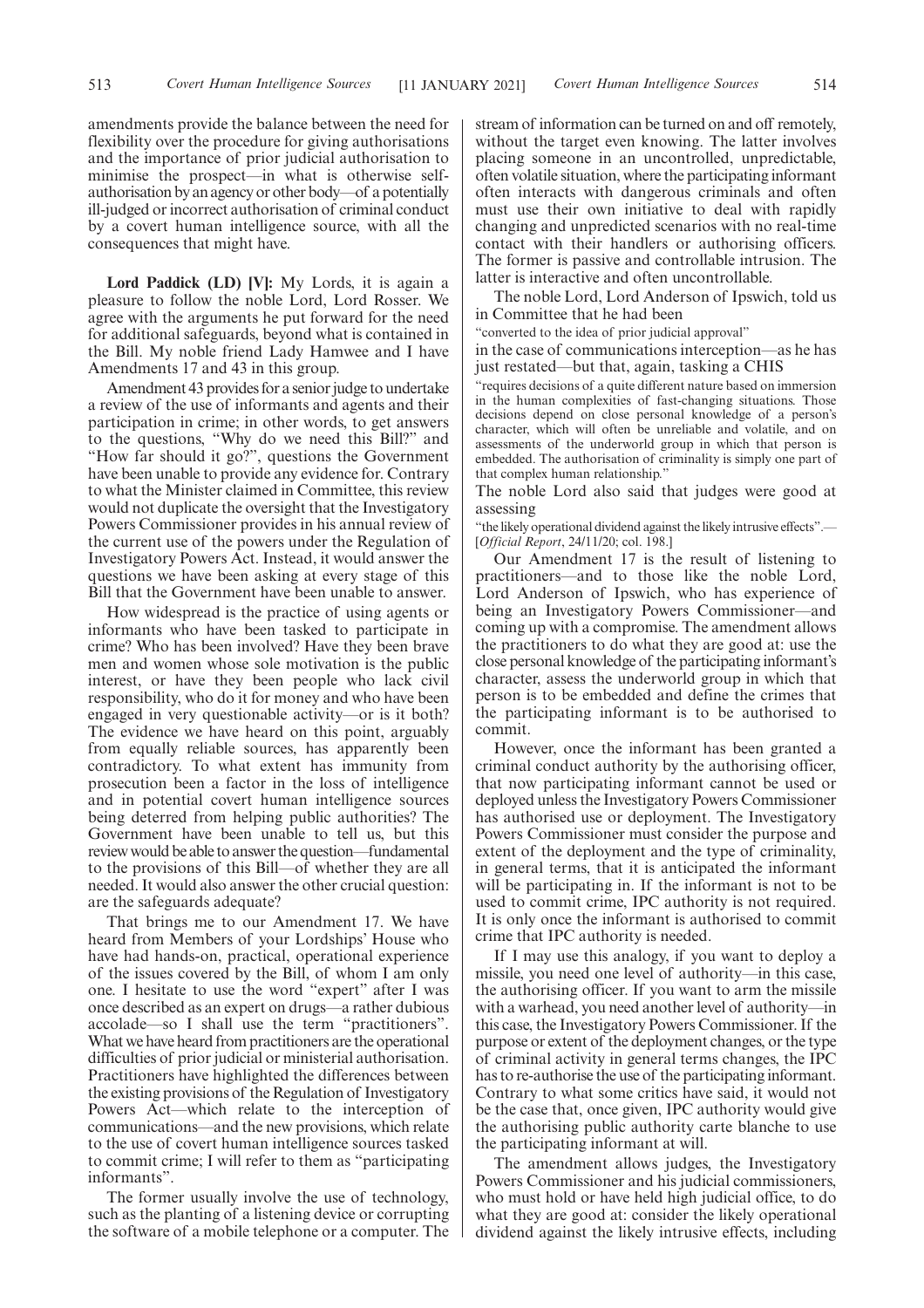#### [LORD PADDICK]

the potential for collateral damage or injury. If it is necessary to deploy the participating informant urgently, prior approval is not required but notification must be given as soon as reasonably practicable and, in any event, not less than seven days after deployment.

Our amendment attempts to square the circle. How can you have prior judicial authorisation without getting the Investigatory Powers Commissioner involved in the sordid details of participating informants but at the same time safeguarding against the kind of malpractice we have seen in the past, such as that described by the noble Lord, Lord Hain: infiltrating anti-apartheid groups, the Lawrence family support group, legitimate environmental groups and trade unions?

I believe that Amendment 17 provides prior authority by the Investigatory Powers Commissioner in a way that would be more practical in an operational setting. Amendments 22 and 33 lack the power to stop a CCA without Amendment 34; in any event, they do not amount to prior judicial authorisation, which is what many noble Lords have been calling for. As Amendment 17 authorises the deployment once the CCA has been granted, and not the criminal conduct authority itself, I believe that it is consistent with Amendments 5 and 16—that these amendments, if passed, would not pre-empt Amendment 17, which would also not pre-empt any other amendments in this group.

In Committee, the Minister said:

"We have been consistently clear that we want this important legislation to command the confidence of Parliament and the public and are thus willing to consider proposals which provide greater reassurance on oversight but do not impact operational effectiveness."—[*Official Report*, 1/12/20; col. 651.]

As a former police officer, I can say that this amendment fits the Bill. I intend to test the opinion of the House when we get to Amendment 17.

#### *6.30 pm*

**Lord Thomas of Cwmgiedd (CB) [V]:** My Lords, I do not wish to address at any length the various competing amendments that are being suggested. Speaking for myself, I believe that pre-authorisation in one of the forms suggested is the obvious way forward. I have absolute confidence in the ability of the judicial commissioners to assess and make a judgment and, although I have much sympathy with the view that things are better now than they were in the past, we simply cannot ignore past experience, as we are constantly reminded.

As my second choice, I would go for real-time notification. I tabled Amendment 34—this is the subject on which I wish to speak—to clarify the position as to what happens if, after notification, the judicial commissioner expresses the view, or says, "This should not have happened." It is clear from the way the Bill is drafted that, as the term "notification"is used, everything that is done prior to any decision by the judicial commissioner would remain authorised. The amendment proceeds on that basis and seeks to make that clear. However, what then happens if the judicial commissioner says, "Well, this should not have been granted"? It is very important when we try to clarify the law and put it on a statutory basis that we do not engage in a fudge. The word "notification" is used deliberately to provide for notification, but it simply does not say

what happens when the commissioner makes a decision. This amendment makes it very clear that, if the judicial commissioner says that this should not have been authorised, then, subject to unwinding under a degree of judicial supervision, the activity must stop.

I have had very helpful discussions. I pay tribute to the Minister for organising this and to the officials who have been clear in some of their views. However, it has been explained to me that, in these circumstances, it is thought that, if the activity has not started, it would stop; but if it has started, it must be for the authorising officer to consider what to do. This is plainly not good enough. First, the judicial commissioner is not giving advice but making a determination; although not they are not sitting as a judge, it is as close to a judicial decision as you can get. Secondly, if the judicial commissioner says that this should not have been granted, can the authorising officer say that he is acting lawfully by going on with the activity? Thirdly, in those circumstances, is the officer at risk of committing the offence of misconduct in public office? It would be extraordinarily difficult to see how he could continue. What happens during the process of a criminal trial if a person continues in such circumstances? Does all this have to be disclosed?

Worst of all, what is to happen when the Investigatory Powers Commissioner publishes in his report that he said, "This should not have been granted" but the police or security services went on with it? As I understand it, the justification for opposing this, or saying that it is unnecessary, is, first, that the judicial commissioner is not making a decision but merely giving advice. With respect, that is pure sophistry. Secondly, it is said that you cannot have unwinding under judicial control as judges are not experienced in this sort of matter. I ask those who have doubts about the ability of judges to protect people to read the decision to which I was a party in a case called WV in 2011. In respect of a person who provided very valuable information to the police, the judiciary had to act to protect the person concerned, but in circumstances where in no way could that person be identified.

Therefore, it seems that the question of this amendment is straightforward. If a police officer or a member of the security services who has granted authorisation continues and does not accede to the judge's decision, this says that we are a country that does not abide by the rule of law. In my respectful submission, it would be very difficult to see how this could be judged internally and it would do our security services great damage if it related to something overseas.

However, as this last remark shows, what I fear for in this is the damage that continuing with activity if the judicial commissioner says no will do to the security services. If the Minister opposes this amendment, I would ask her to set out what is to happen; we cannot leave this point undealt with. If it is possible, I ask her to deal with three of the main scenarios. If no activity has happened, surely the activity must not proceed. If activity has started, it must be stopped and unwound. I would hope for an assurance that, once the views of the judicial commissioner have been expressed, the activity would not go on.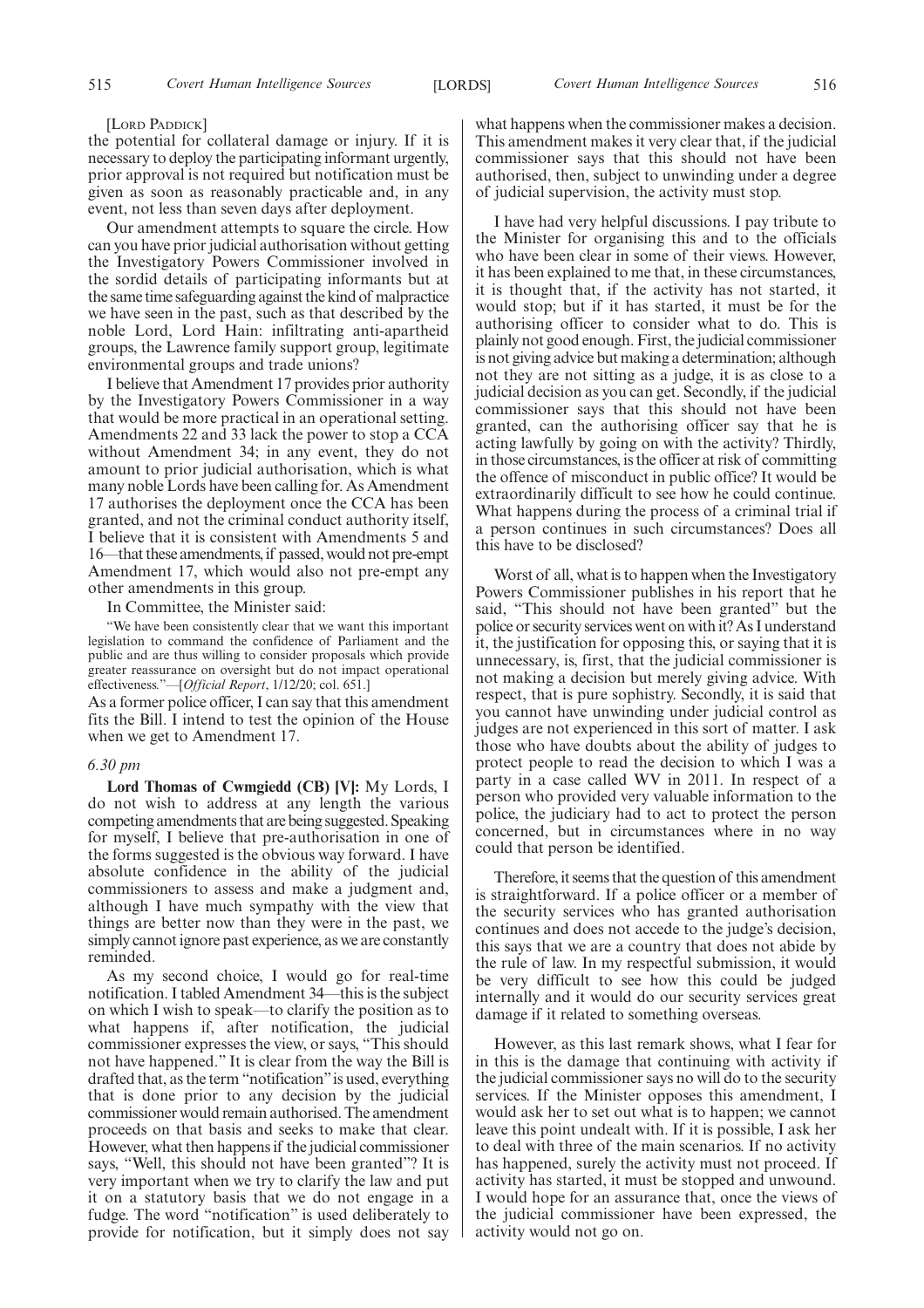517 *Covert Human Intelligence Sources Covert Human Intelligence Sources* [11 JANUARY 2021] 518

This amendment seeks to deal with a subject that may be uncomfortable for people to face up to: that you have an authorising officer who says, "Yes, I think this is all right" and then a judge says, "No, it wasn't." We need clarity. When you think about this question, it shows the dangers of not having pre-judicial authorisation in a system. I suspect what will happen—this is why it is a great pity that we have not been able to go into this in much more detail with examples of what actually happens—is that once a judge says, "This should not have been granted" we will probably gradually move to a system of pre-authorisation.

**Baroness Massey of Darwen (Lab) [V]:** My Lords, I very much enjoyed the previous speech, which gave me much information about a great number of things. I thank the noble and learned Lord, Lord Thomas.

My noble friend Lord Dubs has set out the parameters of Amendments 5 and 23 and my noble friend Lord Rosser has made incisive comments on them. I will add just a few comments in support of my noble friend's arguments. Basically, the issues in the amendments are covered in Chapter 7 of the Joint Committee on Human Rights report on CHIS, entitled "Adequacy of oversight mechanisms"—surely absolutely essential. The Joint Committee had several concerns about this part of the Bill.

First, the Bill does not suggest any independent scrutiny of criminal conduct authorisations before they are made and acted upon. Secondly, the process of granting CCAs will be kept under review by the Investigatory Powers Commissioner in the oversight of CCAs after the event. He or she will not be informed of the authorisations at the time they are made, so how can prompt scrutiny take place? It is worth repeating those points, which were made by my noble friend Lord Dubs.

The Joint Committee on Human Rights report quotes Sir Desmond de Silva's report on the death of Patrick Finucane. He accepts as legitimate the running of agents within terrorist groups as at the heart of tackling terrorism but says that the

"agent-running must be carried out within a rigorous framework. The system itself must be so structured as to ensure adequate oversight and accountability."

Those conclusions are consistent w\ith the requirements of human rights law. There must be effective safeguards against abuse. The question is: does the Bill provide that rigorous framework of oversight and accountability? The amendments query that. In its submission to the JCHR, the law reform and human rights organisation Justice said that the Bill is

"extremely limited in its oversight mechanisms"

and that its safeguards were "woefully inadequate".

The draft code of practice published with the Bill describes how the CCA practice will operate. Only a designated officer within a public authority may make a CCA, and this must be made in writing unless urgent.

Oversight of the Investigatory Powers Commissioner who must be a senior judicial figure, of courseapplies to CCAs. The IPC has the powers to conduct investigations, inspections and audits, but these are oversight functions only. The IPC does not have the capacity to investigate every time a CCA is used. The IPC role is restricted to covering the use of the power to grant CCAs in the annual report to the Prime Minister. This can be redacted before going before Parliament.

Reprieve has said:

"Once more, the oversight powers in this Bill are far weaker than those operated by the UK's intelligence partners. The FBI has repeatedly released details of the number of crimes committed by its agents as part of efforts to increase transparency over the use of this power.'

There is currently a lack of prior independent scrutiny or approval for CCAs, as described in the report of the Joint Committee on Human Rights. This contrasts with, for example, police search warrants and phone tapping.

The Bill requires amendment—and these amendments in particular—to remedy this lack of prior judicial approval for CCAs, with provision for urgent cases, and I strongly support Amendments 5 and 23.

**Lord Cormack (Con) [V]:** My Lords, for the second time today, I have the great pleasure of following the noble Baroness, Lady Massey of Darwen, and I am delighted to do so.

There seems to be a degree of consensus among those who have spoken so far. We all believe that oversight at a high level is essential. I have signed the lead amendment of the noble Lord, Lord Dubs, and I meant to sign Amendment 23, but something went wrong—it certainly must have been my fault—and his amendments offer one route forward. I have joined forces with my friend, the noble Lord, Lord Hain, the noble Lord, Lord Blunkett, and my noble friend Lady Wheatcroft to offer an alternative: the Secretary of State. I do not have terribly strong feelings as to whether the oversight should be judicial or conducted by the Secretary of State, but they could be complementary—they are not incompatible—and the excellent amendments of the noble Lord, Lord Anderson, are certainly not incompatible with Amendments 5 and 23, as the noble Lord, Lord Rosser, pointed out, having signed all three himself. When we are dealing with matters of life, death and the country's security, we do not want what the noble and learned Lord, Lord Thomas, fears—fudge rather than clarity, as he advocated with particular clarity.

I have a suggestion, and I hope that my noble friend the Minister will take it seriously. She has been very kind in making officials available to many of us. I have much enjoyed the discussions I have had, which have mostly focused on young people being used as CHIS; we will come to that later in our debate. She has been very helpful, as the noble Lord, Lord Dubs, said. I would like her to talk personally to the noble Lords, Lord Anderson and Lord Dubs, probably on one of these ghastly Zoom calls where they can all talk together. The noble and learned Lord, Lord Thomas, and the noble Lord, Lord Hain, should also certainly be included. I would like to come out of this an amendment which the Minister can table and introduce at Third Reading, incorporating the best features of all the amendments before us this evening.

Oversight at a high level is essential to create public and parliamentary confidence. Whether that high level is judicial or the Secretary of State, I have a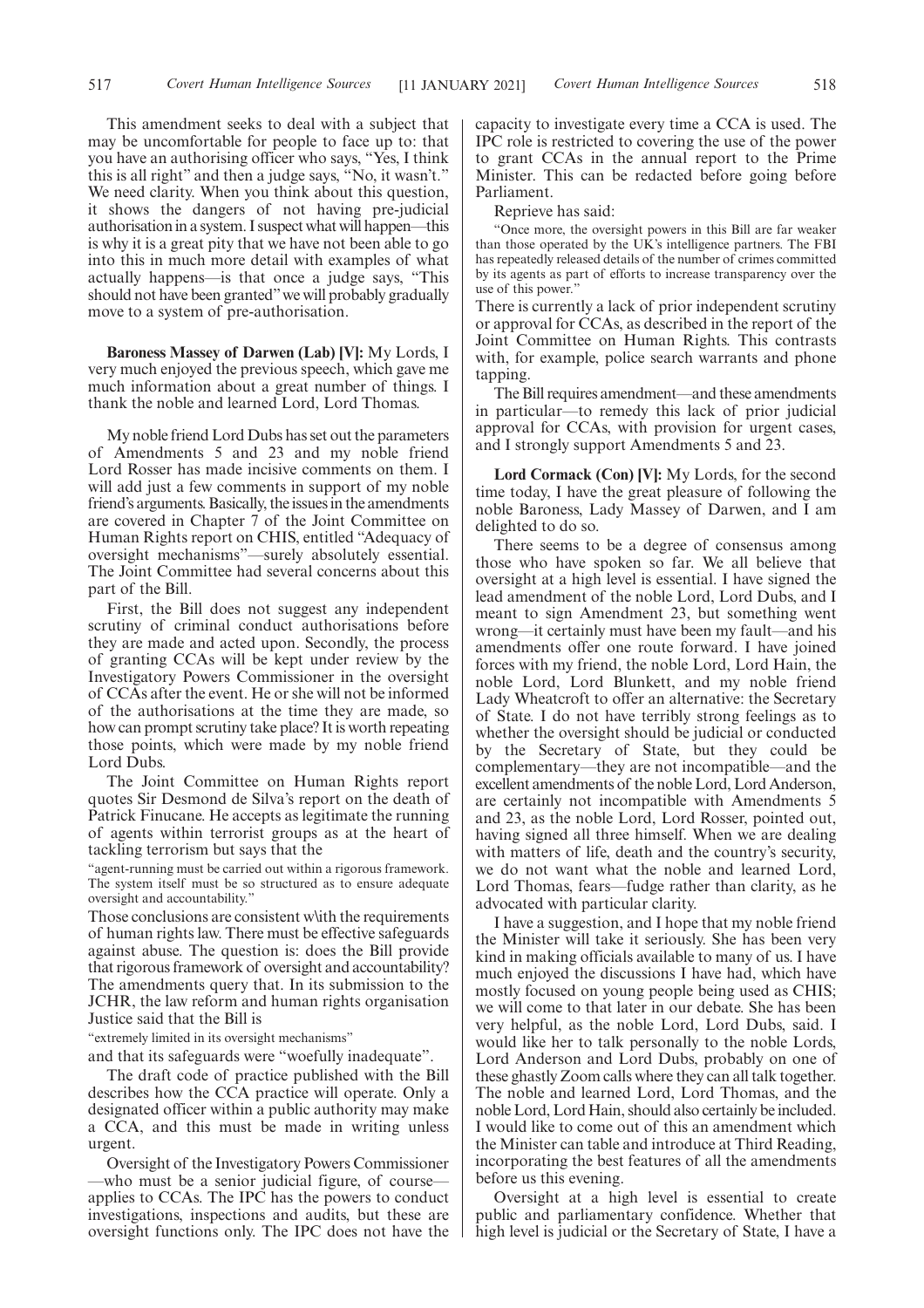#### [LORD CORMACK]

reasonably open mind, but it is important that we try to reach a consensus, so that the Bill commands parliamentary and public confidence and we do not have the sort of fudge the noble and learned Lord, Lord Thomas, feared but, instead, the clarity he so brilliantly advocated.

## *6.45 pm*

**Lord Blunkett (Lab) [V]:** My Lords, I support my noble friend Lord Hain in his admirable description of what has happened historically and what we need to avoid in the future. Our previous debate was cracked before Christmas because we had a break and started again on another day. I shall try to be brief because I hope that will not happen this evening and that we can move forward with some form of consensus.

In commending the admirable speech of my noble friend Lord Hain, I have to say that we are getting ourselves in a real muddle. Having sat through the earlier debate on the previous group on the very reason why this Bill is necessary, I feel incredibly sorry for the Minister. Not only does she have three major Bills on her hands and all the other day-to-day questions and activity, but she must scratch her head about why something that was taking place without the framework we are trying to develop is now being criticised when a framework is being put in place.

I have a great deal of sympathy with her, and I am grateful that she was prepared to talk to my noble friend Lord Hain and me about this. I was also grateful to the Met, the counterterrorism branch and the security services for the discussion I had with them, refreshing my memory—as the noble Lord, Lord Anderson, has—about what has taken place over the years since I was Home Secretary and the improvements that have been put in place, including the order passed in 2013 that the noble Lord referred to. I think it was Statutory Instrument 2788.

The other part of the muddle seems to be this: the noble Lord, Lord Anderson, is right, in my view, to say that it is probably not appropriate for a judge to make the pre-review, and therefore the authorisation of criminal activity. I too think it is not appropriate, not for the reasons he gave, but because I do not think that judges should authorise criminal conduct and criminal activity. They are then in an entirely different role to the one they were trained to undertake and have our confidence in carrying through independently. That is why the Minister is almost certain to agree to Amendment 33—spoken to by the noble Lord, Lord Anderson, today and in its previous iteration before Christmas—to make some progress. I say to the noble Lord, Lord Cormack, with whom I often agree, that I think there has been some move behind the scenes and that we will see that carried through on Wednesday.

I can understand the concerns of those operating in the field that we should distinguish between, for instance, those taken on as what used to be called "snouts" or informers and placing someone, as a police officer, in a situation of potential criminal conduct, which is very different. I understand that very well. At a higher level, it is really important to see the implications of placing an officer in those situations, which might have a major knock-on effect in terms of the reputation of the Government, never mind the policing and security services.

In those circumstances, it would be appropriate for the Secretary of State to authorise the clearance prior to the activity beginning, as happens with phone taps and surveillance. In those circumstances, while this amendment is much tighter than the previous one that I, my noble friend Lord Hain, and others signed, it is desirable to have that level of authorisation for very specific placements of trained officers while giving greater flexibility to what the noble Lord, Lord Paddick, has talked about and must have experienced on a day-to-day basis when he operated in the police service.

This is so complicated because these elements do not sit easily with each other. It is not easy to sort out what would be the most appropriate way forward. I simply ask the Minister to consider whether a higher level of authorisation is required for very specific activities where an officer, whether in the police or security services, is placed in circumstances and situations that could lead to considerable reverberations down the line, taking into account the strictures made on human rights and, of course, our duty of care.

I am not sure that I feel comfortable with the amendment moved and supported by my own side, and I will finish on this. There is a wonderful feeling at the moment that politicians are not appropriate for, or capable of dealing with, high-level situations, even though they have been elevated to the highest possible level. I understand that, particularly at the moment, but I cannot for the life of me understand why my own party is so taken with giving the judiciary roles that are not about judgments of criminality or even carrying out reviews, both of which judges are perfectly capable of because that is their role. What is this love of the belief that we should hollow out the state, as we call it in the academic world, so that politicians are seen as incapable of making decisions and taking responsibility for them, but judges are not? I worry about this, because we are getting ourselves into a terrible mess, where eventually politicians will dance to the tune of Covid but very little else.

**Baroness Wheatcroft (CB) [V]:** My Lords, it is a pleasure to follow the noble Lord, Lord Blunkett, who speaks with deep personal experience and authority. I listened to the passionate debate on the previous group of amendments, and now on this group. The noble Lord, Lord Dubs, made his case for Amendment 5 in his usual persuasive manner, but I favour a slightly different approach, not least for the reasons outlined by the noble Lord, Lord Blunkett. Hence I will speak to Amendment 16, as introduced so effectively by the noble Lord, Lord Hain, and supported by the noble Lord, Lord Cormack.

If the state is to grant advance pardon to individuals to commit serious breaches of the law, this should not be a common occurrence, and it is a decision that should be taken at the highest level. To my mind, that should be at the level of government. I accept that there might be occasions when, for matters of national security, criminal acts will need to be committed, but I have not been convinced of the need for change in the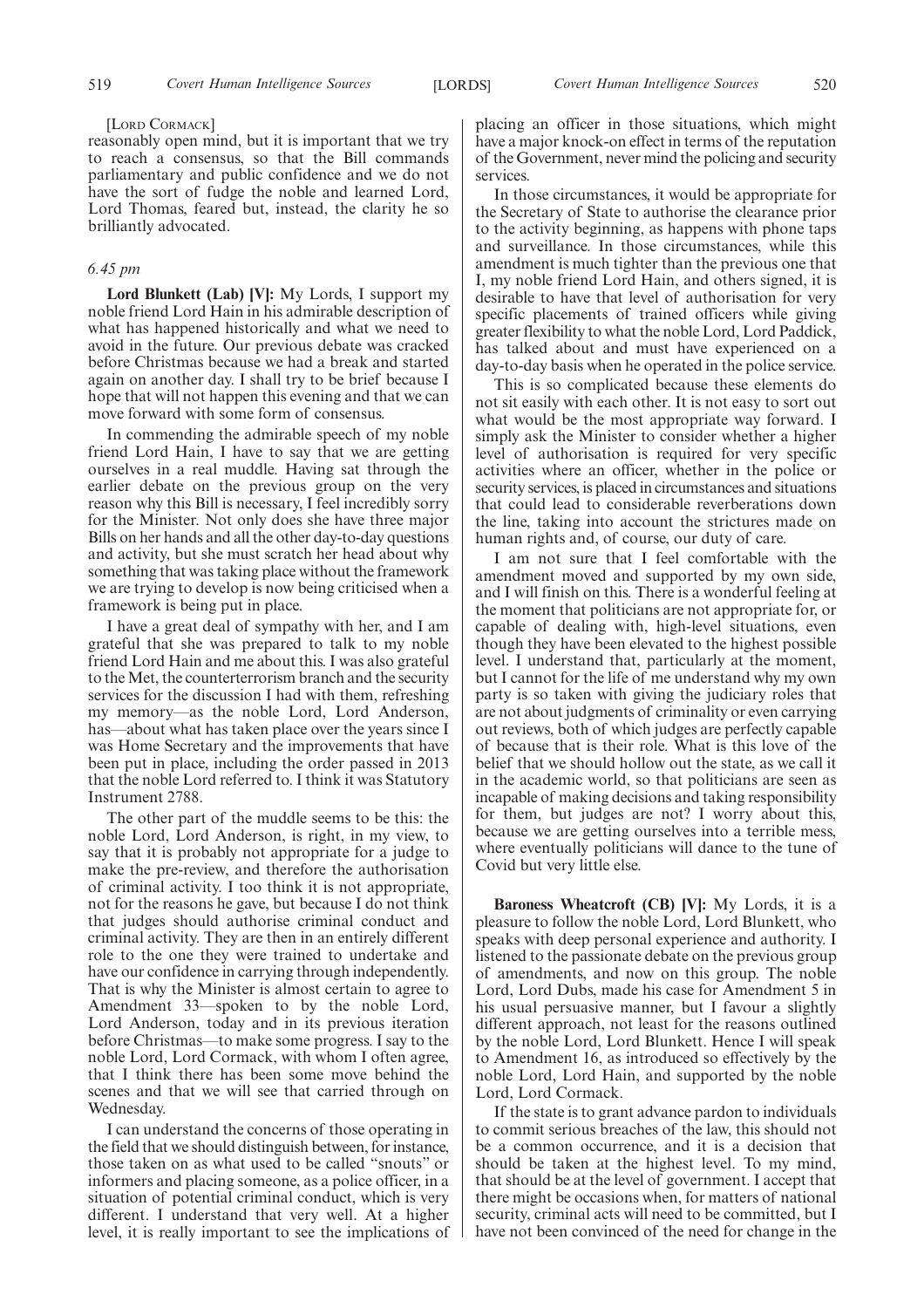I have many qualms about this legislation. As many have remarked, the Government have repeatedly failed to make a convincing case as to why such a drastic abandoning of moral norms should be sanctioned. They have certainly failed to provide convincing arguments as to why such a broad set of agencies should need access to criminal conduct authorisation. What undercover activity does the Food Standards Agency, for instance, envisage having need of? However, while I am not comfortable with aspects of the legislation, I have no doubt of the Government's determination to press ahead with it. It is therefore down to this House to try to make it more palatable.

As ever, the Government are keen to embrace anything that will show contempt for the European Court of Human Rights, and this obviously presents an opportunity to do that. But it is imperative that we try to stop these powers being used with impunity—and how better than by making government directly accountable? It would clearly be wrong for officials to have the power to grant immunity from prosecution to undercover agents on the basis of what they perceive as necessity without external authorisation.

The noble Lord, Lord Dubs, believes that the judiciary could provide that authorisation; the noble Lord, Lord Blunkett, pointed out the flaws in that. I would prefer it to be the Government: the shift in responsibility from Ministers to officials has become a worrying trend. It seems that senior officials are deemed dispensable these days, but Ministers are not; ministerial resignations are now very rare, although I am sure that most of us have a little list of those that we feel are long overdue. The issuing of these orders is a very serious decision, with potentially enormous effects; it would surely be appropriate for a Minister to take ultimate responsibility.

**The Deputy Speaker (Lord Lexden) (Con):** My Lords, the name of the noble Lord, Lord Rosser, appears next on the list by mistake—he has already spoken—so I call the noble Lord, Lord Butler of Brockwell.

**Lord Butler of Brockwell (CB) [V]:** My Lords, in supporting the new clause in Amendment 33 and its consequentials, I am riding pillion to my noble friend Lord Anderson of Ipswich. When I heard his speech at Second Reading, I immediately felt that his approach struck the most practical balance in controlling the activities of intelligence agencies embedded in groups carrying out criminal activities. Following the noble Baroness, Lady Wheatcroft, I rather suspect that the scale of this is both at a lower level and in a larger quantity than previous speeches have suggested. One has to see the practicality of that in those terms.

My experience, both when I was in government and when I was on the Intelligence and Security Committee of Parliament, leads me to believe that control of these operations requires three things. First, it requires better precision than there has been so far in the definition of how far agents can be authorised to go in participation in criminal activities. That is fair to them, and it is fair to the authorities. Ever since the

case of Brian Nelson, the Northern Irish loyalist informer, to which I referred in Committee, I have felt that it is unsatisfactory that judgments on these matters should be left open and to the discretion of prosecuting authorities after the event, although I have no doubt that the decision to prosecute Nelson—indeed, he confessed—was correct.

Secondly, there is a need for close contact and immediacy in the control exercised. These situations in which covert intelligence agents are involved are often fast-moving. Communication between agent and controller may need to be rapid, and control needs to be agile. I do not believe that that can practicably be provided by a judge or a Secretary of State.

Thirdly, independent oversight is needed in as close to real time as possible. Controllers cannot be the judge and jury in these matters—certainly not the sole judge and jury—since there is an obvious temptation to cross lines in the interests of achieving what are often laudable objectives. I am persuaded that oversight is likely to be best achieved by giving the independent Investigatory Powers Commissioner a more active and immediate role. It seems to me that the provision proposed by my noble friend in the proposed new clause achieves these objectives in a practical way, and I am glad to hear that the Minister is inclined to agree that this is a fair and effective way forward.

The Liberal Democrats' Amendment 17 takes a similar approach and, to that extent, I am sympathetic to it, but I am sceptical about whether the requirement for "prior approval" by the Investigatory Powers Commissioner, even with a get-out clause in circumstances of urgency, would meet the requirement for operational agility—so I will stick with my support for my noble friend's amendment.

#### *7 pm*

**Lord Mackay of Clashfern (Con) [V]:** My Lords, it is a great relief to follow the noble Lord, Lord Butler of Brockwell, because I entirely agree with him. Agility, competence and experience in looking at a matter such as this are important. The commissioner has just that, being very flexible and close to the situation.

I have had difficulty in following some of this debate, as well as that on earlier amendments. I cannot believe that it is in accordance with the rule of law that Governments and their officials should ask people to commit crimes. That seems the very reverse of the rule of law, which says that you should not commit crimes and you should do what the law tells you to do as a general and universal rule. This Bill sets out a framework under which certain kinds of necessary activity in relation to the subject matter are defined in respect of day-to-day requirements, so that when the act is performed it is no longer a crime and therefore it is perfectly reasonable for the handler to ask the person in question, the participant, to do it. If it was kept as a crime, it would be breaking the rule of law.

I agree with the view that those initially responsible for activating this procedure need to be trained and experienced, and I have seen evidence that that is so. What I find difficult to be sure of is the exact level at which some help and advice should be given. I am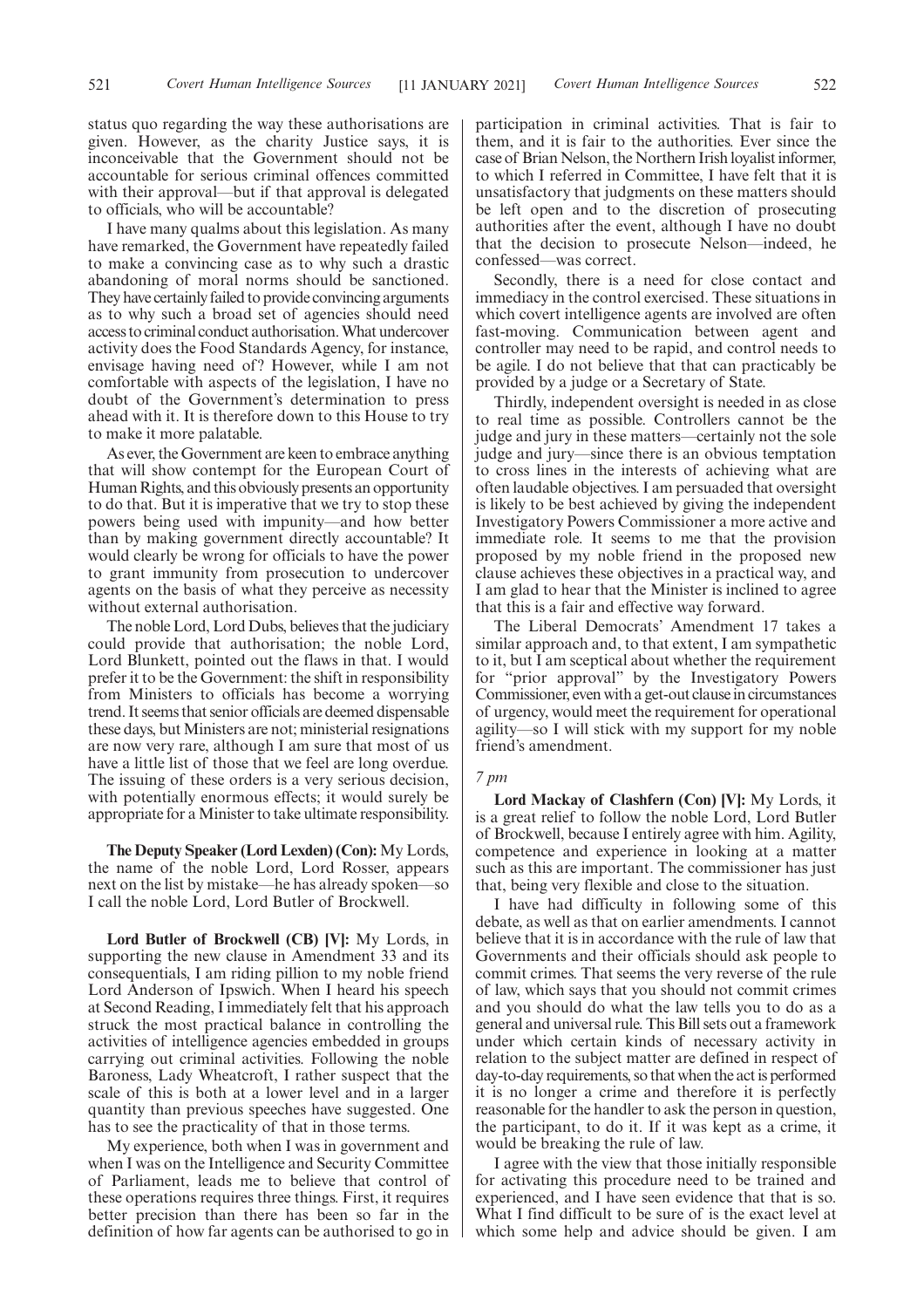#### [LORD MACKAY OF CLASHFERN]

confident that the Investigatory Powers Commissioner is qualified to give a view on the propriety of a particular course of action and whether it should be regarded as a crime.

As was said earlier, those who defend us when we are in the Palace of Westminster have to take serious decisions very quickly against an existing background of law. The problem in this context is that there is no particular background of law except that the actual doing of the thing is a crime at the present time. I do not agree with the view that that is a satisfactory system which should remain, but it is right that, so far as is possible, prescription of what can be done in regard to a matter of this kind should be available to the participant in advance, with as high judicial or legal authority as is appropriate in the circumstances; namely, that time may be of the essence and therefore it may be urgent to obtain advice. I agree with the view that this is best done by the commissioner.

I agree with the amendment tabled by the noble and learned Lord, Lord Thomas, if it is necessary. I have the feeling that the investigation commissioner has authority to deal with an objection of this kind in terms of the 2016 Act. I do not feel sufficiently confident to contradict the noble and learned Lord, Lord Thomas, on the need for this amendment, but I would be glad to know what the position is on the powers the commissioner has to deal with this matter.

**Baroness Chakrabarti (Lab) [V]:** My Lords, I can be brief on this, currying some favour, I hope, with the Government Whip that will be taken on board when I speak in a later group to my own amendments once more. It is a great privilege to follow the noble and learned Lord, Lord Mackay of Clashfern. Your Lordships heard it from him: when is a crime not a crime—when it has been pre-authorised with immunity attached in advance? That would be a difficult thing to explain to most members of public. However, it is not so difficult, perhaps, when you compare it with intrusions into our privacy, which is where this model comes from.

The complexities of this debate just make me sadder about where we got to in the previous one. We now have to decide about safeguards, because your Lordships have potentially created a breath-taking immunity. Under existing surveillance law, there are different models: it takes a magistrate to authorise an intrusive search of your premises; it takes a Minister to authorise the tapping of your telephone; yet inserting an undercover agent—more intrusive than either of those two measures, because a human will change your behaviour, not just monitor it—is internally authorised. Now, we have gone further, and a crime can be committed, authorised by the Executive, authorised by the police for their agents, authorised by the intelligence services for their agents, and so on.

Clutching at straws for safeguards, I have to support some kind of external authorisation at the very least. If it is good enough for search warrants and telephone taps, it must be even more necessary when criminal conduct, including violent conduct, might be authorised. As for which model, I have heard the arguments either way, and I tend to think political warrantry of something so politically dangerous is problematic, and it has

proved so in the past. Former Government Ministers have written in their memoirs about how tired they were when, late at night, they were making endless intrusive surveillance authorisations. It is not about hollowing out the state; it is about trying to insert independence into the realm of criminal law. I admire the thrust of the eloquent speech of the noble Baroness, Lady Wheatcroft: if Government are to do such a thing, they should take some responsibility, not just for legislation but for authorisations.

We heard from the noble Lord, Lord Butler, with his enormous experience, his prediction that there will be some low-level warrants here and a very large number of them. This would present a real problem if it was political warrantry, because Secretaries of State have a lot to do, and there are going to be a lot more warrants under this legislation than those limited to, for example, the security services.

These are all imperfect checks and balances but, on balance, at the moment I prefer judicial authorisation, even though that will, in my view, bring dangers for the judiciary. Post-notification authorisation is a very weak protection but, if it is to happen, I agree completely with the noble and learned Lord, Lord Thomas of Cwmgiedd, that Amendment 33 without Amendment 34 is pretty much a nonsense.

**Lord West of Spithead (Lab) [V]:** My Lords, it is a pleasure to follow the noble Baroness, Lady Chakrabarti. She kept me well aware of civil liberties for three years when I was the Minister with responsibility for security, counterterrorism and cybersecurity, and she did it with complete purity of purpose. I do not think that anyone should have a go at her for anything other than that, so it is a pleasure to follow her.

An awful lot has been said already and time is running short. I am strongly supportive of judicial oversight of these powers. Looking at the package of amendments before us, Amendment 33 appears to be a balanced and practical proposal, and I rather like it. However, the noble and learned Lord, Lord Mackay of Clashfern, has convinced me that, in a sense, it has to be looked at in conjunction with Amendment 34, in the name of the noble and learned Lord, Lord Thomas, because the two sit well together. The Minister needs to look at them, as together they would achieve what we want in this very sensitive area.

On Amendment 16, I have considerable sympathy with having a Minister involved, but there is an issue with how many things one has to sign. I found that, when I was a Minister, I had all the dross and had to pass the really meaty bits up to the Home Secretary, who seemed to think that she was rather overloaded anyway—and that was after I had taken a hell of a lot of the weight away. So there is an issue there.

We also need to look at the wording of that amendment very carefully. Saying that one of these people is "employed" is quite specific and tricky. Similarly, the wording of Amendment 23 is slightly unclear, and we need to be careful. However, the amendment that I really like is Amendment 33, probably in conjunction with Amendment 34.

**Lord Rooker (Lab) [V]:** My Lords, it is an absolute pleasure to follow my noble friend Lord West of Spithead.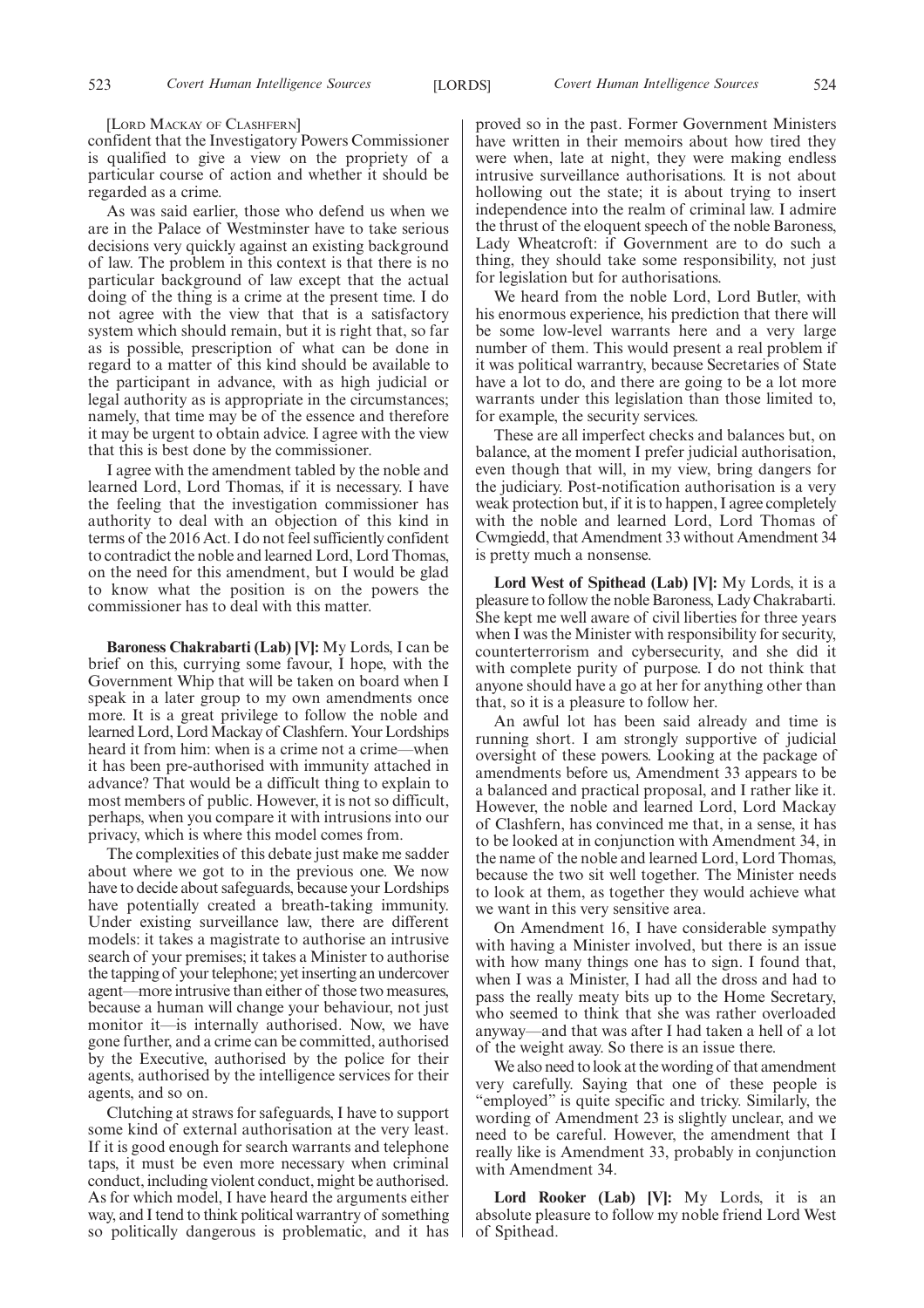There are some amendments in this group that I object to, and I shall vote against them if they are pushed to a vote. I want to restrict my remarks to two amendments—Amendment 16 and Amendment 33 with its consequentials.

I am a bit confused about Amendment 16 in the same way as my noble friend Lord West has just alluded to. I have massive respect for my noble friends Lord Hain and Lord Blunkett. I operated as Minister of State for each of them for a year—at the Northern Ireland Office, under direct rule, and at the Home Office. In both cases, my role involved purely domestic policy—the only time I got close to anything remotely related to this was at the Northern Ireland Office on two of the 13 duty weekends that I did in a year.

However, as I made clear in Committee, I simply do not agree that the Secretaries of State should be involved in the issuing of authorisations. We are talking here about a level of detail and relationships with people probably long term, in the case of many CHIS—that means it is just not possible, practical or, in my view, proper for Secretaries of State to be involved. I agree completely with the arguments put forward, both this time and the previous time, by the noble Lord, Lord Butler.

As for paragraph (b), which would require the CHIS to be an employee, as my noble friend Lord West has just referred to, I am at a slight loss to understand it. The Bill is not talking about undercover police officers who are employed as police officers, or undercover security officers employed by the security services. We are talking about a range of people with civilian occupations who are employed by other authorities—I will give some examples in a minute—or about common criminals, who are probably not employed by anyone. So I do not understand the idea that they have to be an employee of the authority. That simply cannot be done; it is a contradiction.

## *7.15 pm*

The business case provided by the Minister, which was sent to everyone a few days ago, gives around 20 case studies. As far as I can tell from the careful language that they are written in, the vast majority of the CHIS examples in the case studies are employees of a company committing a crime.

In example 6, concerning the Competition and Markets Authority, the board of directors of a company had been complicit in a price-fixing cartel. It was the board of directors that decided that it was going to get out of that and comply fully with the law—and obviously in order to do that arrangements had to be made.

Two examples concern the Environment Agency. Example 7 involves a maintenance engineer who contacts Crimestoppers to say that their company is up to no good; he or she then becomes a CHIS. The other example is a fisherman, licensed to take a sustainable amount of endangered species, who has become unwittingly involved in criminal activity. Those are not employees of the issuing authority; they are ordinary citizens who have been pulled into criminal activity by the company that employs them, and they do not want to be part of it.

The noble Baroness, Lady Wheatcroft, mentioned food. Example 9 concerns the Food Standards Agency. One of the examples given here is of an employee, as you would expect, involved in a food business, who has seen something or been pulled into something that they know to be wrong, and so decides to make a phone call. It is crucial that that person then becomes a CHIS. It is a big business, involving billions of pounds. There is a lot of money to be made in mistreating meat and mislabelling it, and in selling one thing as something that it is not.

You are not going to get employees of local government or the FSA being sent to companies, because they will not know; they are operating on intelligence and on whistleblowing. It is completely impractical, as far as Amendment 16 is concerned, that they be employees of the authority. In that respect, I just do not understand it. It is only outsiders who have the information, and they will not be employees of the authority.

I fully accept that there are consequentials. If I heard the noble Lord, Lord Anderson, correctly, by the way, he wants to accept Amendment 34, so I think Amendments 33 and 34 are a package. I do not want to repeat my speech from Committee when I made the same points and emphasised the impracticality of some of the suggestions about prior judicial review. I am certainly prepared to support Amendment 33; it is the practical solution. We can legislate all we like about the principles and what we would like to see happen, but it is about practical operation and what will work. The Government would be very wise to accept it. From reading it and comparing it to the amendment in Committee, I can see that the parliamentary draftsmen have been involved.

I was very grateful to take up the Minister's offer of a phone conversation with some of the specialists in this area. I pointed out to them that they needed to give better practical examples from real life for us non-lawyers and those legislators not directly involved in this, so that there could be an understanding of the practicalities. In a way, that is what has happened with the case studies. Very few Peers have referred to the case studies, but I hope they will be studied.

There is one final thing I would like to knock on the head and that is the constant references to "any crime". I do not understand this. With some of what has been said, I have wished we had ordinary rules of debate because I would like to have intervened. Some of the things I have seen written by noble Lords are absolutely outrageous. The fact is that the notification of the authorisation of a covert human intelligence source must comply, unqualified, with the European Convention on Human Rights. That is the reality. It rules out any crime. The Bill does not allow the legalisation of any crime. For Peers, who are legislators and opinion formers, to say this—frankly, I do not understand it. It is deliberately misleading the public and others. I think they should stop it and go back and read the reality of what we have been provided with.

**Lord Mann (Non-Afl) [V]:** My Lords, I very much agree with the detail and the general sentiment in the excellent contribution of the noble Lord, Lord Rooker. The word "practical", which he used several times, is a vital word, to which I would add "mundane", which I think he used once, referring to the mundanity of many of the orders, and the potential volume of those mundane orders. I speak not as any legal expert, but as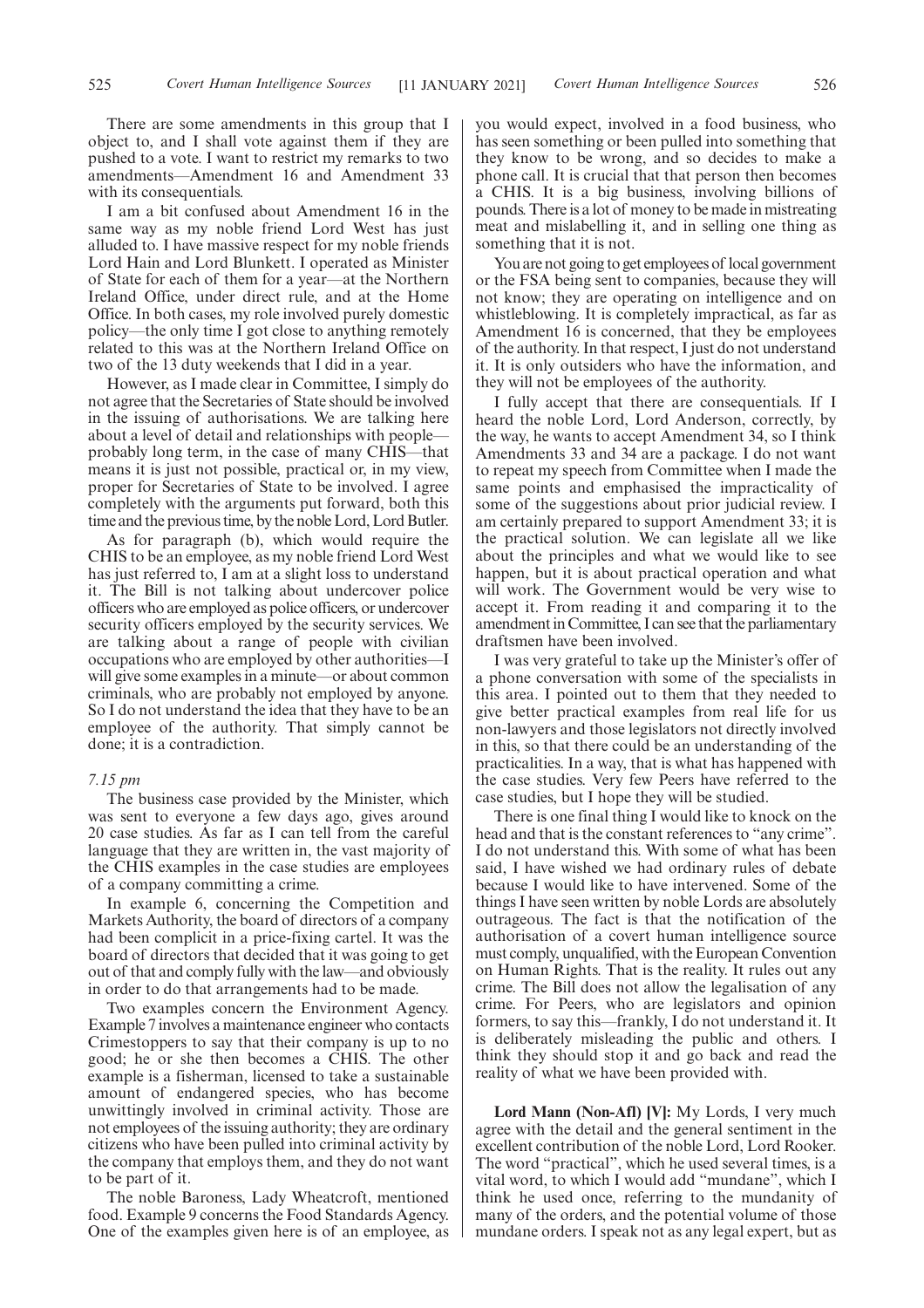#### [LORD MANN]

someone who was on the receiving end of precisely this. I was on the Economic League blacklist, undoubtedly because of the infiltration of the anti-apartheid movement by an agent of the state.

My concern is about the competence of the state. A book was written at the time by an extremist, a Stalinist and supporter of the Soviet Union called Denver Walker. The book is called *Quite Right, Mr Trotsky!* and it was released in the same year that I was having those problems. In it, he starts by saying that this could be Special Branch or MI5 in terms of what he is doing. He exposes every Trotskyist organisation in the country, naming names, citing examples and explaining ideology in minute detail. At the same time all the organisations he named, bar two, were infiltrated. That is now on the public record. The state was spending resources and putting a priority on infiltrating irrelevant, tiny organisations. The Revolutionary Communist Group, one of the two not infiltrated, is described in the book as being presumed by everyone on the ultra-left to be run by Special Branch. That is actually in his book.

Competence is critical. If we are trying to intervene in, for example, terrorist organisations or organised crime, competence is absolute and fundamental. Yet we have this history, in the 1970s and 1980s, of the most appalling incompetence. We had the targeting of irrelevant people, creating consequences for people who were on the side of the state in precisely the terms on which the state was infiltrating these organisations. What conclusions would I draw from that?

I draw the conclusion that the noble Lord, Lord Blunkett, whom I normally agree with, is fundamentally wrong to suggest that the judiciary has the wrong skill set for assessing and authorising such decisions in advance. I would say exactly the opposite. The judiciary has exactly the right skill set, not to know anything about extremist organisations or extremists but to hear and evaluate a coherent case—or an incoherent case, and turn that down if it is—when put forward by one of the agencies to or for which we are giving, clarifying or maintaining powers with the Bill.

If you are incapable, as intelligence services, the police or one of the other agencies, of putting a coherent case together for why you need authorisation, it would seem that the authorisation you need has a rather weak case. If that had happened in the 1970s and 1980s, a lot of that nonsense and wrong priorities would never have got past stage 1. They were based not even on a hunch, but on an irrelevance. If we are to have efficiency in getting into terrorist groups and organised crime, having a system that forces those who wish to do so to explain their rationale for what they plan to do, and why, and having someone able to assess whether that rationale is coherent, seems the right approach. The last people who should do it, therefore, are politicians.

The practicalities and mundanity are what we should be determining these decisions on. Of course there will be cases that are far from mundane in their application, but that does not mean that the same principles are not required in getting an agreement. It therefore seems to me that those amendments which push the Government in that direction should be welcomed by the Government, and those that do not should be rejected—not just by the Government, of course, but by the House.

**Lord Carlile of Berriew (CB) [V]:** My Lords, the interesting lesson from the noble Lord, Lord Mann, on the history of the left—it is a pleasure to follow him—has shown exactly why the Government are right to make a root-and-branch reform, and introduce a structure based on statute for the handling of covert human intelligence sources. We have heard a lot about what happened in the past, but an awful lot has changed since the 1970s, the 1980s and the 1990s. The major changes in this kind of policing started after 9/11, which was like a massive electric shock to the whole system of detecting various serious crimes, because of the arrival of large-scale terrorism on the streets of Europe and in many other countries. An awful lot has happened, too, since 9/11. The methodology has been sophisticated quite enormously, hence the large amount of legislation since the events of 9/11.

I listened with particular interest, because I agreed with what they said, to my noble friends Lord Anderson and Lord Butler and the noble and learned Lord, Lord Mackay. I am a great believer in the theory of Occam's razor, that entities should not be multiplied unnecessarily or, as it is sometimes put, "Keep it as simple as you can". To start with, this is an operational issue. In the decision to make someone a CHIS, there is usually a very long period of assessment, a decision by management in consultation with the proposed CHIS handler and sometimes, as I said in an earlier debate, some behavioural analysis. This is an operational matter.

#### *7.30 pm*

I hold my noble and learned friend Lord Thomas of Cwmgiedd in enormous regard, as I am sure he knows, but I fear that on this occasion I disagree with him, and I hope he will forgive me. Judges are not designed for, or trained, or experienced in the operational disciplines of running CHIS. The enormous and genuine skill of judges, which is very different, by the way, from the skills that they had in the 1970s, 1980s and 1990s, is to review and assess what has been done in the name of the state. The enormous development of judicial review, in which my noble and learned friend has played a distinguished part over the years, is a clear illustration of the role of judges in this kind of setting—to review the behaviour of public authorities. If we hand over the authorisation to the judges so that they make the operational decision, who is going to judge the judges? Contrary to Occam's razor, are we going to set up another entity, so that there will be a multiplication of the entities we already have?

It seems to me that the framework set out in Amendments 33, 34, 37, 44 and 46, to which I believe—we will hear later—the Minister is broadly sympathetic, provides the right structure. I am shocked that in this debate too, just as in the previous debate, until I raised it, the code of practice has not been mentioned. The code of practice makes it absolutely clear that arbitrary decisions cannot be made; if they are, that is a breach of duty and possibly misconduct in a public office.

Let us keep the structure straightforward, with the operational people properly ruled by a legally enforceable code making the operational decision, with the judiciary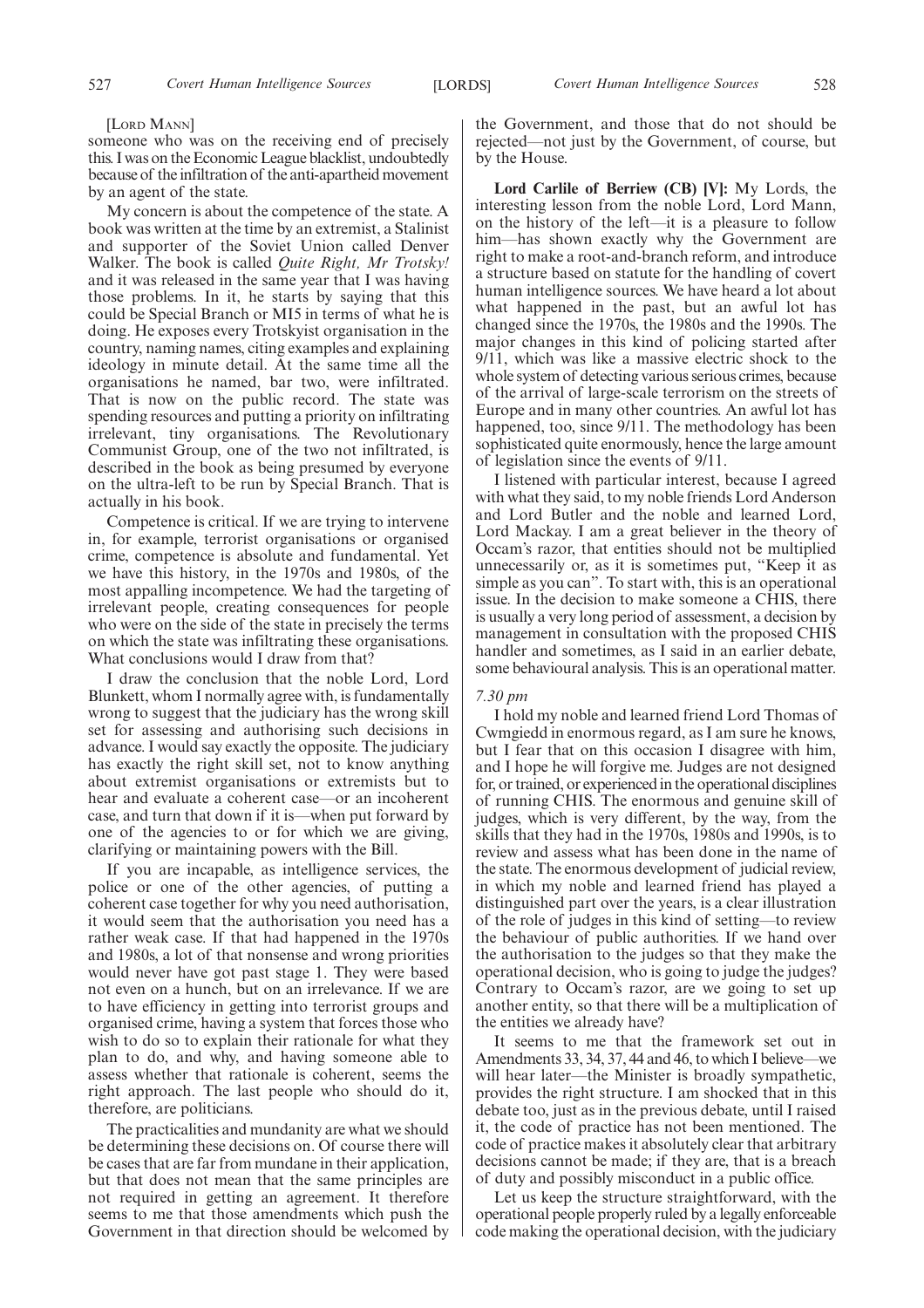carrying out its proper role in reviewing what has been done, and with the courts if necessary intervening at a later stage.

**Baroness McIntosh of Pickering (Con) [V]:** My Lords, I preface my remarks with a very straightforward point, by noting that judicial commissioners, appointed under the Investigatory Powers Act 2016, carry out a prior approval function in relation to other covert investigatory activities. While the function of judicial commissioners could be extended to cover the grant of CCAs, I understand why the noble Lords, Lord Anderson, Lord Rosser and Lord Butler, and my noble and learned friend Lord Mackay, who have proposed Amendment 33, have sought to bring in not preauthorisation but notification in real time. Why is there a lesser test with regard to the powers under this Bill than there is that extend to other activities covered by prior judicial approval?

Having said that, I entirely endorse and support what the noble Lord, Lord Anderson of Ipswich, Lord Rosser and Lord Butler of Brockwell, and my noble and learned friend Lord Mackay of Clashfern have put forward in Amendment 33. The question that we seek to answer here is about what degree of oversight is required and the level of independence that that oversight should enjoy. I have come to the conclusion that it is better to have judicial oversight as envisaged in Amendment 33 than that to be exercised by a Secretary of State, for the multiple reasons given by many noble Lords who addressed the House earlier this evening.

I would like to see authorisations in real time being sought by such a notification as set out in Amendment 33. I entirely support and endorse the remarks made by the noble Lords, Lord Anderson of Ipswich and Lord Butler of Brockwell, and my noble and learned friend Lord Mackay of Clashfern. There would have to be a very good reason why the Government would not seek to introduce this, especially as, with all the provisions that have been set out in the debate, there should be no reduction in the ability to act swiftly, and therefore that flexibility will not be compromised.

There are very powerful arguments for Amendment 33 and the related amendments, although I am less supportive of Amendment 34 and others in this group. I hope that my noble friend will explain to what extent she can support Amendment 33 and related amendments put forward by its authors.

**Lord Judd (Lab) [V]:** My Lords, I want to make it perfectly plain that I totally disagree with the arguments put forward by the noble Lord, Lord Carlile of Berriew. Of course, a lot of skilled, professional, operational work has gone in to whatever is being planned. But part of that operational skill, which is professionally done, should be taking full account of what is challengeable under the rule of law. If there is nothing to fear on that front, then there is nothing to fear in terms of the proposal of the noble and learned Lord, Lord Thomas of Cwmgiedd.

If I were asked to pick one amendment from this group that had particularly cheered me, it would be that of the noble and learned Lord, Lord Thomas of Cwmgiedd; it seemed to me that he was bringing muscle to bear on the theory and operation of the rule of law. We can all talk about the rule of law, and it is nice to think that in a civilised society we have it, but how can it act in time? We all know what can happen in operations of this kind: so much momentum and impetus build up that one thing leads to another, and it becomes very difficult to reverse. I applaud the amendment tabled by the noble and learned Lord, Lord Thomas of Cwmgiedd.

My support has gone to Amendment 7, because the work that we are discussing should not become a matter of convenience in the operation of government. It has to be serious, and if we are making the rule of law essential to our concerns, it has to be dealing with serious crime.

I am also very glad to be associated with Amendment 17 on the relevance of the Investigatory Powers Commissioner. It may not be everybody's immediate cup of tea, but I am very glad to see Amendment 43, with its provisions for the review of authorisations over a period of time. In a democracy, we have to keep a political and active eye on what trend seems to be being established if there are trends, and what they might be.

The amendments in this group dealing with the rule of law and judicial approval, which is crucial, have all been encouraging. I cannot have more respect than I do for some of those who were involved in tabling Amendment 46, and I am sorry, because I respect them, but I hope that they have some time for my concern as a layman.

I am doubtful about the whole concept of special arrangements for the appointment of judicial commissioners in this way. How can we be cast-iron certain that this does not become open to manipulation by the Executive? Either people are judicial commissioners, or they are not. We should keep our minds very much on that principle. This is a terribly important group of amendments, and I wish most of them well.

**Lord Morris of Aberavon (Lab) [V]:** My Lords, I intervene briefly to support Amendments 5 and 16. The experience of so many noble Lords in this debate has been salutary. In Committee I expressed my views on the need for supervision of authorising conduct under the Bill prior to the event—I emphasise "prior" preferably by judicial authority. I will not elaborate on what I have already said, save to repeat that from the highest level of the judiciary down, it has been my experience that there is always availability, 24 hours a day, seven days a week. I have never had to make an application in the course of advocation as counsel, but I have had to make emergency applications and judges have always been available. In my experience—limited as it was as a law officer not directly involved—I never had any anxiety that there were no judges available to take decisions.

The noble Lord, Lord Anderson of Ipswich, with his great experience, queried the use of the judiciary, as I understand his speech. I see no difficulty in the Lord Chief Justice selecting a number of High Court judges who, despite the views of the noble Lord, Lord Blunkett, would have had the necessary skills to adjudicate on these matters. They are probably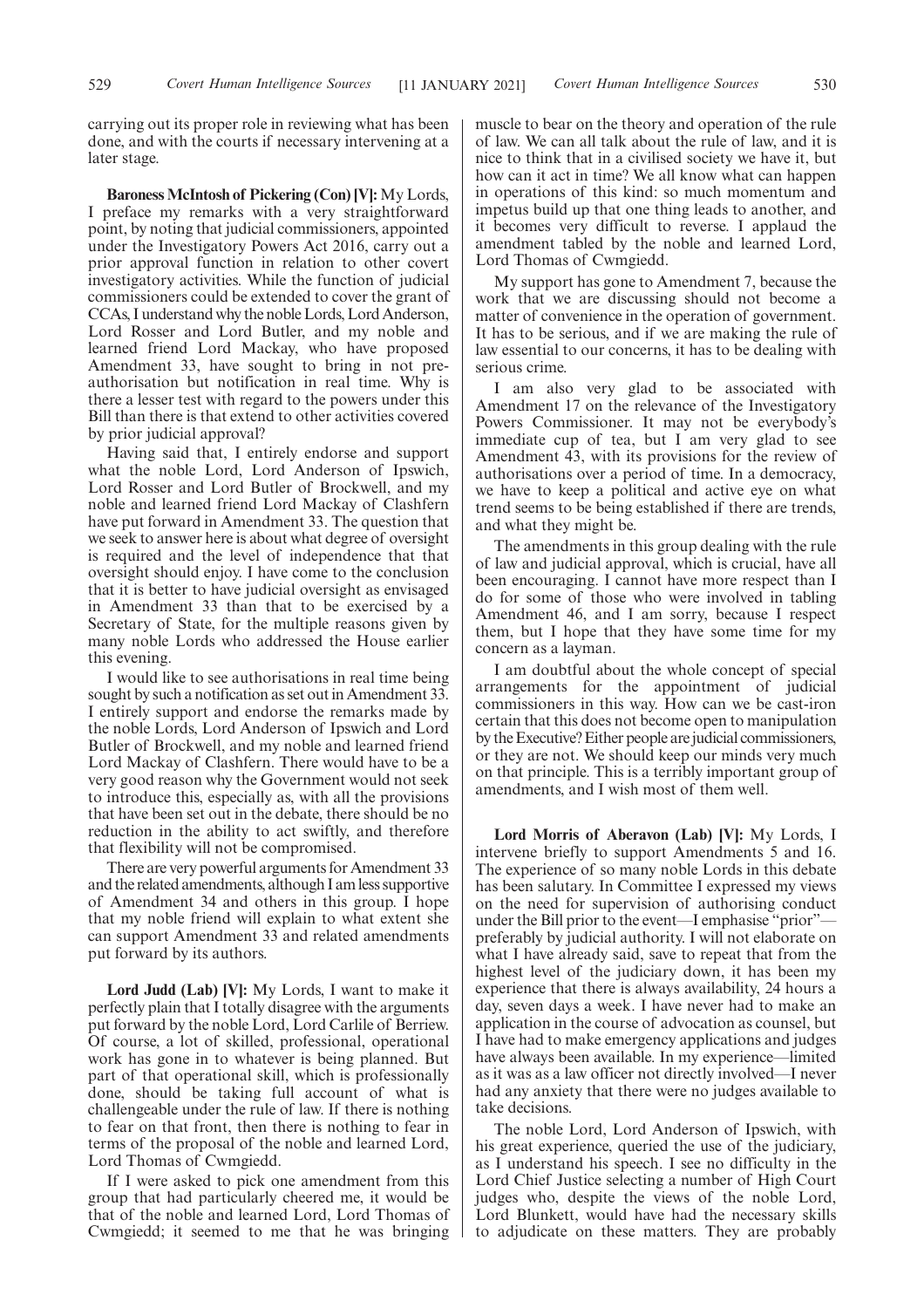#### [LORD MORRIS OF ABERAVON]

unsurpassed in the range of decision that they must take: quite a few of them are life or death matters, which I will not elaborate on. Members of the judiciary from the highest to the lowest level must make difficult decisions well beyond their training and well beyond what they had thought that they might have to adjudicate on.

This has been a fascinating debate. At this hour I will not go on, save to say that authorising conduct of this kind is a very serious matter. Trying to square authorising breaches of the law with the rule of law is mind-boggling. I shall not attempt it. All I will say is that I support Amendments 5 and 16.

**Lord Naseby (Con) [V]:** My Lords, I speak briefly to a number of amendments. First, on Amendment 5, I do not believe whatever I have heard, even from my noble friend who spoke before me, that there is sufficient experience and competence on this kind of activity in a judicial world for a clear decision to be made. Therefore, I do not support having judicial approval.

#### *7.45 pm*

It is slightly different with a Secretary of State if the issue is clearly one of life or death, or major security. However, even then, as one or two colleagues have said, I am not at all sure that, when the Secretary of State at the time is rung up in the middle of the night on something as vital as this issue, they should have to make an immediate decision. I do see it as perfectly possible, as is suggested in Amendment 20, that the Secretary of State should be informed that something has happened so that he is at least kept in the loop.

I have a couple more points to make. In Amendment 23, proposed new paragraph (4) seems hugely restrictive, while paragraph (5) is no more than double-guessing and should be rejected. Basically, we come down to the points made by the noble Lords, Lord Butler and Lord Carlile. The noble Lord, Lord Carlile, is absolutely right: we live now in a different world from that of the recent past; 9/11 was a watershed. Many of my colleagues will know that I am deeply involved in South Asia, where there is a huge problem of potential terrorism lingering underneath the surface; it is a real problem. We have a similar problem here in the United Kingdom; yes, we have proscribed a fair number of terrorist activities but we should not believe the terrorists have gone away. They are active here, working away. They may find some means of pretending to be interested in democracy, but they are not—they are terrorists.

We should listen to the noble Lord, Lord Butler. He suggested that we should have a better provision, a definition of how far an agent can go in terms of any criminal activity. We need to have control that is agile, that can move quickly and keep some kind of comprehensive check on things. You cannot do that in a structured system that is written into an Act of Parliament. I happen to live in Sandy; there is an airfield down the road from me at RAF Tempsford, which was known as "Churchill's most secret airfield". It was running all the behind-the-scenes flights into France and other areas, putting agents in; they would be getting up to nefarious activities, authorised in principle from the top, but controlled only at a local level. Nobody knew what they were doing other than a particular man at a fairly senior level who was keeping track.

I do not pretend that I see an answer in any particular amendment before us this evening. I know only that this work is absolutely vital to the security of this country. I have faith in my friend on the Front Bench, I believe that there have been discussions, and I look forward to listening to her and hearing how we solve this conundrum.

**Baroness Kennedy of The Shaws (Lab) [V]:** My Lords, there are obvious flaws in any authorisation procedure in which the main safeguard against a public body carrying out unjustified surveillance, for example, or committing serious crime, is a senior official from the same organisation. It just does not make good sense. Even the most diligent individual would struggle to remain objective, particularly if the organisation was under pressure to meet targets, to achieve results or to get the job done. I remember all too painfully as a counsel in the Guildford Four appeal when there was undoubted pressure on the police to produce results and this led to misconduct and very bad judgments.

The Government and supporters of the Bill put forward an argument that prioritises operational need over independent assessment. It is not convincing. I remind the House that there is a significant difference with regard to authorising a CHIS—a covert person in place—who has worked in a factory, as was suggested, and who might have seen unlawful activity or whatever, whistle-blows but stays to give a better account of his or her observations to the authorities. That observing of criminal activities and then reporting on them is very different from the situation where someone is actively involved in criminal activity but is turned by the authorities and made into an agent on their behalf inside a criminal organisation. They may be proactively involved in criminal acts and involved in planning and encouraging them. It is a marked, simple movement for them to cross that line and to go out and commit crimes with other members of the gang. This is a clear, profound and immensely qualitative difference, for which the Government have yet to account.

Some Members have proposed that a form of retrospective authorisation might suffice, and I want to explain why this does not work in practice. Unlike other covert powers, such as bugging a property, the potential harm caused in those circumstances is difficult, if not impossible, to undo. Some harms are difficult to undo once they have been done. If you place a listening device, it can be removed. If you have unlawfully recorded private conversations, they can be destroyed.

But let us think of the example of somebody who is in a county lines drugs gang, pushing heroin into the hands of the young. That heroin is sometimes of the purest form, which will be highly damaging, potentially to someone's life, or it is contaminated, so that it goes further and makes more money for the criminal gangs, with substances that can be noxious and lethal. Suppose those drugs get into the hands of a vulnerable teenager who ends up dead. It is not a happy thought, but that is what criminal actions are about when you are involved in gang activity.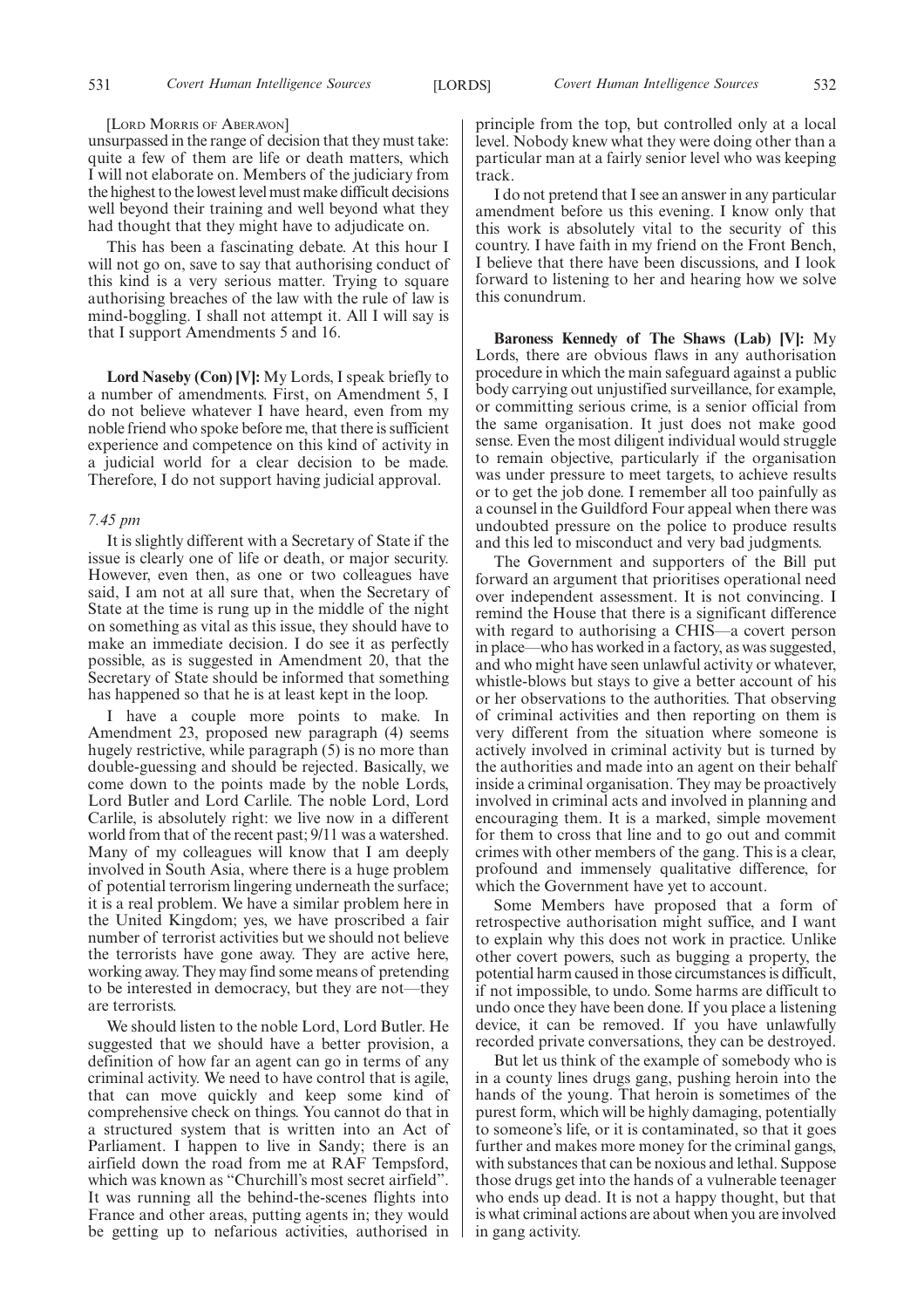What if somebody is involved on the periphery of terrorist activities and is informing, but is required to secure items that might be used in the creation of an explosive device—a bomb? How does that make Members of this House feel? How does one undo the damage to innocent individuals, often vulnerable victims who might come into the firing line of gang members or terrorist groups who are armed with a criminal conduct authorisation, as the Bill proposes? What can we say to them if they have their synagogue blown up, or their child physically harmed, or, heaven forbid, people lose their lives? I say to the noble and learned Lord, Lord Mackay: when does that kind of crime stop being a crime?

It is regrettable to me that the Government are persisting with this policy, but given that they want to go ahead it is vital that independent, prior judicial approval is built into the process to avoid and to mitigate the potential for tragic mistakes or abuses of power. I was very moved and affected by what the noble and learned Lord, Lord Thomas, said. His view as an experienced senior judge is that, in the end, they will have to come back to prior judicial oversight. His preference, like mine, is for prior judicial approval. I do not agree with the noble Lords, Lord Hain or Lord Blunkett, that the appropriate people are Ministers. My preference would be for it to be the judges. I echo what the noble Baroness, Lady McIntosh, said: if the judges who are dealing with other covert activities are considered good enough for that, what is so special about this?

I therefore urge this House to stick with the amendments that have been put forward. I will go with any of the collection of them that involve prior judicial authority. Of course, as a secondary position, I will support the noble Lord, Lord Anderson, and the noble and learned Lord, Lord Thomas, with his add-on amendment, which would ensure that it is done in real time. However, my preference is that it is done beforehand. Nothing else will make police officers and those who seek to do this kind of work with people embedded in organisations think carefully about the arguments for doing so.

I laugh when I hear my noble friend Lord Blunkett reiterating something that he has held true, which is his suspicion that the judiciary do not know how the real world works. Today we have a judiciary that is very different from the old one that operated. Happily, it is a different kind of judiciary, which is well aware of the problems and is used to making judgments in these kinds of cases.

What is being suggested in having judicial oversight is not radical but common sense. The European Court of Human Rights in many instances has spoken to the necessity of prior judicial authorisation. In one case, the court held that it offers

"the best guarantees of independence, impartiality and a proper procedure.

This is particularly pertinent with surveillance, which, according to the court, was a field where "abuses are potentially easy" in individual cases to the extent that it

"could have harmful consequences for democratic society". The court concluded that

"it is in principle desirable to entrust supervisory control to"

the judiciary. I will say only that as a practitioner I can speak to the quality and speed with which our judges can handle time-sensitive and critical cases. Like other noble Lords who have mentioned it, I have had on occasion to make applications to judges late into the night, and our judges are well capable of making decisions in that way.

We have to get this right. It is incumbent on us to consider the gravity of the powers that Parliament is being asked to create, and we have to strive to ensure that they are exercised responsibly and with sufficient checks and balances. I therefore commend to your Lordships the amendments, which require prior judicial authorisation.

**Lord Thomas of Gresford (LD) [V]:** My Lords, it is always a delight to follow my friend, the noble Baroness, Lady Kennedy of The Shaws.

There are three sides to this argument. What makes this debate so interesting is that they cross party boundaries. The noble Lord, Lord Dubs, argues the powerful JCHR case for prior authorisation by a judge, while on the other hand the noble Lord, Lord Anderson, is of the view that a judge or a Secretary of State does not have the expertise to task or to supervise a CHIS, a sentiment echoed by my noble friend Lord Carlile and argued more stringently by the noble Lord, Lord Naseby.

The noble Lord, Lord Anderson, supports postauthorisation notification. My criticism of that process, as I advanced it in Committee, was that this was a solution without teeth, an argument adopted in an excoriating speech by the noble and learned Lord, Lord Thomas of Cwmgiedd, in support of his Amendment 34. If the commissioner says on a postthe-event inquiry, "This should not have happened", what then? The authorisation must stop. But what about any crime that has been committed before that judgement is given? The noble Lord, Lord Rosser, made that point.

What in the Bill as it stands would prevent the authorising officer on the ground from simply shrugging his shoulders? He might ask, "Why should the judge have greater expertise post the event than he had before?" But can the authoriser be acting lawfully if he goes on in the face of a decision deploring the deployment of the CHIS? Does the commissioner's adverse view of the department have to be disclosed at trial? That is very important. Suppose the CHIS is a witness at a trial and gives crucial evidence in person, or, more likely, evidence which he has obtained by committing a crime is relied on. The prosecutor would have to disclose the decision of the commissioner that he should never have been deployed to get that evidence in the first place.

The noble Lord, Lord Anderson, suggests that prior judicial authorisation does not match the operational requirements. He argues that it lacks agility, in the words of the noble Lord, Lord Butler. But is his solution practical—the test of the noble Lord, Lord Rooker?

#### *8 pm*

The third argument is advanced by my noble friend Lord Paddick, and I am pleased it has the support of the noble Lord, Lord Rosser, on behalf of Her Majesty's Opposition. Operational uncertainties make it difficult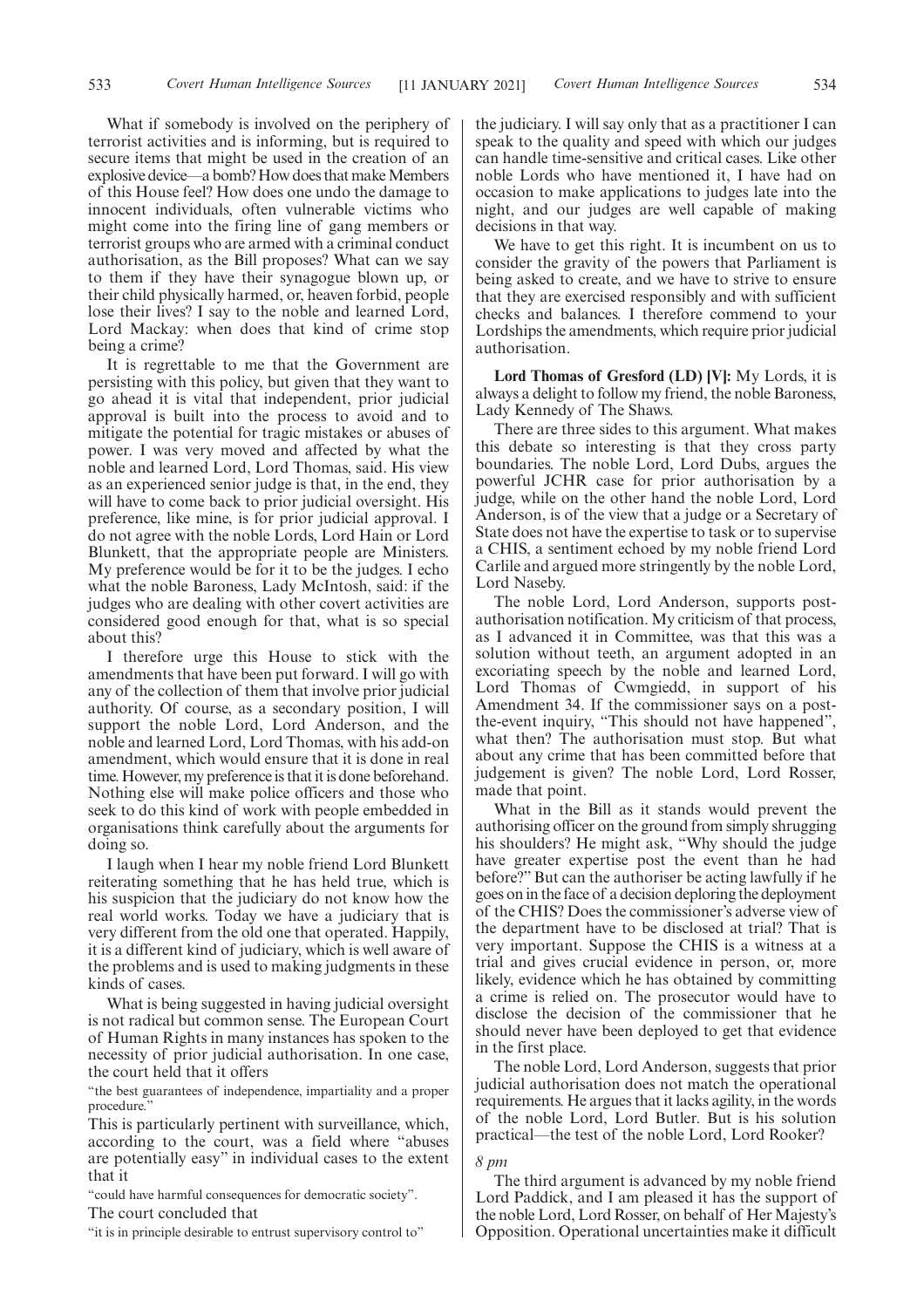#### [LORD THOMAS OF GRESFORD]

for a judge to authorise the specific crime the CHIS may commit. In any event, it may seem distasteful to make the judge a knowing party to a specific crime before it is committed. The noble and learned Lord, Lord Mackay, expressed his reservations as to whether the rule of law is breached.

In the known or anticipated circumstances in which the commission of a crime is authorised, the question really is: what are the necessary or proportional limits to that authorisation? Who decides those limits? Just the authoriser on his own, without any check? When things go wrong, my family motto always comes into play: ar bwy mae'r bai—who can we blame? If the CHIS goes rogue, the Government's solution is to let the blame rest on the authoriser who has taken the decision to deploy him on his own. The authoriser's judgment alone will carry the can. To change the metaphor, he can be hung out to dry. Certainly, the Government have certainly evinced no urgency to accept civil liability to compensate anybody who finds themselves in harm's way as a result of the CHIS's activities, authorised or not.

We have had the very considerable benefit of personal experience from the noble Baroness, Lady Jones, and the noble Lord, Lord Hain, in these discussions. They have been involved in different protest movements with such success that they drew the attention of the security services. In each of their cases, were the crimes involved—such as breaking into their property to plant a listening device or infiltrating their organisation unlawfully—an intrusion into their private lives that was proportionate and necessary to the danger their protest movements posed?

I prefer my noble friend Lord Paddick's solution. The whole purpose is to ensure that these decisions to authorise crime are judged, dispassionately and independently and not by an official actively involved in the operation in question, to be proportionate to the threat. The nature, purpose and breadth of the operation and its potential risks should be disclosed to the commissioner on an application being made. My noble friend Lord Paddick pointed out that a main risk is that the activities of a CHIS can be volatile in the changing and dynamic circumstances he finds himself in. A commissioner can decide impartially whether the means to secure an objective in the operation—namely, by the commission of crime, including the anticipated type of crime—are proportionate and justified. What sort of a warhead is being deployed on the covert agent's head? Balancing the objective sought the operational dividend—against the extent of the means likely to be employed, and their risks, is a proper judicial function for which judges are trained and have the right experience to decide.

Amendment 43, in the names of my noble friends Lord Paddick and Lady Hamwee, provides for a system of review. It is the forum for hindsight. It could answer the question of whether the authorisation was necessary and whether the safeguards were adequate. Lessons could be learned. I urge the Minister to consult her colleagues and accept Amendments 17 and 43 on the basis that they are the best and most accountable way for dealing with the difficult and ethical problem of state sanction for criminal acts.

**The Deputy Speaker (Lord McNicol of West Kilbride) (Lab):** The noble Lord, Lord King of Bridgwater, is unavailable, so I call the noble Baroness, Lady Manningham-Buller.

**Baroness Manningham-Buller (CB) [V]:**I was expecting to follow the former chair of the ISC from when I was there, but I am delighted to follow the noble Lord, Lord Thomas of Gresford. I do not intend to repeat what I said in Committee, but I want to make a few points—although I realise it is late and we have a lot more to get through.

If the noble Baroness, Lady Kennedy of The Shaws, is right that judges have changed over the years, so have MI5 and the police. Since I left MI5 13 years ago, oversight, which is the first thing I want to talk about, has strengthened. The double lock now exists: you cannot get a warrant for a telephone intercept or a microphone operation without a judicial signature, as well as that of the Secretary of State. IPCO has assumed a very important and vital role and I read with great interest its recent report, which is very comprehensive and thorough.

Since I left, there have been Independent Reviewers of Terrorism Legislation. I suggest to your Lordships that we are lucky to have in this House the noble Lords, Lord Anderson and Lord Carlile. They have deep inside knowledge of these issues and, unlike me, they cannot be accused of a conflict of interest. They came to these jobs and did them objectively.

I welcome this oversight. I am not somebody who feels that too much interference is tricky. It helps keep standards high, it gives confidence to the public and it gives clarity to my former colleagues, which they welcome. When I joined the Security Service there was no law at all governing what we did, and I can tell noble Lords that that was an extremely uncomfortable position.

I support the new clause proposed by Amendment 33, because it seems to be the ideal combination of independent oversight from IPCO and operational expertise—and I believe quite strongly that we should not muddle those two roles.

I had thought that I would try to resist defending covert human intelligence sources, but I cannot allow some of the comments made this evening to stand without my giving an alternative view. Of course I do not defend those involved in the murder of Finucane, and of course I regard the undercover police who grossly abused their trust as culpable. But I have met many undercover agents—as very few Members of your Lordships' House, apart from the noble Lord, Lord Paddick, have done. I have to say that my experience is different from the noble Lord's. Mine have not been engaged in activity regarded as undesirable. They have not been venal or self-interested, receiving brown envelopes of cash. So the earlier point about whether the legislation is right for all of us is interesting, but my experience is very different.

This is where I will repeat myself from Committee. I have met brave men and women who risked their lives—I underline that—to save other lives. Yes, they are occasionally authorised to commit crimes, but lesser crimes than the ones they seek to prevent. It is risible to suggest that they have carte blanche or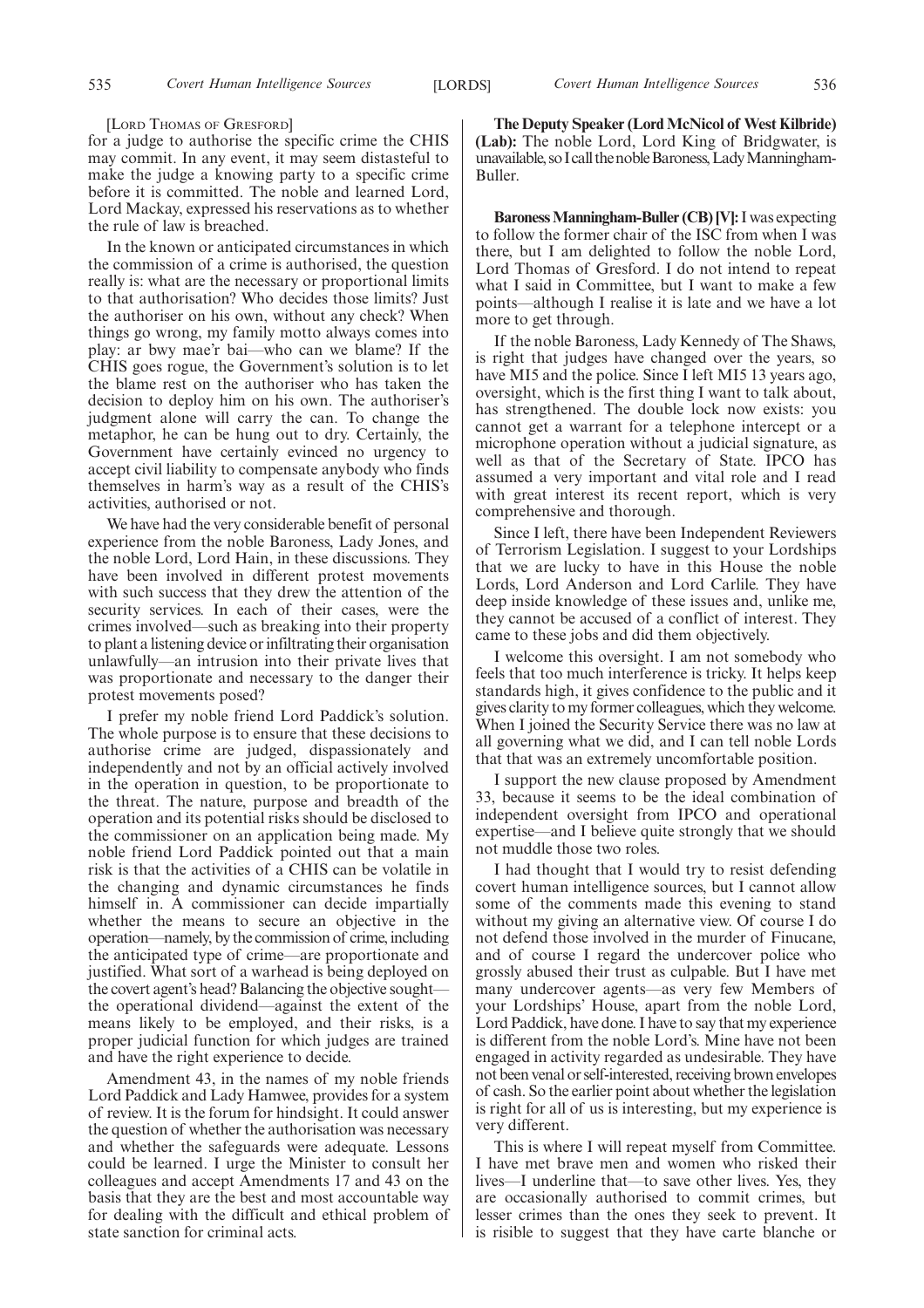should be involved in setting bombs. They have saved thousands of lives. They will never get public recognition or thanks, but I take this opportunity to thank them. We have a moral obligation to respect them, protect them and keep them safe, because many of us depend on their work. I am also very reassured that a recent IPCO report said that the way MI5 ran covert human intelligence sources was "highly professional" and "mindful" of the ethical issues.

If the House will forgive me, I will take a slight deviation to tell noble Lords about one particular human source. A few years ago, the BBC "Today" programme asked me to guest-edit a Christmas programme, which I did. I asked my former colleagues in MI5 if they could produce an agent—a CHIS—to talk to the BBC home affairs editor, to be played by an actor, and explain why they were working for the authorities in this way. MI5 produced an agent who was a British Muslim, and he described what he was doing: reporting on ISIS and related terrorism. He was asked how he justified this to himself, and he said, "I look in the mirror every morning and I know I am doing Allah's work." I do not know what intelligence he produced or his name—I know nothing about him. But it was a very compelling interview.

On prior authorisation, whether judicial or political or, in today's terms, probably a combination of the two, I said in Committee that this is superficially attractive. I still think this; it would give confidence and reassurance to many. But I am afraid that I also share strongly the views of the noble Lord, Lord Anderson, that it is unfortunately not practical. Why?

The noble Lord, Lord Rooker, described—in some ways better than I have done—some of the complex aspects of running covert human intelligence sources. As I think the noble Baroness, Lady Chakrabarti, said, they are not robots. As I said a minute ago, we have an obligation to their safety first of all, under the ECHR and any other criteria. Running them is complex—there is the care for their welfare, and before they are taken on there is the involvement of in-house lawyers, security advisers and behavioural scientists. Some of them work for many years at great risk to themselves. It is quite different from microphone and interception operations, which can be switched on and off and the product from them retained or destroyed.

The handlers, who are not the people who authorise criminal activity, will have deep knowledge of the individual: their family; their history; their motivation, which will vary; their access; what intelligence they are going to get; what training they have had; what instructions they have been given; what limits have been put on what they do; what the agreed rules of their deployment are; their contacts for emergency; and if they need to be extracted. CHISs trust the handlers to protect their identity, possibly in perpetuity.

When I was head of MI5, I very rarely knew the name of a CHIS. I knew them by a number, and I knew what access they had. The authorisation for criminal activity is a small and rare part of a much broader relationship, often long-term, and running them deals with fast-moving and unpredictable circumstances. I am again reassured by IPCO's independent view that the handling of cases involving criminality has been proportionate and necessary, and I think some of the suggestions of what CHISs might be authorised to do are just unrealistic and alarming.

I would like to pick up on Amendment 34 in the name of the noble and learned Lord, Lord Thomas of Cwmgiedd. It is difficult for me to imagine that if a judicial commissioner raised a serious concern about an authorisation, it would continue. But it might not be able to stop immediately. There would have to be some discussion, because the safety of the covert human intelligence source would be paramount. Their right to life is as important as the right to life of the public who, in many cases, they seek to protect.

**Lord King of Bridgwater (Con) [V]:** I was expecting to follow the noble Lord, Lord Thomas of Gresford, but I am even more delighted, with no disrespect to him, to follow the noble Baroness, Lady Manningham-Buller. Obviously, I have had some personal involvement with her, and I can pay tribute to her huge experience in this field. I certainly endorse her final point, which is, of course, the issue about the security of people involved as covert intelligence sources.

## *8.15 pm*

That is why I support the approach that has been taken by the noble Lords, Lord Anderson and Lord Butler, and others in trying to find the most sensible way through this difficult challenge. I make it quite clear that I am not in favour of pre-judicial authority. That is in no sense a criticism of the judges, or any suggestion that they are incapable—unable to master a brief or very quickly to bring themselves up-to-date with the various evidence and issues—but it is vital here to have a flexible, agile system. The noble Lord, Lord Butler, referred to operational agility, and that is a very good phrase.

Some have talked as though each intelligence source is a major political, international incident. I refer the noble Lord, Lord Paddick, who said that the Government have produced no information, to the speech of the Minister for Security, James Brokenshire, in the House, which I have quoted twice, about the amazing scale of crime. I make no apology for citing the figures again. The use of undercover resources, in London in one year alone, resulted in 3,500 arrests, the recovery of more than 100 firearms and 400 other weapons, the seizure of more than 400 kilograms of class A drugs and the recovery of more than £2.5 million in cash. If the judges are happy to get themselves involved in signing off every one of those activities, I do not think it is the most effective use of their time. Some of them may be on night duty—making themselves very available—but not so familiar with the approach needed for these cases.

I say to my noble friends who are members of the former Secretaries of State club who suggest that that is the right way to go that we may have a quiz question: if it comes to the Secretary of State, how many hands does it go through beforehand? If we want the tightest possible security and are worried about protecting people's lives and ensuring that they are not at risk, rather than thereby undermining the enthusiasm of others to contribute to this important work, limiting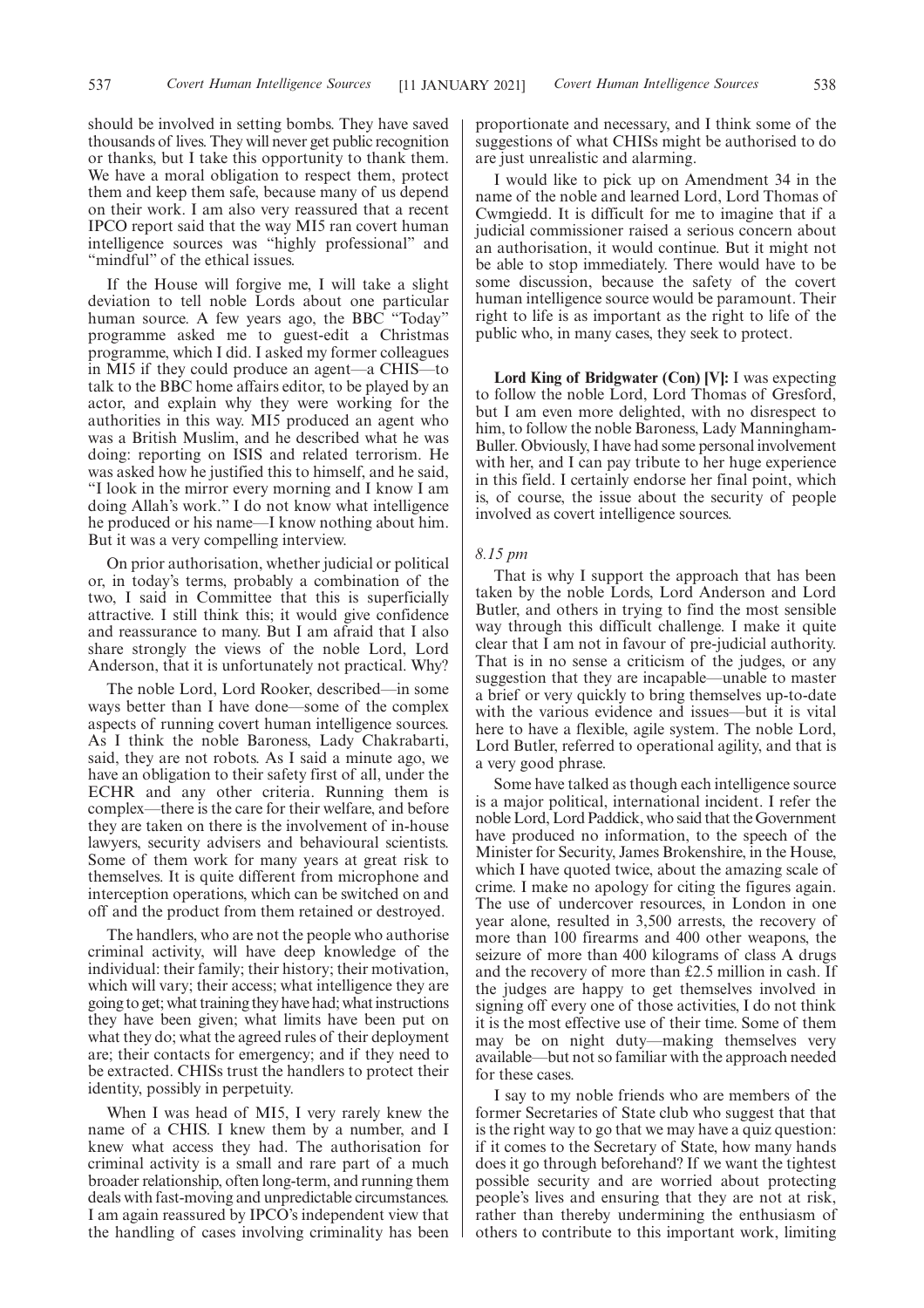#### [LORD KING OF BRIDGWATER]

the number of people who have access to the most secret information is obviously very important. Although it has been suggested that it must be in ministerial hands because it could affect the whole relationship of the United Kingdom with other states, so many of these cases are on a much lower level and would not possibly involve the need to consider such issues. In a properly constructed new arrangement for the authorisation of CCAs and the judicial commissioner, I hope that there would be a recognition by those authorised to issue CCAs that where there was some much wider international political relations issue, it would need to be referred and people would understand the balance of that.

After all of which, it is no secret to say that I do not support pre-judicial authority and I certainly do not support the Secretary of State being required to authorise every CCA, but I think we can all accept the practical experience of the noble Lord, Lord Anderson, who, we know, has previously worked extensively in this field, and his constructive approach, which has been much respected in our debate in your Lordships' House today. His amendments for a workable, effective system that still ensures that we can get the benefits of covert sources for law and order in this country and protection against terrorism and other organised crime are well worth supporting.

**Baroness Hamwee (LD) [V]:** My Lords, it speaks well of the House that there is such concern about safeguards to buttress criminal conduct authorisations while, on the whole, accepting their use. Noble Lords identify the need for external validation and the oversight of the activities of different agents—of course, here we are dealing only with criminal conduct authorisations, not the whole of what they do—who are not identical across all the "public authorities", as they are called, that fall within the Bill. We need to deal with all of them.

In most amendments, noble Lords identify the importance of someone with the authority of high judicial office, who therefore commands confidence, as well as the need to be practical, putting their arguments in the context of operational demands and realities, and paying attention to the timeframe. Of course, there are different proposals. I recall a discussion in a Select Committee a while ago about how, when you are a Minister, having to sign things off brings home to you that you are accountable—you have to answer for your decisions. We have heard from colleagues who have held high political office—of course, I have not had experience of this or judicial office. We support judicial authorisation.

The noble Lord, Lord Carlile, asked who judges the judges—but there is always that question, in the same way that there is always the question of who scrutinises the scrutineers. I have had the impression that the very experience of considering something after the event equips one for considering issues in advance, and commissioners are judges as well.

My noble friend spoke to all the amendments, including our Amendment 43, which is an outlier, not because it is inconsistent with the others—it is not—but because it is about a review of the regime rather than particular grants of CCAs. We do not suggest that the Investigatory Powers Commissioner is not alert to how CHIS may be used, but Amendment 43 would provide for a review of the regime—or the scheme, if you like—in the round, as distinct from tweaking legislation, which is what we are doing now, in response to court proceedings. As my noble friend said, it attempts to square the circle.

In their response to the JCHR, published this morning, the Government said on the issue of review that the current process

"provides for systemic review of all public authorities' use of the power and allows for continuous improvement"

and so on. I think that "systemic" is probably not a typo, but I wondered whether it meant "systematic"; maybe it means both. I think the noble Baroness, Lady Manningham-Buller, would say it means "systemic".

On Amendment 17, my noble friend stood back to consider the process as a whole; if he sets the grant of a CCA in the context of the deployment of the CHIS, it applies to agents used by the police and the intelligence services—not in exactly the same situations, of course and provides for urgency.

We sought in Committee to answer the question of what follows with our own amendment to that of the noble Lord, Lord Anderson. Amendment 34, tabled by the noble and learned Lord, Lord Thomas of Cwmgiedd, addresses the need for an outcome. His amendment is clear about determination, and I think that the noble Lord, Lord Anderson, said he would accept it. I was interested in the point made by the noble and learned Lord, Lord Thomas, about how the matter might evolve. We do not oppose Amendments 33 and 34, but notification is not approval, as noble Lords have noted, so they are different issues, and the amendment of the noble Lord, Lord Anderson, and our amendment are compatible. My noble friend Lord Thomas of Gresford was very persuasive on the possible fallout if there is no prior notification. The breadth of his speech has spared me, and therefore your Lordships, having to wind up on that, so I am grateful to him.

In Committee, the noble Lord, Lord Carlile, spoke of

"operational practicality together with rigorous scrutiny."—[*Official Report*, 24/11/20; col. 210.]

I would summarise amendments on the subject of this debate as indicating that we prize independence, objectivity and respect for the rule of law—the protection of the citizen against the state as well as by it. We particularly support, of course, Amendment 5 and our Amendment 17.

**Baroness Williams of Trafford (Con):** My Lords, I thank all noble Lords who have spoken in this long but worthwhile debate. First, I pay tribute to the noble Lord, Lord Rooker. I could have just referred noble Lords to his speech then sat down, because he made his points so succinctly and brought out some case examples. My noble friend Lord King talked about the recent NCA operation that managed to yield so much thanks to undercover operatives.

I also echo for a moment the summary by the noble Baroness, Lady Manningham-Buller, and join her in thanking some of the undercover operatives who, as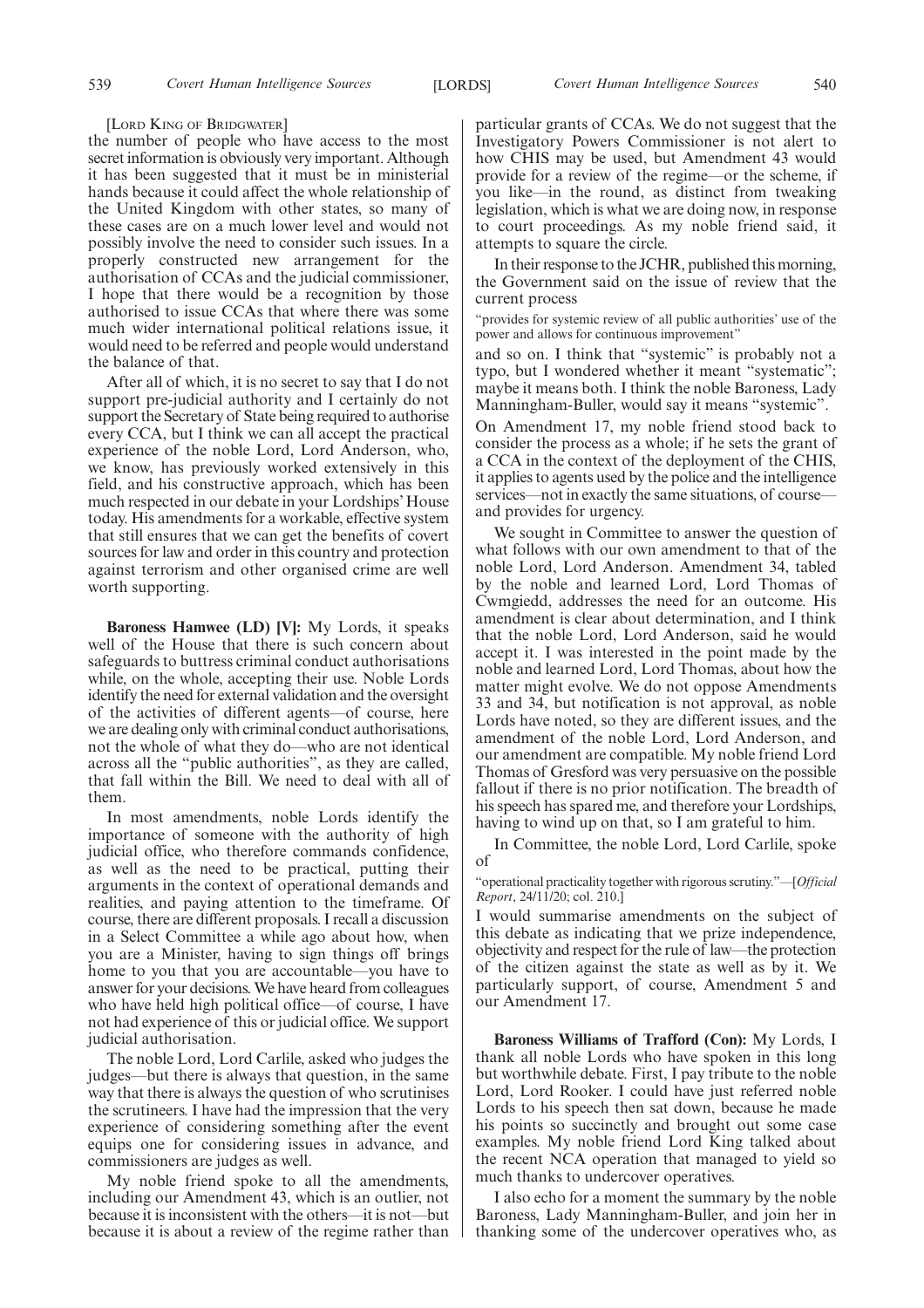she said, literally risk their lives. I do not know, as I have not met any of them, but she is an expert in this area and, if she says that, I join her in tribute to them. There are no motives ulterior to keeping the public safe. She talked pertinently about oversight combined with the expertise provided for by this Bill and made the point that, when she started, there was no law at all governing the framework of this activity. She also talked about the Independent Reviewers of Terrorism Legislation—the two that were in our House and have contributed so much to this Bill, the noble Lords, Lord Carlile and Lord Anderson—and made the true point that there can be no exact accusation of conflict of interest with them. She talked about the vital role of the IPC—the report he does on a regular basis and the independence of the role. She talked about the double lock and made the point that judges have changed over the years, as the noble Baroness, Lady Kennedy of The Shaws, said, but so have the police and MI5. Noble Lords—the noble Lord, Lord Hain, in particular—will talk about some of the things that happened that under our new legal framework would not be either necessary or proportionate and would be ruled as such.

I shall start with the Investigatory Powers Commissioner: I want to welcome his most recent annual report, which was published during the passage of this Bill. He already plays an important role in providing independent oversight of this activity. But I have always been clear that the Government are willing to listen to the concerns of noble Lords and consider amendments to strengthen the Bill, providing they do not have an adverse effect on the ability of public authorities to do their job and keep us safe.

#### *8.30 pm*

The amendment from the noble Lord, Lord Anderson, which will require all authorisations to be notified to the IPCO as soon as reasonably practicable and within seven days, strikes this balance well, as many noble Lords have already articulated. It provides for greater oversight by the IPC, by making it close to real time, but keeps the authorising role in the hands of the authorising officer, who is best able to consider the specifics of the CHIS and the live environment when making what can be very urgent decisions. My noble friend Lord King, the noble Lord, Lord Butler, and my noble and learned friend Lord Mackay referred to the agile capabilities that they require. The Government will therefore support this amendment. I thank the noble Lord, Lord Anderson, for his contributions to this and all preceding debates, as well as all others who supported this approach, including the Opposition Front Bench.

This amendment will mean that judicial commissioners will be able to consider each authorisation very soon after it has been granted. This will enable independent commissioners to ensure that every case complies with the wide range of other safeguards attached to this power, including the Human Rights Act and the necessity and proportionality considerations. They will also be able to ensure that any low users of the power are suitably trained and taking necessary and proportionate decisions. Where a commissioner has any comments on that authorisation, the authorising officer will take

them into account. As noble Lords might expect, serious weight is given to the views of a judicial commissioner.

Noble Lords are familiar with the reasons why the Government cannot support Amendments 5 and 23, which require prior judicial approval of authorisations, and Amendments 16 and 20, which require involvement of the Secretary of State in the authorisation process. The authorising officer is best placed to make these decisions, which are very specific to each CHIS, based on their strengths and weaknesses, their experience and the particular environment in which they operate. As I have said, humans are different from machines and we do not have the luxury of remaking any of these decisions.

We must also ensure that we create a process that is workable for our operational partners; for example, sending all authorisations to the Secretary of State would be problematic in urgent situations. My noble friend Lord King outlined some of the issues there. These operational decisions are best made by those with operational experience. That is not to say that oversight by the Secretary of State is absent from the Bill.

I was pleased to meet the noble Lords, Lord Hain and Lord Blunkett, for the chance to discuss this the other day—by Zoom, my noble friend Lord Cormack will be pleased to know. The nub of the issue is that they want some political sighting of exactly what is going on operationally to have a regular view of whether the power is working as intended. I promised the noble Lords that I would go back, and I confirm that the Home Secretary and the Prime Minister will consider both the open and closed parts of the annual report from the IPC, which will include information about criminal conduct authorisation. If that identifies any issues that the Ministers feel are important to address, I reassure the noble Lords, Lord Hain and Lord Blunkett, that they would look to address them.

Section 232 of the Investigatory Powers Act also provides judicial commissioners with the power to provide information to any person on the matters for which they are responsible. This provides another route, closer to real time, for any issues to be referred to the Secretary of State, as appropriate. I hope that this provides reassurance that political oversight of the overall regime will exist under this Bill.

IPCO also has an important independent oversight function, which would be strengthened by the amendment from the noble Lord, Lord Anderson, and we think this is the right approach.

I note the call from my noble friend Lord Cormack to get all the proponents of the different amendments together and agree a way through. The Opposition Front Bench proposes prior approval by judicial commissioners and then those same commissioners reviewing the conduct they have just authorised, together tonight with a third type of oversight as proposed by the noble Lord, Lord Paddick. It may be because I am a simple soul, but I would be grateful for clarification from noble Lords of how they think a regime of notification and prior judicial approval and a division of authorisations would work in practice, as this approach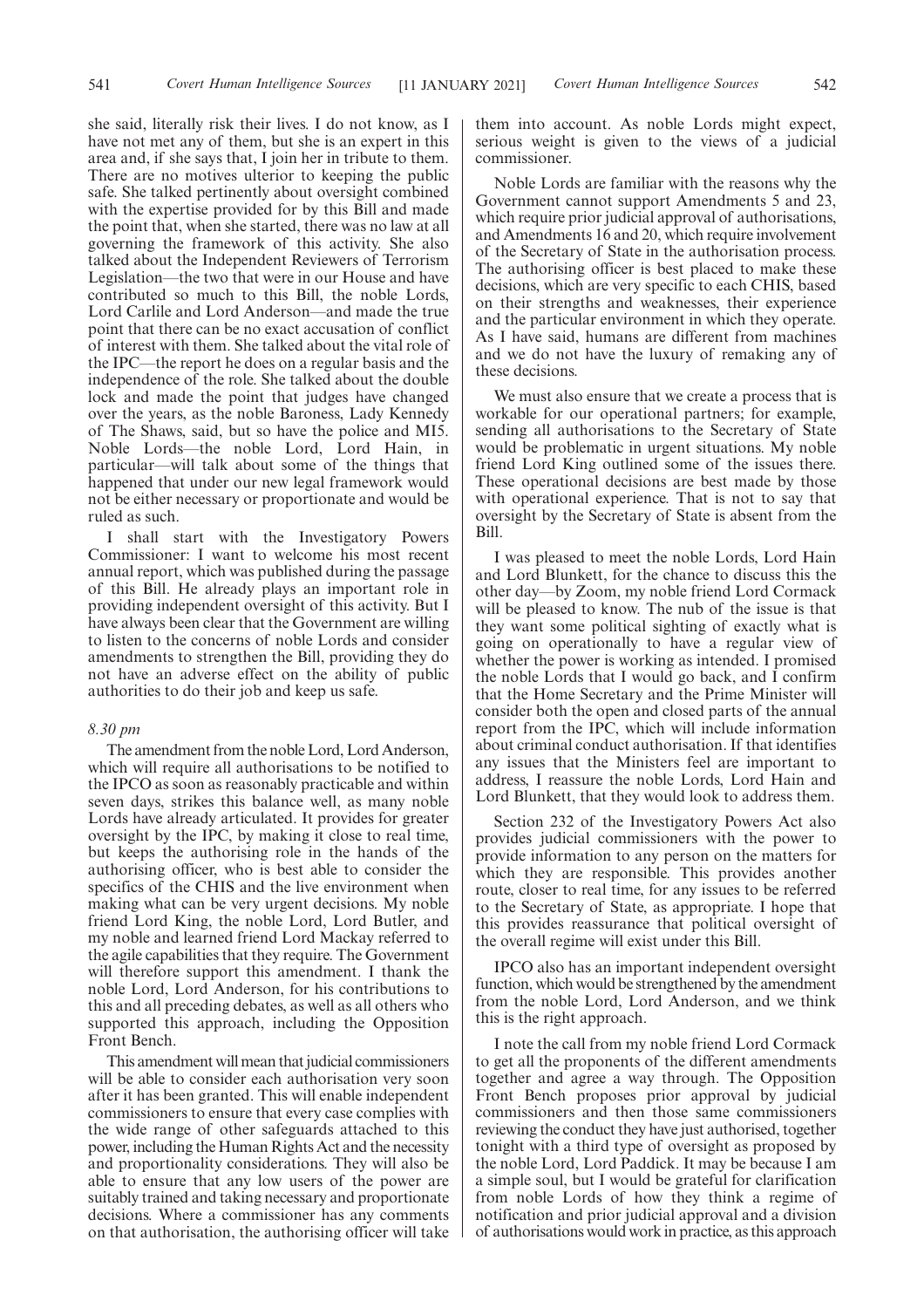[BARONESS WILLIAMS OF TRAFFORD]

seems incompatible. I would say, in short, that it fails the Occam's razor test that the noble Lord, Lord Carlile, posed to us.

I encourage noble Lords in the Opposition, who clearly see the merit in judicial notification, to support that amendment, which I think a majority of the House agree is a good approach. We are fortunate to have such experienced practitioners in this House, and to have those words from the noble Lords, Lord Anderson and Lord Carlile, as well as the noble Baroness, Lady Manningham-Buller—the list is quite extensive, and includes the my noble friend Lord King and the noble Lord, Lord Butler. I take their points very seriously.

I turn to the amendment suggested by the noble Lord, Lord Paddick, who proposes an alternative solution, which would divide authorisation into two distinct components: the necessity and proportionality of participation in criminal conduct, and the specific and tactical tasking and deployment of the CHIS, with the judicial commissioner approving only the former.

The two components, however, influence each other to such a degree that they cannot be separated. You cannot disentangle decisions about operational dividend, which can be intrinsically tied up with details about the CHIS's specific role in a terrorist or criminal group, from specific details about the CHIS or the crime that they are being authorised to commit. It is also not clear what benefit such a proposal would have; it seems to suggest that authorising from a judicial commissioner would be very broad. That was how I understood it the other day, when I spoke to the noble Lord, Lord Paddick. We want to avoid this becoming a carte blanche for criminal conduct to be undertaken rather than the very specific authorisations that are given by authorising officers.

The proposal also seems to expose the Investigatory Powers Commissioner and the authorising officer to legal risk by splitting the proposal in such a way that they are responsible for different aspects of the authorisation. Furthermore, I fear that judicial commissioners could easily find themselves in a position of having agreed in some general sense that an authorisation should proceed, but then disagreeing with the actual conduct when they see it after the fact. That should give us some pause for thought. It would then be compromised, because the authorising officer would rightly say that they had proceeded only on the basis that the commissioner already approved the legality of the proposals. For those reasons—and they are very strong reasons—the Government cannot support the amendment.

I would hope that the fact that a senior and independent judge will have oversight of all authorisations soon after they have been granted will offer reassurance to those noble Lords who have suggested alternative forms of oversight.

I turn to the amendment proposed by the noble and learned Lord, Lord Thomas of Cwmgiedd. The Government have considered the workability of providing judicial commissioners with a formal power to quash an authorisation. The same issues that apply to prior judicial approval are also relevant here; the authorising officer is best placed to consider the specifics of the authorisation, including the live operational environment and the safety of the CHIS. We therefore consider that judicial commissioners are also not best suited to decide that an authorisation must be quashed and, in particular, which aspects of an authorisation should continue. The considerations, especially for CHIS safety and safety of the public, are the same. Of course, authorising officers will take into account any views or concerns that a judicial commissioner expressed and they would work together to resolve any issues. We expect that instances of commissioners disagreeing with an authorisation will be very rare, and the evidence from the existing notification regime for the deployment of undercover law enforcement officers supports this.

I should like to set out how I expect the process to work in practice. If a judicial commissioner expressed concerns with an authorisation, they could then flag these to the authorising officer on receiving the notification of an authorisation's grant. In all instances, regardless of whether the activity has commenced or not, the authorising officer must take into account any concerns raised by a judicial commissioner and would work with the commissioner to address them.

The best course of action would depend on the specifics of the case. Appropriate action could include further information being provided to the judicial commissioner or, if the CHIS is not considered to be safe, stopping the activity and safely extracting the CHIS from that situation. The judicial commissioner's views on the validity of the CCA will be taken extremely seriously. However, there may be times when the authority has competing responsibilities under the ECHR, for example to protect life, that do not bind the judicial commissioner. In these circumstances, the public authority will, under our Bill, be able to take lawful steps to protect life.

Where the activity has started, the authorising officer must take into account any concerns that have been raised and they will continue to discuss this with the judicial commissioner. The judicial commissioner may advise the authorising officer that the activity should be reported to the relevant authority, for example a law enforcement body or prosecutors. It would then be for prosecutors and a court to determine whether the authorisation was lawful. While the primary responsibility for making that report rests with the public authority, judicial commissioners are also able to refer matters directly to the relevant authorities, as set out in Section 232 of the Investigatory Powers Act 2016. This confirms the assertion of my noble and learned friend Lord Mackay.

Let me again give the reassurance that a public authority would not simply ignore feedback from the IPCO. This is a collaborative process and the views of the commissioners carry serious weight. I hope that for these reasons I can reassure the noble and learned Lord, Lord Thomas, that the existing process is the correct one.

Amendments 43, 47 and 48 would require review by a senior judge of the use of criminal conduct authorisations. Senior judges will be considering each authorisation soon after they have been granted, and I hope that this reassures the noble Lord that the amendment is not necessary.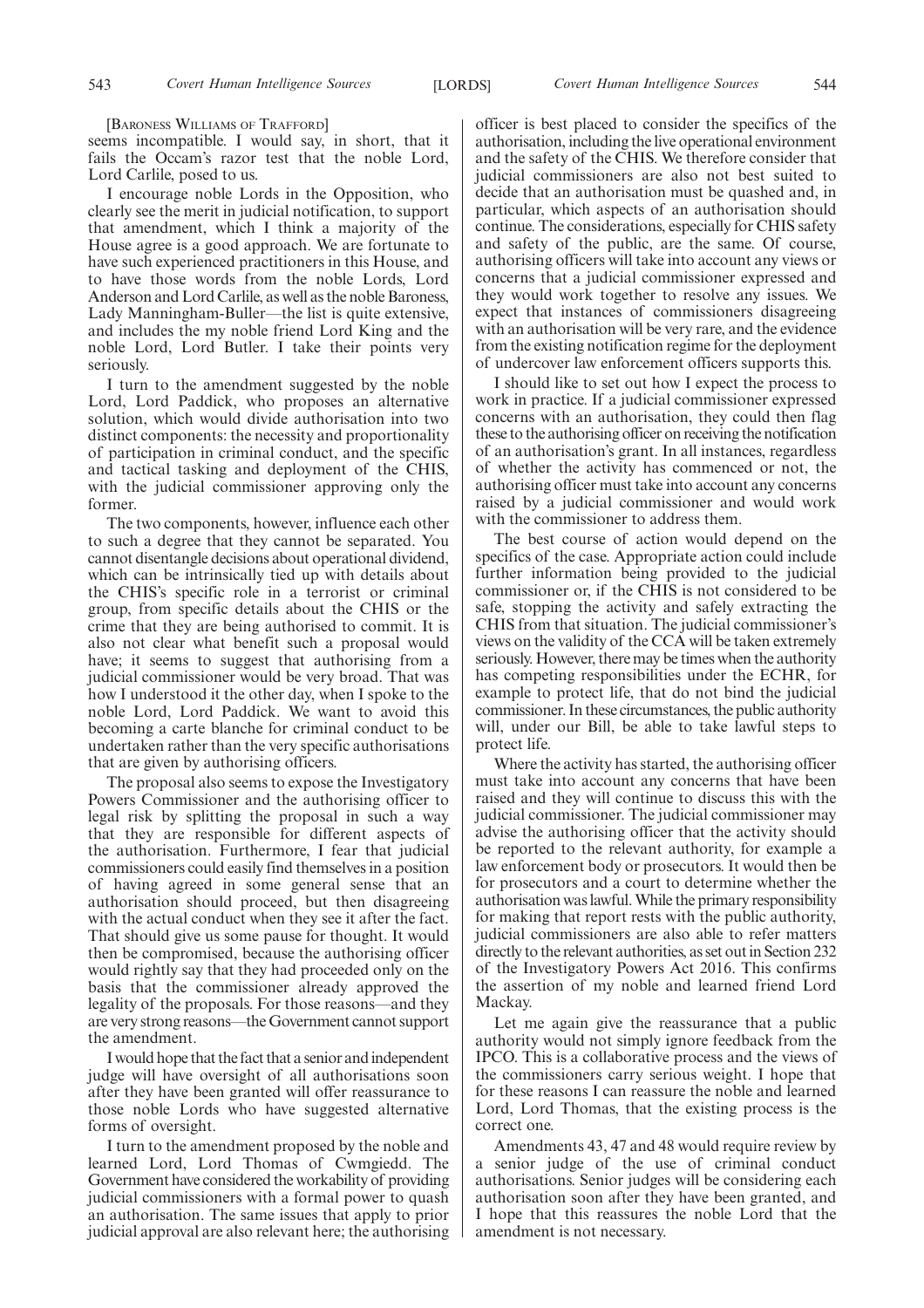I hope I have provided reassurance throughout these debates that there are robust safeguards in place to prevent the misuse of this power. Independent oversight is just one example, but it is very important. Recognising this, and the strength of feeling in this debate, I encourage noble Lords to support the amendment in the name of the expert noble Lord, Lord Anderson, if he pushes it to a vote.

**The Deputy Speaker (Lord McNicol of West Kilbride) (Lab):**I have received two requests to ask short questions from the noble Lords, Lord Blunkett and Lord Hain, who I will call and then call the Minister. I call the noble Lord, Lord Blunkett.

**Lord Blunkett (Lab) [V]:** I congratulate the Minister on her tenacity and her grasp of detail, which is reassuring and refreshing. Would she consider providing a regular quarterly update to the Home Secretary in addition to the annual report to which she has referred part of which is redacted and part of which is on public record? In that way, there is at least some responsibility in the political arena as an ongoing feature of the new pattern, which is clearly going to involve Amendment 33 and the consequentials.

#### *8.45 pm*

**Baroness Williams of Trafford (Con):** While I have the opportunity, I thank the noble Lord for the conversation we had the other day—it was very helpful in allowing me to know exactly what both noble Lords required. I cannot give that undertaking at the Dispatch Box but I can go back and ascertain just how often the Home Secretary receives these reports and whether the Investigatory Powers Commissioner might be thinking of making more regular reports in future if necessary, or indeed spot reports as and when required. I can certainly undertake to do that.

**Lord Hain (Lab):** I too thank the Minister for her reply and for her engagement. It is clear from the balance of the debate that there is no point in my pressing Amendment 16, and therefore when the time comes, I will not seek to divide the House on it.

However, to follow up on the question of my noble friend Lord Blunkett, will the Minister give an assurance that the Home Secretary will take a particular interest in the most politically sensitive deployment of a CHIS, which is the area that has given rise to real worry? Whether that is in the form of a quarterly report or regular interactions with the head of the Metropolitan Police, other chief constables and the head of the security services is a matter for consideration, but there should be some hands-on authority by the Home Secretary and regular interest in deployments in politically sensitive areas.

**Baroness Williams of Trafford (Con):** It was very good for us to have a chat the other day because we could discuss things that clearly we cannot discuss on the Floor of the House. I completely understood the sensitivity between some very nuanced situations and the purely operational role of the deployment of CHIS for criminal conduct. I will most certainly go back and put those points. Again, I thank the noble Lord for the time he took to discuss his concerns with me.

**Lord Dubs (Lab) [V]:** My Lords, the Minister has already been congratulated on her mastery of the detail. I congratulate her also on her physical and intellectual stamina. It has been quite a tour de force, particularly as I know what other business she has this week and on most days.

As someone who has had no security experience, I have found this a fascinating debate. I had very limited experience when I was a Minister in Northern Ireland. When I first got there, we had to sign extensions to hold people in detention under the terrorism legislation, although that was quickly handed over to judges. That was my primary direct experience, but it gave me an understanding of the security situation in Northern Ireland before and after the ceasefire. However, I bow to the greater experience of those who have strong security experience and indeed those who have strong experience of having—[*Inaudible.*].

I still believe that there is quite a strong thread of support in the debate for prior judicial authorisation. The "prior" bit has not really been hit on the head, despite the merits of some of the other arguments relating to other amendments. In the circumstances, and without my going through all the arguments—it is much too late for that—I would like to test the opinion of the House.

### *8.49 pm*

*Division conducted remotely on Amendment 5*

*Contents 278; Not-Contents 283.*

*Amendment 5 disagreed.*

## **Division No. 2**

#### **CONTENTS**

Adebowale, L. Adonis, L. Alderdice, L. Allan of Hallam, L. Allen of Kensington, L. Alli, L. Alton of Liverpool, L. Amos, B. Anderson of Swansea, L. Andrews, B. Armstrong of Hill Top, B. Bach, L. Bakewell of Hardington Mandeville, B. Bakewell, B. Barker, B. Bassam of Brighton, L. Beith, L. Benjamin, B. Bennett of Manor Castle, B. Bichard, L. Billingham, B. Blackstone, B. Blair of Boughton, L. Blower, B. Boateng, L. Bonham-Carter of Yarnbury, B. Bowles of Berkhamsted, B. Boycott, B. Bradley, L. Bradshaw, L.

Bragg, L. Brinton, B. Brooke of Alverthorpe, L. Brown of Cambridge, B. Brown of Eaton-under-Heywood, L. Browne of Ladyton, L. Bruce of Bennachie, L. Bryan of Partick, B. Bull, B. Burnett, L. Burt of Solihull, B. Cameron of Dillington, L. Campbell of Pittenweem, L. Campbell of Surbiton, B. Cashman, L. Chakrabarti, B. Chandos, V. Clancarty, E. Clark of Calton, B. Clark of Kilwinning, B. Clark of Windermere, L. Clement-Jones, L. Cohen of Pimlico, B. Collins of Highbury, L. Corston, B. Cox, B. Crawley, B. Crisp, L. Cunningham of Felling, L. Davies of Brixton, L. Davies of Oldham, L.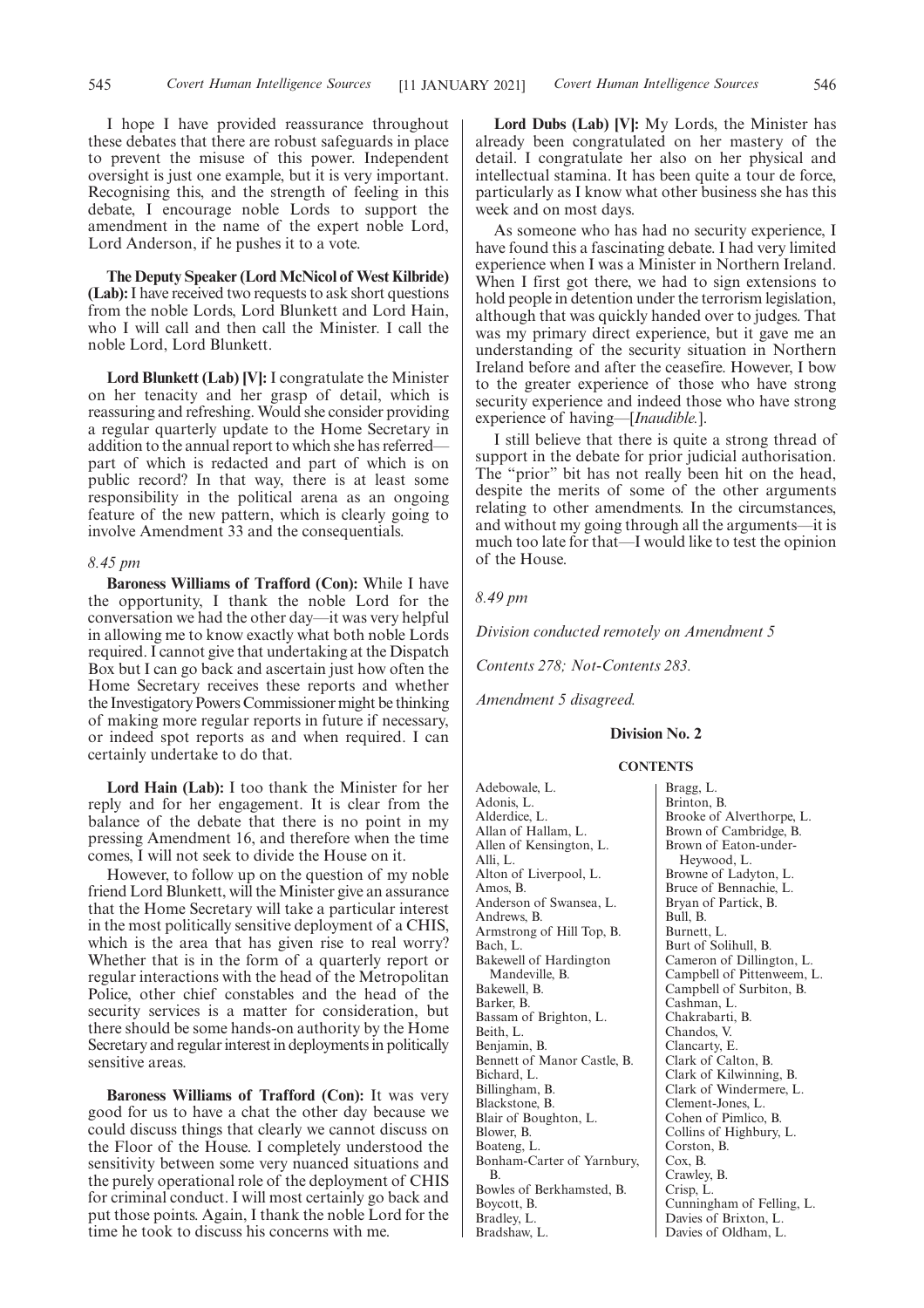Davies of Stamford, L. Dholakia, L. Donaghy, B. Donoughue, L. Doocey, B. Drake, B. D'Souza, B. Dubs, L. Eatwell, L. Elder, L. Falconer of Thoroton, L. Falkner of Margravine, B. Faulkner of Worcester, L. Featherstone, B. Field of Birkenhead, L. Foster of Bath, L. Foulkes of Cumnock, L. Fox of Buckley, B. Fox, L. Freyberg, L. Gale, B. Garden of Frognal, B. German, L. Giddens, L. Glasgow, E. Glasman, L. Goddard of Stockport, L. Golding, B. Goldsmith, L. Goudie, B. Grantchester, L. Greaves, L. Grender, B. Grey-Thompson, B. Griffiths of Burry Port, L. Grocott, L. Hain, L. Hamwee, B. Hannay of Chiswick, L. Hanworth, V. Harris of Haringey, L. Haskel, L. Hastings of Scarisbrick, L. Haughey, L. Haworth, L. Hayman of Ullock, B. Hayter of Kentish Town, B. Healy of Primrose Hill, B. Helic, B. Hendy, L. Henig, B. Hilton of Eggardon, B. Hollick, L. Hollins, B. Howarth of Newport, L. Hoyle, L. Humphreys, B. Hunt of Kings Heath, L. Hussain, L. Hussein-Ece, B. Janke, B. Jay of Paddington, B. Jolly, B. Jones of Cheltenham, L. Jones of Moulsecoomb, B. Jones of Whitchurch, B. Jones, L. Jordan, L. Judd, L. Kennedy of Cradley, B. Kennedy of Southwark, L. Kennedy of The Shaws, B. Kilclooney, L. Kingsmill, B. Knight of Weymouth, L. Kramer, B. Lawrence of Clarendon, B. Layard, L.

Lea of Crondall, L. Lee of Trafford, L. Leitch, L. Lennie, L. Levy, L. Liddell of Coatdyke, B. Liddle, L. Lipsey, L. Lister of Burtersett, B. Ludford, B. MacKenzie of Culkein, L. Mackenzie of Framwellgate, L. Macpherson of Earl's Court, L. Mallalieu, B. Mandelson, L. Marks of Henley-on-Thames, L. Massey of Darwen, B. Maxton, L. McAvoy, L. McDonagh, B. McIntosh of Hudnall, B. McKenzie of Luton, L. McNally, L. McNicol of West Kilbride, L. Meacher, B. Mendelsohn, L. Miller of Chilthorne Domer, B. Mitchell, L. Monks, L. Morgan of Huyton, B. Murphy of Torfaen, L. Murphy, B. Newby, L. Northover, B. O'Loan, B. O'Neill of Bengarve, B. Osamor, B. Paddick, L. Palmer of Childs Hill, L. Pannick, L. Parminter, B. Patel of Bradford, L. Pendry, L. Pinnock, B. Pitkeathley, B. Ponsonby of Shulbrede, L. Prashar, B. Primarolo, B. Purvis of Tweed, L. Puttnam, L. Quin, B. Ramsay of Cartvale, B. Ramsbotham, L. Randerson, B. Ravensdale, L. Razzall, L. Rebuck, B. Reid of Cardowan, L. Rennard, L. Ritchie of Downpatrick, B. Roberts of Llandudno, L. Robertson of Port Ellen, L. Rosser, L. Rowe-Beddoe, L. Royall of Blaisdon, B. Sandwich, E. Sawyer, L. Scott of Needham Market, B. Scriven, L. Sharkey, L. Sheehan, B. Sherlock, B. Shipley, L. Sikka, L.

Simon, V. Smith of Basildon, B. Smith of Finsbury, L. Smith of Gilmorehill, B. Smith of Newnham, B. Snape, L. Soley, L. Somerset, D. Stephen, L. Stern of Brentford, L. Stern, B. Stevenson of Balmacara, L. Stone of Blackheath, L. Stoneham of Droxford, L. Storey, L. Strasburger, L. Stuart of Edgbaston, B. Stunell, L. Suttie, B. Taverne, L. Taylor of Bolton, B. Taylor of Goss Moor, L. Teverson, L. Thomas of Cwmgiedd, L. Thomas of Gresford, L. Thomas of Winchester, B. Thornhill, B. Thornton, B. Thurso, V. Tonge, B. Tope, L. Touhig, L. Triesman, L.

Aberdare, L. Agnew of Oulton, L. Ahmad of Wimbledon, L. Altmann, B. Anderson of Ipswich, L. Anelay of St Johns, B. Arbuthnot of Edrom, L. Arran, E. Ashton of Hyde, L. Astor of Hever, L. Astor, V. Balfe, L. Barran, B. Bates, L. Berridge, B. Bertin, B. Bhatia, L. Black of Brentwood, L. Blackwell, L. Blencathra, L. Bloomfield of Hinton Waldrist, B. Borwick, L. Botham, L. Bottomley of Nettlestone, B. Bourne of Aberystwyth, L. Boyce, L. Brabazon of Tara, L. Brady, B. Bridgeman, V. Bridges of Headley, L. Brookeborough, V. Brougham and Vaux, L. Browne of Belmont, L. Browning, B. Brownlow of Shurlock Row, L. Buscombe, B. Butler of Brockwell, L. Butler-Sloss, B. Caine, L. Caithness, E.

Truscott, L. Tunnicliffe, L. Turnberg, L. Tyler of Enfield, B. Tyler, L. Uddin, B. Verjee, L. Walker of Aldringham, L. Wallace of Saltaire, L. Wallace of Tankerness, L. Walmsley, B. Warsi, B. Warwick of Undercliffe, B. Watson of Invergowrie, L. Watts, L. West of Spithead, L. Wheatcroft, B. Wheeler, B. Whitaker, B. Whitty, L. Wigley, L. Wilcox of Newport, B. Willis of Knaresborough, L. Wills, L. Wilson of Dinton, L. Winston, L. Wood of Anfield, L. Woodley, L. Woolley of Woodford, L. Wrigglesworth, L. Young of Hornsey, B. Young of Old Scone, B.

## **NOT CONTENTS**

Callanan, L. Campbell-Savours, L. Carey of Clifton, L. Carlile of Berriew, L. Carrington of Fulham, L. Carrington, L. Cathcart, E. Cavendish of Little Venice, B. Chalker of Wallasey, B. Chartres, L. Chisholm of Owlpen, B. Choudrey, L. Clarke of Nottingham, L. Colgrain, L. Colville of Culross, V. Colwyn, L. Courtown, E. Coussins, B. Couttie, B. Craig of Radley, L. Craigavon, V. Crathorne, L. Cromwell, L. Cumberlege, B. Curry of Kirkharle, L. Dannatt, L. Davies of Gower, L. De Mauley, L. Deben, L. Deech, B. Deighton, L. Dobbs, L. Dodds of Duncairn, L. Duncan of Springbank, L. Dundee, E. Dunlop, L. Durham, Bp. Eaton, B. Eccles of Moulton, B. Eccles, V. Empey, L. Evans of Bowes Park, B.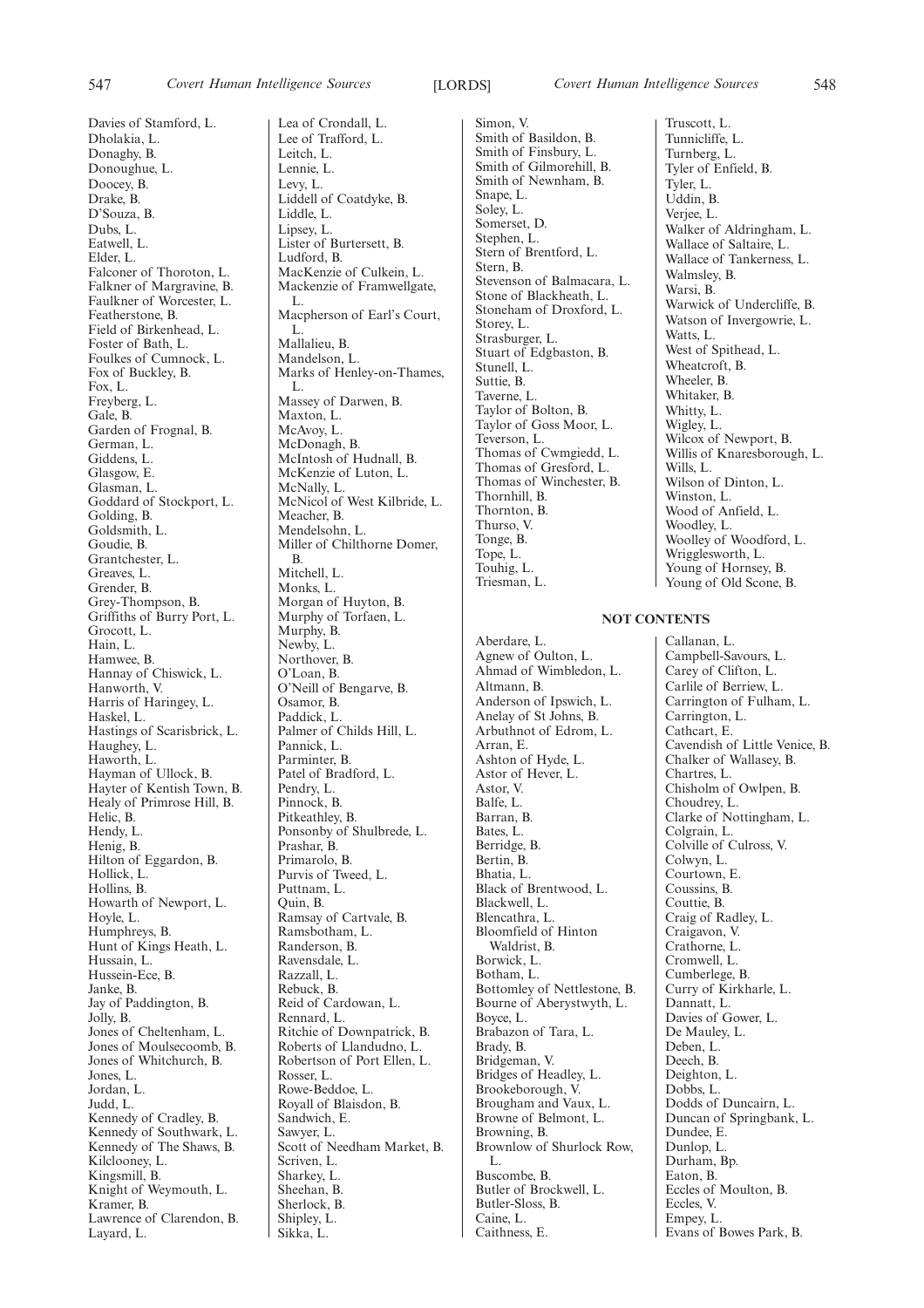Fairfax of Cameron, L. Fairhead, B. Farmer, L. Fellowes of West Stafford, L. Fink, L. Finkelstein, L. Finn, B. Fleet, B. Flight, L. Fookes, B. Forsyth of Drumlean, L. Framlingham, L. Freud, L. Fullbrook, B. Gadhia, L. Gardiner of Kimble, L. Gardner of Parkes, B. Garnier, L. Geddes, L. Gilbert of Panteg, L. Glenarthur, L. Glendonbrook, L. Gold, L. Goldie, B. Goldsmith of Richmond Park, L. Goodlad, L. Goschen, V. Grabiner, L. Grade of Yarmouth, L. Green of Deddington, L. Green of Hurstpierpoint, L. Greenhalgh, L. Greenway, L. Griffiths of Fforestfach, L. Grimstone of Boscobel, L. Hague of Richmond, L. Hailsham, V. Hamilton of Epsom, L. Harris of Peckham, L. Haselhurst, L. Hay of Ballyore, L. Hayman, B. Hayward, L. Henley, L. Herbert of South Downs, L. Hill of Oareford, L. Hodgson of Abinger, B. Hodgson of Astley Abbotts, L. Hoey, B. Hogan-Howe, L. Hogg, B. Holmes of Richmond, L. Hooper, B. Hope of Craighead, L. Horam, L. Houghton of Richmond, L. Howard of Lympne, L. Howard of Rising, L. Howe, E. Hunt of Wirral, L. Janvrin, L. Jay of Ewelme, L. Jenkin of Kennington, B. Johnson of Marylebone, L. Jopling, L. Judge, L. Kakkar, L. Keen of Elie, L. Kerr of Kinlochard, L. King of Bridgwater, L. Kirkham, L. Kirkhope of Harrogate, L. Laming, L. Lamont of Lerwick, L. Lancaster of Kimbolton, L. Lang of Monkton, L.

Lansley, L. Leigh of Hurley, L. Lexden, L. Lindsay, E. Lingfield, L. Liverpool, E. Livingston of Parkhead, L. Loomba, L. Lothian, M. Mackay of Clashfern, L. Mancroft, L. Mann, L. Manningham-Buller, B. Manzoor, B. Marland, L. Marlesford, L. Masham of Ilton, B. Maude of Horsham, L. McColl of Dulwich, L. McCrea of Magherafelt and Cookstown, L. McGregor-Smith, B. McIntosh of Pickering, B. McLoughlin, L. Mendoza, L. Meyer, B. Mobarik, B. Mone, B. Montrose, D. Morris of Bolton, B. Morrissey, B. Morrow, L. Moylan, L. Moynihan, L. Naseby, L. Nash, L. Neville-Jones, B. Neville-Rolfe, B. Newlove, B. Nicholson of Winterbourne, B. Noakes, B. Northbrook, L. Norton of Louth, L. O'Shaughnessy, L. Parkinson of Whitley Bay , L. Patel, L. Patten, L. Penn, B. Pickles, L. Pidding, B. Polak, L. Popat, L. Porter of Spalding, L. Powell of Bayswater, L. Price, L. Rana, L. Randall of Uxbridge, L. Rawlings, B. Reay, L. Redfern, B. Renfrew of Kaimsthorn, L. Ribeiro, L. Ridley, V. Risby, L. Robathan, L. Rock, B. Rogan, L. Rooker, L. Rose of Monewden, L. Rotherwick, L. Russell of Liverpool, L. Sanderson of Welton, B. Sassoon, L. Sater, B. Scott of Bybrook, B. Seccombe, B.

Selkirk of Douglas, L.

Shackleton of Belgravia, B. Sharpe of Epsom, L. Sheikh, L. Shephard of Northwold, B. Sherbourne of Didsbury, L. Shields, B. Shrewsbury, E. Smith of Hindhead, L. Smith of Kelvin, L. Spencer of Alresford, L. Stedman-Scott, B. Sterling of Plaistow, L. Stewart of Dirleton, L. Stirrup, L. Stowell of Beeston, B. Strathclyde, L. Stroud, B. Sugg, B. Suri, L. Taylor of Holbeach, L. Taylor of Warwick, L. Tebbit, L. Thurlow, L. Trefgarne, L. Trenchard, V.

Trevethin and Oaksey, L. True, L. Tugendhat, L. Ullswater, V. Vaizey of Didcot, L. Vaux of Harrowden, L. Vere of Norbiton, B. Verma, B. Vinson, L. Wakeham, L. Walney, L. Wasserman, L. Watkins of Tavistock, B. Waverley, V. Wei, L. Wharton of Yarm, L. Whitby, L. Willetts, L. Williams of Trafford, B. Wolfson of Tredegar, L. Wyld, B. Young of Cookham, L. Young of Graffham, L. Younger of Leckie, V.

## *9.03 pm*

**The Deputy Speaker (Baroness Garden of Frognal) (LD):** My Lords, we now come to the group beginning with Amendment 6 and I remind noble Lords that Members other than the mover and the Minister may speak only once and that short questions of elucidation are discouraged. Anyone wishing to press this amendment or anything else in this group to a Division must make that clear in debate.

#### *Amendment 6*

## *Moved by Baroness Hamwee*

**6:** Clause 1, page 2, line 17, after "person" insert "reasonably" Member's explanatory statement

This amendment would insert a requirement that belief in the necessity and proportionality of a criminal conduct authorisation, and in the existence of satisfactory arrangements, be reasonably held.

**Baroness Hamwee (LD) [V]:** My Lords, we have Amendments 6, 18 and 36 in this group. Under new Section 29B, the person granting a criminal conduct authorisation must believe that the authorisation is necessary on one of three specific grounds, including that it must be

"proportionate to what is sought to be achieved"

and that the requirements imposed by the Home Secretary will be satisfied—which we have had confirmed as being restrictive rather than loosening safeguards. Amendment 36 is the Scottish equivalent of Amendment 6.

The noble Lord, Lord Anderson, had this amendment in Committee and I am grateful to him and the noble and learned Lord, Lord Thomas of Cwmgiedd, for adding their names to it. As party politicians, my noble friend Lord Paddick and I could be thought of as political troublemakers, which is not what we set out to be. However, the noble Lord and the noble and learned Lord who also signed this amendment apply their measured, informed objectivity. The Bar Council has also been in touch with me to give its support.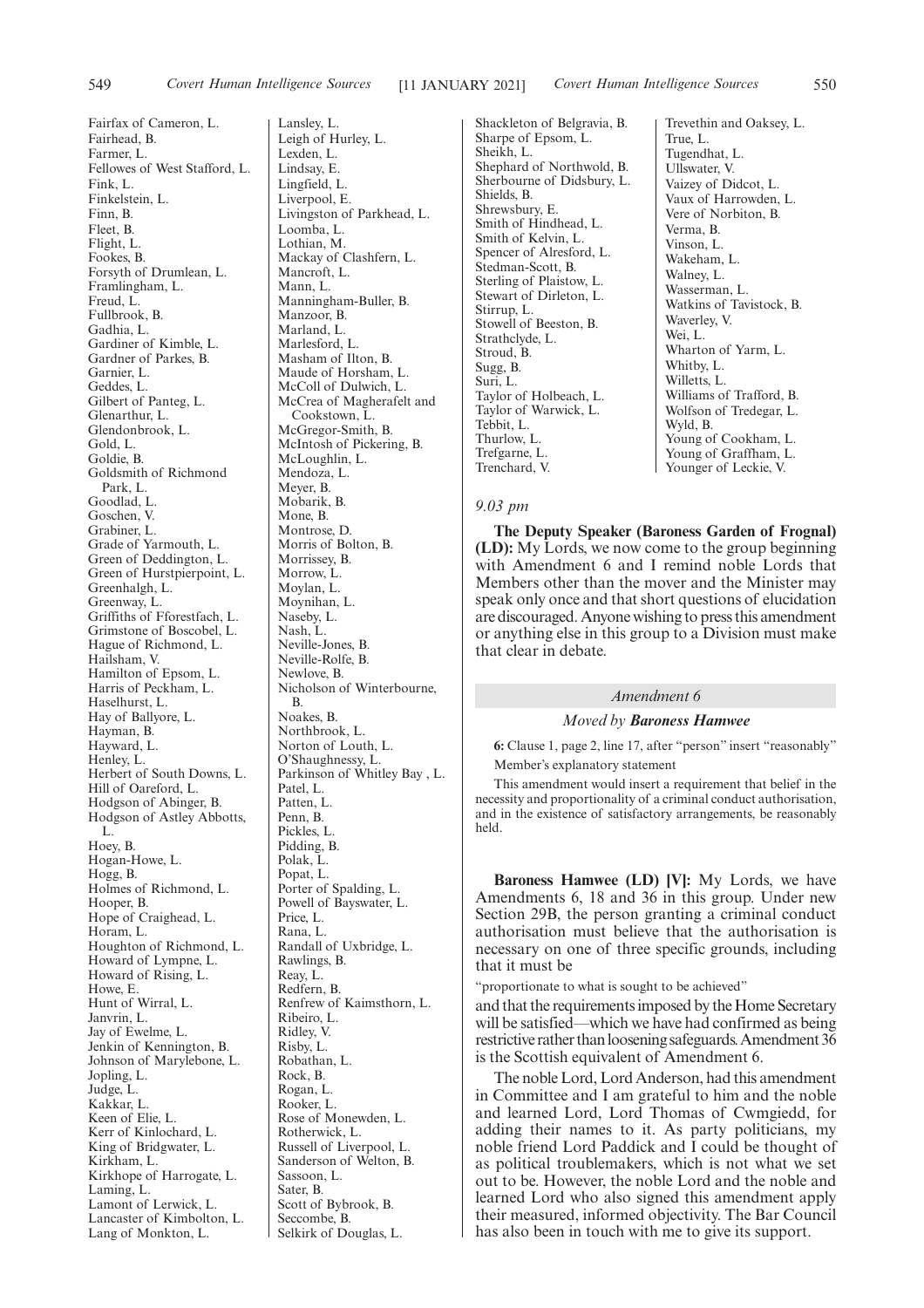[BARONESS HAMWEE]

Belief is subjective, informed or misinformed by background, experience and personality. Some people are naturally more inclined to be that bit more optimistic; I want to avoid judgmental terms such as "casual". Necessity and proportionality are rightly required criteria, but they lose their force as safeguards unless there is a degree of objectivity in their assessment. "Reasonable" is so usual a term in legislation that its omission itself assumes some significance.

I do not think we have heard an argument that a belief must be reasonable to be a belief, but I anticipate that. I reject that it is implied, because there is no reason to omit the term—and anyway, we should not work on the basis of what may be implied by long usage, as distinct from precedent.

In Committee, the Advocate-General said that under section 3.10 of the draft code of practice,

"the person granting the authorisation should hold a reasonable belief that it is necessary and proportionate."—[*Official Report*, 1/12/20; col. 667.]

Section 3.10 is within the section on general rules on authorisation of someone to take on the role of CHIS. The paragraph specifically on criminal conduct authorisations says that

"it is expected that the person granting the authorisation should hold a reasonable belief that the authorisation is necessary and proportionate."

The noble and learned Lord told the Committee that new Section 29B was

"drafted to align with the existing Section 29",

and that the amendment would

"cast doubt on the test to be applied for other authorisations";-[*Official Report*, 1/12/20; col. 667.]

it would be inconsistent. The engagement of a CHIS is of huge significance, as we have heard this evening and on previous occasions, but it is of a lesser order than a criminal conduct authorisation. In any event, I rather take the view that the Section 29 powers should require a reasonable belief that they are necessary and proportionate to be exercised, and that that should be in the Bill. If the Government accept Amendments 6 and 36, we will not challenge such an amendment to Section 29 if they bring that forward at Third Reading.

The noble and learned Lord, Lord Stewart, said he would clarify this by way of letter. I have not seen that, although I have seen a Home Office email, which went not to me but was passed on, referring to a requirement for a reasonable belief. But I do not think it is a matter of clarification; it should be in the Bill. The government response to the JCHR this morning repeats what the Minister said in Committee. I am worried about inconsistency between the Bill and the draft code of practice. To be clear, I am not suggesting the word should be taken out of the code.

Amendment 18 has found its way into this group, which is perhaps no bad thing given the length of the previous group. It is the seriousness of a CCA that prompted that amendment. It provides that a CCA would expire after four months, although it could be renewed. In Committee, the Minister argued for consistency with Section 29 authorisations, which are for a period of 12 months, and referred to the code of practice, which says that the CCA should be

"relied upon for as short a duration as possible."

The power should remain "operationally workable"; I think four months fulfils that.

The CCA takes us to an even more serious place than infiltration. As my noble friend pointed out, on the Government's logic we would not need a Bill to authorise CHIS to commit a crime because it is just the same as deploying a CHIS. This amendment has dropped the monthly review of CCA, which was in our Amendment 49 in Committee, in an attempt to meet the Government part way. Surely it is good practice to have a very clear and fairly frequent timetable laid down; four months is not that often. In many situations it is good practice to have a very clear checklist. This is one of them.

To return to Amendments 6 and 36, as the noble and learned Lord, Lord Thomas, said so succinctly in Committee, anything other than a belief held on an objective basis would be quite exceptional. The Bill ought to be clear, with no room for ambiguity or argument if the matter ever comes before the court. This is such an important point that, in the absence of the Government's agreement, I will seek the opinion of the House. I beg to move.

**Lord Anderson of Ipswich (CB) [V]:** My Lords, I have signed Amendments 6 and 36, having tabled similar amendments myself in Committee. At this stage, I am a little mystified by the Government's position. They seem to accept that the relevant belief of authorising officers should be reasonable to the point where they have made an amendment along these lines to the code of practice at paragraph 6.4. Yet they refuse to make the equivalent amendment to the Bill.

The noble and learned Lord the Advocate-General defended the Government's position in Committee, as the noble Baroness, Lady Hamwee, said, on the basis that it would promote consistency between different parts of the Regulation of Investigatory Powers Act. I suggest that is an argument of little force, given the unique nature of the power conferred by the Bill.

In fact, it is the Government's position that results in a greater and more damaging inconsistency between the terms of the Bill and the associated parts of the code of practice. If the test is to be reasonable belief, it needs to be stated in the law. We are offered a code of practice now amended so that paragraph 6.4 provides that

"it is expected that the person granting the authorisation should hold a reasonable belief that the authorisation is necessary and proportionate.'

A code of practice is not the same as the law and "it is expected" is not even the language of legal obligation; it is the language of a dress code.

This is not just playing with words. On the basis of our first debate, it seems to be common ground that criminal responsibility for incorrect authorisations is dependent, at least in part, on a court having found the authorisation to be a nullity, presumably because the necessity or proportionality criteria were not satisfied. If the legal standard set out in the Act is one of "reasonable" belief, the court will scrutinise whether the officer's belief was reasonable. If that word is not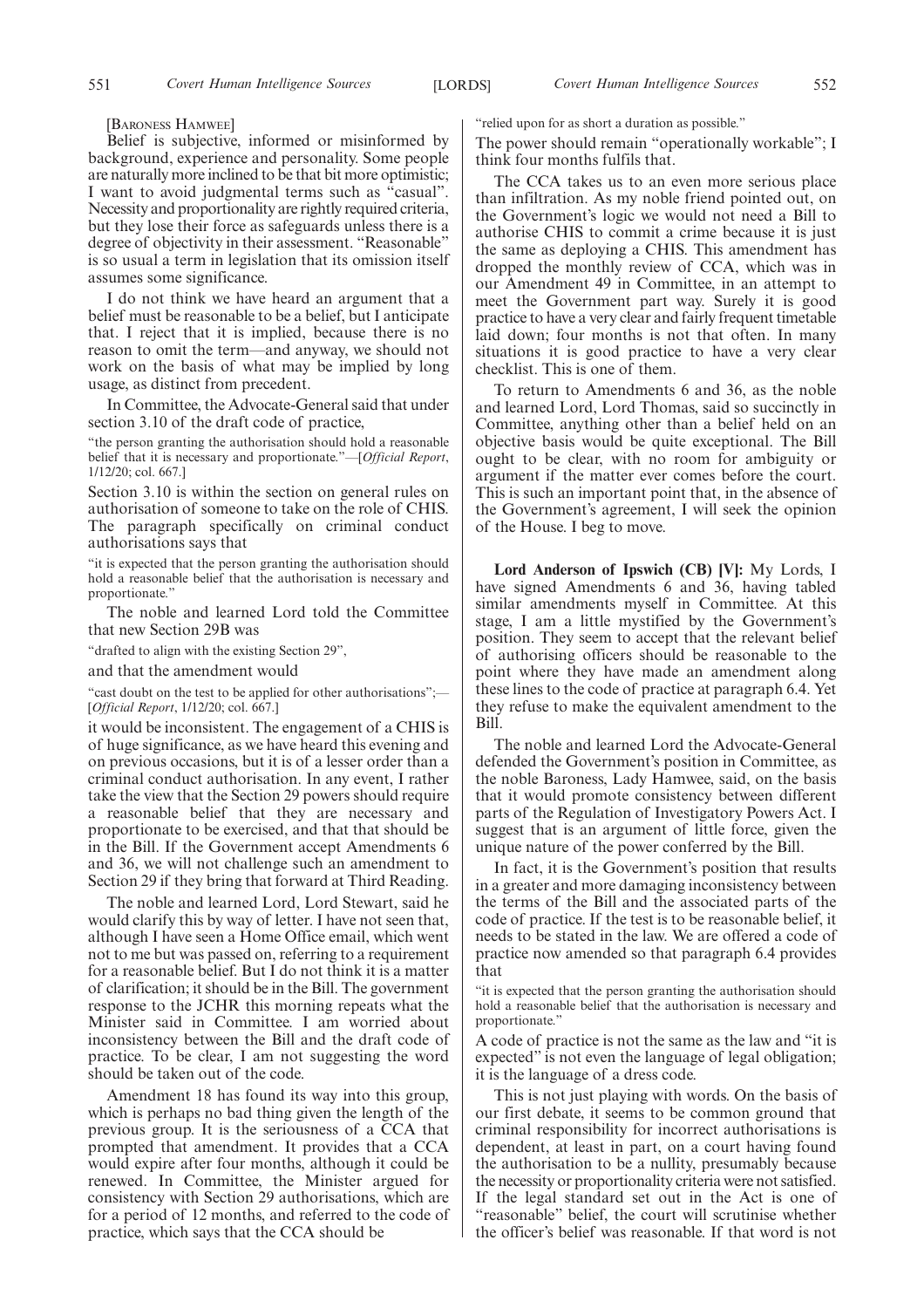These apparently inconsequential amendments go to the issue of immunity, reflected in my Amendment 21 and in the amendments and speeches of many other noble Lords. That issue is at the heart of the Bill. I hope the Minister will accept Amendments 6 and 36, because she appears to agree with their substance, but if the noble Baroness, Lady Hamwee, presses them to a vote she will have my support.

**Lord Thomas of Cwmgiedd (CB) [V]:** I can add very little to what has been so ably said in support of the amendment, to which I put my name. I support what is a very small change to the Bill because it is important that we hold the services, particularly the officers who will give these authorisations without any prior approval, to a very high standard. If they do not have high standards and things go wrong, the damage to the service concerned will be very serious.

#### *9.15 pm*

For that first reason, it is very important to make sure that the language of the statute is clear. Nothing could be less desirable than the language of paragraph 6.4 of the code using the words "it is expected" about the person; that really is a decline in the standards, traditionally, of the common law—that edifice of England, Wales, Scotland and Northern Ireland that has been so important to our liberties.

Secondly, we really ought to make the legislation clear. We are going to put forward a detailed set of requirements in the Bill, and certainly there should be no exceptionalism by leaving out the requirement of reasonableness.

**Baroness Chakrabarti (Lab) [V]:** My Lords, the request here is very modest and I am sure that the Minister will want to accept the word "reasonable" into the belief required of those authorising this criminal conduct. It must be an objective test. Let us remember that this is about the authorisation, not about a person acting in the moment subject to an authorisation. This is about the calm, rational mind that we are supposed to trust in who is authorising this on the basis that it is necessary and proportionate. It is an incredibly modest request.

In his eloquent remarks, the noble Lord, Lord Anderson of Ipswich, points out, very importantly, the distinction between a code of practice and hard, statutory law. Codes of practice have been prayed in aid, not least by the noble Lord, Lord Carlile of Berriew, who will follow me. Codes of practice are no substitute for the statute itself, particularly if they are using language such as "it is expected." I urge the Minister to accept the word "reasonable"; it does no violence whatever to her stated policy and scheme.

The four months proposed in Amendment 18 seems very uncontroversial, too. Surely, an authorisation of this gravity should not be sitting around to be employed and activated after many months or years. I shall leave it at that.

**Lord Carlile of Berriew (CB) [V]:**My Lords, on the narrow point just made very clearly by the noble Baroness, Lady Chakrabarti, I would question the way in which she diminishes the importance of codes of practice, which have the force of law. One example of a code of practice that has had the most incredible effect on the fairness of trials is Code C under the Police and Criminal Evidence Act 1984, which in many ways has been the formidable weapon in the hands of the defence advocate, and sometimes in the hands of the prosecution advocate too, to ensure that justice is done.

That said, I have no objection whatever to what is intended by Amendments 6 and 36. I suspect that the Minister would want to refer to the code, at least generally, which is peppered with words such as "reasonable", "proportionate", et cetera, and would say that reasonableness is imported in any event. However, I agree with the view that in a Bill of this kind, adding the word "reasonable" into the statute as suggested may be comforting and safe, and will make it a better statute.

I disagree with Amendment 18, which is in this group, and a time limit of four months. Running a CHIS is often very arduous and complicated, and many CHIS are run for much, much longer than four months. The noble Lord, Lord McCrea, in an earlier part of this evening's debate, referred to the information that was obtained concerning the Real IRA, as it was called, which led to the conviction of a number of its operatives. I do not know anything about the facts of that case, but I suspect that in an operation of that kind, many CHIS were run for long periods, and for very good reasons. As the noble Baroness, Lady Manningham-Buller, said very eloquently, those who are running the CHIS are, in any event, these days, doing an extremely good job in great difficulty, and we do not want to add to their bureaucratic burden; they and their CHIS have great difficulties to face. They do not want to be faced with the necessity of reapplying every four months; it is just far too short a period.

**Lord Thomas of Gresford (LD) [V]:** My Lords, I have little to add to what has gone before. I often wonder whether the Government are concerned about judicial review when they resist placing the test of a decision on a reasonable basis in any legislation. If the test in any case is simply the subjective belief of the official—the government agent involved—it might be hoped that a trip to the divisional court and an application for judicial review would be avoided. The noble Lord, Lord Anderson, did indeed refer to public law tests. The Wednesbury test of reasonableness is now more than 70 years old and it is sometimes forgotten that it was the local picture house that took the town's corporation to court because the licence it gave prevented children under 15 attending the cinema on a Sunday, whether accompanied by an adult or not—one's mind flips back to the dim and distant past. That was the factual basis of a very important principle of law.

When considering reasonableness in this context, there are two limbs. In the context the House is discussing, the question would be whether the authoriser had taken into account all the wider implications of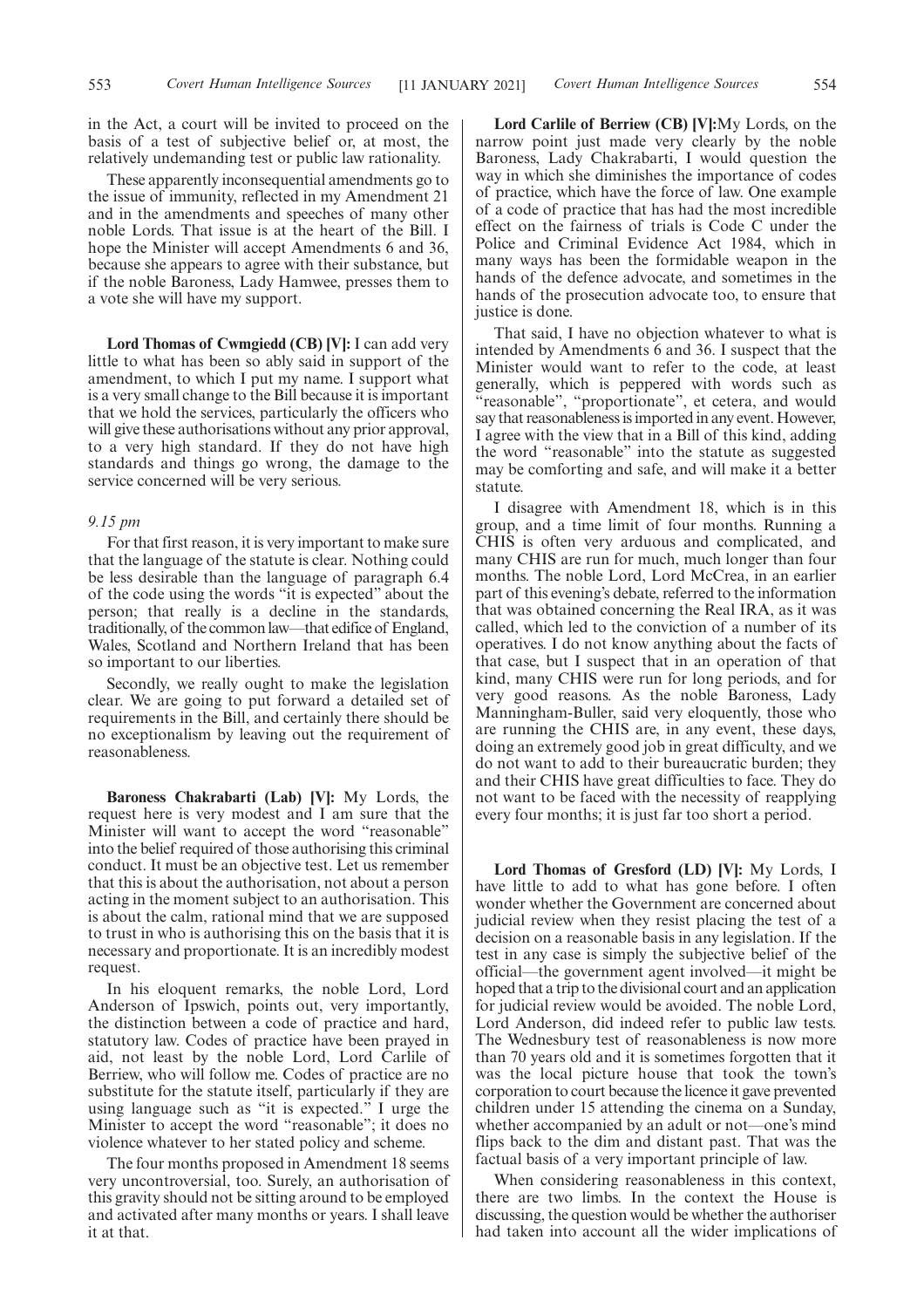[LORD THOMAS OF GRESFORD]

the authorisation, including its effect on prospective victims of the crime being committed. He would obviously have to follow the code, which, as the noble Lord, Lord Carlile, has just said, is peppered with instructions, having the force of law, to act reasonably. If the authorisers get beyond the first limb of the test, the second limb is whether the decision they have taken is so outrageous and irrational that, as Lord Diplock put it in a later case, it is

"so outrageous in its defiance of logic or of accepted moral standards that no sensible person who had applied his mind to the question to be decided could have arrived at it."

Needless to say, cases challenging a decision tend to succeed on the first limb, but I do not see why we have to go to that position. I have been trying to check *Hansard*, but I think that the Minister referred, in reply to the first group of amendments today, to the decision being reasonable. I cannot see any reason why it would not be reasonable to put "reasonable" on the face of the Bill. I support these amendments.

**The Deputy Speaker (Baroness Garden of Frognal) (LD):** My Lords, the noble Baroness, Lady McIntosh of Pickering, has withdrawn. I call the noble Lord, Lord Rosser.

**Lord Rosser (Lab) [V]:** Before I comment on these amendments, I am told that there was a tweet earlier today from the Commons Minister on this Bill, James Brokenshire, saying that he has had a recurrence of a tumour in part of his lung and that he is taking leave for curative surgery. I am sure that I am not alone in wanting to extend best wishes to him for a full recovery.

I will be brief, because everything that needs to be said on Amendment 6 has already been said. It requires a person authorising a criminal conduct authorisation to reasonably believe that the tests for authorisation are met and are necessary and proportionate. In Committee, the noble Lord, Lord Anderson of Ipswich, referred to what the Solicitor-General had said at Second Reading in the Commons, to the effect that the code of practice sets out that there does need to be a reasonable belief that an authorisation is necessary and proportionate. As we have heard, there is wording in part of the code of practice that is not—let us say—quite as strong as the words of the Solicitor-General in the Commons.

Crucially, once again, as the noble Lord, Lord Anderson of Ipswich, said in Committee, the notion of reasonableness is completely absent from the Bill, which the courts would treat as the authoritative source. Like others, I see no reason why the Government are not prepared to put the word "reasonable" in the Bill. We certainly support Amendment 6.

**Baroness Williams of Trafford (Con):** My Lords, I echo the words of the noble Lord, Lord Rosser. I heard earlier today that my right honourable friend James Brokenshire had to go in for some more surgery; I pay tribute to him. He is one of the most decent people in politics and an extraordinarily capable Minister. He has never been far from my mind this afternoon, as

not only has he mentored me but we discussed and worked closely on every aspect of the Bill. I wish him a very speedy recovery.

The noble Baroness, Lady Hamwee, seeks to add an explicit requirement for an authorising officer's belief that the conduct is both necessary and proportionate to be a reasonable one. I have already explained why the Government cannot support this proposal. In fact, the noble Lord, Lord Anderson, almost spelled out the reasons I was going to give, which are a bit of a repetition and with which I am not sure he will be entirely satisfied. However, since Committee I have updated the CHIS code of practice to make it clearer that it is expected that the belief should be a reasonable one.

I caution against an amendment seeking to include this wording in the Bill, as it would cast doubt on the test that is expected to apply to other authorisations. In particular, it could have unintended consequences for a Section 29 use and conduct authorisation under the Regulation of Investigatory Powers Act. Including the need for a reasonable belief here, creating an inconsistency in the legislation, would create uncertainty over whether the same requirement exists for the underlying Section 29 authorisation. As I mentioned earlier, as a matter of public law, a decision made subject to a discretionary power must be reasonable; that is, the decision must be rationally open to a reasonable decision-maker in possession of the facts in the case.

The noble Baroness, Lady Hamwee, has also called for the length of authorisations to be reduced from 12 months to four months, with a formal requirement for a monthly review of the authorisation. As I have said, the current authorisation period of 12 months is consistent with the authorisation for the use and conduct of CHIS, which will need to be in place before criminal conduct can be authorised. Keeping the Bill consistent with the powers laid out in Section 29 will ensure that this power remains operationally workable for the public authorities using it.

While the code of practice is clear that an authorisation must be relied on for as short a duration as possible, and in many cases an authorisation will not last longer than four months, reducing the maximum length risks unintended consequences; for example, a shorter duration could mean that activity is rushed through in a shorter period of time, to avoid renewal or to demonstrate the value of a deployment to support a renewal. This clearly may not be the most effective or safest way of carrying out that conduct. I therefore hope that the noble Baroness is sufficiently reassured to withdraw her amendment.

**The Deputy Speaker (Baroness Garden of Frognal) (LD):** My Lords, I gather that the noble and learned Lord, Lord Mackay of Clashfern, would like to speak after the Minister.

**Lord Mackay of Clashfern (Con) [V]:** I think there is a question of consistency; if in one statute you have the word "reasonable", while in other statutes of similar import you do not, that tends to create a difficulty. The statement the Minister made, that it is part of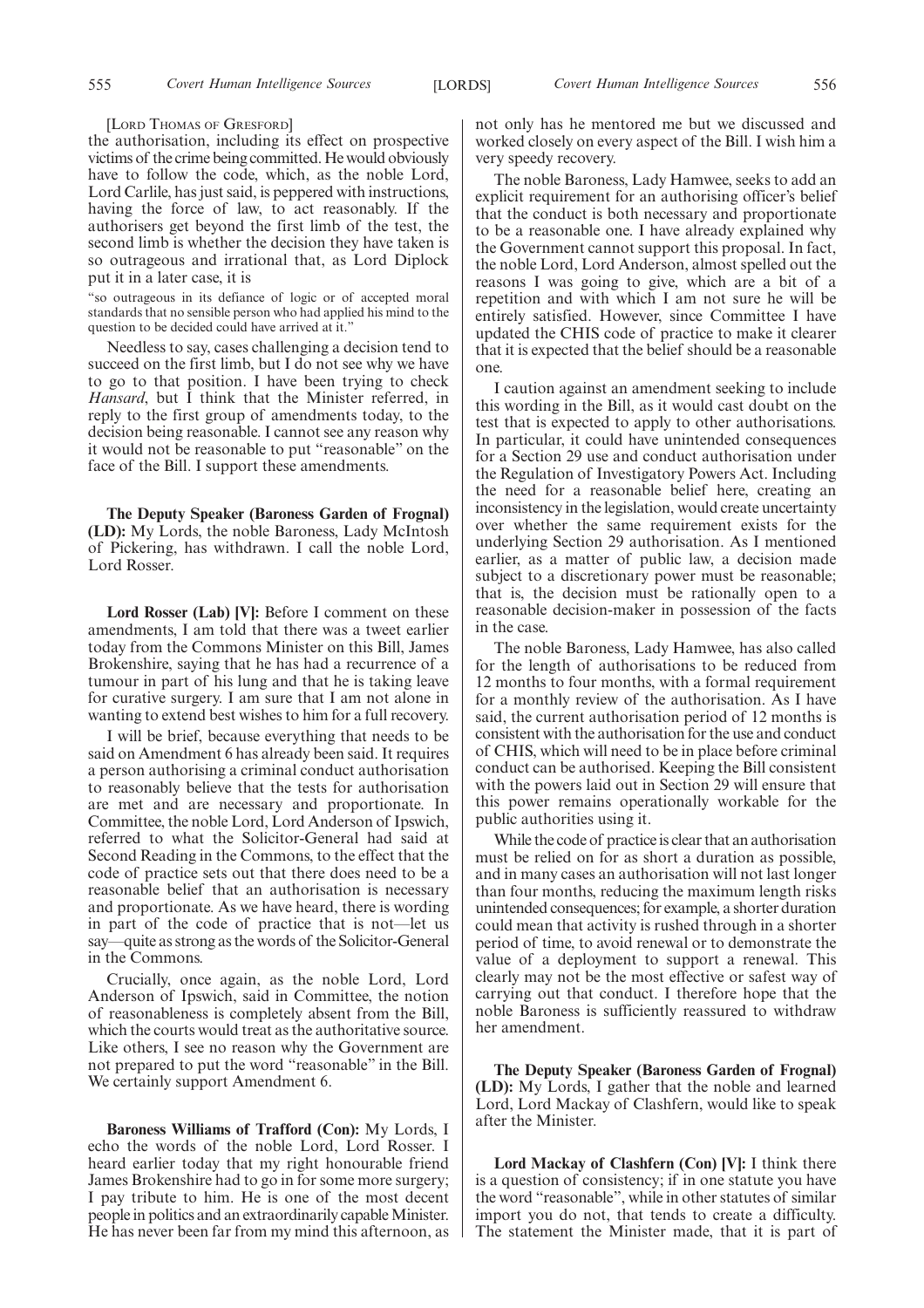being a statement of this kind in an Act that the belief must be reasonable, is a reasonable explanation for not having it here.

#### *9.30 pm*

**The Deputy Speaker (Baroness Garden of Frognal) (LD):** Does the Minister wish to reply?

**Baroness Williams of Trafford (Con):** I will use the opportunity because the noble Lord, Lord Carlile, talked about the codes of practice, as he has done consistently; I would just like to raise those again.

**The Deputy Speaker (Baroness Garden of Frognal) (LD):** I now call the noble Baroness, Lady Hamwee.

**Baroness Hamwee (LD) [V]:** My Lords, I am sorry to hear the news about James Brokenshire, whom I have known for a very long time. If the Minister is able, I hope she will pass on our best wishes to him.

She said that we would cause uncertainty about Section 29 and referred to a rational basis for decisions. That seems to suggest that we would never need to use the word "reasonable", but it is used both in codes of practice and in statutes. I am grateful to the noble Lord, Lord Anderson, and the noble and learned Lord, Lord Thomas. The House is very lucky to have their expertise, and their clear explanations of the importance of what looks like a small amendment but is actually rather significant, based on how these things are applied by the courts.

The statutory code of practice—I accept that it is statutory—is indeed peppered with the term "reasonable". It is also peppered with the terms "necessary" and "proportionate", and of course they will be in the Act when the Bill becomes one. However, to say that something is expected—that it is expected that there should be a reasonable belief—reduces the value of what is in the code of practice.

On Amendment 18, briefly, the four months are extendable; it is late, however, and I do not want to go much further with that. However, I do want to come back to Amendment 6. We have not heard an adequate explanation of the Government's resistance to this, if I may put it that way. I would like to test the opinion of the House.

*9.33 pm*

*Division conducted remotely on Amendment 6*

*Contents 282; Not-Contents 259.*

*Amendment 6 agreed.*

## **Division No. 3**

## **CONTENTS**

Aberdare, L. Adebowale, L. Adonis, L. Alderdice, L. Allan of Hallam, L. Allen of Kensington, L.

Alli, L. Alton of Liverpool, L. Amos, B. Anderson of Ipswich, L. Anderson of Swansea, L. Armstrong of Hill Top, B. Bach, L. Bakewell of Hardington Mandeville, B. Barker, B. Beith, L. Benjamin, B. Bennett of Manor Castle, B. Best, L. Billingham, B. Blackstone, B. Blower, B. Blunkett, L. Boateng, L. Bonham-Carter of Yarnbury, B. Bowles of Berkhamsted, B. Bowness, L. Boycott, B. Bradley, L. Bradshaw, L. Bragg, L. Brennan, L. Brinton, B. Brooke of Alverthorpe, L. Browne of Ladyton, L. Bruce of Bennachie, L. Bryan of Partick, B. Bull, B. Burnett, L. Burt of Solihull, B. Campbell of Pittenweem, L. Campbell-Savours, L. Cashman, L. Cavendish of Little Venice, B. Chakrabarti, B. Chandos, V. Clancarty, E. Clark of Kilwinning, B. Clark of Windermere, L. Clement-Jones, L. Cohen of Pimlico, B. Collins of Highbury, L. Corston, B. Craig of Radley, L. Crawley, B. Crisp, L. Cromwell, L. Davidson of Glen Clova, L. Davies of Brixton, L. Davies of Oldham, L. Davies of Stamford, L. Deech, B. Dholakia, L. Donaghy, B. Donoughue, L. Doocey, B. Drake, B. D'Souza, B. Dubs, L. Eatwell, L. Elder, L. Falconer of Thoroton, L. Faulkner of Worcester, L. Featherstone, B. Field of Birkenhead, L. Filkin, L. Foster of Bath, L. Foulkes of Cumnock, L. Fox, L. Freyberg, L. Gale, B. Garden of Frognal, B. German, L. Giddens, L. Glasgow, E. Goddard of Stockport, L. Golding, B. Goudie, B.

Grantchester, L. Greaves, L. Grender, B. Grey-Thompson, B. Griffiths of Burry Port, L. Grocott, L. Hailsham, V. Hamwee, B. Hanworth, V. Harries of Pentregarth, L. Harris of Haringey, L. Harris of Richmond, B. Haskel, L. Hastings of Scarisbrick, L. Haughey, L. Haworth, L. Hayman of Ullock, B. Hayman, B. Hayter of Kentish Town, B. Healy of Primrose Hill, B. Hendy, L. Henig, B. Hilton of Eggardon, B. Hollick, L. Hollins, B. Hope of Craighead, L. Howarth of Newport, L. Hoyle, L. Humphreys, B. Hunt of Kings Heath, L. Hussain, L. Hussein-Ece, B. Hutton of Furness, L. Janke, B. Janvrin, L. Jay of Paddington, B. Jolly, B. Jones of Cheltenham, L. Jones of Moulsecoomb, B. Jones of Whitchurch, B. Kakkar, L. Kennedy of Cradley, B. Kennedy of Southwark, L. Kennedy of The Shaws, B. Kerr of Kinlochard, L. Kerslake, L. Kingsmill, B. Knight of Weymouth, L. Kramer, B. Laming, L. Lawrence of Clarendon, B. Layard, L. Lee of Trafford, L. Lennie, L. Levy, L. Liddell of Coatdyke, B. Lipsey, L. Lister of Burtersett, B. Ludford, B. Macdonald of River Glaven, L. MacKenzie of Culkein, L. Mackenzie of Framwellgate, L. Macpherson of Earl's Court, L. Mair, L. Mallalieu, B. Mandelson, L. Marks of Henley-on-Thames, L. Masham of Ilton, B. Massey of Darwen, B. McAvoy, L. McConnell of Glenscorrodale, L. McDonagh, B. McIntosh of Hudnall, B.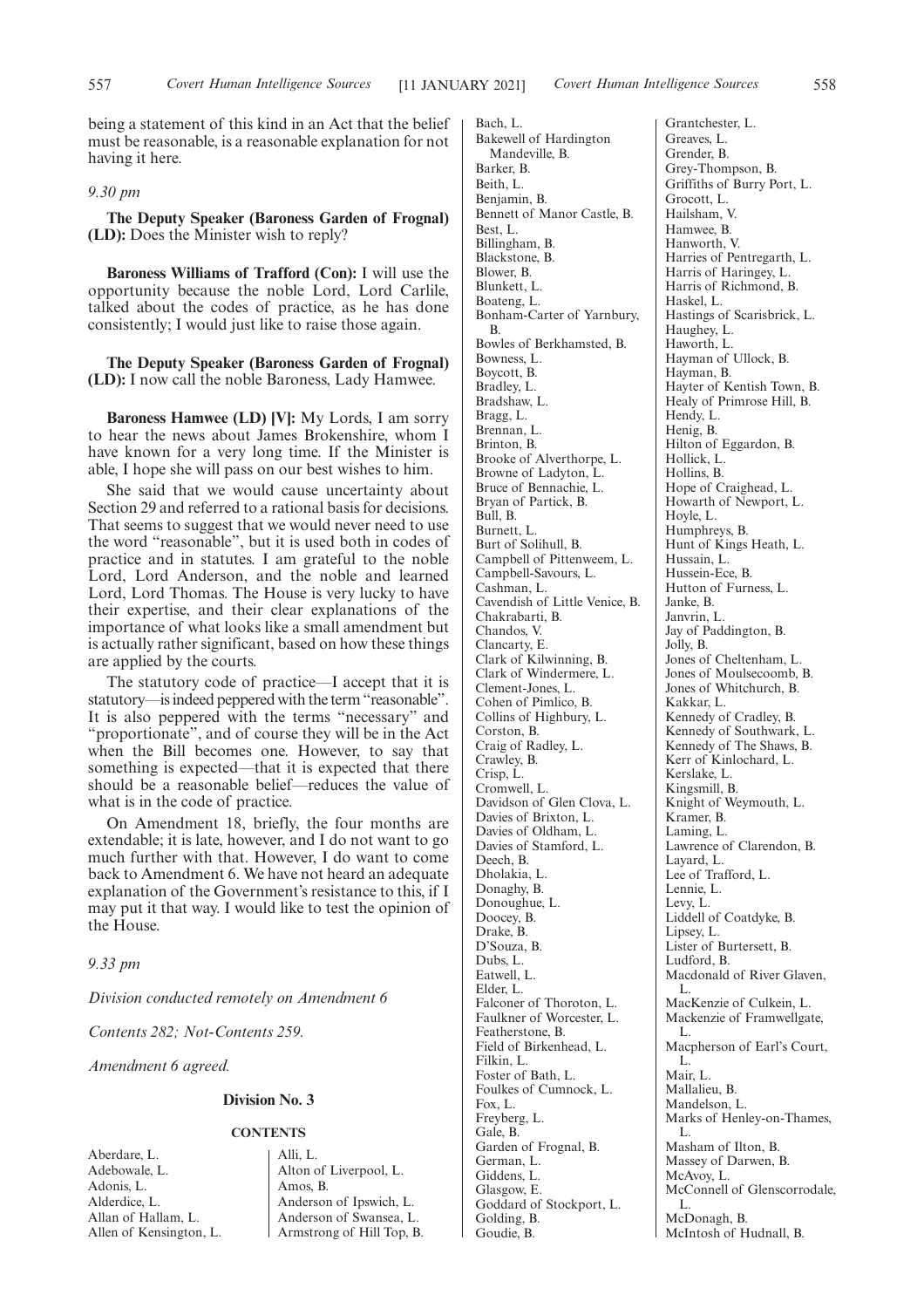McKenzie of Luton, L. McNally, L. McNicol of West Kilbride, L. Meacher, B. Mendelsohn, L. Miller of Chilthorne Domer, B. Mitchell, L. Monks, L. Morgan of Drefelin, B. Morgan of Huyton, B. Morris of Aberavon, L. Morris of Yardley, B. Murphy of Torfaen, L. Newby, L. Northover, B. Nye, B. Oates, L. O'Loan, B. O'Neill of Bengarve, B. Osamor, B. Paddick, L. Palmer of Childs Hill, L. Pannick, L. Parminter, B. Patel of Bradford, L. Patel, L. Pendry, L. Pinnock, B. Pitkeathley, B. Ponsonby of Shulbrede, L. Prashar, B. Prescott, L. Primarolo, B. Prosser, B. Purvis of Tweed, L. Puttnam, L. Quin, B. Ramsay of Cartvale, B. Randerson, B. Razzall, L. Rebuck, B. Redesdale, L. Rees of Ludlow, L. Rennard, L. Ritchie of Downpatrick, B. Roberts of Llandudno, L. Robertson of Port Ellen, L. Rooker, L. Rosser, L. Royall of Blaisdon, B. Russell of Liverpool, L. Sandwich, E. Sawyer, L. Scott of Needham Market, B. Scriven, L. Sharkey, L. Sheehan, B. Sherlock, B. Shipley, L. Sikka, L.

#### **NOT CONTENTS**

Agnew of Oulton, L. Ahmad of Wimbledon, L. Altmann, B. Anelay of St Johns, B. Arbuthnot of Edrom, L. Arran, E. Ashton of Hyde, L. Astor of Hever, L. Austin of Dudley, L. Balfe, L. Barran, B. Barwell, L. Bates, L. Bellingham, L.

Simon, V. Smith of Basildon, B. Smith of Finsbury, L. Smith of Gilmorehill, B. Smith of Newnham, B. Snape, L. Somerset, D. Stern of Brentford, L. Stevenson of Balmacara, L. Stone of Blackheath, L. Stoneham of Droxford, L. Storey, L. Strasburger, L. Stunell, L. Suttie, B. Taverne, L. Taylor of Bolton, B. Taylor of Goss Moor, L. Teverson, L. Thomas of Cwmgiedd, L. Thomas of Gresford, L. Thomas of Winchester, B. Thornhill, B. Thurso, V. Tonge, B. Tope, L. Touhig, L. Trevethin and Oaksey, L. Triesman, L. Tunnicliffe, L. Turnberg, L. Tyler of Enfield, B. Tyler, L. Uddin, B. Vaux of Harrowden, L. Verjee, L. Wallace of Saltaire, L. Wallace of Tankerness, L. Walmsley, B. Warwick of Undercliffe, B. Watkins of Tavistock, B. Watson of Invergowrie, L. Watts, L. Wellington, D. West of Spithead, L. Wheeler, B. Whitaker, B. Whitty, L. Wigley, L. Wilcox of Newport, B. Willis of Knaresborough, L. Wills, L. Wilson of Dinton, L. Winston, L. Wood of Anfield, L. Woodley, L. Woolley of Woodford, L. Worthington, B. Wrigglesworth, L. Young of Hornsey, B. Young of Old Scone, B.

Berridge, B. Bertin, B. Bethell, L. Bichard, L. Black of Brentwood, L. Blackwell, L. Blackwood of North Oxford, B. Blencathra, L. Bloomfield of Hinton Waldrist, B. Borwick, L. Botham, L. Bottomley of Nettlestone, B.

Bourne of Aberystwyth, L. Boyce, L. Brabazon of Tara, L. Brady, B. Bridgeman, V. Bridges of Headley, L. Browne of Belmont, L. Browning, B. Brownlow of Shurlock Row, L. Buscombe, B. Butler-Sloss, B. Caine, L. Caithness, E. Callanan, L. Carey of Clifton, L. Carlile of Berriew, L. Carrington of Fulham, L. Carrington, L. Cathcart, E. Chadlington, L. Chalker of Wallasey, B. Chartres, L. Chisholm of Owlpen, B. Choudrey, L. Clarke of Nottingham, L. Coe, L. Colgrain, L. Colville of Culross, V. Colwyn, L. Cormack, L. Courtown, E. Couttie, B. Cox, B. Craigavon, V. Crathorne, L. Cumberlege, B. Curry of Kirkharle, L. Dannatt, L. Davies of Gower, L. De Mauley, L. Deben, L. Deighton, L. Dobbs, L. Dodds of Duncairn, L. Duncan of Springbank, L. Dundee, E. Dunlop, L. Eaton, B. Eccles of Moulton, B. Eccles, V. Empey, L. Erroll, E. Evans of Bowes Park, B. Fairfax of Cameron, L. Fairhead, B. Fall, B. Farmer, L. Faulks, L. Fellowes of West Stafford, L. Fink, L. Finkelstein, L. Finlay of Llandaff, B. Finn, B. Fleet, B. Flight, L. Fookes, B. Forsyth of Drumlean, L. Framlingham, L. Freud, L. Fullbrook, B. Gadhia, L. Gardiner of Kimble, L. Gardner of Parkes, B. Garnier, L. Geddes, L. Gilbert of Panteg, L. Glenarthur, L.

Glendonbrook, L. Gold, L. Goldie, B. Goldsmith of Richmond Park, L. Goodlad, L. Goschen, V. Grabiner, L. Grade of Yarmouth, L. Greenhalgh, L. Greenway, L. Griffiths of Fforestfach, L. Grimstone of Boscobel, L. Hague of Richmond, L. Hamilton of Epsom, L. Harris of Peckham, L. Haselhurst, L. Hay of Ballyore, L. Hayward, L. Henley, L. Herbert of South Downs, L. Hodgson of Abinger, B. Hodgson of Astley Abbotts, L. Hoey, B. Hogan-Howe, L. Holmes of Richmond, L. Hooper, B. Horam, L. Howard of Rising, L. Howe, E. Hunt of Wirral, L. Jenkin of Kennington, B. Jopling, L. Keen of Elie, L. Kilclooney, L. King of Bridgwater, L. Kirkham, L. Kirkhope of Harrogate, L. Lamont of Lerwick, L. Lancaster of Kimbolton, L. Lang of Monkton, L. Lansley, L. Leigh of Hurley, L. Lexden, L. Lilley, L. Lindsay, E. Lingfield, L. Liverpool, E. Livingston of Parkhead, L. Lucas, L. Mackay of Clashfern, L. Mancroft, L. Manzoor, B. Marland, L. Marlesford, L. Maude of Horsham, L. McColl of Dulwich, L. McCrea of Magherafelt and Cookstown, L. McGregor-Smith, B. McInnes of Kilwinning, L. McLoughlin, L. Mendoza, L. Meyer, B. Mone, B. Montrose, D. Morgan of Cotes, B. Morris of Bolton, B. Morrissey, B. Morrow, L. Moylan, L. Moynihan, L. Naseby, L. Nash, L. Neville-Jones, B. Newlove, B.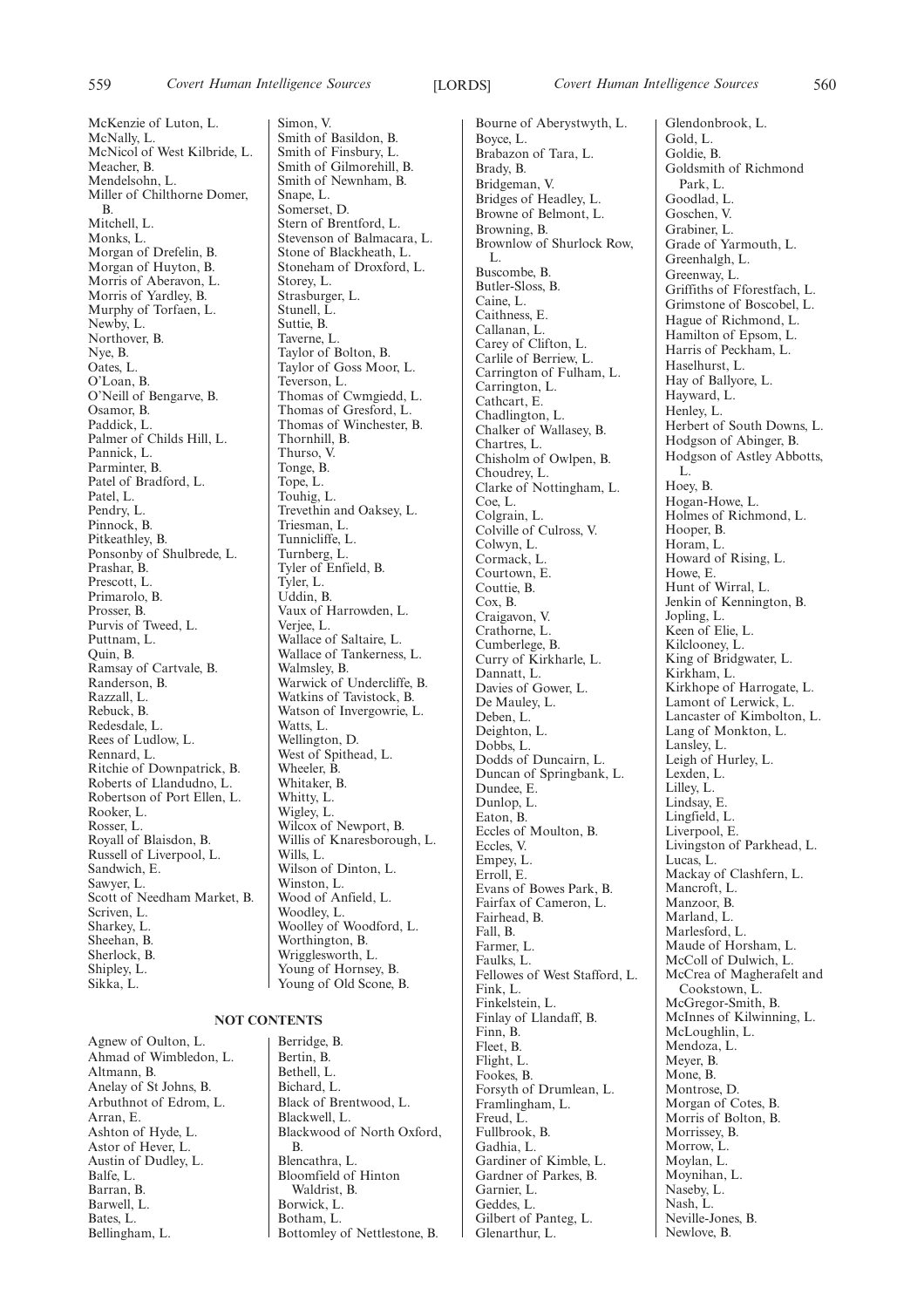Nicholson of Winterbourne, B. Noakes, B. Northbrook, L. Norton of Louth, L. O'Shaughnessy, L. Parkinson of Whitley Bay , L. Pearson of Rannoch, L. Penn, B. Pickles, L. Pidding, B. Polak, L. Popat, L. Porter of Spalding, L. Price, L. Ramsbotham, L. Rana, L. Randall of Uxbridge, L. Ranger, L. Ravensdale, L. Reay, L. Redfern, B. Ribeiro, L. Richards of Herstmonceux, L. Ridley, V. Risby, L. Robathan, L. Rock, B. Rogan, L. Rose of Monewden, L. Rotherwick, L. Sanderson of Welton, B. Sassoon, L. Sater, B. Scott of Bybrook, B. Seccombe, B. Selkirk of Douglas, L. Shackleton of Belgravia, B. Sharpe of Epsom, L. Sheikh, L. Shephard of Northwold, B. Sherbourne of Didsbury, L. Shields, B. Shinkwin, L. Shrewsbury, E. Smith of Hindhead, L. Smith of Kelvin, L. Spencer of Alresford, L. Stedman-Scott, B. Sterling of Plaistow, L. Stewart of Dirleton, L. Stirrup, L. Strathclyde, L. Stroud, B. Stuart of Edgbaston, B. Sugg, B. Suri, L. Swinfen, L. Taylor of Holbeach, L. Tebbit, L. Thurlow, L. Trefgarne, L. Trenchard, V. True, L. Tugendhat, L. Ullswater, V. Vaizey of Didcot, L. Vere of Norbiton, B. Verma, B. Vinson, L. Walker of Aldringham, L. Warsi, B. Waverley, V. Wei, L. Wharton of Yarm, L. Whitby, L. Willetts, L. Williams of Trafford, B. Wolfson of Tredegar, L. Wyld, B. Young of Cookham, L. Young of Graffham, L. Younger of Leckie, V.

#### *9.45 pm*

**The Deputy Speaker (Baroness Garden of Frognal) (LD):** My Lords, we now come to the group beginning with Amendment 7. I remind noble Lords that Members other than the mover and the Minister may speak only once and that short questions of elucidation are discouraged. Anyone wishing to press this or anything else in the group to a Division must make that clear in debate.

#### *Amendment 7*

#### *Moved by Lord Paddick*

**7:** Clause 1, page 2, line 27, after "detecting" insert "serious" Member's explanatory statement

This amendment will limit the crime whose prevention or detection is the basis of a criminal conduct authorisation to serious crime.

**Lord Paddick (LD) [V]:** My Lords, in moving Amendment 7, I will speak also to Amendments 8, 9 and 10 in my name and that of my noble friend Lady Hamwee, and Amendment 11 in the name of the noble Baroness, Lady Chakrabarti.

The primary force of this Bill comes from inserting a new clause into the Regulation of Investigatory Powers Act 2000. Section 5 of the Regulation of Investigatory Powers Act 2000 deals with the interception of communication warrants that have to be issued by a Secretary of State. It states that the Secretary of State shall not issue an interception warrant unless she believes it is necessary, and it goes on to define "necessary" in subsection (3):

"Subject to the following provisions of this section, a warrant is necessary on grounds falling within this subsection if it is necessary—(a) in the interests of national security; (b) for the purpose of preventing or detecting serious crime; (c) for the purpose of safeguarding the economic well-being of the United Kingdom".

There is a paragraph (d), but it is not relevant today. This definition of "necessary" appears at other places in the 2000 Act, including Section 32, on the "Authorisation of intrusive surveillance".

Section 81 deals with general interpretations and subsection (3) sets out the tests, either of which need to be satisfied if a crime is to be considered a "serious" crime, and they are:

"(a) that the offence or one of the offences that is or would be constituted by the conduct is an offence for which a person who has attained the age of twenty-one and has no previous convictions could reasonably be expected to be sentenced to imprisonment for a term of three years or more; (b) that the conduct involves the use of violence, results in substantial financial gain or is conduct by a large number of persons in pursuit of a common purpose."

In previous groups, we have set out why we believe covert human intelligence sources committing crimes is more serious than other forms of intrusive surveillance. Agents or informants are difficult to pull out of a situation if it suddenly changes, whereas listening devices can be switched off. Agents or informants are often placed at continuing personal risk in a way that technicians deploying listening devices are not. Listening devices are deployed against serious criminals, but innocent bystanders are more likely to be caught up in the criminal activity of agents or informants.

The list goes on, and yet this Bill allows criminal conduct authorisations to be granted in order to tackle any sort of crime and any level of disorder. Of course, CCAs have to be necessary and proportionate, but so does the deployment of listening devices, the interception of communication and the interference of equipment as set out in the other parts of the Regulation of Investigatory Powers Act 2000. But in those cases, in addition to being necessary and proportionate, they also have to target "serious" crime.

The Government make great play of the fact that these new provisions should be consistent with existing provisions in this area. In that case, they should agree to our Amendments 7 and 10, which limit the granting of criminal conduct authorisations to serious crime as defined by the 2000 Act. Preventing disorder is not mentioned in any of the existing provisions of the 2000 Act. We believe that a clear distinction needs to be made between, say, lawful protests, marches and demonstrations, and serious disorder. Our Amendment 8 seeks to achieve this.

Amendment 9 takes a slightly different approach, as things have moved on from when the 2000 Act was drafted. The issue of the interests of the economic well-being of the United Kingdom has been considered by this House more recently. In the Investigatory Powers Act 2016, in various places—including subsection (2)(c)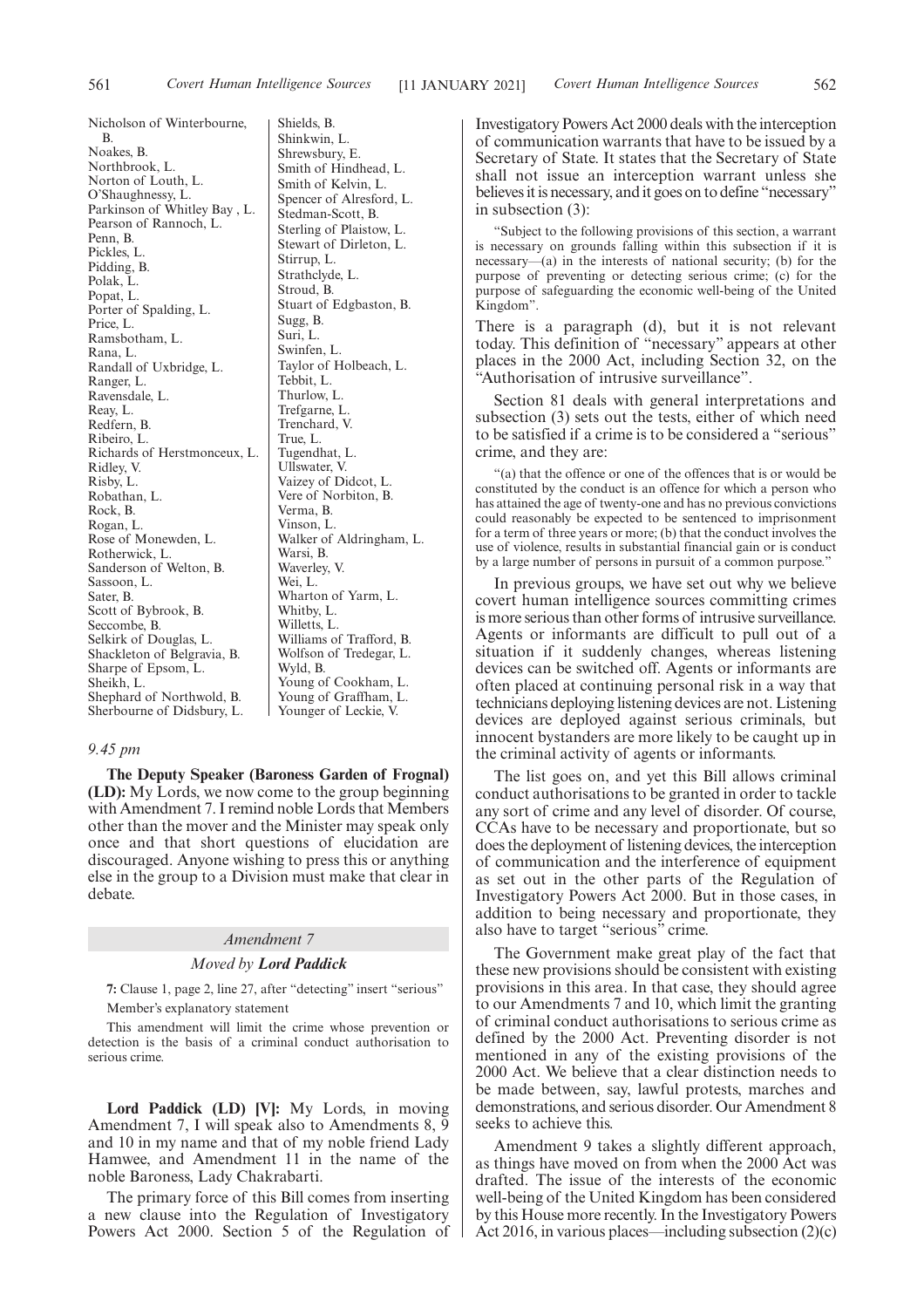[LORD PADDICK]

of Section 20, which deals with the grounds on which targeted interception warrants are granted—the necessary grounds include it being

"in the interests of the economic well-being of the United Kingdom so far as those interests are also relevant to the interests of national security".

The same definition applies to obtaining communications data, bulk interception warrants, bulk equipment interference warrants and, in fact, every provision for the granting of authorisations in the 2016 Act.

This House considered the same issue in relation to the powers granted to border security officers to stop, question and detain under the Counter-Terrorism and Border Security Act 2019. Under part 1 of Schedule 3, an "act" is defined in paragraph 1(6) as hostile if, among other things, it

"threatens the economic well-being of the United Kingdom in a way relevant to the interests of national security".

The same definition, including the additional phrase "in a way relevant to the interests of national security",

appears in relation to the power to make and retain copies of articles.

We had exactly the same discussions when it came to those Bills, which post-date the 2000 Act, as we are having now: that the economic well-being of the United Kingdom needs to be qualified to include where that is relevant to the interests of national security. In relation to the 2016 and 2019 Acts, the Government accepted those arguments and changed the legislation. In case the Minister raises it, the definition of "serious" crime in the 2016 and 2019 Acts is almost identical to that in the 2000 Act.

The Minister will have to come up with a convincing argument as to why this Bill is different from both the Investigatory Powers Act 2016 and the Counter-Terrorism and Border Security Act 2019. Quite clearly, consistency with the 2000 Act was not accepted as a good enough reason when it came to the 2016 and 2019 Acts. If the Minister fails to produce a compelling reason not to accept our Amendment 9, I intend to test the opinion of the House.

On Amendment 11 in the name of the noble Baroness, Lady Chakrabarti, I simply repeat what I said in Committee. For as long as I can remember, the use of an agent provocateur was explicitly prohibited in police guidance on participating informants, and yet it appears nowhere in this Bill, nor in the draft statutory codes of practice.

The only argument that the Minister came up with against this amendment in Committee was that Article 6 of the European Convention on Human Rights protects the right to a fair trial, an existing principle of English and Scottish law, and that the use of agents provocateurs could affect a fair trial. He also pointed out that Section 78 of the Police and Criminal Evidence Act 1984 allows a court to consider and exclude such evidence. However, as the noble Baroness, Lady Chakrabarti, convincingly responded to the Minister in Committee, agents provocateurs may be used in circumstances where there is no trial. For example, agents provocateurs may provoke a legitimate organisation to do or say something that undermines its credibility in the eyes of the public, short of a criminal offence, or they may provoke criminal offences that would otherwise not have been committed where no one is arrested or charged. The Government's argument appears to be that agents provocateurs are acceptable provided that no one faces trial.

Amendment 11 is necessary, and we will support it if the noble Baroness divides the House. I beg to move Amendment 7.

**Baroness Chakrabarti (Lab) [V]:** My Lords, I am grateful to the noble Lord, Lord Paddick, for putting the argument for my Amendment 11, which is supported by him and the noble Baronesses, Lady Ritchie of Downpatrick and Lady Jones of Moulsecoomb. I intend to press that amendment.

Forgive me, but I am not being rhetorical here: I do not think this amendment should be controversial in substance. I think the only difference between the Minister and me on this issue will be on whether the amendment is necessary to deliver my intention or whether the protection already exists in the legislation.

I shall briefly make the argument to the Minister. One of the grounds for authorising criminal conduct in what will become Section 29B is

"in the interests of the economic well-being of the United Kingdom".

We have just said that that belief must now be reasonable. Let us say that I work for one of the security agencies or indeed a police force, and I take the view that a particular environmental movement proposes the most extreme measures in the fight against climate change and that the agenda promoted by this organisation perhaps not today but in five years' time—is so extreme a green position that it will severely damage the economic interests of the United Kingdom. I also perhaps believe that, while that movement is yet to become extreme in its direct action, that may well happen in future, and I believe that it is in the economic and possibly even the national security interests of the United Kingdom to head this movement off at the pass and discredit it in the public eye before the damage is done.

Therefore I authorise an agent—a CHIS—to commit crime, not because it is necessary to keep their cover but to discredit the organisation, which to date has not been involved in violence or anything that is actually criminal. As the noble Lord, Lord Paddick, put it, I then authorise a crime. The agent commits a crime, and the undercover agent is the only person in that group who has committed a crime, but the crime has such consequences that it discredits that peaceful protest movement in the eyes of the media, the public and the Government. It possibly justifies if not a criminal prosecution then perhaps the banning of that organisation. Article 6, and criminal court rules against entrapment and so on, will not help because there is no trial.

It seems to me that currently in the Bill there is nothing to prevent an agent provocateur who is used to incriminate peaceful protest. This is not an academic issue; it is an issue of grave concern to trade unions, the environmental movement, the Black Lives Matter movement and others involved in peaceful dissent. This has been a problem in our country and elsewhere in the world throughout the history of peaceful protest, so I urge the Minister to consider accepting the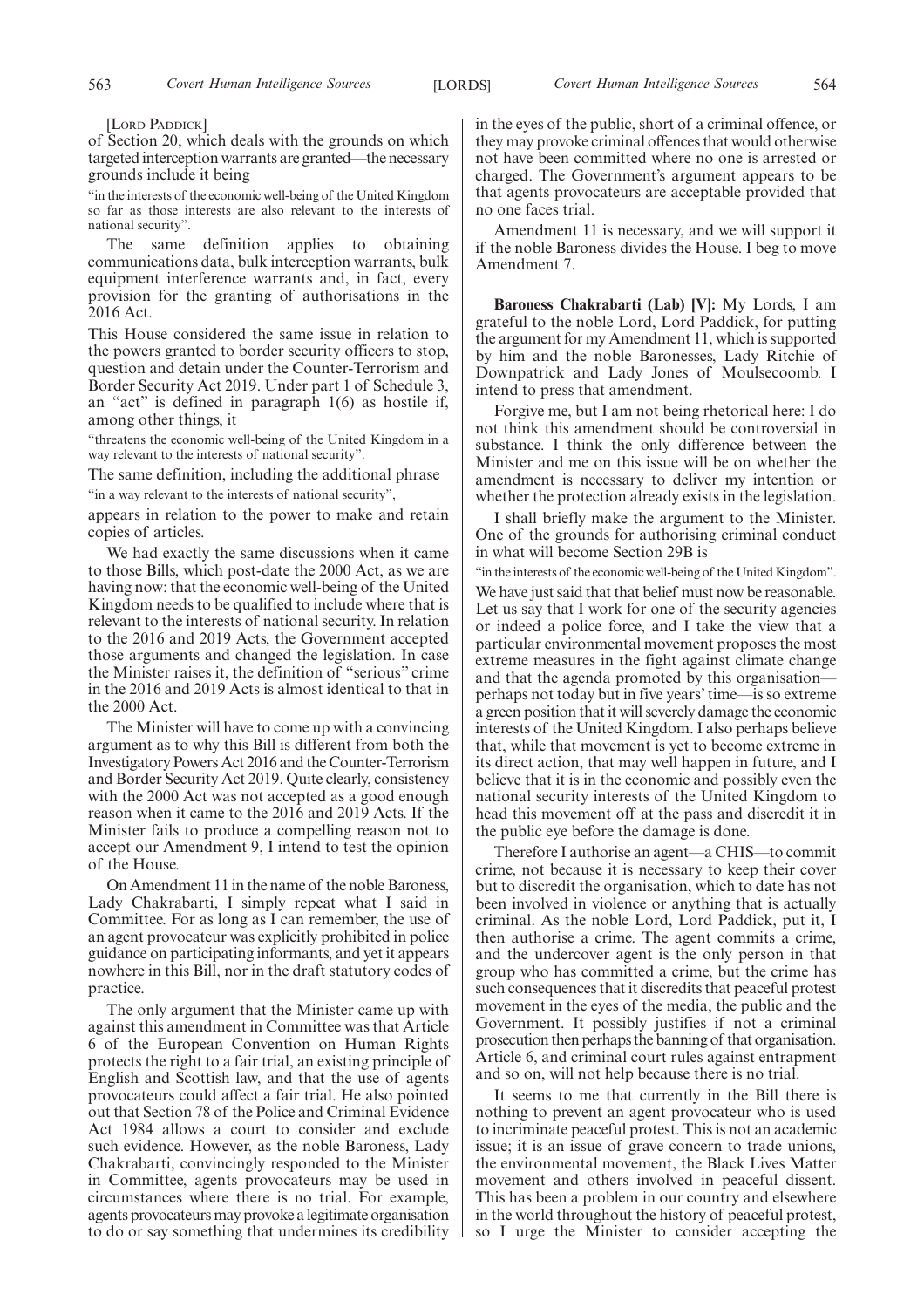Finally, I echo the kind words of my noble friend Lord Rosser towards James Brokenshire, who may be in the other House but whom I have experience of being in very heated debates with for the media. He is a kind and gentle man worthy of this House who could teach a lot of us a few things about tone and civility. I am sure that I join the whole House, remote and present, in sending thoughts and prayers and every possible good wish for his speedy and complete recovery.

## *10 pm*

**The Deputy Speaker (Baroness Garden of Frognal) (LD):** My Lords, the noble Baroness, Lady Ritchie of Downpatrick, has withdrawn, so I call the noble Baroness, Lady Jones of Moulsecoomb.

**Baroness Jones of Moulsecoomb (GP):**It is a pleasure to follow the noble Baroness, Lady Chakrabarti. She mentioned complacency in the speeches of a few noble Lords, and it seems that people are missing the point of the measures in this Bill. The Government make a great play of "This is all to catch paedophiles and terrorists", whom obviously we all want to catch, but they ignore the human rights legislation that will inevitably be transgressed. We know the long history of abuses by undercover police, and the thought that humans can change is absolutely ludicrous, in the sense that human nature will always involve a group of people who think that they can get away with doing things that the rest of us should not. I am afraid that in the past officers have been allowed unlawfully by senior officers to do things, and this does not mean that they will not do it again: they will do it again. For example, the undercover inquiry has taken years to reach a point at which there is a judge in control—one who, I would argue, is not doing a very good job. The progress is incredibly slow and survivors of this sort of abuse should not have to wait so long for justice.

This group contains important amendments on two issues: ensuring that these powers are used only against serious offending and ensuring that they are not used to encourage offending. I have signed only one amendment in this group, but they are all sound. I wish that I could trust the Government and the authorities enough to make Amendment 11 an absurdity, but history shows that this state can and does misuse power in order to undermine and stifle dissent and opposition. The face of the Bill should make clear beyond any doubt that agent provocateur conduct is illegal and can never be authorised, otherwise we can be sure that sooner or later this power will be used for that purpose.

**Lord West of Spithead (Lab) [V]:** My Lords, I join in passing best wishes on to James Brokenshire. The noble Baroness, Lady Chakrabarti, talked about the calmness of debate with him. We have been talking now for some hours on an issue which a lot of us feel very strongly about in all sorts of directions, and it is rather good that it is carried out in such a sane and balanced way, with people putting very strong points of view without storming buildings—but enough of that.

I wish to speak to Amendments 8, 9 and 11. These would impose limits, albeit somewhat vague ones, on the types of criminal conduct and activity that could be authorised. The Intelligence and Security Committee supports the Government's decision not to place limits on criminal conduct or on the activity which can be authorised on the face of the Bill, as this would undermine the effectiveness of future operations and put agents' lives at risk.

It is unsurprising that there is speculation about the more serious forms of criminality and calls for curbs to the power and for limits to be put in the Bill—I understand that. However, there are clearly concerns, and the committee strongly supports the Government's decision not to put them in the Bill—although, of course, this places an even greater emphasis on the need for robust safeguards, which we were talking about and voting on earlier this evening.

As a member of the ISC, I can offer some reassurance by saying that we have had full briefings on how MI5, for example, uses these authorisations at a very secure, secretive level, and we are reassured and satisfied that it uses them appropriately. I can also point to the European Convention on Human Rights: all public authorities, including those covered by this Bill, are bound by the Human Rights Act, which commits them to adhere to the ECHR, which includes the right to life and the prohibition of torture. The Bill is clear that all authorisations will be compliant with the ECHR and that the activity being authorised will be "necessary" and "proportionate" to the criminality it is seeking to prevent. On that basis, I will vote against the amendment.

**Lord Beith (LD) [V]:** My Lords, I add my thoughts for James Brokenshire, who was a member of the Justice Committee when I chaired it; I respect him and hold him in the highest regard, and I wish him well, as others have.

It is pleasure to follow the noble Lord, Lord West; I recall taking evidence from him when I was a member of the Intelligence and Security Committee. Now that he has gone from poacher to gamekeeper, I hope he is applying similar zeal to the scrutiny and examination of these very issues. I hope that the ISC will take a continuing interest in this legislation when it is on the statute book.

During my time on the Intelligence and Security Committee, I was concerned about the unspecific and broad nature of the "economic well-being" justification as a basis for approving various forms of action. Of course, that was in relation to intrusive surveillance powers, not the sanctioning of criminal acts, which we are discussing today; indeed, since that time, the economic well-being justification has been qualified in the same terms as those which Amendment 9 uses.

I raised my concerns in Committee on 3 December, and they echo the concerns expressed by the Constitution Committee, of which I am a member, in its report on the Bill. It was disappointing that, on 3 December, the Minister's reply did not answer or even refer to the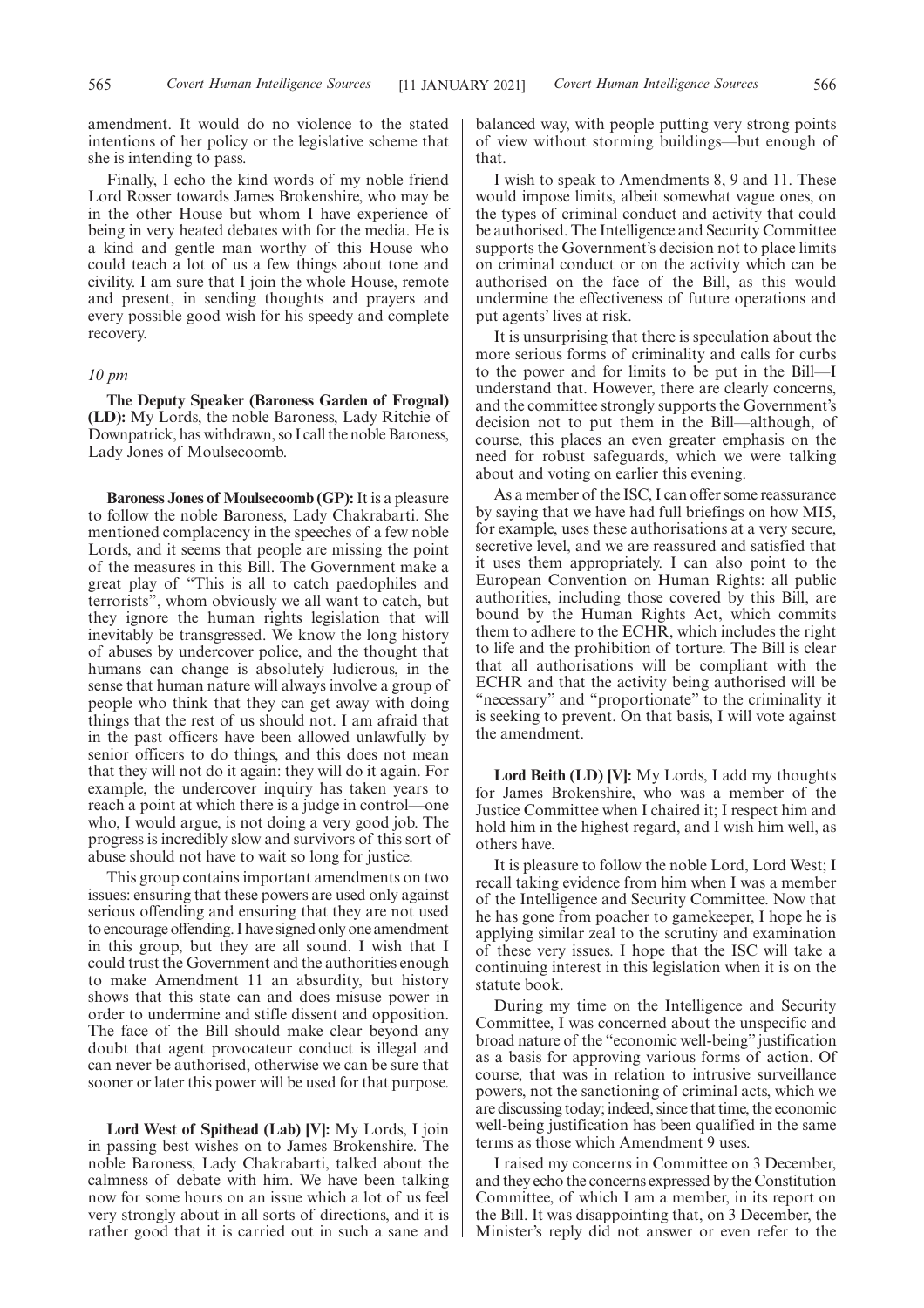[LORD BEITH]

concerns I had raised. She had had a long day, and she has had an even longer one today, but I hope that I can provoke her to make some things clearer.

In that debate, I said that there are obviously threats to the economic well-being of the United Kingdom that are as serious as physical threats to that security. I included

"action by a hostile state or a terrorist ... group to destroy or disrupt key elements of our critical national infrastructure, energy supply, transport or banking and financial transaction systems"— [*Official Report*, 3/12/20; col. 870.]

as well as government communications and many forms of cyberattack.

I will suggest three other areas which might involve action by hostile states or extremists and might be candidates for authorisation. I do this simply to illustrate how broad the concept of economic well-being is. The current pandemic is, undoubtedly, a threat to the economic well-being of the United Kingdom. Could there be a future pandemic situation in which we believed that the reckless behaviour of other countries or deliberate action by extremists was making the spread of the pandemic significantly more dangerous? Would that qualify if some form of participation by an agent or human intelligence source seemed likely to help us fight the threat? I think it probably would.

I will give another example. The way the Brexit future relationship agreement is implemented could certainly affect the economic well-being of the United Kingdom. Could that justify deploying intelligence resources, including covert human intelligence, involving themselves in criminal acts? That is not quite so clear.

I offer a third example—that of a major overseas defence and civil engineering contract, affecting perhaps as many as 10,000 jobs in Britain, where there are fears of bribery, corruption and money-laundering, and of those distorting the outcome. What if a different British company is involved in the rival bid for this contract—these bids normally come from consortia involving companies from several countries—and that company considers that it would be very adversely affected by action which might have been begun by someone qualified through this legislation? The economic well-being justification is clearly not a simple matter in such a situation.

I am not asking the Minister to comment on those three hypothetical examples individually. What I want her to consider is, first, whether the economic well-being justification should be so broad. Secondly, if it is not to be qualified by reference to national security, as Amendment 9 in the name of my noble friend Lord Paddick requires, how else can we be confident that it is not inappropriately used? The use of this justification for serious criminal action has not really been the subject of much ministerial comment, and its scope will depend heavily on how future CCAs will be viewed in retrospect by the Investigatory Powers Tribunal and by the commissioners. This approach does not give us much confidence that applications to authorise criminal conduct in relation to economic well-being issues will be considered by authorising officers against a wellunderstood test of what is justifiable. We have to bear in mind that these authorising officers are in a wide

variety of organisations, some of which have long experience of intelligence work and some a great deal less.

The Constitution Committee said in its report:

"While we recognise that threats to the 'economic well-being of the United Kingdom' may justify a security response, we are concerned about the use of such a broad concept to authorise serious criminal conduct. The House may wish to consider whether the authorisation of criminal conduct should require more specific justification than a general invocation of the need to protect economic well-being.

That is what we are doing in this short debate tonight. I would like to hear a clear statement from the Minister on how we might establish clear principles against which to test whether authorising criminal action under so broad and vague a headline as "economic well-being" will, in any future instance, be proportionate and justifiable. Would it need to be a threat to economic well-being of a kind that would, in effect, be a threat to the security of the United Kingdom? That is really what the amendment suggests.

**Lord Carlile of Berriew (CB) [V]:** My Lords, I join in the good wishes to James Brokenshire. He has been a superb Minister over many years and never appears to be partisan, whatever he feels inside. He is one of the best listeners among Ministers I have ever seen. He has played a very important part in some significant policy areas, so we hope that he will be much better soon and back in a very senior position.

It is always an enormous personal pleasure for me to follow the noble Lord, Lord Beith. I have admired him in politics for decades. He is one of the best parliamentary debaters that we have, as he has illustrated in the last few minutes.

I want to speak on Amendments 9 and 11. Like the noble Lord, Lord Beith, I was looking for examples and thought I would ask myself whether I had done any cases as a QC that involved serious economic crime that did not fall within the realms of national security, or clearly so. I was immediately able to think of two examples. One was a money-counterfeiting case in which a ring of forgers was forging very substantial quantities of notes, many of which passed into currency circulation. The other was a fraud relating to the activities of the London Metal Exchange in which over £1 billion-worth of fraud was committed by the simple task of forging bills of lading that referred to metals passing around the world, when the only ones that were really passing around the world were a few containers of pig iron—not the much more valuable metals referred to on the forged bills of lading.

Neither of those cases, obviously, would have any direct relevance to or interest in national security, but they are undoubtedly very serious crimes. I do not know, for I was the defence counsel in both those cases, whether any CHIS were involved in those cases, but it would not surprise me if they were, because there were obvious parts that they could have played. It seems to me that the use of CHIS in those circumstances of economic crime is entirely legitimate and that Amendment 9 is therefore inappropriate and too limiting.

#### *10.15 pm*

As for Amendment 11, I absolutely understand what is being aimed at, which was made particularly clear by the noble Baroness, Lady Chakrabarti. If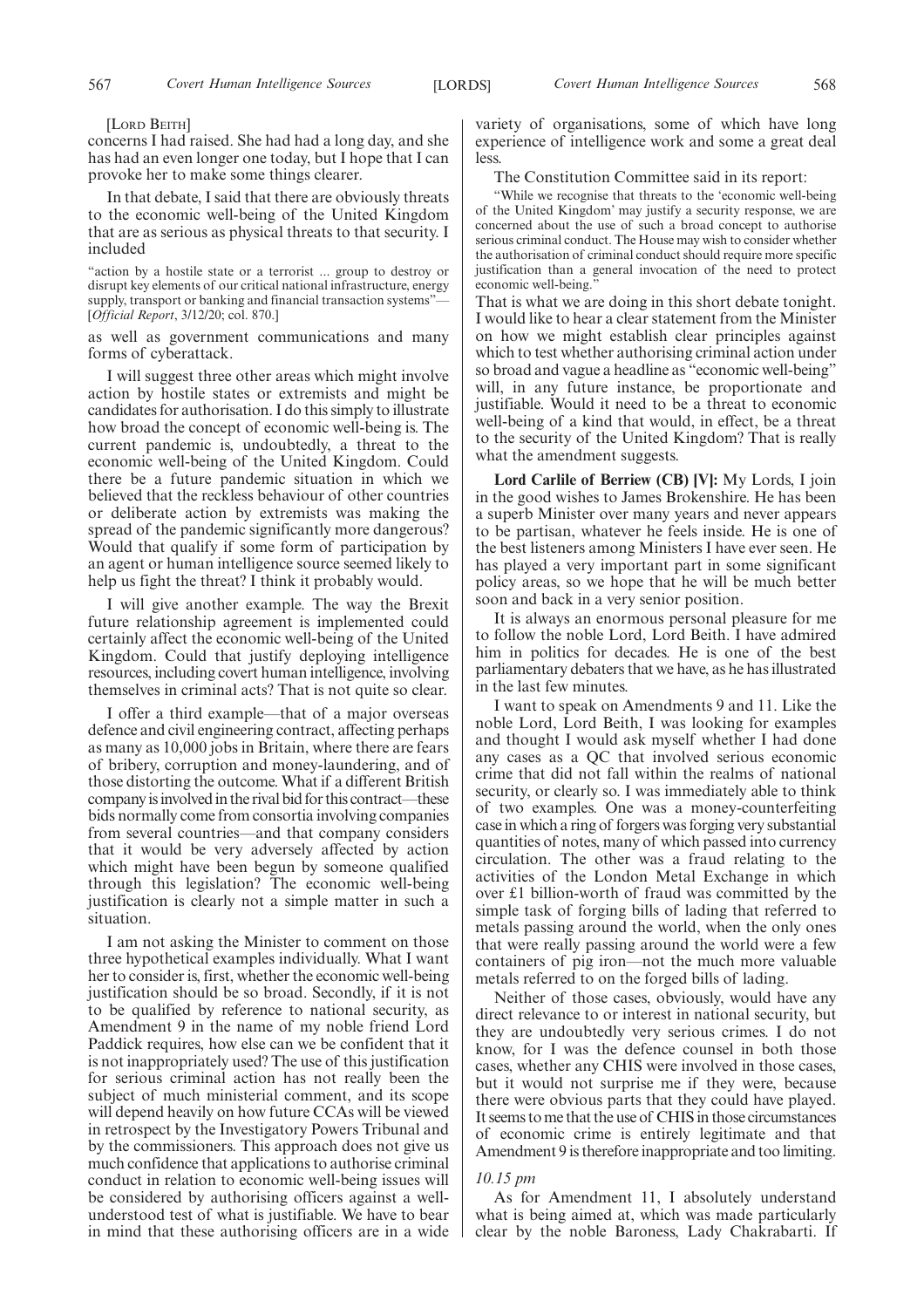those who tabled the amendment intend that the words should be the extent to which they wish to press their amendment, I fear that it does not work, because it includes "assisting" the commission of an offence. Now if the CHIS is encouraged to assist the commission of an offence, the CHIS may be doing something very important which I think all right-thinking people would regard as legitimate.

For example, if there was a plot to bomb a public building and the explosives that were going to be part of a car or lorry bomb had to be moved from one place to another to prepare for the final event, for a CHIS to be encouraged to offer to drive those explosives across the country so that they could be intervened on in a safe and remote place by the authorities would be entirely in the public interest and exactly the kind of thing that CHIS are required for. The real importance of CHIS is often to do small things which they are tasked to do in order to prevent much greater crime than any that they will commit and to protect the public. So Amendments 9 and 11 are completely disproportionate, and I therefore share the opposition to them expressed by the noble Lord, Lord West of Spithead.

**Lord Judd (Lab) [V]:** My Lords, I am associated with Amendment 7 and shall speak in support of my noble friend Lady Chakrabarti's amendment on agents provocateurs. I am one of those who believes that however much, from an idealistic position, a Bill such as this should be unnecessary, in the reality of the world, what the Bill covers is desperately needed. That is why I am convinced that we should not inadvertently get into a position in which we are undermining public understanding and goodwill towards the need for the Bill and for those who courageously do the work to which we are referring.

I am therefore certain that Amendment 7 is highly relevant. I have already spoken on a previous group about the word "serious". We must not let this become seen as a convenient system at the disposal of the security services, and the rest. The gravity and seriousness of the work when it is necessary must be free from such misunderstandings and from having created situations in which people's anxieties can be exploited by those with whom we have nothing in common. Believe you me, there are people who are determined to exploit every opening to try to disprove the validity of the Bill and what it is about. For that reason, I believe it is not superficial to insist on the word "serious". It is extremely serious because it is key to keeping the maximum positive attitude.

On the amendment in the name of my noble friend Lady Chakrabarti, in the same way, we need to be very careful about counterproductivity. I cannot think of anything much more easily exploited for stirring up doubt and anxiety about what the security services are about and why legislation of this sort is necessary than to prevaricate on an issue such as agents provocateurs. It is all right to say "Well, it's covered in other aspects of the Bill"; it may well be, but I believe that the concept of agents provocateurs and the counterproductivity if misused makes it absolutely essential that we spell out that the activity of agents provocateurs is just not acceptable. The more we underline that, the better.

I am therefore firmly with my noble friend Lady Chakrabarti on this, and some of my colleagues who have carried responsibilities in this sphere and who see this from an administrative and top-down point of view have to understand the dynamics which are there in society and which work to undermine what they seek to achieve on our behalf. From that standpoint, the amendment is necessary and highly relevant.

**Lord King of Bridgwater (Con) [V]:** My Lords, I join so many noble Lords in paying a warm tribute to James Brokenshire and sending our best wishes to him. It is very sad to hear the news. I hope for a good and speedy recovery and to hear better news shortly.

My approach to these amendments is already pretty clear because we are setting up a completely new system. It is now on a statutory basis and has a new and I think generally respected code of practice. It has to report through the judicial commissioner and then the Investigatory Powers Commissioner, to the Prime Minister and Parliament, and to try at this stage to put in all sorts of qualifications seems quite unnecessary.

Take the issue about adding "serious" to "crime": it seems that in many cases when the police first get some source—some possible informer—they may not be at all clear how serious the crime may be. However, I think we would all feel pretty silly if later on, when very serious crimes were reviewed, they said, "We knew about that, but because we couldn't tell how serious it was going to be at that time, we never took any action."That would be pretty unforgivable. Therefore, I do not support adding "serious" to these issues.

I will not say any more about how the issue of economic well-being is linked to national security, as the noble Lord, Lord Carlile, covered the point admirably. There is no question that many things could happen, as the noble Lord, Lord Beith, addressed; he is a former member of the ISC, who took evidence with me. And the noble Lord, Lord West—poacher turned gamekeeper that he is—said that we now see a situation in which many extremely serious things could affect economic well-being. That could involve perhaps many people losing their jobs and significantly higher unemployment, but you could not claim that that is linked to national security.

With the confusions and uncertainties of the world at present, the cyberattacks and the data war that is going on, I would not wish to qualify, limit or restrict a properly set up and statutorily approved new system with too many qualifications, which may limit the effectiveness of its vital work.

**Lord Kennedy of Southwark (Lab Co-op):** My Lords, this is the first time I have spoken on the Bill on Report. First, I join others in sending my best wishes to James Brokenshire. I do not know Mr Brokenshire very well, but I dealt with him when he was Secretary of State for Housing, Communities and Local Government, and he was always very fair. I wish him well in his treatment and send him my best wishes, as other noble Lords have done.

Amendments 7, 8, 9 and 10 in this group are in the names of the noble Lord, Lord Paddick, and the noble Baroness, Lady Hamwee. I will comment on these first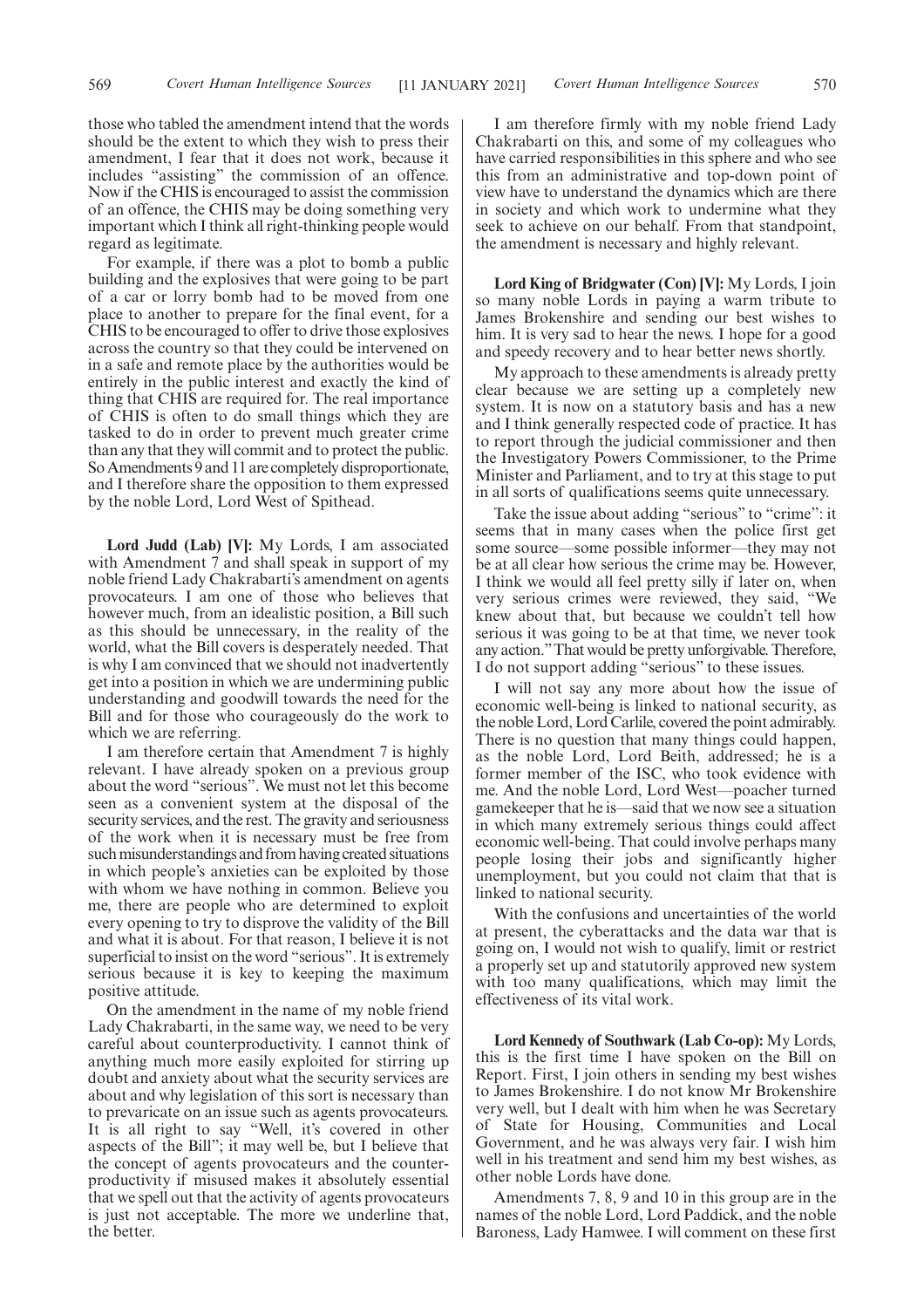[LORD KENNEDY OF SOUTHWARK]

and then come to Amendment 11, proposed by my noble friend Lady Chakrabarti, along with the noble Lord, Lord Paddick, the noble Baroness, Lady Jones of Moulsecoomb, and my noble friend Lady Ritchie of Downpatrick.

All issues in this group of amendments were discussed in Committee, on 3 December last year. Amendments 7 and 8 would insert the word "serious" after the words "detecting" and "preventing" in the Bill, thereby seeking to limit the use of a criminal conduct authorisation. I see the point that the noble Lord, Lord Paddick, is making and, while I have some sympathy with him, I am not convinced that these amendments are necessary.

Of course all authorisations must be necessary and proportionate, but, on reading through the revised code of practice, I thought it contained enough protection to render these amendments unnecessary, as I said earlier. On looking through the code, I saw one very important paragraph, which I read carefully. It said:

"The authorisation … will not be proportionate if it is excessive in the overall circumstances of the case. Each action authorised should bring an expected benefit to the investigation or operation and should not be disproportionate or arbitrary. The fact that a suspected offence may be serious will not alone render the use or conduct of a CHIS proportionate. Similarly, an offence may be so minor that any deployment of a CHIS would be disproportionate. No activity should be considered proportionate if the information which is sought could reasonably be obtained by other less intrusive means.'

#### That is fairly clear.

If votes are called on either of these two amendments, these Benches will not support them. I take a similar view that Amendment 10 is not necessary for the same reason. It is important to enable public authorities to have a reasonable suite of tools available to prevent crime and seek justice for victims.

When we discussed these matters before, the noble Baroness, Lady Williams of Trafford, used the example of out-of-date food being sold and consumed. On one level, you could ask what the big issue with a few dates is, but the reality is that it could lead to serious public health implications, with people consuming food that is not fit to be consumed by humans, leading to serious illness and even death, in certain circumstances. I can see circumstances in which, information having been assessed carefully using the guidance of the code, a CHIS would quite rightly be deployed. This is all about balance and proportionality, and I think we are probably in the right place.

Amendment 9 seeks to restrict issues around economic well-being to those linked to national security. The noble Lord, Lord Paddick, said that he intends to test the opinion of the House if he is not satisfied with the Government's response. I again tell the noble Lord that these Benches will not support him if he does. I have reservations about this amendment, which could unintentionally prevent a CHIS being deployed on some crimes where their deployment would otherwise be reasonable, proportionate and necessary. That could be to the detriment of our economic well-being as a country, if other tests have been met. This issue was discussed at length in Committee.

#### *10.30 pm*

What we need today is confirmation of the reassurances that the legitimate activities of all sorts of organisations will not be targeted. We particularly discussed trade unions when we last discussed this. It is absolutely right to say that they have been targeted in the past—quite disgracefully. We must know that will never ever happen again. We do need reassurances on that.

As I have said before, there is nothing that prevents you from being a trade unionist, standing up for yourself and your members to get better work, conditions and pay, and also loving your country and wanting to be successful economically and in other ways. The riddle about being a trade unionist is about strikes. In my view, when we have a strike, it is a failure of the ability to negotiate a reasonable settlement to the issues in question, but sometimes they are necessary. Anyone who opposes or supports all industrial action is equally wrong and they are part of the problem.

Amendment 11, in the name of my noble friend Lady Chakrabarti, is one that I do not believe is necessary. The Bill as it is drafted will prevent a CHIS authorisation with the intent to provoke an individual or organisation to commit crime and thereby seek to destroy or discredit them. It would not be allowed. It was good to hear from my noble friend Lord West of Spithead, who is a distinguished member of the Intelligence and Security Committee. I was reassured by his comments, as I was by the comments of the noble Lord, Lord Carlile of Berriew, in respects of Amendments 9 and 11.

This is the first time I have spoken on this Bill on Report. I am very grateful to and want to offer my sincere thanks to all the police officers, MI5 and MI6 officers and others who undertake very dangerous work to keep us safe. We need safeguards and protections in place and clear codes of practice. People must be held accountable to those, so that agents are clear what they can and cannot do and how they must behave when they are deployed. It is important we get that right with the necessary protections. Sometimes people are authorised to commit crimes in limited circumstances, but they are doing that to prevent much more serious crime taking place. In doing this dangerous work, they get some very dangerous people off our streets—be they terrorists, drug dealers, gunrunners, paedophiles, murderers or other dangerous criminals. I will not support any amendments in this group on which we are dividing today.

**Baroness Williams of Trafford (Con):** My Lords, I thank all noble Lords in this group who have paid their respects and tributes to my right honourable friend James Brokenshire. I will ensure that he gets all the comments in the form of a consolidated *Hansard,* so that he can see what kind things people have been saying about him.

I reassure noble Lords that the decisions taken when drafting this Bill have been informed by the input of operational partners. This includes the circumstances where it is necessary to authorise a CHIS to participate in criminal conduct to ultimately ensure that we can prevent terrorism, crime and harm to the public.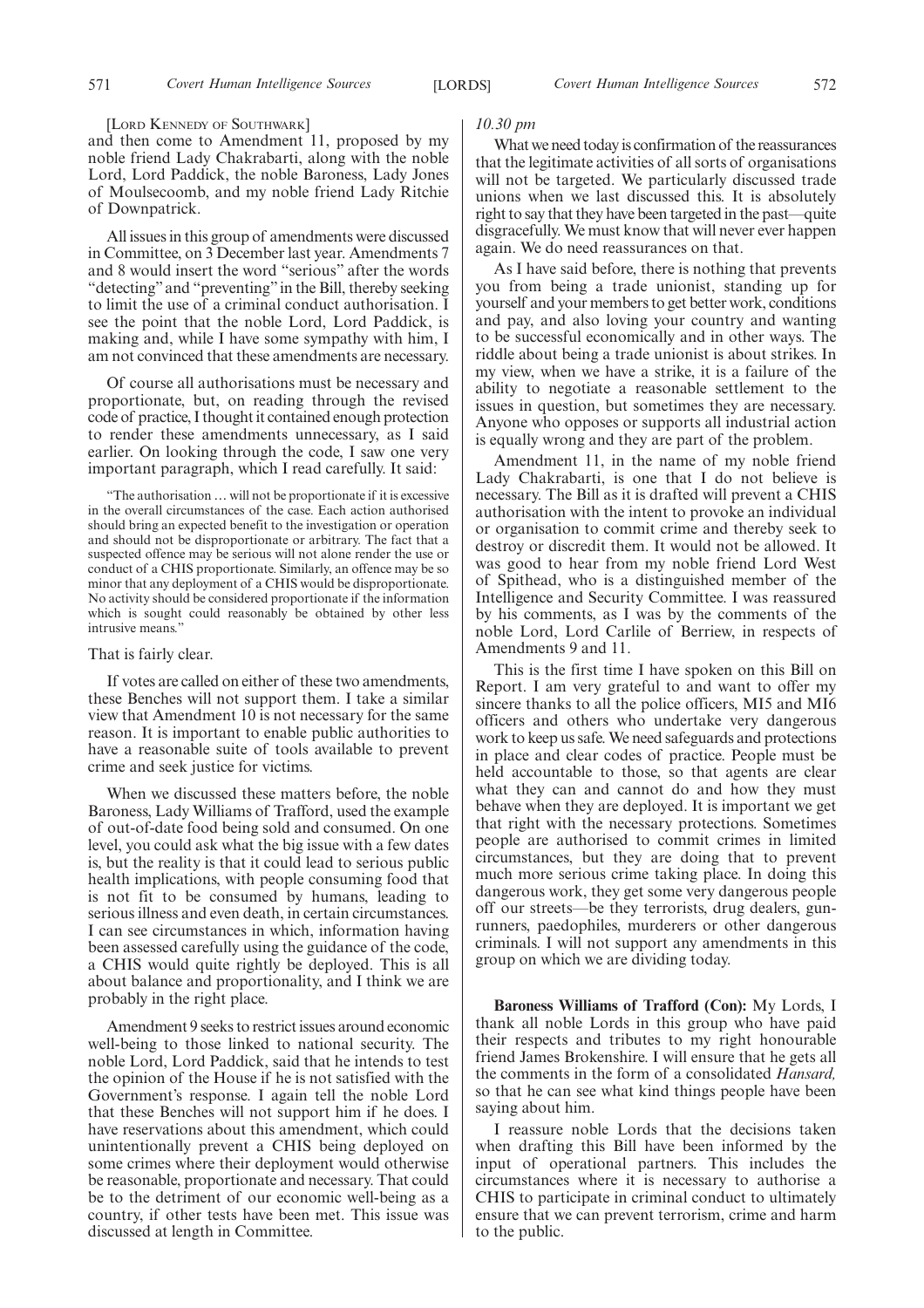However, we have been robust in ensuring the power is only as broad as it is truly necessary to be. For that reason, we have restricted the public authorities able to authorise a CCA from those able to authorise a CHIS more broadly. It is also for that reason that we have reduced the statutory purposes for which a criminal conduct authorisation can be granted from the six that are available for a Section 29 CHIS use and conduct authorisation under RIPA. The remaining purposes have been included because there is operational evidence that they are required to keep us safe. I gave examples for each purpose in Committee and I am not going to repeat them all here, but I will highlight the impact this might have of the daily lives of the public.

The noble Lord, Lord Carlile, has given two examples. Another example, which the noble Lord, Lord Kennedy, alluded to is food crime—such as the extension of meat durability dates leading to out-of-date food being consumed. It is damaging and, as he said, it can be dangerous to public health, but it might not meet the serious crime threshold. I again offer reassurance, particularly to the noble Lord, Lord Beith, that the necessity and proportionality requirements apply for all authorisations. Activity could not be authorised if it was more serious than the activity it seeks to prevent and that is the test.

The noble Lord, Lord Kennedy, asked me about other forms of legitimate activity. Normal trade union activity would of course be perfectly outwith the test that I have just outlined.

I understand that the intention behind Amendment 11 is to prevent CHIS being authorised to act as agents provocateurs. However, the amendment as drafted goes much broader than that. It seeks to prohibit any CHIS from being authorised to encourage or assist in the commission of any offence. That would impose broad and clearly unintended constraints on criminal conduct authorisations.

I sought to provide reassurance on the issue of agents provocateurs in Committee, where I stressed the requirement for all CHIS authorisations to be given in line with the Human Rights Act. But perhaps I can be even clearer: CHIS cannot be used to entrap people in crimes in the manner suggested. Article 6 of the ECHR, which protects the right to a fair trial, prevents this happening. I also point noble Lords to the publicly available *Undercover Policing: Authorised Professional Practice*, which states in very clear terms that an undercover officer must not act as an agent provocateur. I understand that noble Lords may wish to test the opinion of the House, but I hope I have provided the necessary reassurance on this point.

**The Deputy Speaker (Lord McNicol of West Kilbride) (Lab):**I have received two requests to ask short questions, from the noble and learned Lord, Lord Mackay of Clashfern, and the noble Baroness, Lady Chakrabarti. I call the noble and learned Lord, Lord Mackay of Clashfern.

Okay—there is no Lord Mackay, so I call the noble Baroness, Lady Chakrabarti.

**Baroness Chakrabarti (Lab) [V]:** I am grateful to the Minister for her comments, but I fear that she has misread Amendment 11. It does not ban CHIS from encouraging or assisting crime, because of course they would have to do that very commonly as part of keeping their cover. If one looks at Amendment 11, one sees that it is about an authorisation, which cannot be "for the primary purpose of … encouraging"

crime or "otherwise seeking to discredit"an organisation —that is, an organisation that is not actually committing crime in the first place. Of course, Article 6 will not help if there is no prosecution and trial, so I have yet to see a safeguard against agents provocateurs.

**The Deputy Speaker (Lord McNicol of West Kilbride) (Lab):** Does the Minister wish to reply? No? Okay—I call the noble Lord, Lord Paddick.

**Lord Paddick (LD) [V]:** My Lords, I thank all noble Lords for their contributions, but, first, I send my best wishes to the right honourable James Brokenshire. James and I have known each other for a very long time—since my policing days—and he is such a lovely guy. I really hope that he recovers completely from the terrible situation that he is in.

I particularly thank the noble Baroness, Lady Jones of Moulsecoomb, my noble friend Lord Beith and the noble Lord, Lord Judd, for their support. The noble Lord, Lord West of Spithead, gave no reason why the ISC did not want these powers limited to serious crime, when so many other aspects of the Regulation of Investigatory Powers Act are limited to serious crime, and arguably this is more serious than those powers.

I was a little confused by the noble Lord, Lord Carlile of Berriew, who gave two examples of very serious criminal offences, which are of course covered by those aspects of the power that refer to the prevention and detection of crime. We are talking here about something that has an impact on the economic well-being of the UK that is not a crime, because if it was a crime it would be covered by that other aspect. I am sure that they were very important cases, but they were cases of crime, not simply impacting the economic well-being of the United Kingdom.

It sounded as though the noble Lord, Lord King of Bridgwater, was talking about the deployment of covert human intelligence sources, rather than authorising those CHIS to commit crime. I do not understand this from what anyone has said, including the Minister: if something threatens the economic well-being of the UK but is not a crime—if it was it would be covered by one of the criteria of preventing or detecting crime how can it be necessary and proportionate, unless it also involves an issue of national security, to authorise somebody to commit a crime to deal with something that is not a crime?

On that basis, because there has not been a satisfactory response, I wish to test the opinion of the House on Amendment 9. In the meantime, I beg leave to withdraw Amendment 7.

*Amendment 7 withdrawn.*

*Amendment 8 not moved.*

## *Amendment 9 Moved by Lord Paddick*

**9:** Clause 1, page 2, line 30, at end insert "so far as those interests are also relevant to the interests of national security."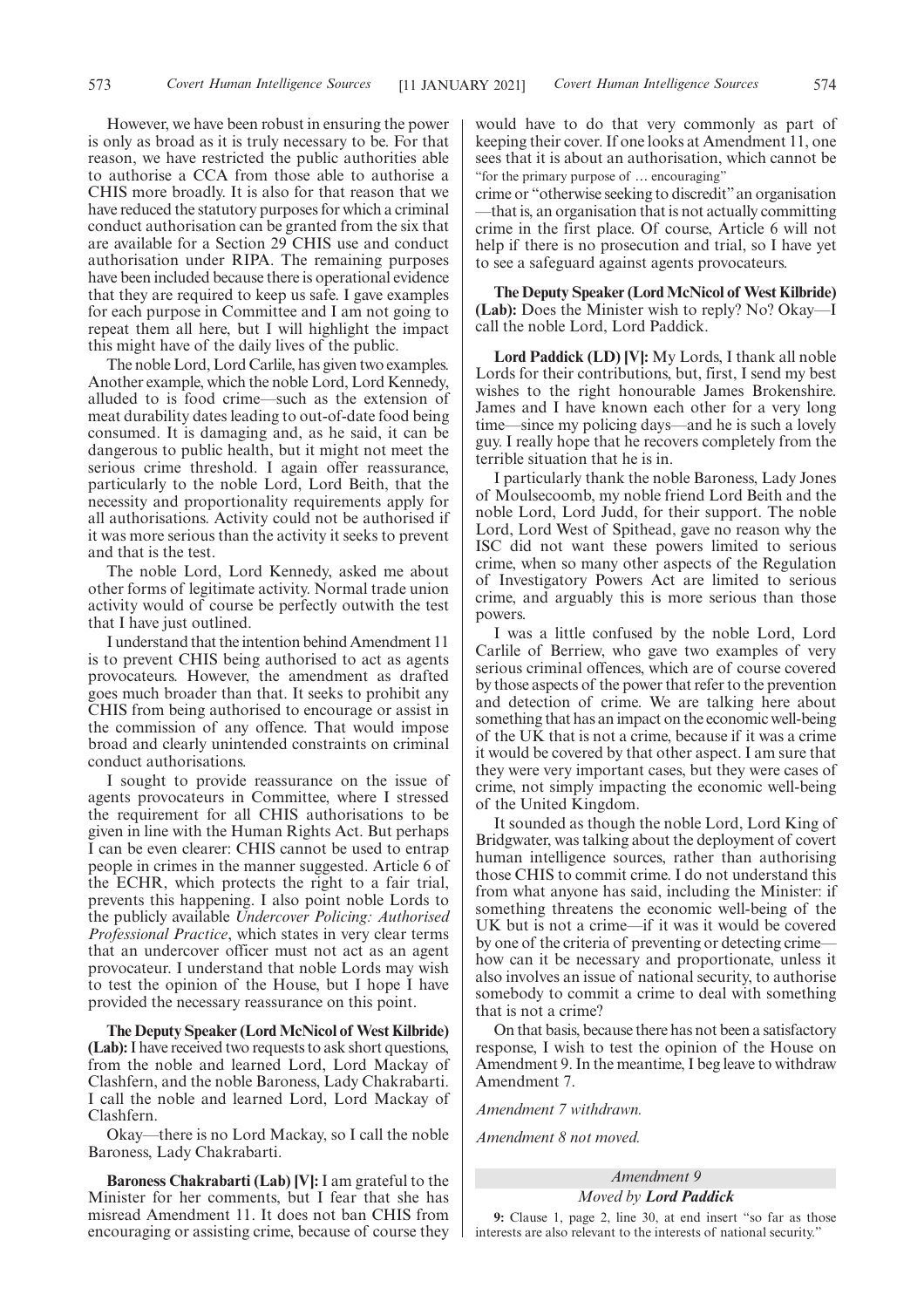Uddin, B. Verjee, L. Wallace of Saltaire, L. Wallace of Tankerness, L. Walmsley, B.

Aberdare, L.

Wheatcroft, B. Willis of Knaresborough, L. Wilson of Dinton, L. Woodley, L. Woolley of Woodford, L.

Agnew of Oulton, L. Ahmad of Wimbledon, L. Altmann, B. Anelay of St Johns, B. Arbuthnot of Edrom, L. Arran, E. Ashton of Hyde, L. Astor of Hever, L. Austin of Dudley, L. Balfe, L. Barran, B. Barwell, L. Bates, L. Bellingham, L. Berridge, B. Bertin, B. Bethell, L. Bhatia, L. Black of Brentwood, L. Blackwell, L. Blackwood of North Oxford, B. Blencathra, L. Bloomfield of Hinton Waldrist, B. Botham, L. Bottomley of Nettlestone, B. Bourne of Aberystwyth, L. Brabazon of Tara, L. Brady, B. Bridgeman, V. Browne of Belmont, L. Browning, B. Brownlow of Shurlock Row, L. Buscombe, B. Butler of Brockwell, L. Caine, L. Callanan, L. Carlile of Berriew, L. Carrington of Fulham, L. Cathcart, E. Cavendish of Little Venice, B. Chalker of Wallasey, B. Chartres, L. Chisholm of Owlpen, B. Choudrey, L. Clarke of Nottingham, L. Colgrain, L. Colwyn, L. Cormack, L. Courtown, E. Couttie, B. Cox, B. Craigavon, V. Cumberlege, B. Dannatt, L. Davies of Gower, L. De Mauley, L. Deech, B. Deighton, L. Dobbs, L. Dodds of Duncairn, L. Duncan of Springbank, L. Dundee, E. Dunlop, L. Eaton, B. Eccles of Moulton, B. Eccles, V.

**NOT CONTENTS** Empey, L.

Erroll, E. Evans of Bowes Park, B. Fairfax of Cameron, L. Fairhead, B. Fall, B. Farmer, L. Faulks, L. Fellowes of West Stafford, L. Fink, L. Finkelstein, L. Finlay of Llandaff, B. Finn, B. Fleet, B. Fookes, B. Forsyth of Drumlean, L. Framlingham, L. Freud, L. Fullbrook, B. Gadhia, L. Gardiner of Kimble, L. Gardner of Parkes, B. Garnier, L. Geddes<sup>1</sup>. Glenarthur, L. Glendonbrook, L. Gold, L. Goldie, B. Goldsmith of Richmond Park, L. Goodlad, L. Goschen, V. Grabiner, L. Grade of Yarmouth, L. Green of Deddington, L. Greenhalgh, L. Greenway, L. Griffiths of Fforestfach, L. Grimstone of Boscobel, L. Hailsham, V. Hamilton of Epsom, L. Hammond of Runnymede, L. Harris of Peckham, L. Haselhurst, L. Hay of Ballyore, L. Hayward, L. Helic, B. Henley, L. Herbert of South Downs, L. Hill of Oareford, L. Hodgson of Abinger, B. Hodgson of Astley Abbotts, L. Hoey, B. Hogan-Howe, L. Holmes of Richmond, L. Hooper, B. Horam, L. Houghton of Richmond, L. Howard of Lympne, L. Howard of Rising, L. Howe, E. Howell of Guildford, L. Hunt of Wirral, L. Janvrin, L. Jenkin of Kennington, B. Jopling, L. Judge, L. Kakkar, L. Keen of Elie, L.

Member's explanatory statement

This would allow a criminal conduct authorisation to be granted on economic grounds only if it is also relevant to the interests of national security, reflecting equivalent provisions in the Investigatory Powers Act 2016 and the Counter-Terrorism and Border Security Act 2019.

*10.42 pm*

*Division conducted remotely on Amendment 9*

*Contents 119; Not-Contents 263.*

*Amendment 9 disagreed.*

## **Division No. 4**

## **CONTENTS**

Adonis, L. Alderdice, L. Allan of Hallam, L. Alton of Liverpool, L. Bakewell of Hardington Mandeville, B. Barker, B. Beith, L. Benjamin, B. Bennett of Manor Castle, B. Berkeley of Knighton, L. Blower, B. Bonham-Carter of Yarnbury, B. Bowles of Berkhamsted, B. Bowness, L. Boycott, B. Bradshaw, L. Brinton, B. Brown of Cambridge, B. Brown of Eaton-under-Heywood, L. Bruce of Bennachie, L. Bryan of Partick, B. Burnett, L. Burt of Solihull, B. Campbell of Pittenweem, L. Chakrabarti, B. Clark of Kilwinning, B. Clement-Jones, L. Crisp, L. Cromwell, L. Davies of Brixton, L. Dholakia, L. Doocey, B. D'Souza, B. Featherstone, B. Foster of Bath, L. Fox of Buckley, B. Fox, L. Freyberg, L. Garden of Frognal, B. German, L. Goddard of Stockport, L. Greaves, L. Grender, B. Hamwee, B. Harris of Richmond, B. Hastings of Scarisbrick, L. Hendy, L. Hollins, B. Humphreys, B. Hussain, L. Hussein-Ece, B. Janke, B. Jolly, B. Jones of Cheltenham, L.

Jones of Moulsecoomb, B. Judd, L. Kerr of Kinlochard, L. Kramer, B. Lee of Trafford, L. Loomba, L. Ludford, B. Mair, L. Marks of Henley-on-Thames, L. McNally, L. Miller of Chilthorne Domer, B. Newby, L. Northover, B. Oates, L. O'Neill of Bengarve, B. Osamor, B. Paddick, L. Palmer of Childs Hill, L. Parminter, B. Pinnock, B. Purvis of Tweed, L. Ramsbotham, L. Randerson, B. Razzall, L. Redesdale, L. Rees of Ludlow, L. Rennard, L. Ritchie of Downpatrick, B. Roberts of Llandudno, L. Scott of Needham Market, B. Scriven, L. Sharkey, L. Sheehan, B. Shipley, L. Sikka, L. Smith of Finsbury, L. Smith of Newnham, B. Somerset, D. Stoneham of Droxford, L. Storey, L. Strasburger, L. Stunell, L. Suttie, B. Taverne, L. Taylor of Goss Moor, L. Teverson, L. Thomas of Gresford, L. Thomas of Winchester, B. Thornhill, B. Thurso, V. Tonge, B. Tope, L. Tyler of Enfield, B. Tyler, L. Tyrie, L.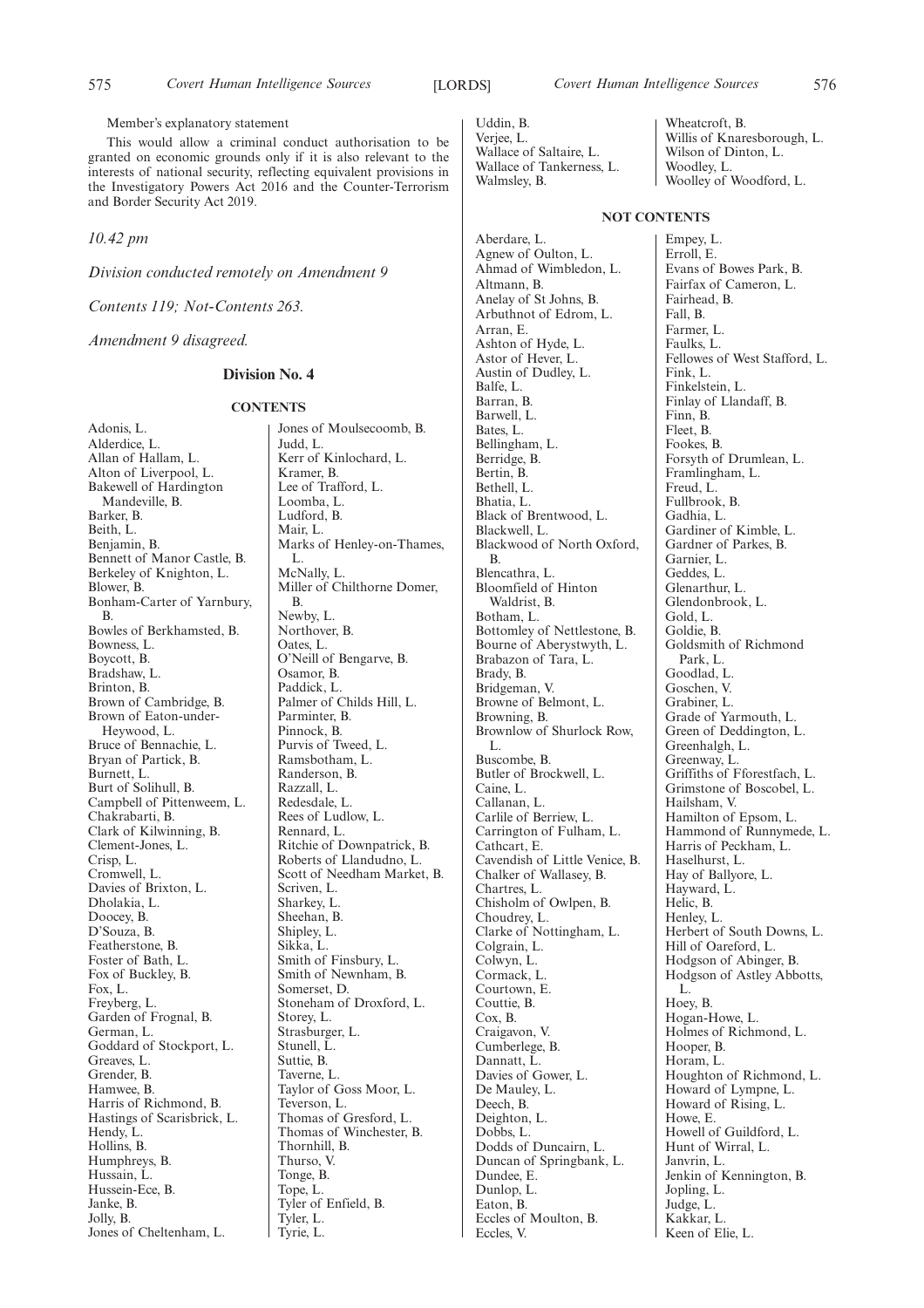Kilclooney, L.

Ravensdale, L. Rawlings, B. Reay, L. Redfern, B.

Ricketts, L. Ridley, V. Robathan, L. Rock, B. Rogan, L. Rooker, L.

Renfrew of Kaimsthorn, L. Richards of Herstmonceux, L.

Rose of Monewden, L.

(i) encouraging or assisting, pursuant to sections 44 to 49 of the Serious Crime Act 2007, the

King of Bridgwater, L. Kirkham, L. Kirkhope of Harrogate, L. Laming, L. Lamont of Lerwick, L. Lancaster of Kimbolton, L. Lang of Monkton, L. Lansley, L. Leigh of Hurley, L. Lilley, L. Lindsay, E. Lingfield, L. Liverpool, E. Livingston of Parkhead, L. Lucas, L. Lupton, L. Mackay of Clashfern, L. Mancroft<sub>L</sub> Mann, L. Manningham-Buller, B. Manzoor, B. Marland, L. Marlesford, L. Maude of Horsham, L. Mawson, L. McColl of Dulwich, L. McCrea of Magherafelt and Cookstown, L. McGregor-Smith, B. McInnes of Kilwinning, L. McIntosh of Pickering, B. McLoughlin, L. Mendoza, L. Meyer, B. Mone, B. Montrose, D. Morgan of Cotes, B. Morris of Bolton, B. Morrissey, B. Morrow, L. Moylan, L. Moynihan, L. Naseby, L. Newlove, B. Nicholson of Winterbourne, B. Noakes, B. Northbrook, L. Norton of Louth, L. O'Loan, B. O'Shaughnessy, L. Pannick, L. Parkinson of Whitley Bay , L. Patel, L. Penn, B. Pickles, L. Pidding, B. Polak, L. Popat, L. Porter of Spalding, L. Price, L. Rana, L. Randall of Uxbridge, L. Ranger, L.

Russell of Liverpool, L. Sanderson of Welton, B. Sassoon, L. Sater, B. Scott of Bybrook, B. Seccombe, B. Selkirk of Douglas, L. Shackleton of Belgravia, B. Sharpe of Epsom, L. Sheikh, L. Shephard of Northwold, B. Sherbourne of Didsbury, L. Shields, B. Shinkwin, L. Shrewsbury, E. Smith of Hindhead, L. Smith of Kelvin, L. Spencer of Alresford, L. Stedman-Scott, B. Sterling of Plaistow, L. Stewart of Dirleton, L. Stowell of Beeston, B. Strathclyde, L. Stroud, B. Stuart of Edgbaston, B. Sugg, B. Suri, L. Taylor of Holbeach, L. Taylor of Warwick, L. Thurlow, L. Trefgarne, L. True, L. Tugendhat, L. Ullswater, V. Vaizey of Didcot, L. Vaux of Harrowden, L. Vere of Norbiton, B. Verma, B. Vinson, L. Wakeham, L. Wasserman, L. Wei, L. West of Spithead, L. Wharton of Yarm, L. Whitby, L. Willetts, L. Williams of Trafford, B. Wolfson of Tredegar, L. Wyld, B. Young of Cookham, L.

Young of Graffham, L. Younger of Leckie, V.

*10.54 pm*

*Amendment 10 not moved.*

#### *Amendment 11*

*Moved by Baroness Chakrabarti (Lab)* **11:** Clause 1, page 3, line 2, at end insert "; and (d) is not carried out for the primary purpose of—

(ii) otherwise seeking to discredit, the person, people or group subject to the authorised surveillance operation." Member's explanatory statement

commission of an offence by, or

This amendment would prohibit the authorisation of criminal conduct where the covert human intelligence source acts as an agent provocateur.

**Baroness Chakrabarti (Lab) [V]:** My Lords, as I indicated earlier, I would like to test the opinion of the House on this amendment. I beg to move.

#### *10.55 pm*

*Division conducted remotely on Amendment 11*

*Contents 111; Not-Contents 255.*

*Amendment 11 disagreed.*

## **Division No. 5**

#### **CONTENTS**

Adonis, L. Alderdice, L. Allan of Hallam, L. Alton of Liverpool, L. Bakewell of Hardington Mandeville, B. Barker, B. Beith, L. Benjamin, B. Bennett of Manor Castle, B. Blower, B. Bonham-Carter of Yarnbury, B. Bowles of Berkhamsted, B. Boycott, B. Brinton, B. Brown of Cambridge, B. Brown of Eaton-under-Heywood, L. Bruce of Bennachie, L. Bryan of Partick, B. Burnett, L. Burt of Solihull, B. Campbell of Pittenweem, L. Cavendish of Little Venice, B. Chakrabarti, B. Clark of Kilwinning, B. Clement-Jones, L. Crisp, L. Davies of Brixton, L. Dholakia, L. Doocey, B. Featherstone, B. Foster of Bath, L. Fox of Buckley, B. Fox, L. Freyberg, L. German, L. Goddard of Stockport, L. Greaves, L. Grender, B. Hamwee, B. Harris of Richmond, B. Hendy, L. Hollins, B. Humphreys, B. Hussain, L. Hussein-Ece, B. Janke, B.

Jones of Cheltenham, L. Jones of Moulsecoomb, B. Judd, L. Kennedy of The Shaws, B. Kerr of Kinlochard, L. Kilclooney, L. Kramer, B. Lane-Fox of Soho, B. Lee of Trafford, L. Ludford, B. Marks of Henley-on-Thames, L. McNally, L. Newby, L. Northover, B. Oates, L. O'Loan, B. Osamor, B. Paddick, L. Palmer of Childs Hill, L. Parminter, B. Pinnock, B. Purvis of Tweed, L. Randerson, B. Razzall, L. Redesdale, L. Rees of Ludlow, L. Rennard, L. Ritchie of Downpatrick, B. Roberts of Llandudno, L. Scott of Needham Market, B. Scriven, L. Sharkey, L. Sheehan, B. Shipley, L. Sikka, L. Smith of Finsbury, L. Smith of Newnham, B. Somerset, D. Stephen, L. Stern, B. Stoneham of Droxford, L. Strasburger, L. Stunell, L. Suttie, B. Taverne, L. Taylor of Goss Moor, L. Thomas of Gresford, L. Thomas of Winchester, B.